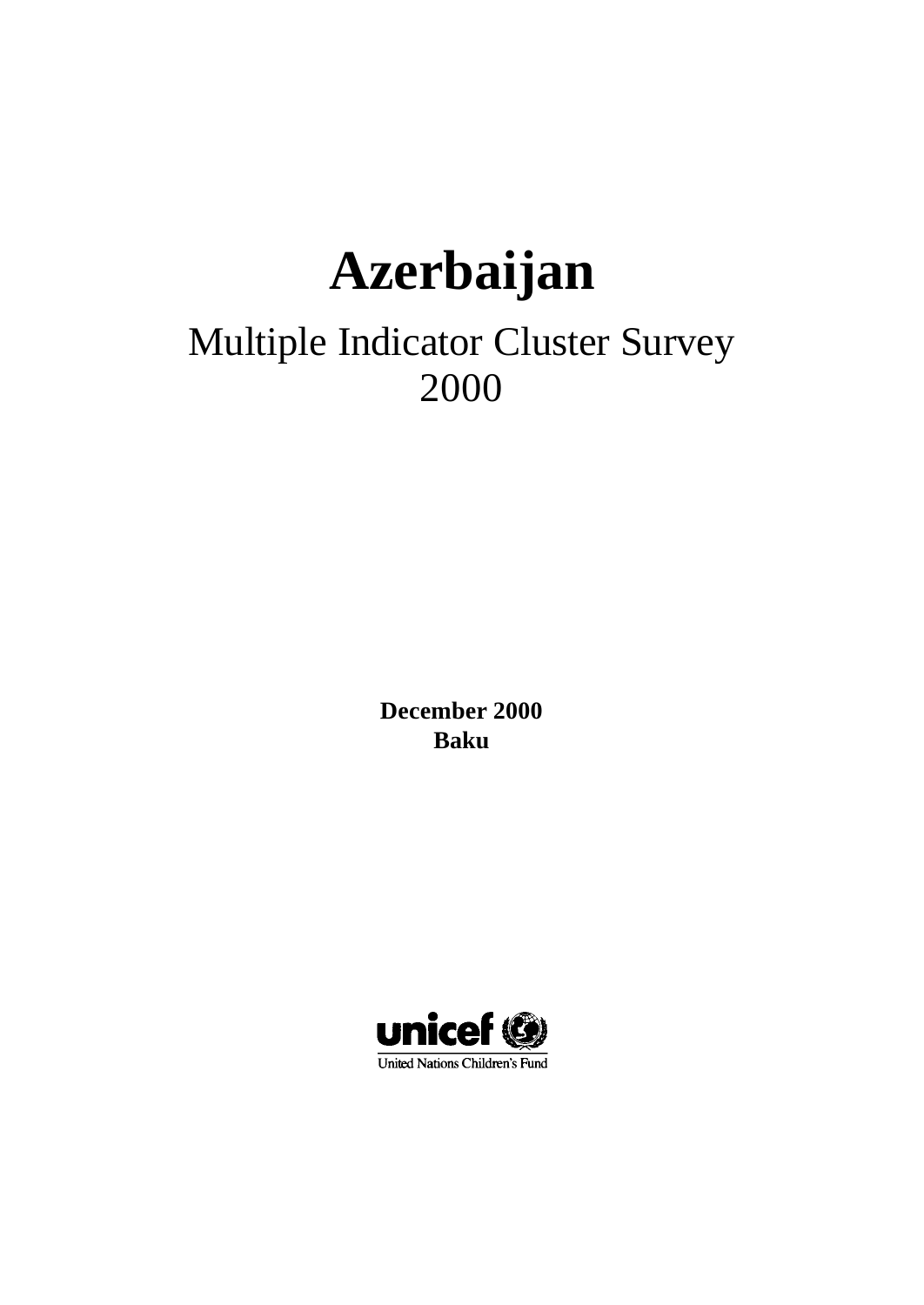### **Contents**

| L             |     |
|---------------|-----|
|               |     |
|               |     |
|               |     |
| П.            |     |
|               |     |
|               |     |
|               |     |
| M.            |     |
|               |     |
|               |     |
|               |     |
| IV.           |     |
| A.            |     |
| B.            |     |
| $\mathcal{C}$ |     |
| D.            |     |
|               |     |
|               |     |
| G.<br>Н.      |     |
| L             |     |
|               | .88 |
| A.1           |     |
| A.2           |     |
| A.3           |     |
| A.4           |     |
| A.5           |     |
| A.6           |     |
|               |     |
|               |     |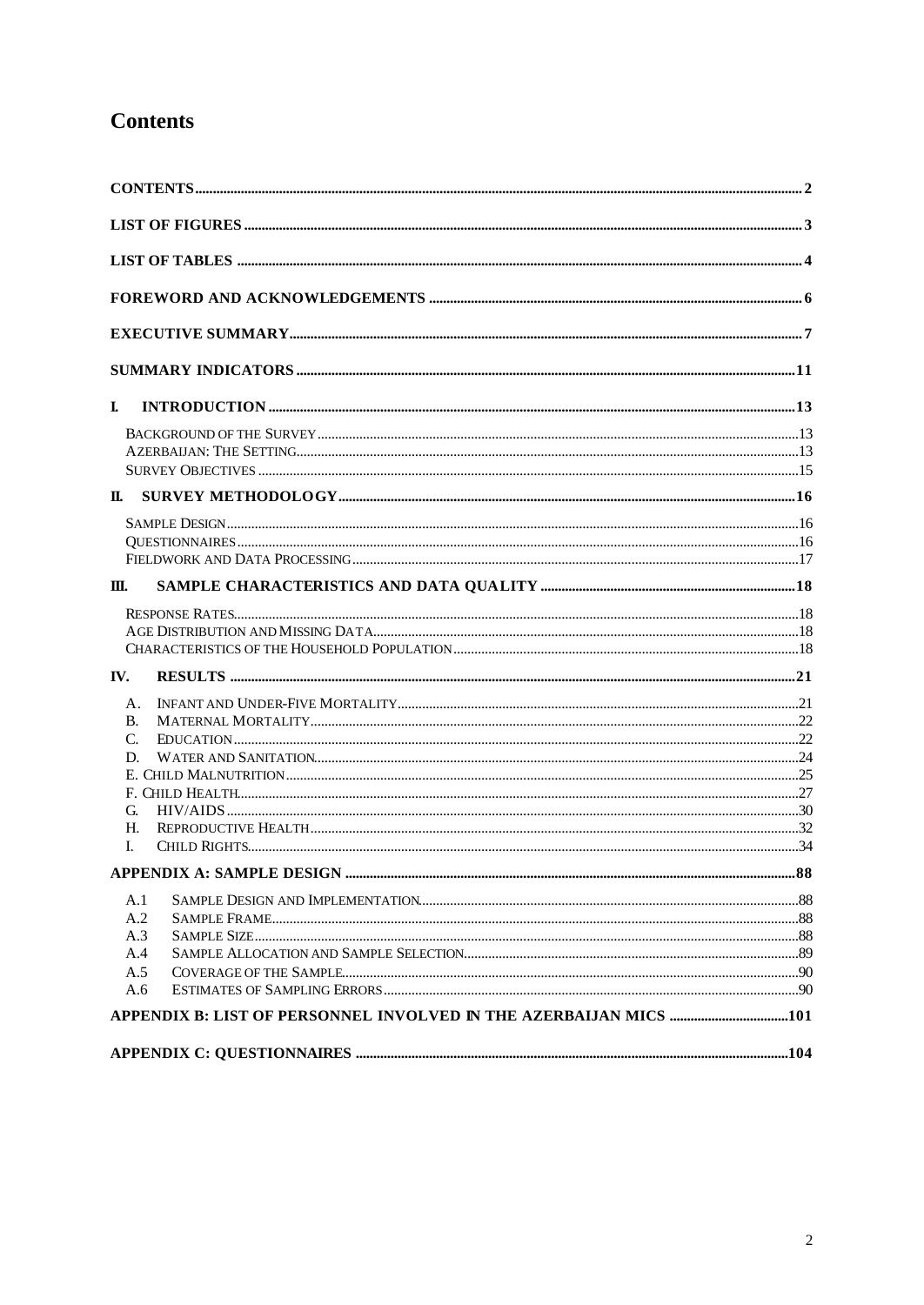## **List of Figures**

| FIGURE 1: SINGLE YEAR AGE DISTRIBUTION OF THE HOUSEHOLD POPULATION BY SEX,                                                                     |  |
|------------------------------------------------------------------------------------------------------------------------------------------------|--|
|                                                                                                                                                |  |
| FIGURE 3: ESTIMATES OF INFANT AND UNDER FIVE MORTALITY BASED ON INDIRECT                                                                       |  |
| FIGURE 4: PREVALENCE OF UNDERWEIGHT, STUNTING AND WASTING BY AGE, AZERBAIJAN,                                                                  |  |
| FIGURE 5: PERCENT DISTRIBUTION OF LIVING CHILDREN BY BREASTFEEDING STATUS,                                                                     |  |
| FIGURE 6: PERCENTAGE OF WOMEN AGED 15-49 WHO HAVE SUFFICIENT KNOWLEDGE OF<br>HIV/AIDS TRANSMISSION BY LEVEL OF EDUCATION, AZERBAIJAN, 2000  41 |  |
| FIGURE 7: PERCENT DISTRIBUTION OF WOMEN WITH A BIRTH IN THE LAST YEAR BY TYPE OF                                                               |  |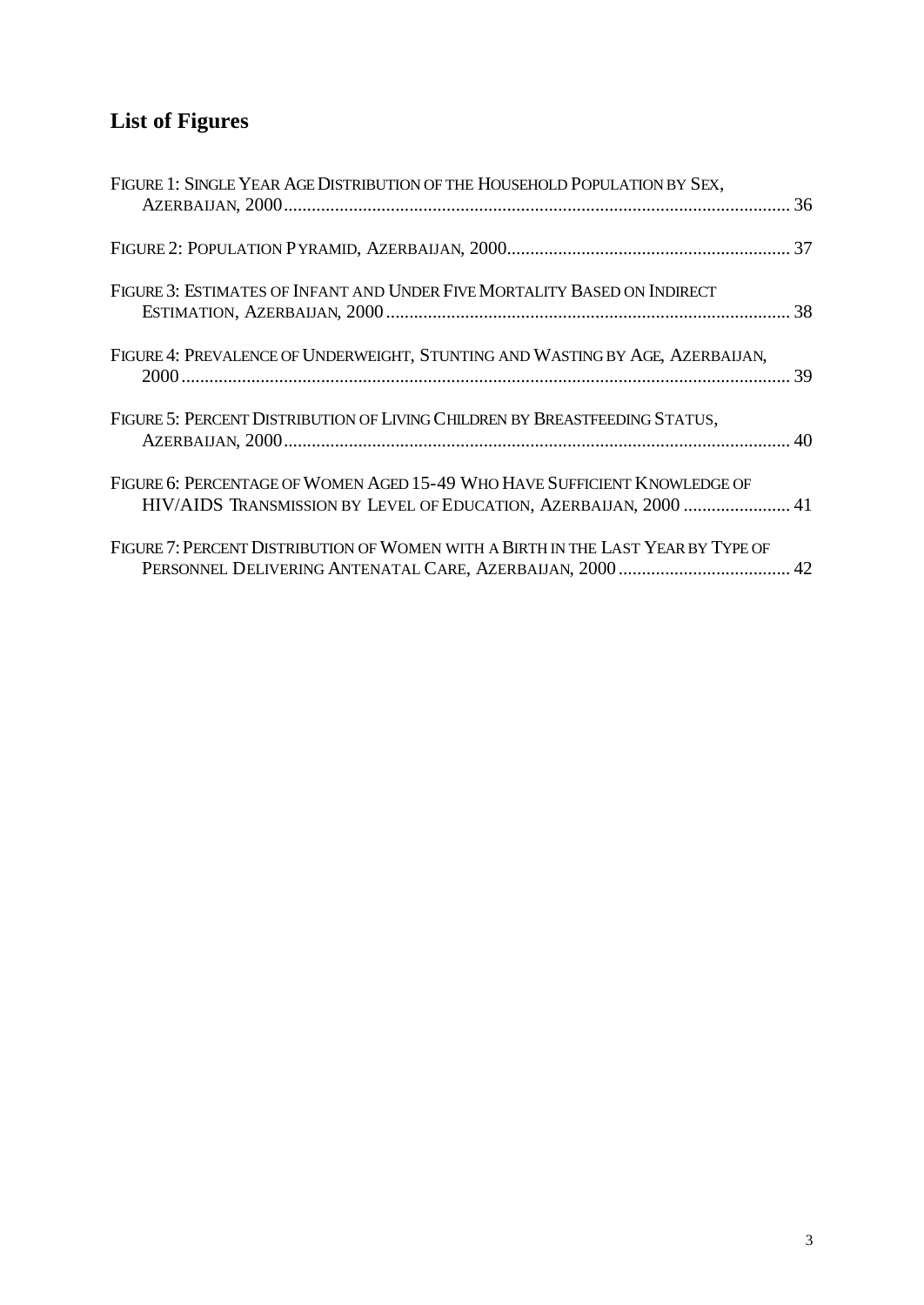## **List of Tables**

| TABLE 1: NUMBER OF HOUSEHOLDS AND WOMEN, AND RESPONSE RATES, AZERBAIJAN, 2000      |    |
|------------------------------------------------------------------------------------|----|
| TABLE 2: PERCENTAGE OF CASES MISSING INFORMATION FOR SELECTED QUESTIONS,           |    |
|                                                                                    |    |
| TABLE 3: PERCENT DISTRIBUTION OF HOUSEHOLDS BY BACKGROUND CHARACTERISTICS,         |    |
|                                                                                    | 44 |
| TABLE 4: PERCENT DISTRIBUTION OF WOMEN 15-49 BY BACKGROUND CHARACTERISTICS,        |    |
|                                                                                    |    |
| TABLE 5: PERCENT DISTRIBUTION OF CHILDREN UNDER 5 BY BACKGROUND                    |    |
|                                                                                    |    |
| TABLE 6: MEAN NUMBER OF CHILDREN EVER BORN AND PROPORTION DEAD BY MOTHER'S AGE,    |    |
|                                                                                    |    |
| TABLE 7: INFANT AND UNDER-FIVE MORTALITY RATES (PER 1000), AZERBAIJAN 47           |    |
| TABLE 8: INDIRECT ESTIMATION OF MATERNAL MORTALITY, AZERBAIJAN, 2000  49           |    |
| TABLE 9: PERCENTAGE OF CHILDREN AGED 36-59 MONTHS WHO ARE ATTENDING SOME FORM      |    |
| OF ORGANISED EARLY CHILDHOOD EDUCATION PROGRAMME, AZERBAIJAN, 2000 50              |    |
| TABLE 10: PERCENTAGE OF CHILDREN OF PRIMARY SCHOOL AGE ATTENDING PRIMARY SCHOOL,   |    |
|                                                                                    |    |
| TABLE 11: PERCENTAGE OF CHILDREN ENTERING FIRST GRADE OF PRIMARY SCHOOL WHO        |    |
|                                                                                    |    |
| TABLE 12: PERCENTAGE OF THE POPULATION AGED 15 YEARS AND OLDER THAT IS LITERATE,   |    |
|                                                                                    |    |
| TABLE 13: PERCENTAGE OF THE POPULATION USING IMPROVED DRINKING WATER SOURCES,      |    |
|                                                                                    |    |
| TABLE 14: PERCENTAGE OF THE POPULATION USING SANITARY MEANS OF EXCRETA DISPOSAL,   |    |
|                                                                                    |    |
| TABLE 15: PERCENTAGE OF UNDER-FIVE CHILDREN WHO ARE SEVERELY OR MODERATELY         |    |
|                                                                                    |    |
| TABLE 16: PERCENT OF LIVING CHILDREN BY BREASTFEEDING STATUS, AZERBAIJAN, 2000 58  |    |
| TABLE 17: PERCENTAGE OF HOUSEHOLDS CONSUMING ADEQUATELY IODIZED SALT,              |    |
|                                                                                    |    |
| TABLE 18: PERCENTAGE OF LIVE BIRTHS IN THE LAST 12 MONTHS THAT WEIGHED BELOW 2500  |    |
|                                                                                    | 60 |
| TABLE 19: PERCENTAGE OF UNDER-FIVE CHILDREN WITH DIARRHEA IN THE LAST TWO WEEKS    |    |
|                                                                                    |    |
| TABLE 20: PERCENTAGE OF UNDER-FIVE CHILDREN WITH DIARRHEA IN THE LAST TWO WEEKS    |    |
| WHO TOOK INCREASED FLUIDS AND CONTINUED TO FEED DURING THE EPISODE,                |    |
|                                                                                    |    |
| TABLE 21: PERCENTAGE OF UNDER-FIVE CHILDREN WITH ACUTE RESPIRATORY INFECTION (ARI) |    |
|                                                                                    |    |
| TABLE 22: PERCENTAGE OF UNDER-FIVE CHILDREN WITH ACUTE RESPIRATORY INFECTION (ARI) |    |
| IN THE LAST TWO WEEKS AND TREATMENT BY HEALTH PROVIDERS, AZERBAIJAN, 2000 64       |    |
| TABLE 23: PERCENTAGE OF CHILDREN 0-59 MONTHS OF AGE REPORTED ILL DURING THE LAST   |    |
| TWO WEEKS WHO RECEIVED INCREASED FLUIDS AND CONTINUED FEEDING, AZERBAIJAN,         |    |
|                                                                                    |    |
| TABLE 24: PERCENTAGE OF CARETAKERS OF CHILDREN 0-59 MONTHS WHO KNOW AT LEAST 2     |    |
|                                                                                    |    |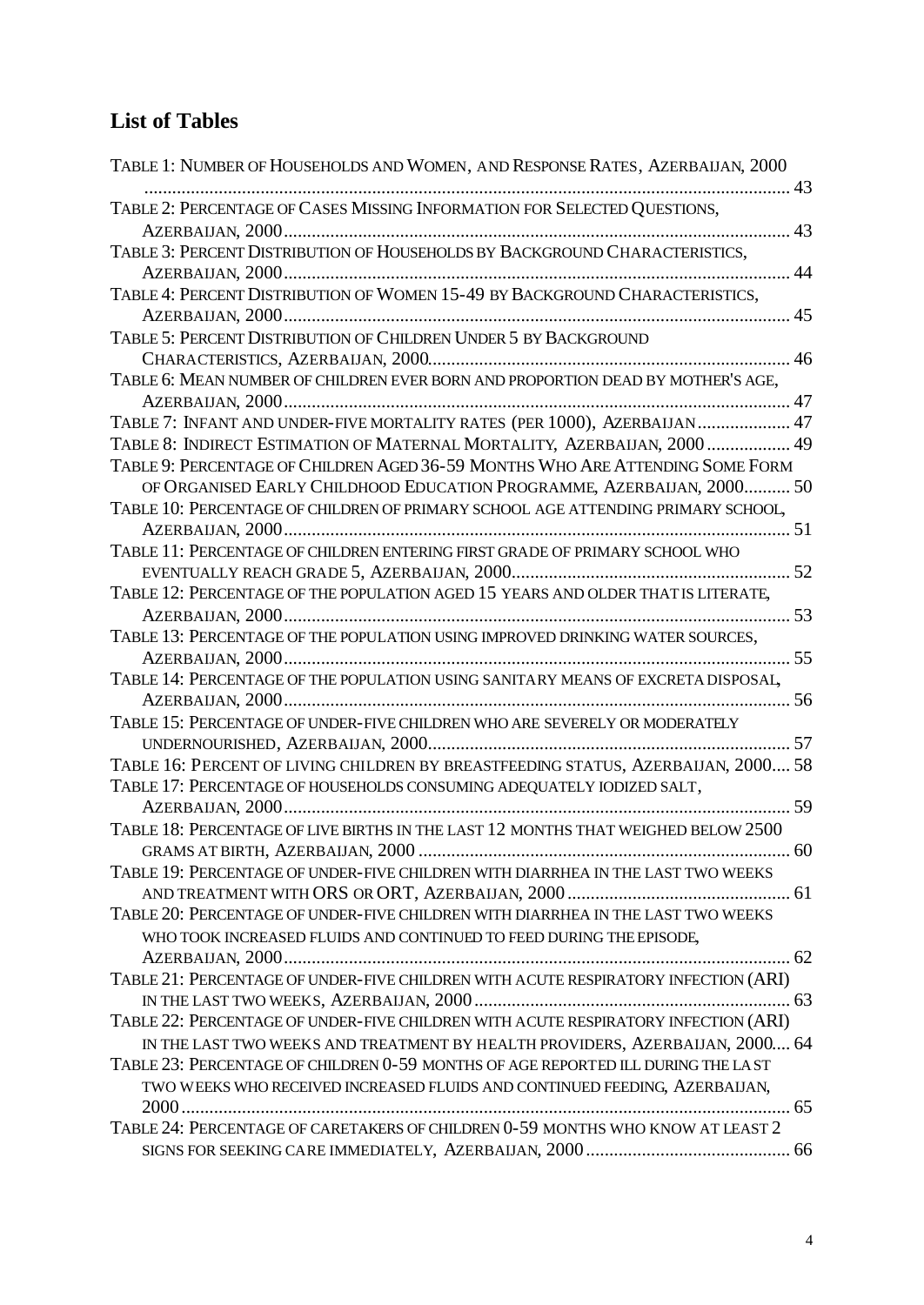| TABLE 25: PERCENTAGE OF CHILDREN 0-59 MONTHS OF AGE WHO SLEPT UNDER AN              |  |
|-------------------------------------------------------------------------------------|--|
| INSECTICIDE-IMPREGNATED BEDNET DURING THE PREVIOUS NIGHT, AZERBAIJAN, 2000 67       |  |
| TABLE 26: PERCENTAGE OF CHILDREN 0-59 MONTHS OF AGE WHO WERE ILL WITH FEVER IN THE  |  |
| LAST TWO WEEKS WHO RECEIVED ANTI-MALARIAL DRUGS, AZERBAIJAN, 2000 68                |  |
| TABLE 27: PERCENTAGE OF WOMEN AGED 15-49 WHO KNOW THE MAIN WAYS OF PREVENTING       |  |
|                                                                                     |  |
| TABLE 28: PERCENTAGE OF WOMEN AGED 15-49 WHO CORRECTLY IDENTIFY MISCONCEPTIONS      |  |
|                                                                                     |  |
| TABLE 29: PERCENTAGE OF WOMEN AGED 15-49 WHO CORRECTLY IDENTIFY MEANS OF HIV        |  |
|                                                                                     |  |
| TABLE 30: PERCENTAGE OF WOMEN AGED 15-49 WHO EXPRESS A DISCRIMINATORY ATTITUDE      |  |
|                                                                                     |  |
| TABLE 31: PERCENTAGE OF WOMEN AGED 15-49 WHO HAVE SUFFICIENT KNOWLEDGE OF           |  |
|                                                                                     |  |
| TABLE 32: PERCENTAGE OF WOMEN AGED 15-49 WHO KNOW WHERE TO GET AN AIDS TEST         |  |
|                                                                                     |  |
| TABLE 33: PERCENTAGE OF MARRIED OR IN UNION WOMEN AGED 15-49 WHO ARE USING (OR      |  |
| WHOSE PARTNER IS USING) A CONTRACEPTIVE METHOD, AZERBAIJAN, 2000 79                 |  |
| TABLE 34: PERCENT DISTRIBUTION OF WOMEN AGED 15-49 WITH A BIRTH IN THE LAST YEAR BY |  |
|                                                                                     |  |
| TABLE 35: PERCENT DISTRIBUTION OF WOMEN AGED 15-49 WITH A BIRTH IN THE LAST YEAR BY |  |
|                                                                                     |  |
| TABLE 36: PERCENT DISTRIBUTION OF CHILDREN AGED 0-59 MONTHS BY WHETHER BIRTH IS     |  |
| REGISTERED AND REASONS FOR NON-REGISTRATION, AZERBAIJAN, 2000 84                    |  |
| TABLE 37: PERCENTAGE OF CHILDREN 0-14 YEARS OF AGE IN HOUSEHOLDS NOT LIVING WITH A  |  |
|                                                                                     |  |
| TABLE 38: PERCENTAGE OF CHILDREN 5-14 YEARS OF AGE WHO ARE CURRENTLY WORKING,       |  |
|                                                                                     |  |
|                                                                                     |  |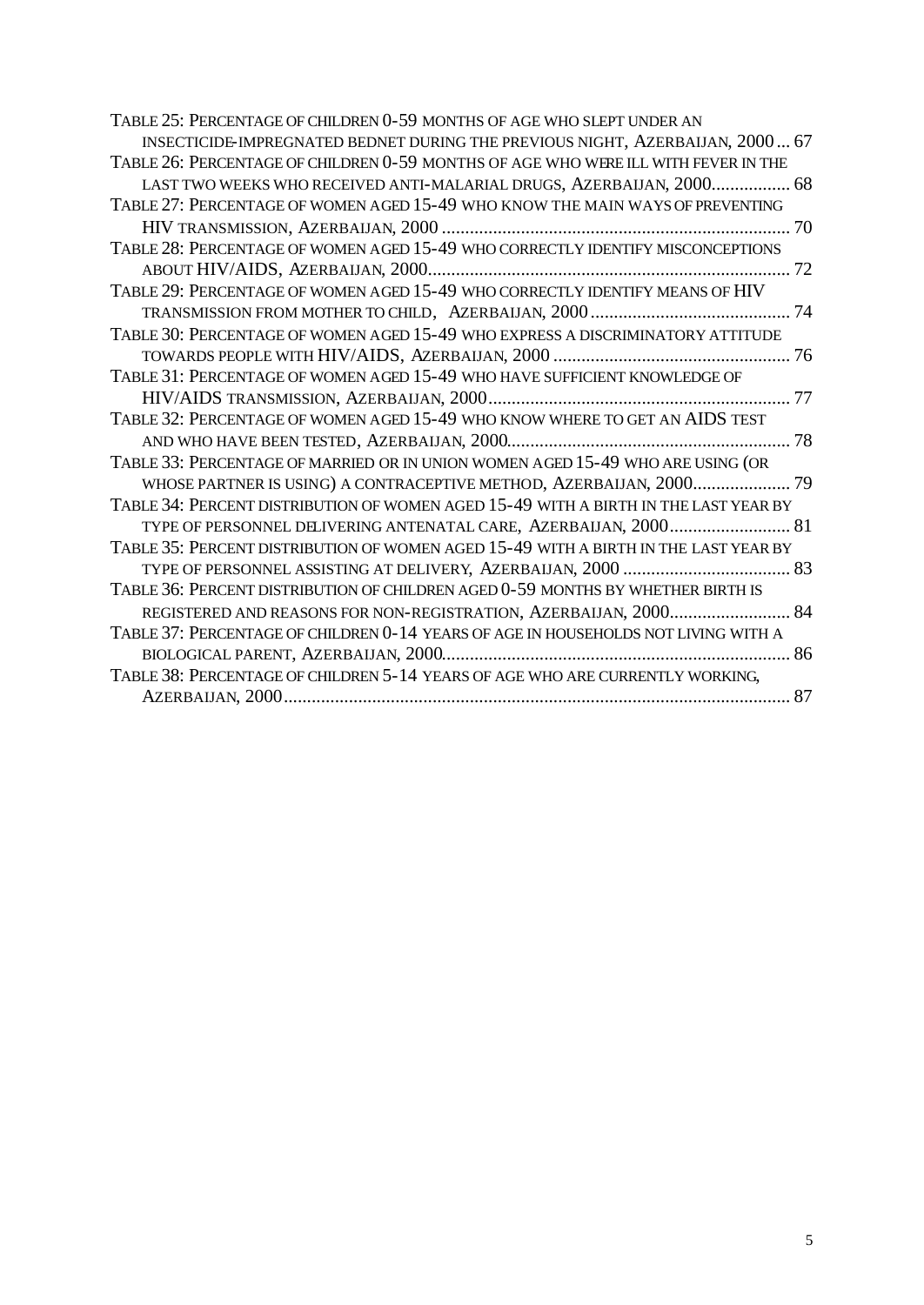**Foreword and Acknowledgements**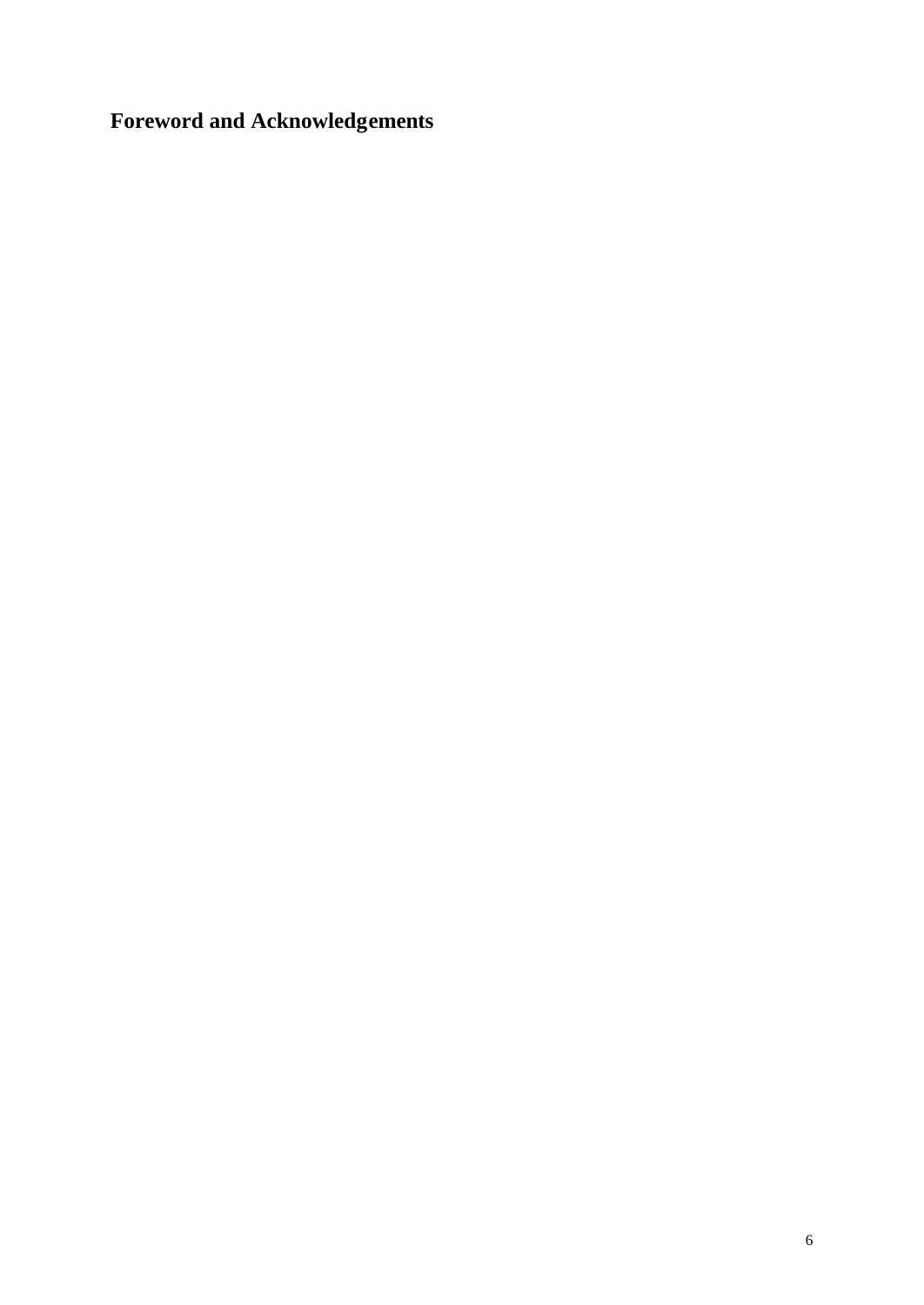#### **Executive Summary**

The 2000 Azerbaijan Multiple Indicator Cluster Survey (MICS) is a nationally representative survey of households, women, and children. The main objectives of the survey are to provide up-to-date information for assessing the situation of children and women in Azerbaijan at the end of the decade and to furnish data needed for monitoring progress toward goals established at the World Summit for Children and as a basis for future action.

#### *Infant and Under Five Mortality*

 $\cdot$  The infant mortality rate was 79 per 1000 and the under five mortality rate was 102 per 1000 around 1996, according to the indirect estimates from the MICS. Sex differentials are within expected limits, while household wealth and mother's education have strong negative correlations with children's survival chances.

#### *Maternal Mortality*

 $\cdot \cdot$  The maternal mortality ratio, defined as the number of deaths of women from pregnancyrelated causes, is indirectly estimated as 79 per 100,000 for 1988.

#### *Education*

- v Eighty eight percent of children of primary school age in Azerbaijan are attending primary school. MICS results suggest that the percentage is lower than expected due to different ages at which children are entering primary school. School attendance in the West & Southwest and the South is significantly lower than in the rest of the country at around 85 percent. At the national level, there is virtually no difference between male and female primary school attendance.
- v Ninety-nine percent of children who enter the first grade of primary school eventually reach grade five.
- $\cdot \cdot$  The vast majority (95 percent) of the population over age 15 years is literate. The percentage literate declines from over 98 percent among those aged 15-44 to 74 percent among the population aged 65 and older. Female literacy is five percentage points below that of males.

#### *Water and Sanitation*

- Seventy-six percent of the population has access to safe drinking water 93 percent in urban areas and 58 percent in rural areas.
- v Eighty-one percent of the population of Azerbaijan is living in households with sanitary means of excreta disposal. Regional differences are striking: the percentage ranges from 68 percent in the Center & North to 99 percent in the Baku area.

#### *Child Malnutrition*

- v Seventeen percent of children under age five in Azerbaijan are underweight or too thin for their age. Twenty percent of children are stunted or too short for their age and eight percent are wasted or too thin for their height.
- v Children whose mothers have at least college-vocational school education are the least likely to be underweight and stunted compared to children of mothers with less education. There are significant regional disparities: More than 12 percent of under-5 children in Nakhcivan and the West & Southwest are severely stunted, compared to a national average of 7 percent.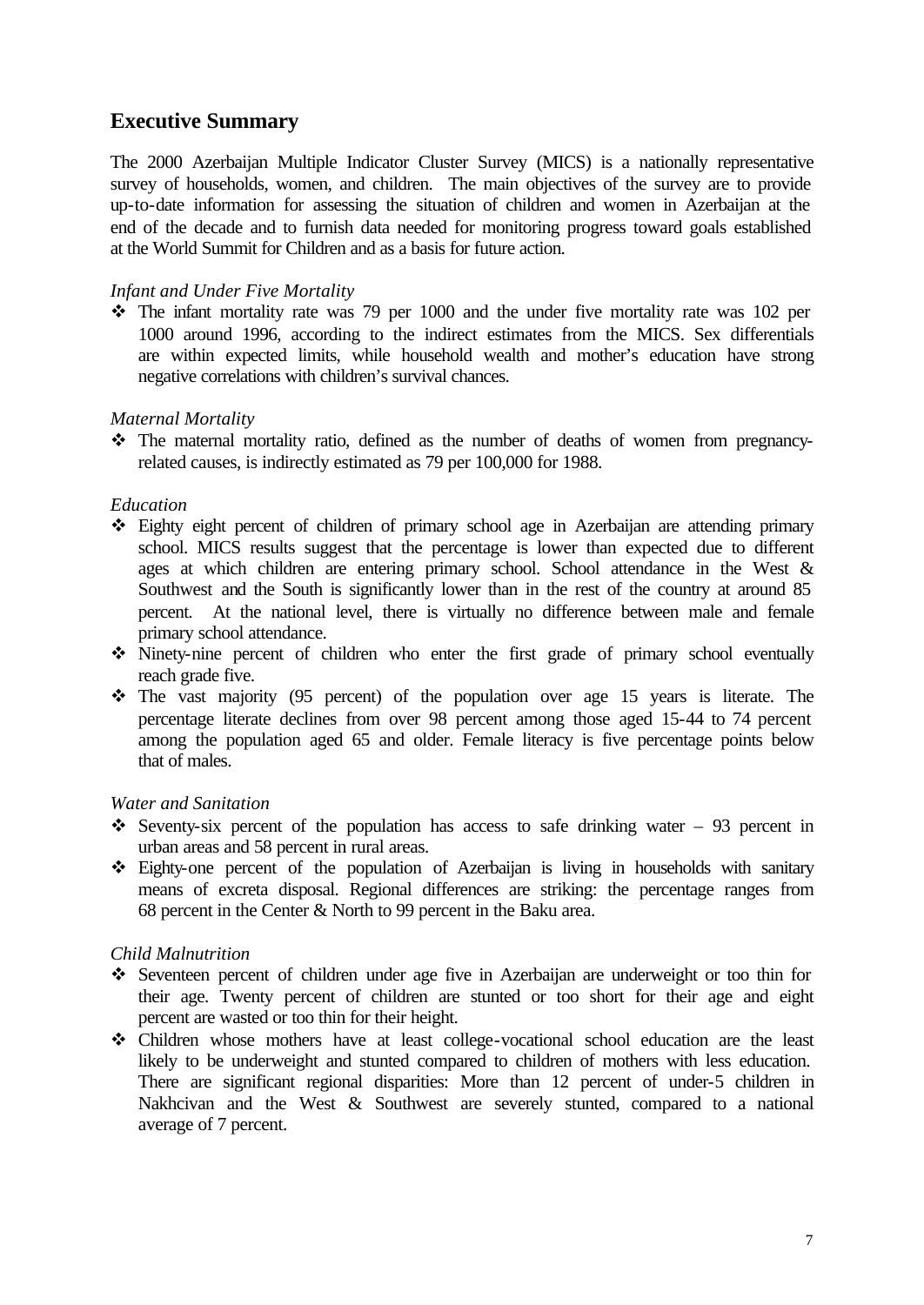#### *Breastfeeding*

v Approximately 9 percent of children aged 0-3 months are exclusively breastfed, a level considerably lower than recommended. At age 6-9 months, 39 percent of children are receiving breast milk and solid or semi-solid foods. By age 20-23 months, only 16 percent are continuing to breastfeed.

#### *Salt Iodisation*

v Forty-one percent of households have adequately iodized salt. The percentage of households with adequately iodized salt is lowest in Nakhcivan with 10 percent.

#### *Low Birth weight*

 $\triangle$  Approximately 10 percent of infants are estimated to weigh less than 2500 grams at birth.

#### *Diarrhea*

- $\cdot \cdot$  Twenty-two percent of children under five had diarrhea in the last two weeks. Of these children, 92 percent received one or more of the recommended home treatments (i.e., were treated with ORS or RHF).
- Only 27 percent of children with diarrhea received increased fluids and continued eating as recommended.

#### *Acute Respiratory Infection*

 $\cdot \cdot$  Three percent of under-five children had an acute respiratory infection in the two weeks prior to the survey. Approximately 36 percent of these children were taken to an appropriate health provider.

#### *IMCI Initiative*

- Among under-five children who were reported to have had diarrhea or some other illness in the two weeks preceding the MICS, 28 percent received increased fluids and continued eating as recommended under the IMCI programme.
- $\cdot \cdot$  Thirty-four percent of mothers know at least two of the signs that a child should be taken immediately to a health facility.

#### *Malaria*

- $\cdot \cdot$  Twelve percent of under-five children slept under a bednet the night prior to the survey interview. However, only about eleven percent of the bednets used are impregnated with insecticide.
- $\triangle$  Approximately 34 percent of children with a fever in the two weeks prior to the MICS interview were given Paracetamol to treat the fever, while less than one percent were given Primachin. A relatively large percentage of children (25 percent) were given some other medicine.

#### *HIV/AIDS*

- v Seventy-two percent of women aged 15-49 have heard of AIDS. Only nine percent of women aged 15-49 know all three of the main ways to prevent HIV transmission – having only one uninfected sex partner, using a condom every time, and abstaining from sex.
- $\div$  Only five percent of women correctly identified all three misconceptions about HIV transmission – that HIV can be transmitted through supernatural means, that it can be transmitted through mosquito bites, and that a healthy looking person cannot be infected.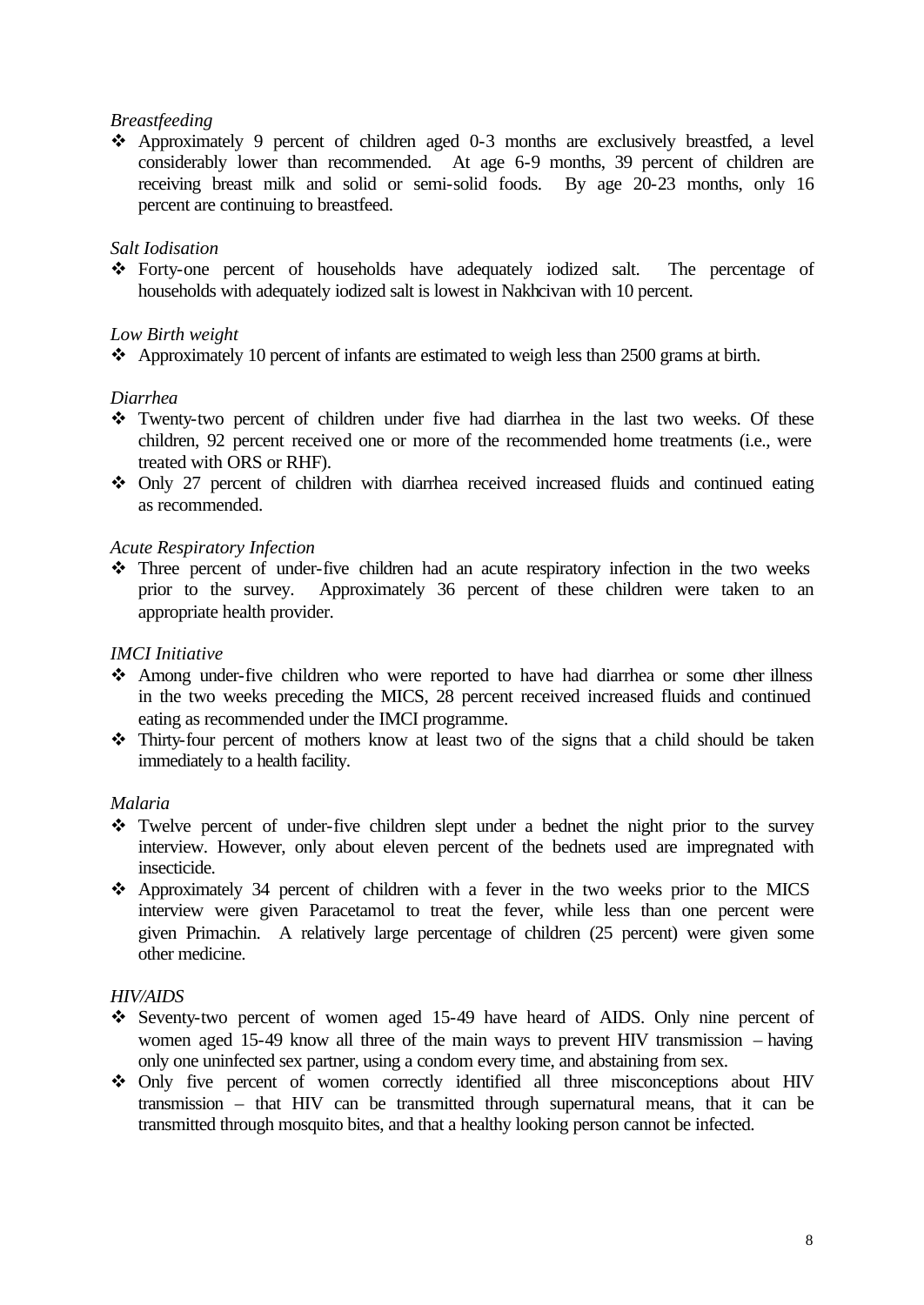- v Forty-eight percent of women know that AIDS can be transmitted from mother to child. Thirty-eight percent know all three ways of mother to child transmission – during pregnancy, at delivery, and through breastmilk.
- v Thirteen percent of women of reproductive age in Azerbaijan know a place to get tested for AIDS and about 7 percent have been tested.
- Only 2 percent of women can be considered to have sufficient knowledge of HIV transmission.

#### *Contraception*

• Current use of contraception was reported by 55 percent of married or in union women. The most popular method is withdrawal, which is used by almost a third of all women, followed by IUD, which accounts for 9 percent of married women.

#### *Prenatal Care*

 $\cdot$  Seventy-two percent of women receive some type of prenatal care and 69 percent receive antenatal care from skilled personnel (doctor, nurse, midwife).

#### *Assistance at Delivery*

\* A doctor, nurse, or midwife delivered about 88 percent of births occurring in the year prior to the MICS survey.

#### *Birth Registration*

• The births of 97 percent of children under five years in Azerbaijan have been registered. There are no significant variations in birth registration across sex, region or education categories. However, there is indication that some children are registered rather late, since the proportion registered increases considerably by age.

#### *Orphanhood and Living Arrangements of Children*

 $\div$  Overall, 93 percent of children aged 0-14 are living with both parents. Children who are not living with a biological parent comprise 1 percent and children who have one or both parents dead amount to 3 percent of all children aged 0-14.

#### *Child Labor*

- $\div$  Only 0.3 percent of children aged 5-14 years engage in paid work. About 5 percent participate in unpaid work for someone other than a household member.
- More than half of children engage in domestic tasks, such as cooking, fetching water, and caring for other children, for less than four hours a days while 5 percent spend more than four hours a day on such tasks.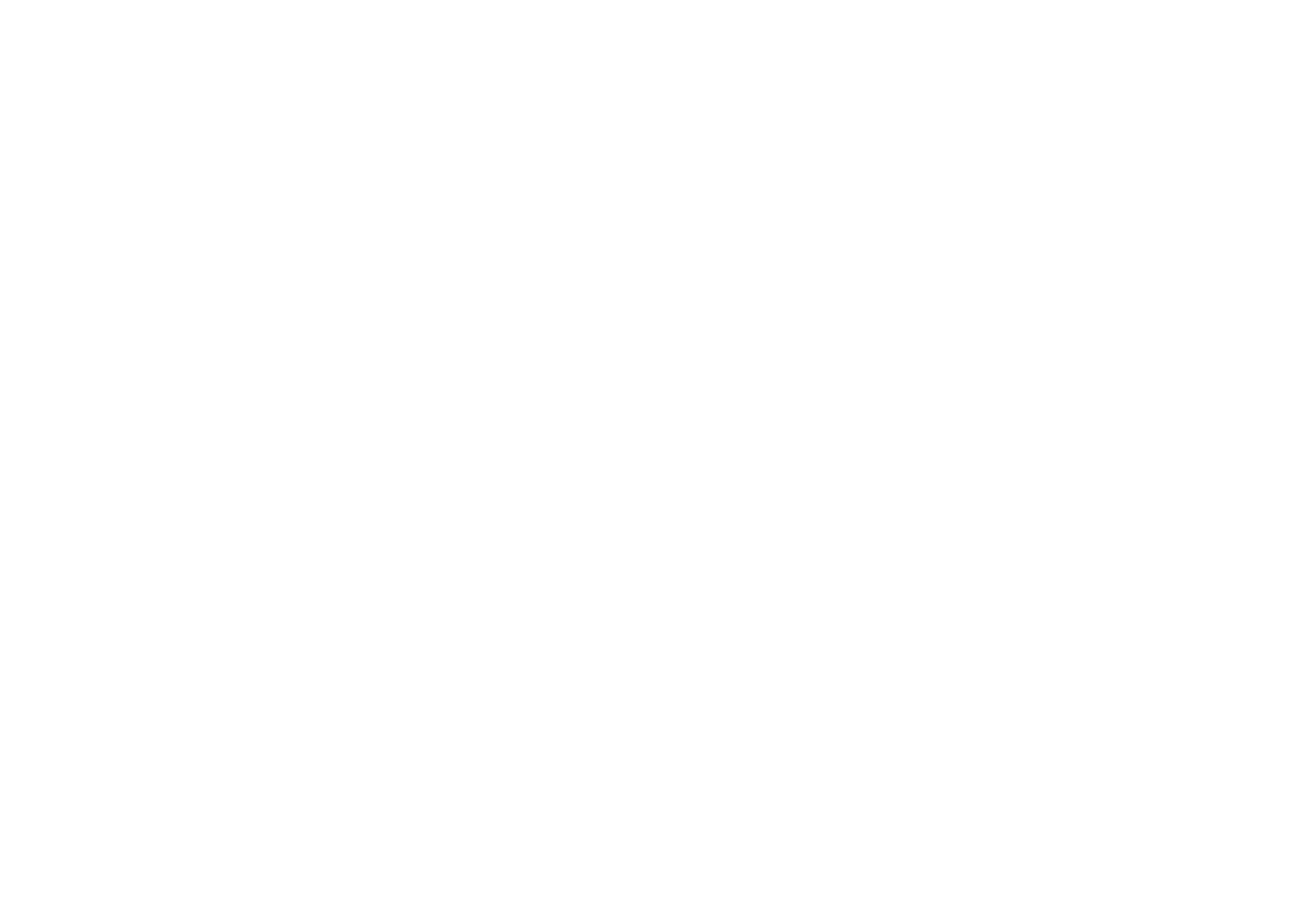## **Summary Indicators**

| <b>World Summit for Children Indicators</b>   |                                                                                                                                                             |                      |
|-----------------------------------------------|-------------------------------------------------------------------------------------------------------------------------------------------------------------|----------------------|
| Under-five mortality rate                     | Probability of dying before reaching age five                                                                                                               | 102 per 1000         |
| Infant mortality rate                         | Probability of dying before reaching age one                                                                                                                | 79 per 1000          |
| Underweight prevalence                        | Proportion of under-fives who are too thin for their age                                                                                                    | 16.8 percent         |
| Stunting prevalence                           | Proportion of under-fives who are too short for their age                                                                                                   | 19.6 percent         |
| Wasting prevalence                            | Proportion of under fives who are too thin for their height                                                                                                 | 7.9 percent          |
| Use of safe drinking water                    | Proportion of population who use a safe drinking water source                                                                                               | 76.3 percent         |
| Use of sanitary means of excreta disposal     | Proportion of population who use a sanitary means of excreta disposal                                                                                       | 80.8 percent         |
| Children reaching grade five                  | Proportion of children entering first grade of primary school who eventually reach grade five                                                               | 98.6 percent         |
| Net primary school attendance rate            | Proportion of children of primary school age attending primary school                                                                                       | 88.4 percent         |
| Literacy rate                                 | Proportion of population aged 15+ years who are able to read a letter or newspaper                                                                          | 95.0 percent         |
| Antenatal care                                | Proportion of women aged 15-49 attended at least once during pregnancy by skilled personnel                                                                 | 68.7 percent         |
| Contraceptive prevalence                      | Proportion of married women aged 15-49 who are using a contraceptive method                                                                                 | $55.1$ percent       |
| Childbirth care                               | Proportion of births attended by skilled health personnel                                                                                                   | 87.5 percent         |
| Birth weight below 2.5 kg.                    | Proportion of live births that weigh below 2500 grams                                                                                                       | $9.5$ percent        |
| Iodized salt consumption                      | Proportion of households consuming adequately iodized salt                                                                                                  | 41.3 percent         |
| Exclusive breastfeeding rate                  | Proportion of infants aged less than 4 months who are exclusively breastfed                                                                                 | 9.4 percent          |
| Timely complementary feeding rate             | Proportion of infants aged 6-9 months who are receiving breast milk and complementary food                                                                  | 39.0 percent         |
| Continued breastfeeding rate                  | Proportion of children aged 12-15 months and 20-23 months who are breastfeeding                                                                             | 38.3 percent (12-15) |
|                                               |                                                                                                                                                             | 15.6 percent (20-23) |
| ORT use                                       | Proportion of under-five children who had diarrhea in the last 2 weeks who were treated with oral rehydration salts or an<br>appropriate household solution | 92.6 percent         |
| Home management of diarrhea                   | Proportion of under-five children who had diarrhea in the last 2 weeks and received increased fluids and continued feeding during<br>the episode            | 26.5 percent         |
| Care seeking for acute respiratory infections | Proportion of under-five children who had ARI in the last 2 weeks and were taken to an appropriate health provider                                          | 35.6 percent         |
| Preschool development                         | Proportion of children aged 36-59 months who are attending some form of organized early childhood education program                                         | 11.4 percent         |
|                                               | <b>Indicators for Monitoring Children's Rights</b>                                                                                                          |                      |
| Birth registration                            | Proportion of under-five children whose births are reported registered                                                                                      | 96.8 percent         |
| Children's living arrangements                | Proportion of children aged 0-14 years in households not living with a biological parent                                                                    | 1.0 percent          |
| Orphans in household                          | Proportion of children aged 0-14 years who are orphans living in households                                                                                 | $0.2$ percent        |
|                                               |                                                                                                                                                             | (both parents)       |
|                                               |                                                                                                                                                             | 3.2 percent          |
|                                               |                                                                                                                                                             | (one parent)         |
| Child labor                                   | Proportion of children aged 5-14 years who are currently working                                                                                            | 13.0 percent         |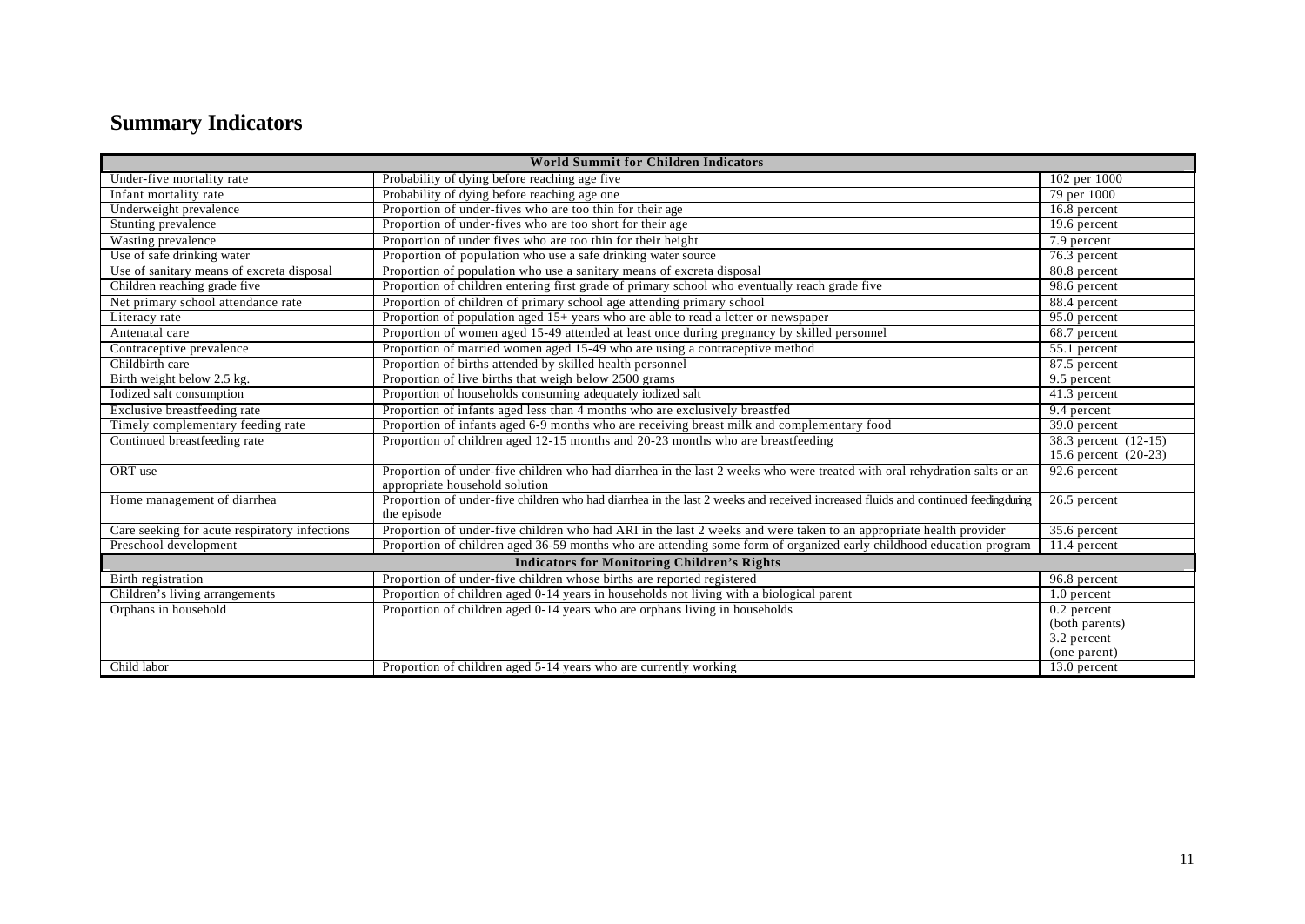| <b>Indicators for Monitoring IMCI and Malaria</b> |                                                                                                                            |                           |
|---------------------------------------------------|----------------------------------------------------------------------------------------------------------------------------|---------------------------|
| Home management of illness                        | Proportion of under-five children reported ill during the last 2 weeks who received increased fluids and continued feeding | $\overline{27.8}$ percent |
| Care seeking knowledge                            | Proportion of caretakers of under-five children who know at least 2 signs for seeking care immediately                     | 34.0 percent              |
| <b>Bednets</b>                                    | Proportion of under-five children who sleep under an insecticide impregnated bednet                                        | 11.2 percent              |
| Malaria treatment                                 | Proportion of under five children who were ill with fever in the last 2 weeks who received anti-malarial drugs             | 0.8 percent               |
| <b>Indicators for Monitoring HIV/AIDS</b>         |                                                                                                                            |                           |
| Knowledge of preventing HIV/AIDS                  | Proportion of women who correctly state the 3 main ways of avoiding HIV infection                                          | 9.2 percent               |
| Knowledge of misconceptions of HIV/AIDS           | Proportion of women who correctly identify 3 misconceptions about HIV/AIDS                                                 | 5.0 percent               |
| Knowledge of mother to child transmission         | Proportion of women who correctly identify means of transmission of HIV from mother to child                               | 38.1 percent              |
| Attitude to people with HIV//AIDS                 | Proportion of women expressing a discriminatory attitude towards people with HIV/AIDS                                      | 8.7 percent               |
| Women who know where to be tested for HIV         | Proportion of women who know where to get a HIV test                                                                       | 13.3 percent              |
| Women who have been tested for HIV                | Proportion of women who have been tested for HIV                                                                           | 6.8 percent               |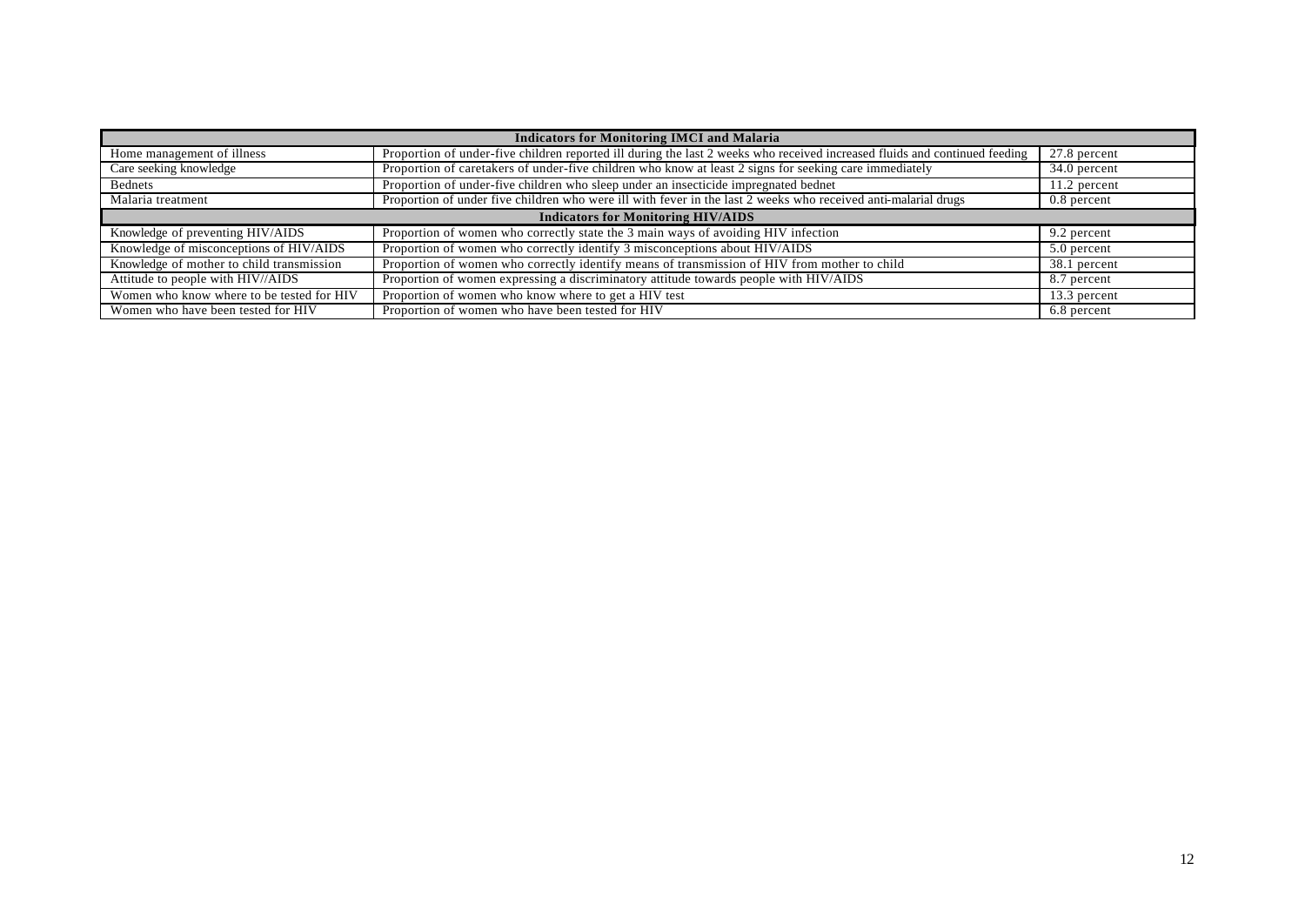#### **I. Introduction**

#### *Background of the Survey*

At the World Summit for Children (WSC) held in New York in 1990, 71 Heads of State and Government and 88 senior officials from countries around the world pledged themselves to a Declaration and Plan of Action for Children. Subsequently, National Programs of Action for Children were developed and implemented in countries, now encompassing 9 out of every 10 of the world's children.

Azerbaijan National Assembly ratified the Convention on the Rights of the Child (CRC) in 1992. A law on the Rights of the Child came into effect in 1998, further defining the rights of children, the obligations of state agencies and issues of implementation.

The WSC Plan of Action had also called for the establishment of mechanisms for monitoring progress toward the goals and objectives set for the year 2000. Toward this end, UNICEF, in coordination with other international organizations, has developed a core set of 75 indicators on specific aspects of the situation of children.

As a signatory state to the CRC, and as a result of her commitment to the improvement of her children's rights, Azerbaijan joined other signatory states in the year 2000 to undertake a Multiple Indicator Cluster Survey (MICS). MICS is designed as a tool for monitoring progress made at end-decade in regard to many of the indicators. Information on other indicators will be derived from the vital registration system and from various diseasemonitoring systems.

The Azerbaijan MICS was conducted by the State Statistics Committee. Funding was provided by the Azerbaijan UNICEF office. The overall coordination of the end-decade review, including MICS as its component part, was performed by the Steering Committee established under the auspices of the Cabinet of Ministries, following a request from the Ministry of Foreign Affairs. The Steering Committee comprised representatives of 5 sectoral ministries, including the Ministry of Education, the Ministry of Health, the Ministry of Labor and Social Protection of Population, the Ministry of Youth and Sport, and the State Statistics Committee. A Deputy Head of Department from the Cabinet of Ministries chaired the Committee.

This report presents results on the principal topics covered in the survey and on the World Summit indicators.

#### *Azerbaijan: The Setting*

Azerbaijan lies on the southeastern slopes of the Caucasian Mountains and on the western coast of the Caspian Sea. Neighboring Azerbaijan are Russian Federation and Georgia in the north, Armenia and Turkey in the west, and Iran in the south. Azerbaijan covers an area of 86,000 square kilometers, of which 20 percent are currently under the occupation of Armenia.

Azerbaijan has a population of 7.9 million, with an average population density of 91 persons per square kilometer. Baku, the capital, is the largest city in the country, with approximately 1.7 inhabitants. More than 80 percent of the population are Azerbaijanis. Russians and Armenians each constitute 6 percent of the population. Other distinct ethnic groups include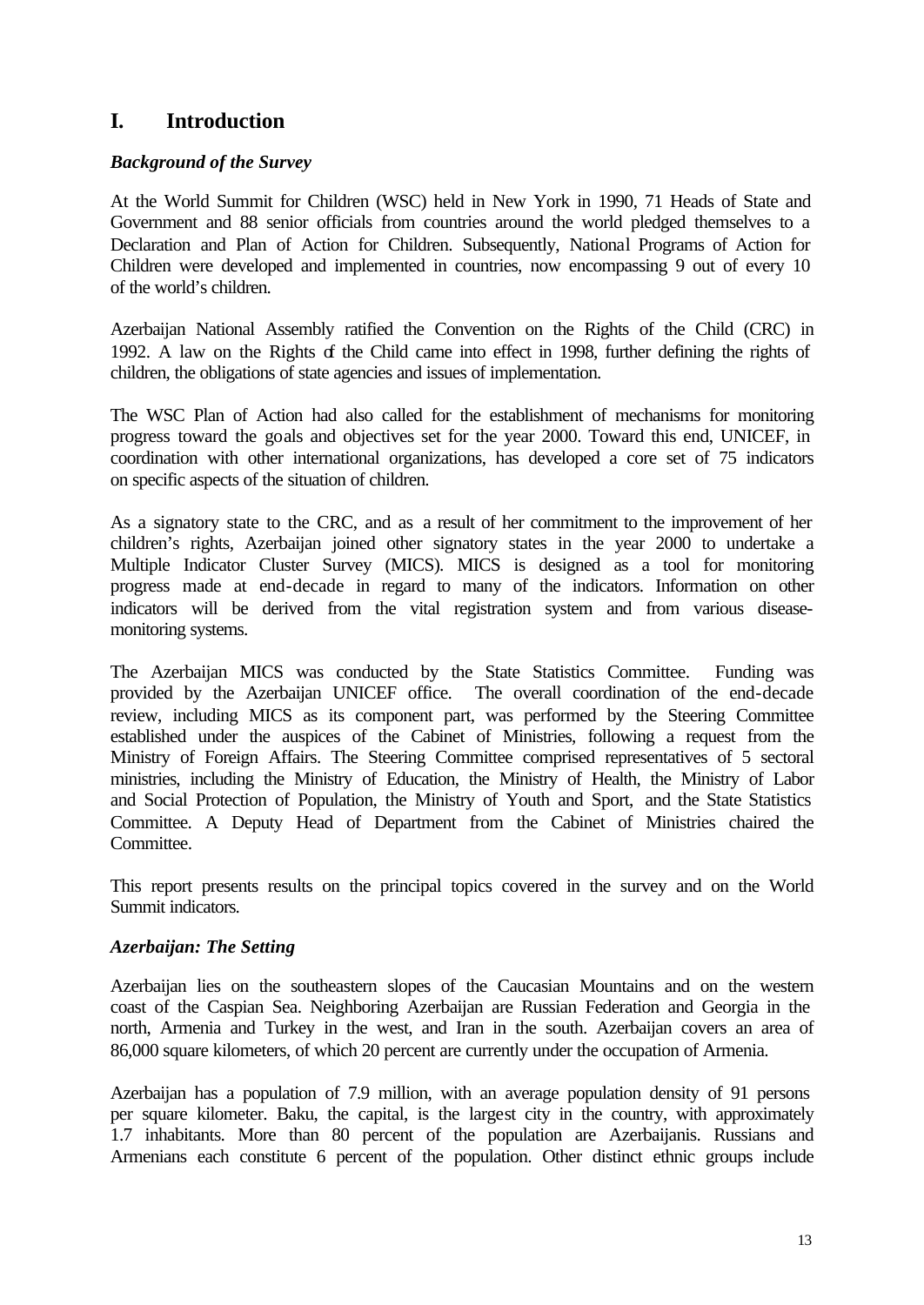Lezghis, Avars, Ukranians, Tatars, Jews, Turks and Georgians. The absolute majority of the population is Muslims.

Azerbaijan was part of the Soviet Union for nearly 70 years. Independence was formally restored on 18 October 1991. Since the restoration of independence, the domestic political agenda has been dominated by the conflict over Nagorno Karabakh, an autonomous oblast with the Azerbaijan Soviet Socialist Republic before the collapse of the Soviet Union, with a mixed population of Azerbaijanis and Armenians. Upon the demand by the Armenians of the oblast for unification with Armenia, the conflict that erupted resulted in the exodus of the Azerbaijani population of Nagorno Karabakh. Armenia occupied Nagorno Karabakh and seven other districts, fully or partially. As of January 1999, 788,000 refugees and internally displaced persons (IDPs) were living in Azerbaijan, constituting almost 10 percent of the de facto population of the country.

Azerbaijan's demographic situation is today characterized by low rates of population growth and replacement level fertility. The annual population growth rate declined from 1.7 percent in 1985 to 0.4 percent in 1997. During the same period, the total fertility rate declined from 2.9 births per woman to 2.1, while the crude birth rate declined from 27 per thousand to 17 per thousand. Between 1980 and 1997, the life expectancy at birth increased from 64.2 years for males and 71.8 years for females, to 67.4 years for males and 74.6 years for females. In the late 1980s, Azerbaijan was receiving net migration. Beginning from the early 1990s, migration flows reversed direction. Azerbaijan is now facing net emigration rates in the order of 7 per thousand.

Azerbaijan is a unitary state in which all the powers are vested with the central government. The executive branch of the government is headed by the President, who has a wide range of powers, including the appointment and dismissal of the cabinet of ministers and heads of local executive branches. The National Assembly, which constitutes the legislative branch of the state, consists of 125 deputies, elected with a mixed majority and proportional system. The executive branch of the government is not accountable for its activities to the National Assembly, and the President can veto its decisions. However, the state budget is subject to the approval of the National Assembly. City courts, regional courts, the Supreme Court and the Constitutional Court form the judiciary.

Under the existing system inherited from the Soviet era, the basic units of administrativeterritorial division are districts (*rayon*s), and cities subordinate to the Republic. Azerbaijan has 74 districts, of which 7 are fully or partly occupied by Armenia, and 11 cities subordinate to the Republic.

Azerbaijan has a predominantly non-agrarian economy, dominated by industry, followed by agriculture and construction. Industrial production is in turn dominated by fuel industry, followed by manufacturing industry. Recent years have witnessed a gradual shift from a predominantly state controlled economy to a market controlled economy. The share of GDP emanating from the private sector rose from 32 percent in 1995 to 46 percent in 1997.

Azerbaijan has faced serious economic problems during the last decade. The GDP declined annually by 20 percent from 1992 to 1995. The inflation rate rose to 1664 percent in 1994. A quarter of the labor force was unemployed in 1995. Tight fiscal and credit policies were introduced in the mid-1990s, and the economic situation has gradually improved during the last few years. The inflation rate fell to 4 percent in 1997, and per capita income increased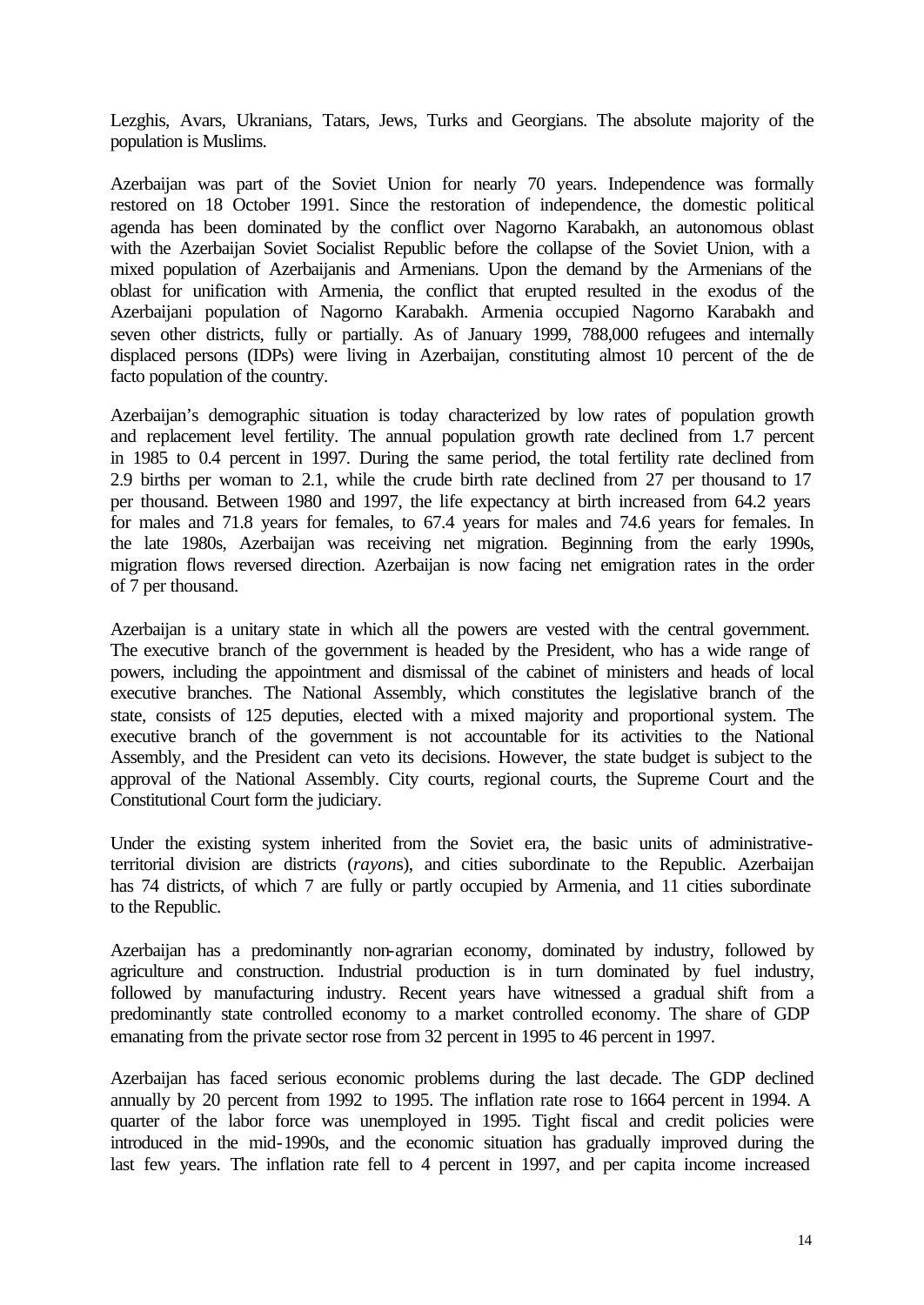from 323 USD in 1995 to 500 USD in 1997. However, the absolute majority of the population is still poor, with low levels of income, poor diet and poor living conditions.

#### *Survey Objectives*

The 2000 Azerbaijan Multiple Indicator Cluster Survey has as its primary objectives:

- To provide up-to-date information for assessing the situation of children and women in Azerbaijan at the end of the decade and for looking forward to the next decade.
- To furnish data needed for monitoring progress toward goals established at the World Summit for Children and a basis for future action.
- To contribute to the improvement of data and monitoring systems in Azerbaijan and to strengthen technical expertise in the design, implementation, and analysis of such systems.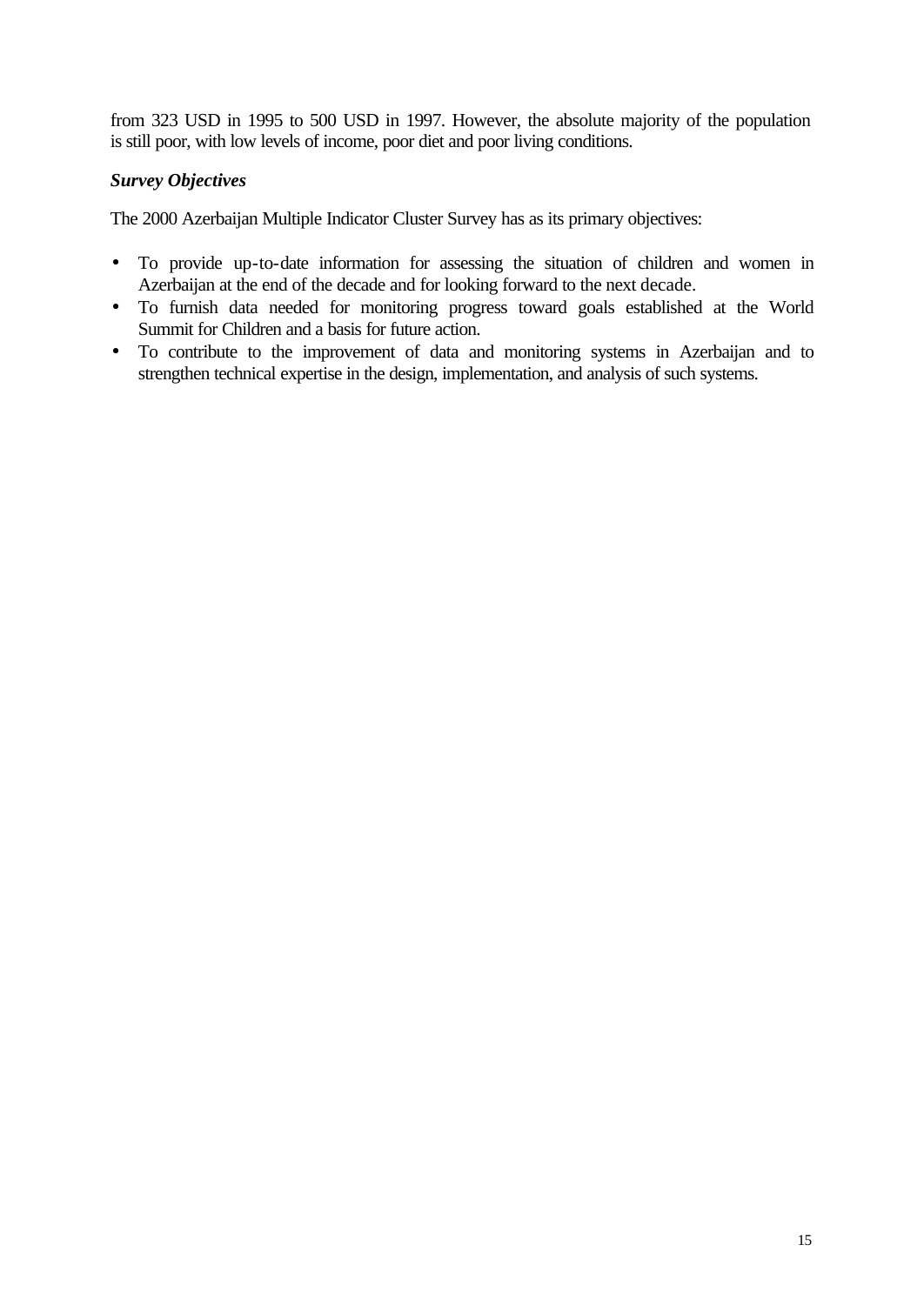#### **II. Survey Methodology**

#### *Sample Design*

The sample for the Azerbaijan Multiple Indicator Cluster Survey (MICS) was designed as a self-weighted sample to provide estimates of World Summit indicators at the national level and for urban and rural areas. The enumeration areas and the households from the Population Census of 1999 formed the sample frame. An enumeration area comprised about 507 persons on the average. It was thus possible to use enumeration areas directly as primary sampling units (PSUs) for first stage selection. The total sample size for the Azerbaijan MICS was calculated as 6112 households. The average cluster size was determined as 24 households and 254 clusters were selected.

The sample was selected in two stages. At the first stage, the 254 clusters were distributed to three domains (the Baku area, other urban areas and rural areas) proportionately according to their size. The enumeration areas in each of the three domains were geographically sorted using the nine zones designated during the Soviet era but still in use in the country, albeit in a more limited fashion. Enumeration areas were selected with probability proportional to size, separately from the three domains. The household lists were updated in each selected enumeration area by using several computerized lists originating from the census, as well as the actual household questionnaires from the census, for the primary reason of including IDP/refugee households in the sample. During the second selection stage, households were systematically selected using a fixed sampling interval. A total of 6166 households were selected. The difference between the number of households selected and the target number of households is attributed to rounding during the selection procedures and the presence of multiple households in the selected households. Full technical details of the MICS sample are included in Appendix A.

#### *Questionnaires*

The questionnaires for the Azerbaijan MICS were based on the MICS Model Questionnaire with some modifications, additions, and deletions. A household questionnaire was administered in each household, which collected information on household members including sex, age, literacy, marital status, and orphanhood status. The household questionnaire also includes education, child labor, water and sanitation, maternal mortality, and salt iodisation modules, as well as several questions on household amenities. In addition to a household questionnaire, questionnaires were administered in each household for women age 15-49 and children under age five. For children, the questionnaire was administered to the mother or caretaker of the child. The questionnaire for women contains the following modules:

- Child mortality
- Maternal and newborn health
- Contraceptive use
- HIV/AIDS

The questionnaire for children under age five includes modules on:

- Birth registration and early learning
- Breastfeeding
- Care of Illness
- Malaria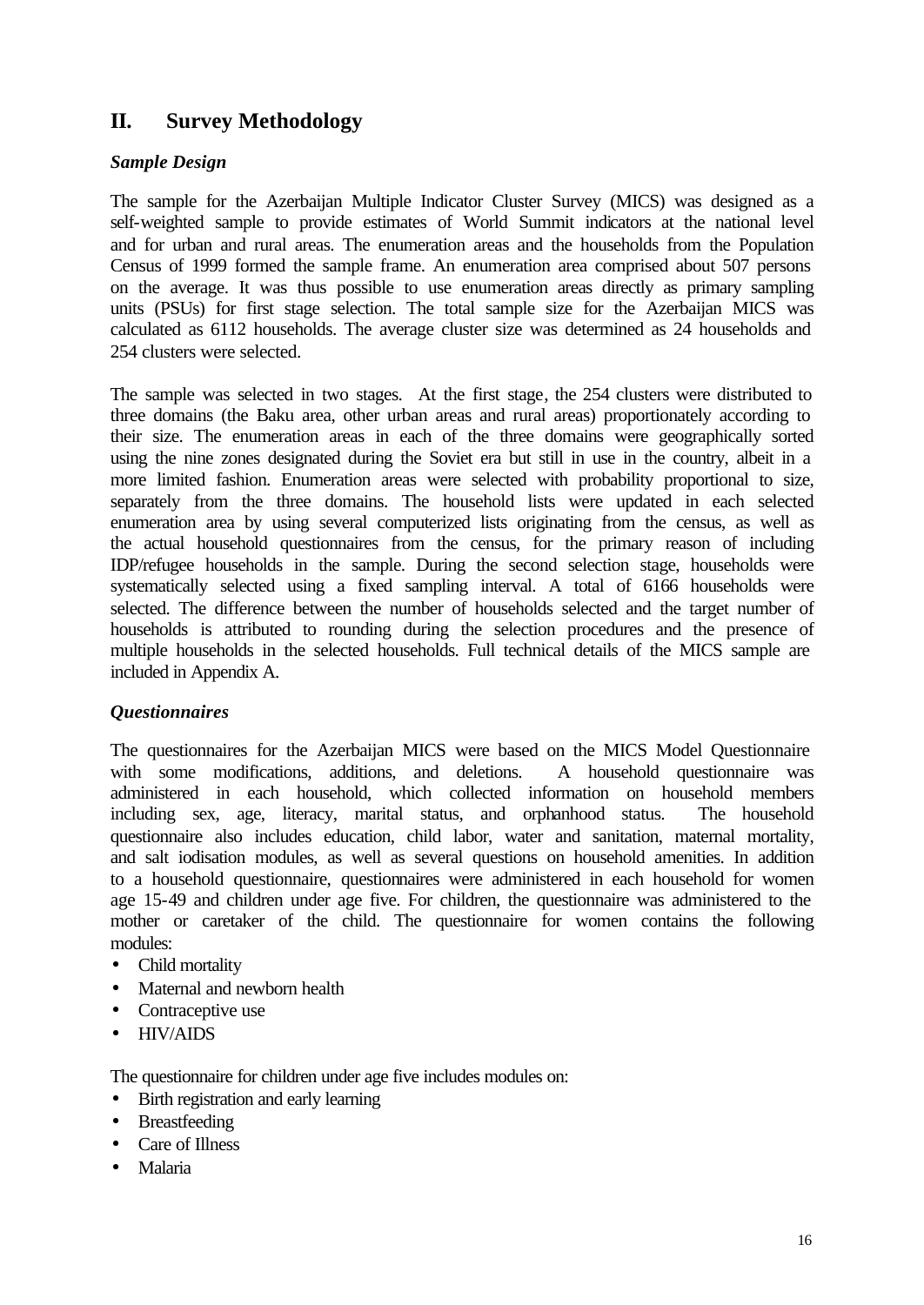- Immunization
- Anthropometry

From the MICS model English version, the questionnaires were translated into two languages: Azeri and Russian. The questionnaires were pre-tested during June 2000. Based on the results of the pretest, modifications were made to the wording and codes of questions.

#### *Fieldwork and Data Processing*

The field staff was trained in two stages. During 7 days in June 2000 a group of 17 interviewers were trained, to take part as interviewers in the pretest and to participate in the main training and fieldwork as trainers, regional coordinators, supervisors and editors. The main training was carried out in July during a six day long training session. A total of 67 individuals were trained during the main training session, and a two-day pilot study was conducted upon the completion of training. In the main fieldwork, ten teams collected the data. Each team comprised three interviewers, one editor, one supervisor and one driver. Two regional coordinators provided constant monitoring of the fieldwork. The MICS Coordinator provided overall supervision. The fieldwork began on 1 August 2000 and concluded on 29 August 2000.

Data were entered on fifteen microcomputers using the ISSA software. Appropriate changes to the initial software were made in accordance with the modifications in the Azerbaijan MICS questionnaire. In order to ensure quality control, all questionnaires were double entered and internal consistency checks were performed. Procedures and standard programs developed under MICS and adapted to the Azerbaijan questionnaire were used throughout. Data processing began on 7 August 2000 and finished on 20 September 2000.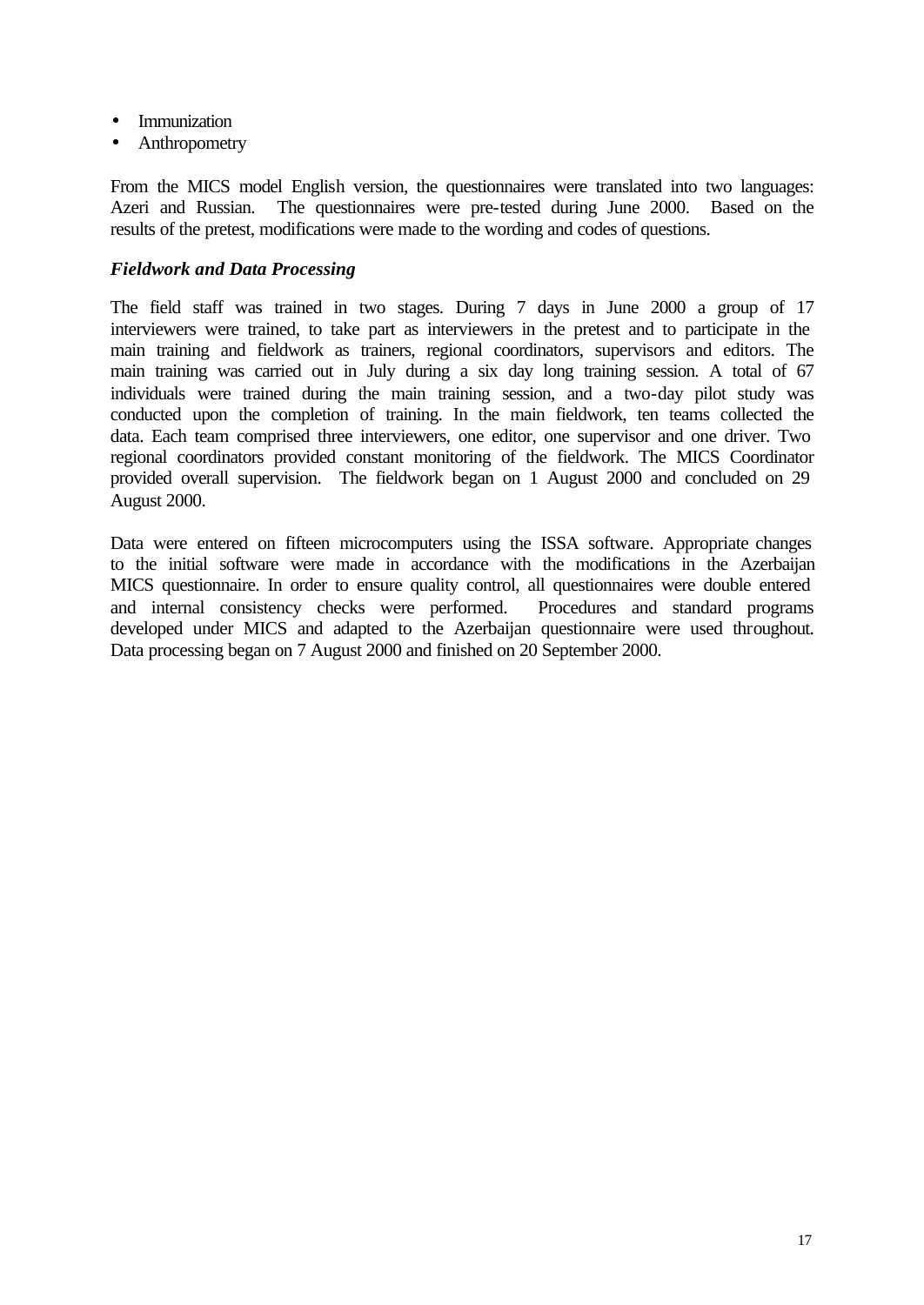#### **III. Sample Characteristics and Data Quality**

#### *Response Rates*

Of the 6166 households selected for the Azerbaijan MICS sample, 6044 were found to be occupied (Table 1). Of these, 5861 were successfully interviewed for a household response rate of 97 percent. The response rate was similar in urban and rural areas. In the interviewed households, 7488 eligible women aged 15-49 were identified. Of these, 6959 were successfully interviewed, yielding a response rate of 93 percent. In addition, 2004 children under age five were listed in the household questionnaire. Of these, questionnaires were completed for 1875 children for a response rate of 94 percent.

#### *Age Distribution and Missing Data*

As shown in Figure 1, the single year age distribution of household members by sex exhibits distortions of various types. There appears to be considerable digit preference, more pronounced for women, for ages ending in 0 and 5. Age heaping becomes more evident with increasing age, most notably for women at ages 50 and 60. One interesting finding from Figure 1 is the high age-specific sex ratios up to age 15. Sex ratios level off with increasing age, falling below unity (indicating excess of females) at higher ages.

The population pyramid in Figure 2 provides further visual evidence on the population dynamics of Azerbaijan as well as demonstrating the effects of past historical events on the age structure. The narrowing of the base of the pyramid is indicative of a recent decline in fertility, and possibly as a result of the dearth of men and women in ages 25 to 35, who are producing low numbers of births. The relatively low numbers of men and women at ages 55- 59 are most probably due to low levels of fertility during the Second World War, which explains the dearth of population in ages 25 to 35, mostly the children of the former group. Another notable pattern is the greater concentration of population at ages 35-45, which seems to have resulted in the birth of relatively large cohorts 10-20 years ago. These large cohorts will be entering the reproductive ages in the next decade, and this will probably result in larger numbers of births, especially if fertility rates do not further decline below today's replacement levels.

As a basic check on the quality of the survey data, the percentage of cases missing information on selected questions is shown in Table 2. Less than one percent of household members have missing information on their level and year of education. Complete birth dates could not be obtained for only one percent of women age 15-49, while the corresponding figure for children under 5 was a mere 0.1 percent. These low levels of missing data suggest that there were not significant problems with the questions or the fieldwork.

The data on weight and height are the most likely among the selected information in Table 2 to be missing. Less than five percent of children are missing this information, which may be the result of the child not being present, refusal, or some other reason. By international standards, this percentage is again relatively low.

#### *Characteristics of the Household Population*

Information on the characteristics of the household population and the survey respondents is provided to assist in the interpretation of the survey findings and to serve as a basic check on the sample implementation.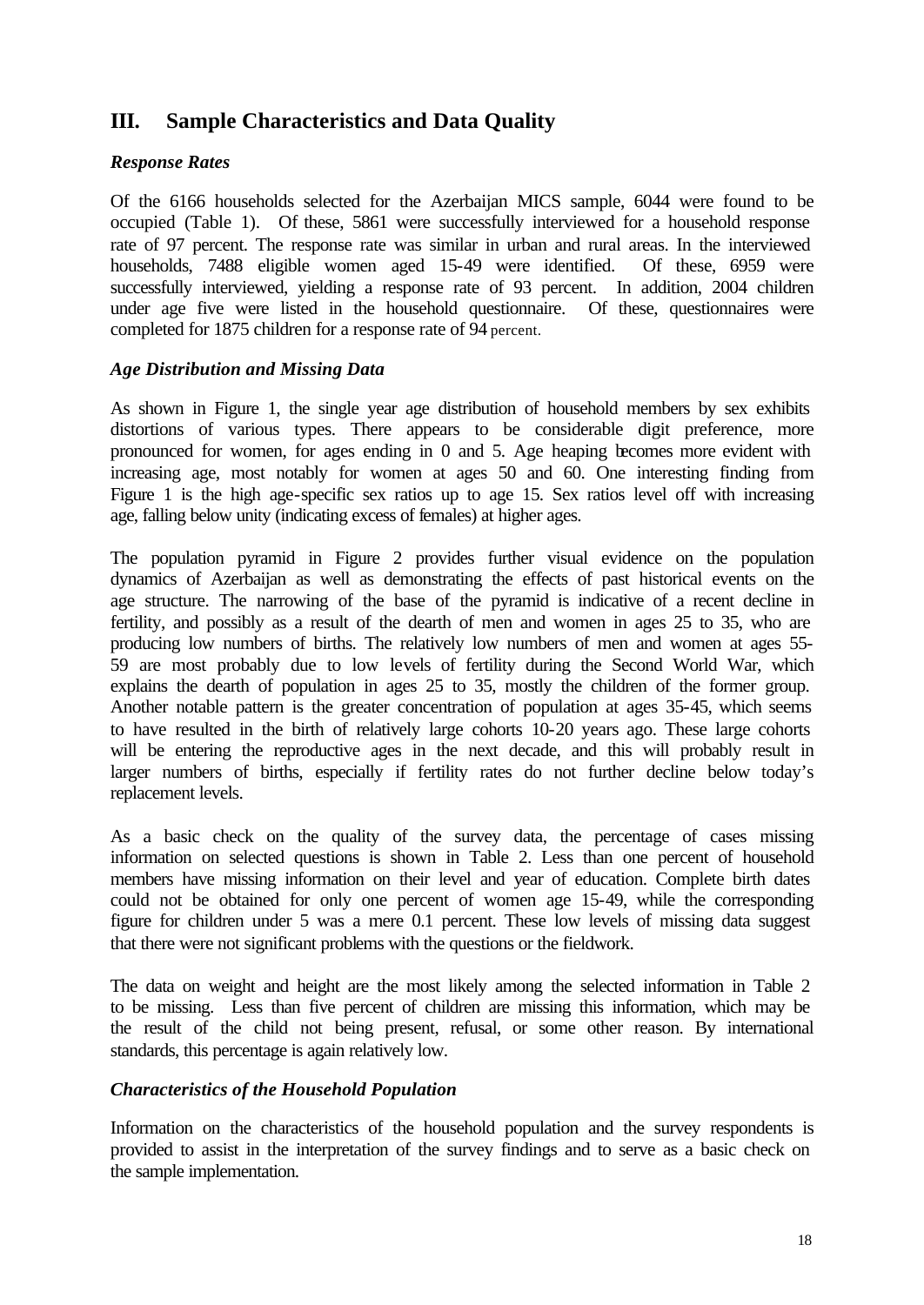Table 3 presents the percent distribution of households in the sample by background characteristics. Azerbaijan is divided into 9 economic zones, designated during the Soviet era. Almost 30 percent of the households are in the Baku area, which includes Baku City and its surroundings, all designated as urban areas. Only 4 percent of the population are in Nakhcivan, while Yevlakh-Ali Bayramli and Quba-Qusar zones each comprise more than 12 percent of households.

In the MICS, the current official definitions of urban and rural were adopted, whereby settlements are designated by the National Assembly as urban or rural according to their population size, administrative status and other administrative considerations. About 42 percent of the households (2473 households) are rural and 58 percent of households are of urban origin (3388 households). More than nine percent of the MICS households are headed by IDPs or refugees. This provides some confidence in the representativeness of the MICS sample, since the official figure for the proportion of IDPs and refugees in the population is in the order of 9.9 percent (UNICEF and Republic of Azerbaijan, 1999).

A series of questions were asked in the MICS to be used for assessing the wealth status of households. Using information on the ownership of various assets and housing characteristics, and by applying the method of principal components, households were first divided into economic quintiles (Filmer and Pritchett, 1998). The method provides a useful classification of households by long-run wealth, which can be used to examine correlations between economic status and other indicators of interest, such as child health, nutrition, mortality and so on. In the Azerbaijan MICS, information was collected on the following to apply the method:

- the main material of dwelling floor,
- the number of rooms in the dwelling,
- the main source of drinking water,
- toilet facility,
- availability of electricity, ownership of radio, television, refrigerator, bicycle, motorcycle, car,
- the main cooking fuel used.

For the analyses, the quintiles were collapsed into three groups during the tabulation stage, as poor, middle and rich, respectively comprising the poorest 20 percent, the middle 60 percent and the richest 20 percent of the households.

In urban areas, 35 percent of households are classified as rich, while no households in the rural areas were included in the fifth quintile, i.e. the richest 20 percent. Only 5 percent of urban households are considered as poor, whereas the corresponding figure is 40 percent among rural households. It appears from these findings that economic status correlates very strongly with urban-rural residence.

Almost half of the households have 4-5 members. While single-person households comprise only 5 percent of all households, 2-3 and 6-7 person households each comprise about a fifth of Azerbaijan's households. In rural areas, 6-7 person households are almost a third of all households, while the proportion of 2-3 person households declines to 15 percent. This is a result of considerably smaller households in the urban areas than rural areas, which is also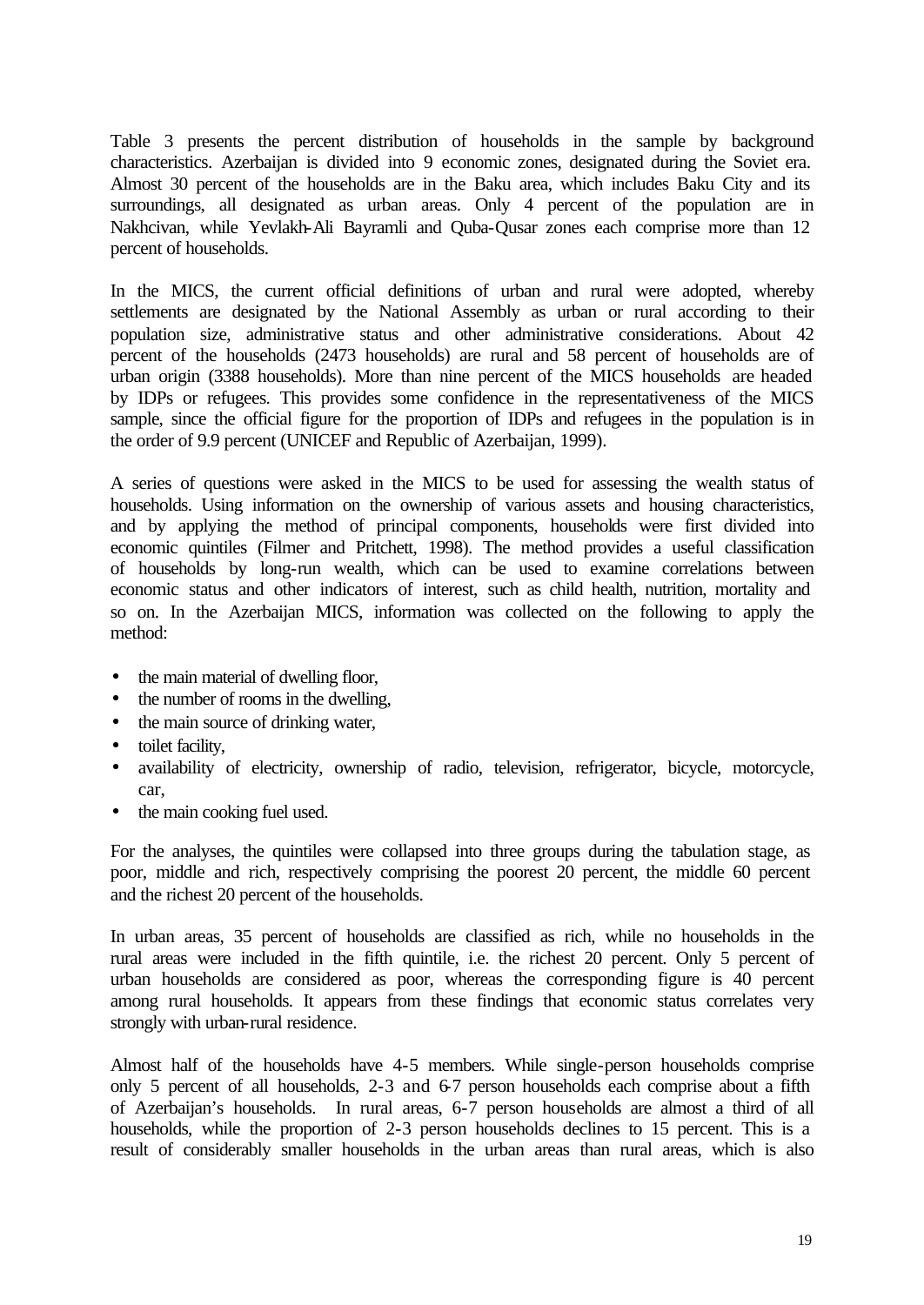depicted by the almost one-person difference in the average household size between urban and rural areas (4.3 versus 5.1).

A quarter of the households has at least one child under age five; at least one woman age 15- 49 was present in eighty seven percent of the households. For two-thirds of households, at least one child age 0-14 was present.

Table 4 shows the characteristics of female respondents age 15-49. Women age 15-19 and women age 35–39 comprise higher proportions of the sample at 19 and 17 percent respectively. Women age 25-29 and 45-49 comprise the lowest proportions of all women of reproductive age at 12.5 and 8.9 percent respectively. The latter may be partly attributable to considerable heaping of women's ages on age 50. Approximately 61 percent of women in the sample are married and two-thirds have ever had a birth. The Azerbaijan population is relatively well educated, evident from the educational distribution of women, and as discussed in the pages that follow. The majority of women have had at least high school education while 1.2 percent had only primary education. Women in urban areas are considerably more educated than women in rural areas.

Table 5 shows the characteristics of children under age five. Almost fifty four percent of the children are male and 46 percent are female, yielding a high sex ratio of 1.16, which needs to be further investigated. The sex ratio of children under five is also implied to be relatively high (1.08) in official statistics (UNICEF and Republic of Azerbaijan, 1999). The number of children increases steadily with age of children. Nine percent of children live in IDP/refugeeheaded households, and 26 percent live in the poorest 20 percent of households, probably a result of higher fertility among women in lower economic strata. The reverse is also evident, where only 12 percent of children live in the richest 20 percent of households. As with women in general, almost all mothers of children under age 5 have had some form of education. More than 80 percent of mothers have attended at least high school.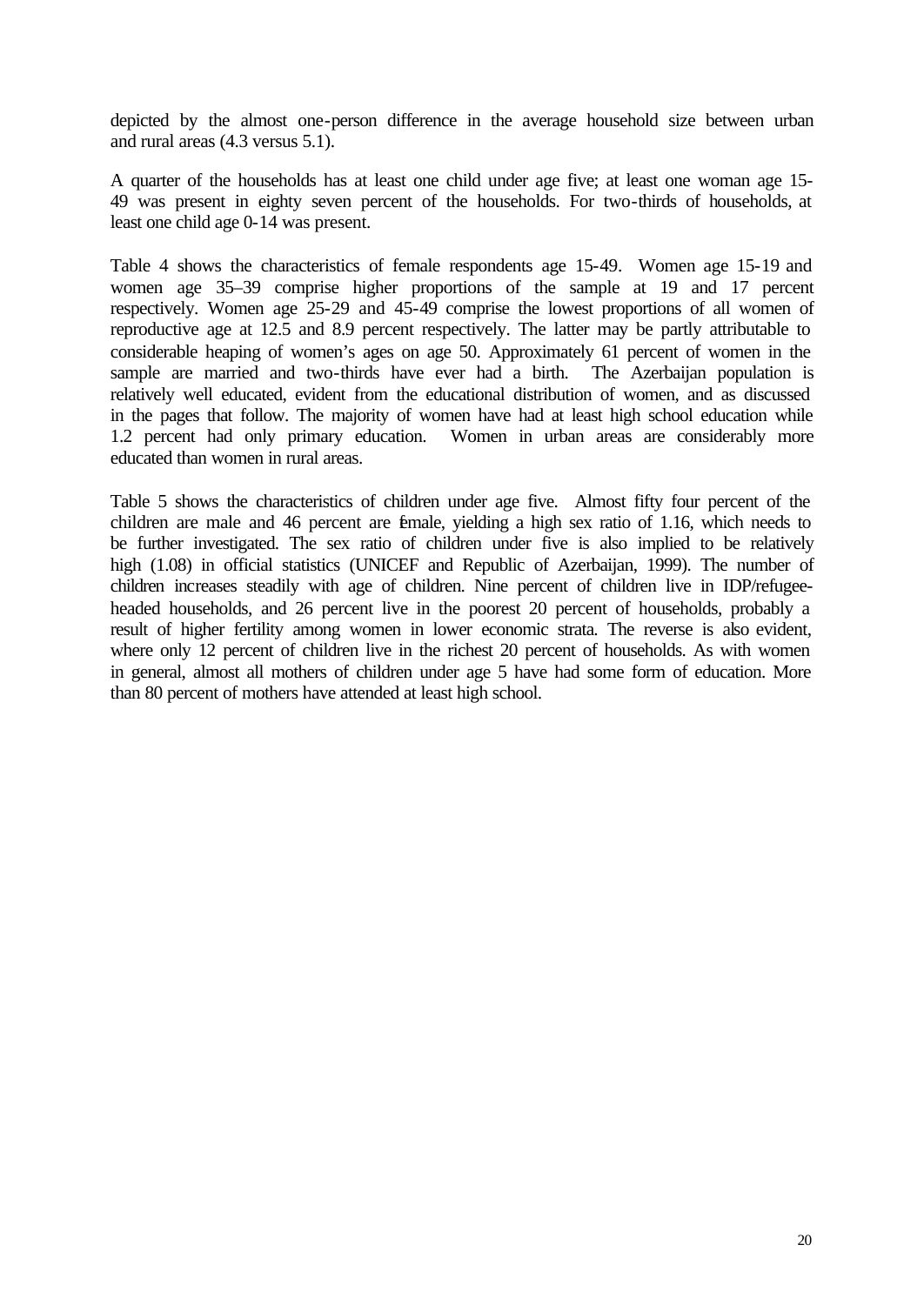#### **IV. Results**

#### *A. Infant and Under-Five Mortality*

The *infant mortality rate* is the probability of dying before the first birthday. The *under-five mortality rate* is the probability of dying before the fifth birthday. In MICS, infant and under five mortality rates are calculated based on an indirect estimation technique (the Brass method). The data used in the estimation are: the mean number of children ever born for five year age groups of women from age 15 to 49, and the proportion of these children who are dead, also for five year age groups of women. The technique converts these data into probabilities of dying by taking account of both the mortality risks to which children are exposed and their length of exposure to the risk of dying.

The data used for mortality estimation are shown in Table 6. The mean number of children ever born rises from 0.04 among 15-19 year olds to 3.74 among 45-49 year olds as expected. The proportion of children dead increases with age, with the exception of similar proportions for age groups 25-29 and 30-34. An examination of sex ratios at birth reveals that girls may have been underreported slightly in the Azerbaijan MICS. The overall sex ratio of children ever born to women is 1.10, which is higher than the typically expected value of 1.05. The pattern of sex ratios by age is also unexpected, since the most unlikely sex ratios are obtained for children of women in their late 20s and early 30s. These are groups of women who tend to provide the most accurate information for infant and under-five estimation. Nevertheless, although Table 6 implies that girls may have been underreported and that subsequent estimates of infant and under-five mortality from these data will most likely be underestimates, the question in Azerbaijan is one of overestimation rather than underestimation, as discussed below.

Mortality estimates were obtained using the United Nations QFIVE program. The Coale-Demeny East model life table was selected as most appropriate in reflecting the age pattern of mortality. Estimates of infant and under five mortality for several reference years are plotted in Figure 3. The estimate for reference year 1994 based on the reports of women aged 25-29 is lower than the others, while the estimates based on the reports of women aged 40-44 are the highest. As expected, estimates from women aged 15-19 are also higher than those obtained from women 5-10 years older. Estimates based on the youngest age group of women are usually not recommended in the Brass method. A common solution to obtaining final estimates of infant and under-mortality is to average the estimates based on women in different age groups, usually by leaving out women in the youngest age group and older women who usually have a tendency to underreport deaths among their children. In Azerbaijan MICS, final estimates of infant and under-five mortality were obtained by averaging the estimates based on women 20-24, 25-29 and 30-34. Final estimates refer approximately to mid-1996.

Table 7 shows the final estimates of infant and under-five mortality in Azerbaijan. For 1996, the infant mortality estimate is 79 per thousand, and the under-five mortality is 102 per thousand live births. Differentials between population groups are in the expected directions. The sex ratio of infant and under-five mortality (the ratio of male rates to female rates) is plausible, based on model life tables. Mortality rates in rural areas are almost 50 percent higher than in urban areas, while children born to women in poor households appear to face mortality risks three times higher than their counterparts in rich households. As expected, mortality rates diminish rapidly with mother's education.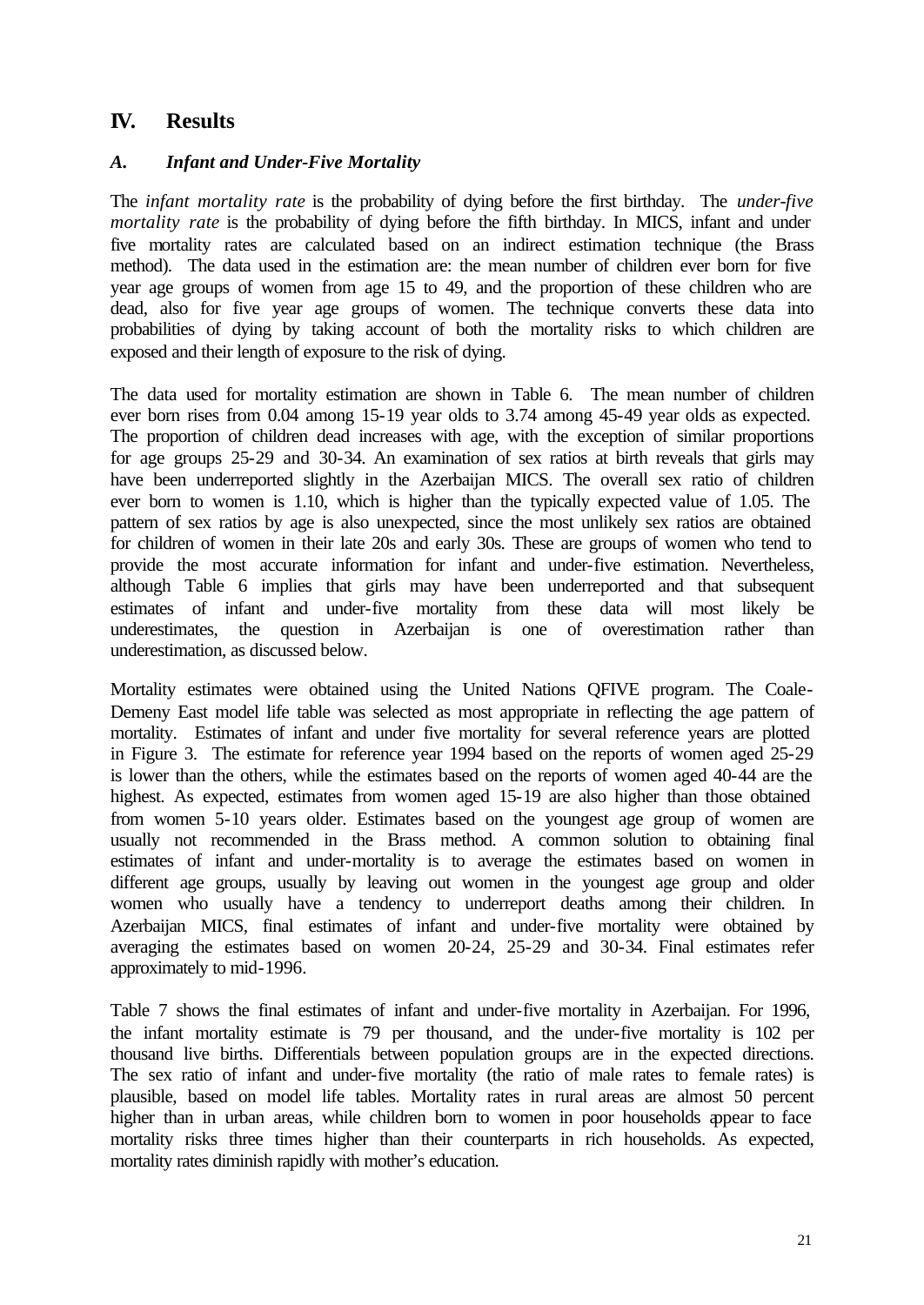However, these results are far beyond what is expected on the basis of official figures in Azerbaijan. The infant mortality rate estimate for 1996, estimated from vital registration data, was 19.9 per thousand, while the under-five mortality estimate was 39.3 per thousand (UNICEF and Republic of Azerbaijan). Although these figures were calculated in accordance with the Soviet definitions (which considers premature live births and early neonatal births, which face elevated risks of mortality, as stillbirths) and there is some recognition that deaths occurring within the first few days which are never reported, the difference between the MICS estimates and the official estimates are still too great for any easy explanation. Nevertheless, the official figures are incompatible, from an international perspective, with the GNP per capita of 500 USD, and there are other international estimates of the mortality rates for Azerbaijan, which are akin to the MICS estimates. For instance, a recent report by the US Bureau of the Census gives Azerbaijan's infant mortality rate as 82 per thousand and the under five mortality rate as 93 per thousand (US Bureau of the Census, 1999).

#### *B. Maternal Mortality*

In Azerbaijan MICS, a series of questions were asked to all adult household members concerning the survival of their sisters and the timing of death relative to pregnancy, childbirth and postpartum period for deceased sisters, to permit the use of the indirect sisterhood method for the estimation of maternal mortality. The indirect sisterhood method converts proxy information on the survival of sisters into lifetime risks of maternal death and by using external information on the total fertility rate for the 10-14 year period prior to the survey, estimates the maternal mortality ratio referring to approximately 12 years before the survey. Maternal mortality ratio is defined as the number of deaths of women from pregnancy-related causes, per 100,000 live births.

Table 8 shows the application of the indirect sisterhood method to Azerbaijan MICS data and the maternal mortality ratio estimate. The total fertility rate (TFR) for the period 10-14 years prior to MICS has been taken as 2.8 births per woman (UNICEF and Republic of Azerbaijan, 1999). The method estimates the maternal mortality ratio as 79 deaths per 100,000 live births for 1988. The official figure from the registration system for the same year was in the region of 40 per 100,000. However, it is recognized that the official figure may underestimate the ratio by as much as 50 percent (UNICEF and Republic of Azerbaijan).

#### *C. Education*

Universal access to basic education and the achievement of primary education by the world's children is one of the most important goals of the World Summit for Children. Education is a vital prerequisite for combating poverty, empowering women, protecting children from hazardous and exploitative labor and sexual exploitation, promoting human rights and democracy, protecting the environment, and influencing population growth.

#### **Early Childhood Education**

Only 11 percent of children aged 36-59 months are attending an organized early childhood education program, such as kindergarten or community childcare with organized learning activities (Table 9). Attendance of male children to these programs is slightly more than that of female children.

In Table 9 and other tables that follow in the report, the nine economic zones are collapsed into five regions, as described in Appendix A, to circumvent the problem of low numbers of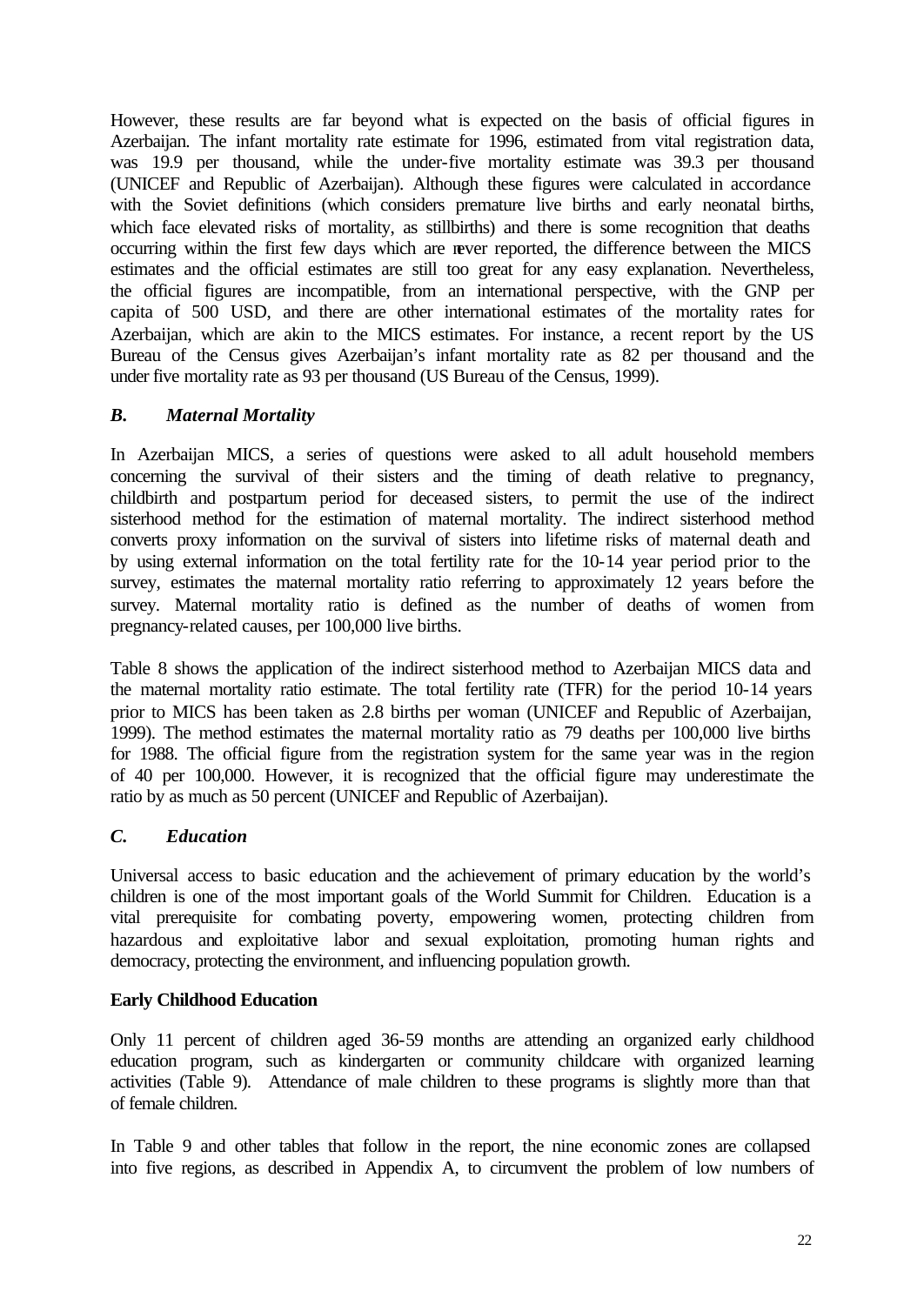cases, and to provide insights into regional disparities for as many indicators as possible. Attendance to early childhood education programs is most common in the Baku area (20 percent), but almost non-existent in the South (0.9 percent) and very infrequent in Nakhcivan (2.7 percent). Children in urban areas attend early childhood education programs considerably more than their rural counterparts. Children living in IDP/refugee-headed households are slightly more likely to attend early education activities. Attendance to these programs correlates positively with household wealth. Relatively few children attend at age hree (36-47 months) while the majority of children attend at age four (48-59 months). Finally, the education of the mother is strongly related to the likelihood that a child will attend an early childhood education program. The percentage of children attending increases from 7 percent to 28 percent as the mother's education increases from secondary school education or less to university education.

#### **Basic Education**

The normal primary school ages in Azerbaijan are from 6 to 9 years of age. The Azerbaijan MICS was administered in summer, during school vacation, and questions on school attendance referred to the previous school year. Therefore, for the analysis of primary school attendance, children age 7-10 at the time of MICS were considered as eligible for primary school attendance during the previous year (1999-2000 school year).

Overall, 88.4 percent of children of primary school age in Azerbaijan are attending primary school (Table 10). There is virtually no significant difference between male and female primary school attendance. The urban–rural disparity in attendance does exist to some extent, and primary school attendance varies by region, household status and household wealth. Primary school attendance varies from 85 percent in the West & Southwest to 94 percent in Nakhcivan.

With regard to primary school attendance rate, it should also be noted that 10.6 percent of children age 6 and 34 percent of children age 11 at the time of MICS were also attending primary school. Moreover, 9 percent of children age 10 had attended secondary school during the last year. These results are possibly due to different ages at which children are entering primary school, as well as due to reporting of ages, which all result in an underestimation of primary school attendance.

Table 11 shows that 98.6 percent of children who enter the first grade of primary school eventually reach grade five in Azerbaijan. There is little, if any variation in regard to this indicator by sex, area, household status or wealth. Nakhcivan has the lowest rate among all regions (94 percent).

#### **Literacy**

The vast majority of the population over age 15 years in Azerbaijan is literate (Table 12). The *literate* population includes those who are reported to read 'easily or with difficulty'. No literacy test was administered at the moment of interview. Overall, females are slightly less likely than males to be literate (93 vs. 98 percent). The literacy rate is lower in rural areas with 92 percent than in urban areas (97 percent). The gender disparity in literacy rate is more obvious in rural areas, where only 88.6 percent of women are literate versus 96.4 percent among men. The lowest literacy rates are in Nakhcivan and the Southern region. Virtually all males and females in rich households are literate, while the rate declines to 87 percent for females living in poor households. Literacy declines with increasing age. The percentage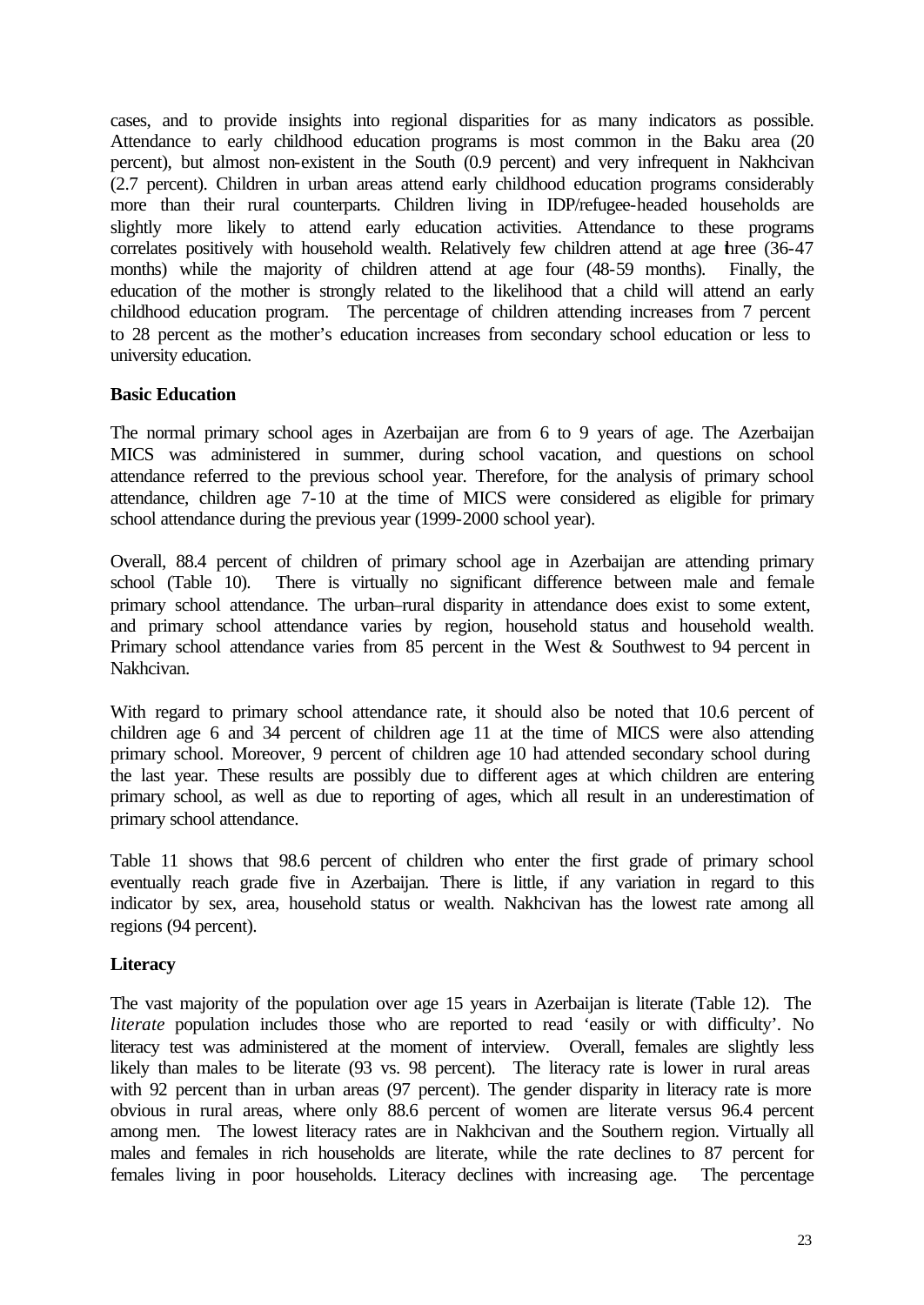literate declines from about 99 percent among those aged 15-24 to 74 percent among the population aged 65 and older. Again, the decline of literacy is more pronounced for women, from 98.7 for the 15-24 age group to 64.2 for those aged 65 and above.

#### *D. Water and Sanitation*

#### **Use of Drinking Water**

Safe drinking water is a basic necessity for good health. Unsafe drinking water can be a significant carrier of diseases such as trachoma, cholera, typhoid, and schistosomiasis. Drinking water can also be tainted with chemical, physical and radiological contaminants with harmful effects on human health. In addition to its association with disease, access to drinking water may be particularly important for women and children, particularly in rural areas, who bear the primary responsibility for carrying water, often for long distances.

Safe drinking water sources include the following types of supply: piped water, public tap, borehole/tubewell, protected well, protected spring or rainwater. In Azerbaijan, 76.3 percent of the population uses drinking water from improved drinking water sources (Table 13). While the figure is above 94 percent for the Baku area, it declines to 65 percent in the South. Access of the rural population to safe drinking water appears to be a problem (58 percent). It is interesting to note that IDP/refugee households have slightly greater access to safe drinking water than the resident population, possibly due to the availability of public tap to the areas where IDP/refugees are concentrated. While all of the richest 20 percent of households enjoy the presence of safe drinking water sources, the proportion declines to 52 percent among poor households.

The specific sources of drinking water for the population of Azerbaijan vary strongly by region, urban-rural residence, and household wealth. In Azerbaijan as a whole, 28.6 percent of population uses water that is piped into their dwelling and 19.3 percent use water piped into their yard or plot. Other important sources of drinking water are public tap; tubewell/borehole with pump; pond, river or stream; tanker; protected dug well; and unprotected spring. Use of water piped into the dwelling appears to be a characteristic of households in the Baku area; this type of water supply is virtually non-existent in Nakhcivan and the South. While piped water (into the dwelling or into the yard or plot) is used by 84 percent of the Baku area population, this figure is 40-45 percent in the Central & Northern and Western & Southern regions. More than 70 percent of the urban population live in households where drinking water is piped. This figure declines to less than 20 percent in rural areas. In the latter areas, use of ponds, rivers or streams as sources of drinking water is quite common (17 percent).

#### **Use of Sanitation**

Inadequate disposal of human excreta and personal hygiene is associated with a range of diseases including diarrhoeal diseases and polio. *Sanitary means of excreta disposal* include: flush toilets connected to sewage systems or septic tanks, other flush toilets, improved pit latrines, and traditional pit latrines. In Azerbaijan, 80.8 percent of the population live in households with sanitary means of excreta disposal (Table 14). This percentage peaks for rich households (100 percent) and households in the Baku area (99 percent).

The predominant means of excreta disposal for the Baku area and for rich households are flush systems to sewage or septic tanks. These means are less accessible for population in regions other than the Baku area and for rural areas and poor households. Traditional pit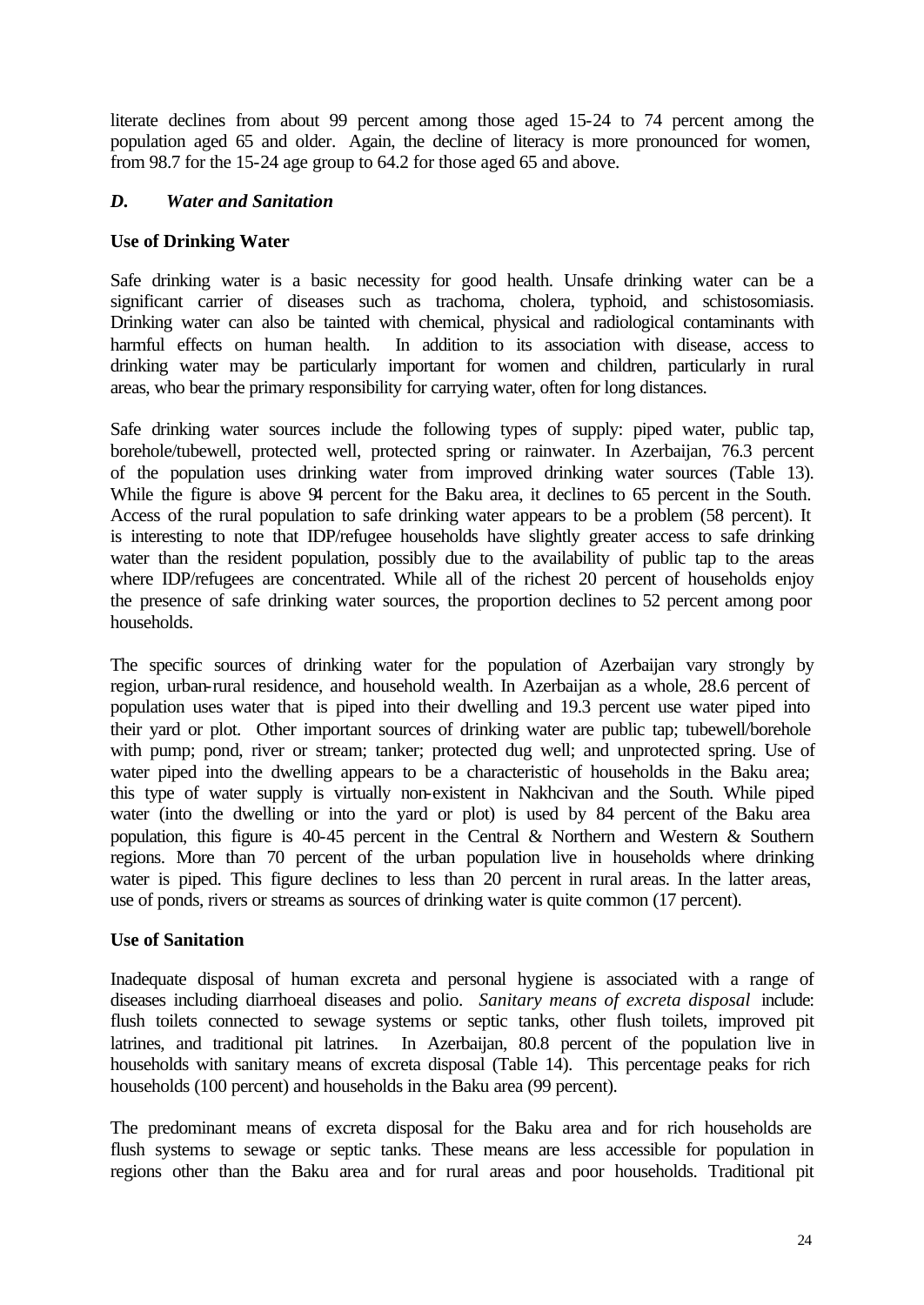latrines predominate in Nakhcivan (94 percent), South (76 percent), and West & Southwest (66 percent). The use of open pits in regions other than the Baku area and Nakhcivan, and in rural areas is responsible for lower rates of sanitary means of excreta disposal for these population subgroups.

#### *E. Child Malnutrition*

#### **Nutritional Status**

Children's nutritional status is a reflection of their overall health. When children have access to an adequate food supply and are not exposed to repeated illness, and are well cared for, they reach their growth potential and are considered well nourished.

In a well-nourished population, there is a standard distribution of height and weight for children under age five. Undernourishment in a population can be gauged by comparing children to this standard distribution. The standard or reference population used here is the NCHS standard, which is recommended for use by UNICEF and the World Health Organization. Each of the three nutritional status indicators are expressed in standard deviation units (z-scores) from the median of this reference population.

Weight for age is a measure of both acute and chronic malnutrition. Children whose weight for age is more than two standard deviations below the median of the reference population are considered *moderately or severely underweight* while those whose weight for age is more than three standard deviations below the median are classified as *severely underweight.*

Height for age is a measure of linear growth. Children whose height for age is more than two standard deviations below the median of the reference population are considered short for their age and are classified as *moderately or severely stunted.* Children whose height for age is more than three standard deviations below the median are classified as *severely stunted.* Stunting is a reflection of chronic malnutrition as a result of failure to receive adequate nutrition over a long period and recurrent or chronic illness.

Finally, children whose weight for height is more than two standard deviations below the median of the reference population are classified as *moderately or severely wasted* while those who fall more than three standard deviations below the median are *severely wasted*. Wasting is usually the result of a recent nutritional deficiency. The indicator may exhibit significant seasonal shifts associated with changes in the availability of food or disease prevalence.

In Table 15, children who were not weighed and measured (approximately 6 percent of boys and 2.8 percent for girls) and those children whose measurements are outside a plausible range are excluded. In addition, a small number of children, whose birth dates are not known are excluded.

In Azerbaijan, 16.8 percent of under age five children are underweight and 4.3 percent are classified as severely underweight (Table 15). Almost a fifth of children are stunted or too short for their age and eight percent are wasted or too thin for their height. Seven percent of children are severely stunted.

The prevalence of underweight and stunting is higher among rural children than their urban counterparts. In general, variations in the prevalence of wasting are minimal across population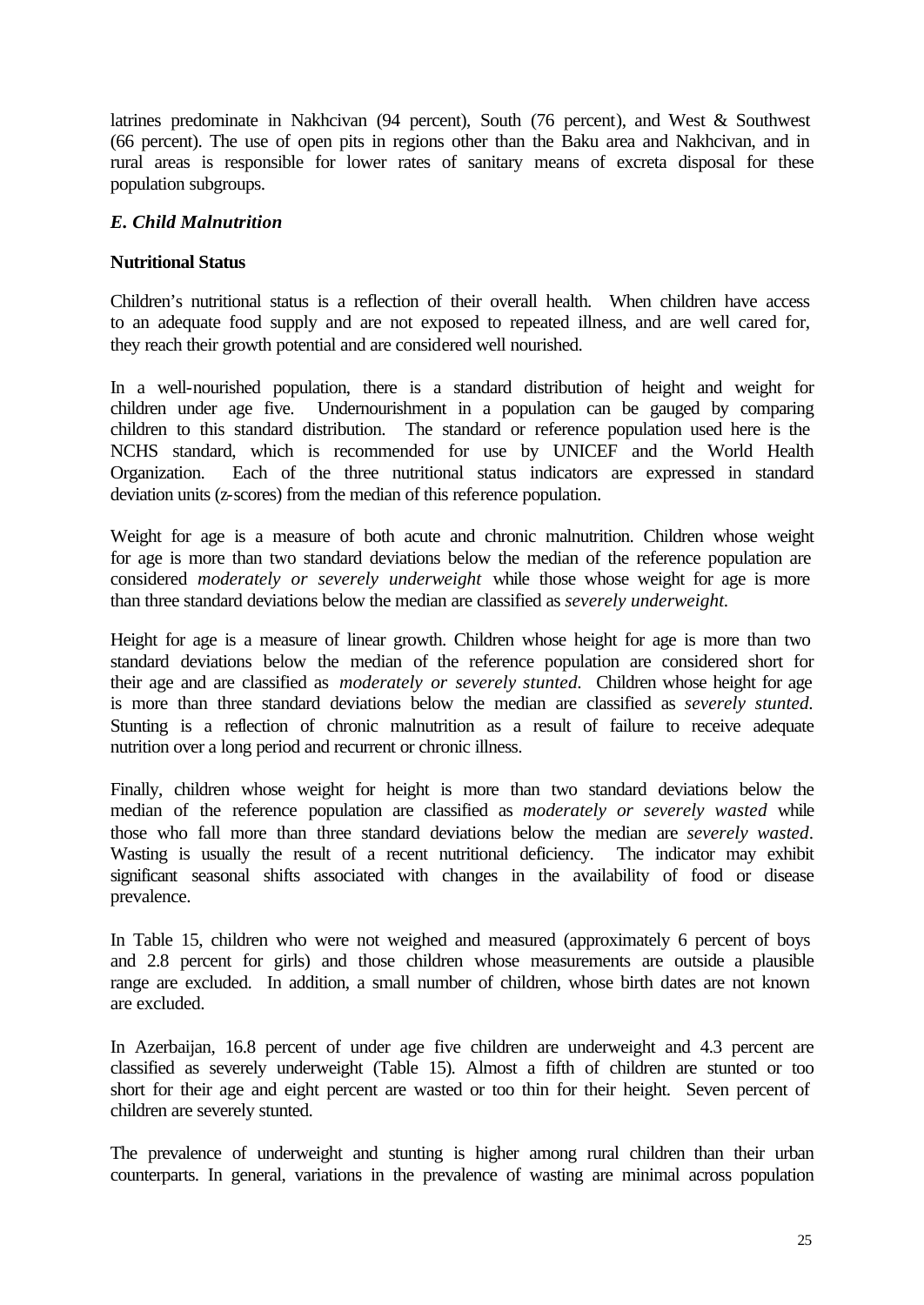subgroups. Children living in the West  $\&$  Southwest have higher percentages in all three indices, followed by children in Nakhcivan. It is interesting to note that more than 10 percent of children living in these two regions appear to be severely stunted. In all three anthropometric indices, children living in the Baku area fare better than children in other regions. Boys are slightly less likely to be underweight and stunted than girls are. Results for the resident and IDP/refugee populations are similar, while household wealth appears to correlate very strongly with nutrition. Percent underweight among children in poor households is 21 percent, compared to only 9 percent for children in rich households. The corresponding figures are 27 and 13 percent when stunting is taken into account. Children whose mothers have college-vocational or university education are the least likely to be underweight and stunted compared to children of mothers with less education.

The age pattern shows that a higher percentage of children aged 12-23 months are undernourished according to all three indices in comparison to children who are younger and older (Figure 4). This pattern is expected and is related to the age at which many children cease to be breastfed and are exposed to contamination in water, food, and environment.

#### **Breastfeeding**

Breastfeeding for the first few years of life protects children from infection, provides an ideal source of nutrients, and is economical and safe. However, many mothers stop breastfeeding too soon, and there are often pressures to switch to infant formula, which can contribute to growth faltering and micronutrient malnutrition and is unsafe if clean water is not readily available. The World Summit for Children goal states that children should be exclusively breastfed for four to six months, that breastfeeding should be complemented with appropriate foods from the age of around six months, and that children continue to be breastfed for two or more years.

In Table 16, breastfeeding status is based on women's reports of children's consumption in the 24 hours prior to the interview. *Exclusive breastfeeding* refers to children who receive only breast milk and vitamins, mineral supplements, or medicine. *Complementary feeding* refers to children who receive breast milk and solid or semi-solid food. The last two columns of the table include children who are continuing to be breastfed at one and at two years of age. Due small numbers of observation, all estimates by the selected breakdowns in the table should be interpreted with caution.

Approximately 9.4 percent of children aged less than four months are exclusively breastfed, a level considerably lower than recommended. At age 69 months, 39.0 percent of children are receiving breast milk and solid or semi-solid foods. By age 12-15 months, 38.3 percent of children are still being breastfed and by age 20-23 months, 15.6 percent are still breastfed. Although the numbers of cases are small, the figures indicate that continued breastfeeding among male children (22 percent) is considerably higher than among female children (6.5 percent), and that exclusive breastfeeding of children age 0-3 months is more prevalent in urban areas than in rural areas.

Figure 5 shows the detailed pattern of breastfeeding status by the child's age in months. Even at the earliest ages, the majority of children are receiving liquids or foods other than breast milk. The percentage of children exclusively breastfed diminishes rapidly to close to zero after three months. Soon after the end of the first year, fewer than half of children is still breastfed.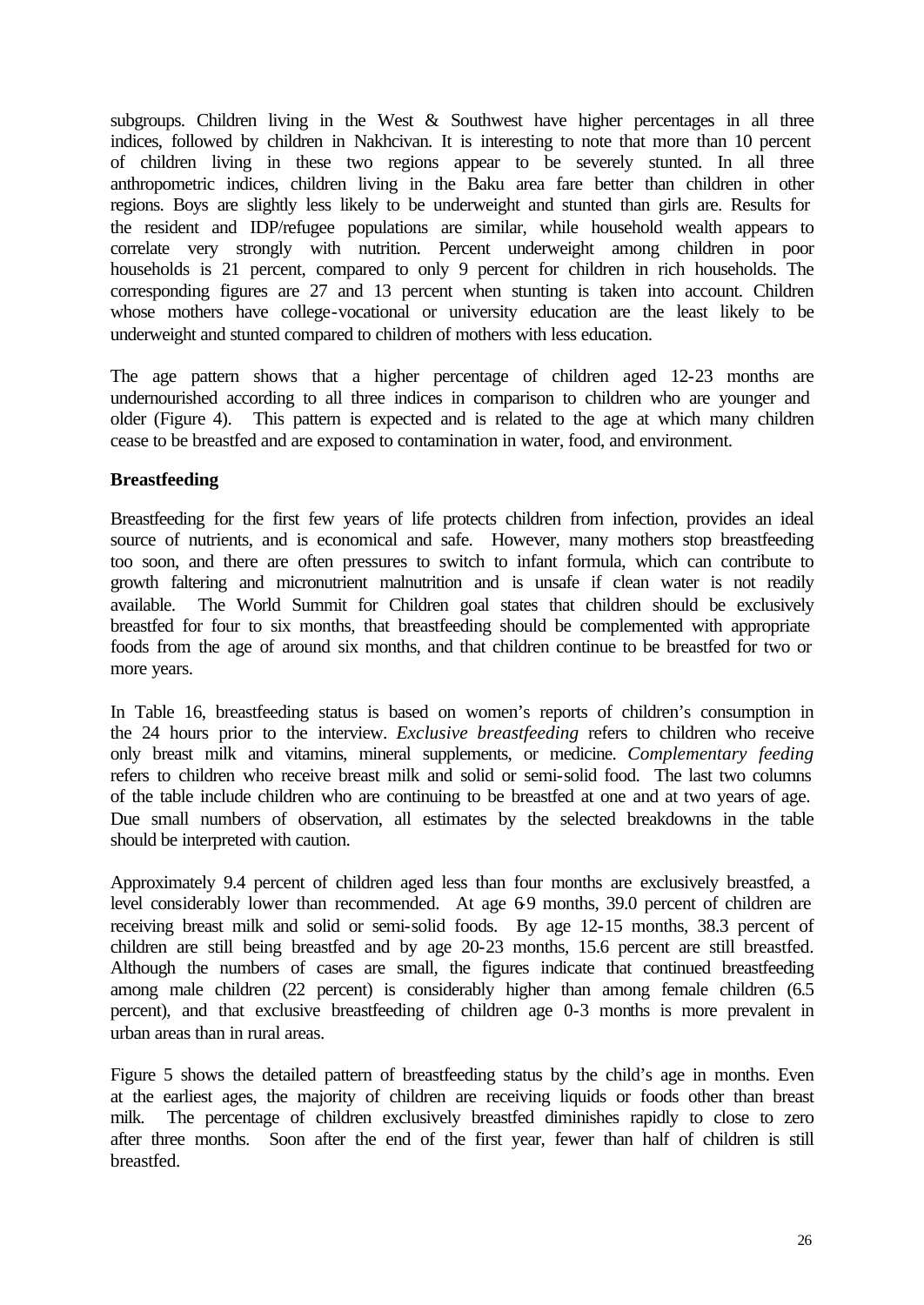#### **Salt Iodisation**

Deficiency of iodine in the diet is the world's single greatest cause of preventable mental retardation and can lower the average intelligence quotient (IQ) of a population by as much as thirteen points. Salt iodisation is an effective, low-cost way of preventing iodine deficiency disorders (IDD). *Adequately iodized salt* contains 15 ppm (parts per million) of iodine or more. In MICS, interviewers tested household salt for iodine levels by means of a testing kit.

Approximately 99 percent of households had salt, which was tested during the MICS (Table 17). Among households in which salt was tested, 41.3 percent had adequately iodized salt. The percentage of households with adequately iodized salt ranges from 11 percent in Nakhcivan to almost half of households in the West & Southwest, in the South, and in the Center & North. Urban households are more likely and poor households are less likely to use iodized salt.

#### **Low Birth Weight**

Infants who weigh less than 2500 grams (2.5 kg.) at birth are categorized as low birth weight babies. Since many infants are not weighed at birth and those who are weighed may be a biased sample of all births, reported birth weight cannot be used to estimate the prevalence of low birth-weight among all children. Therefore, the percentage of births weighing below 2500 grams is estimated from two items in the questionnaire: the mother's assessment of the child's **size** at birth (i.e., very small, smaller than average, average, larger than average, very large) and the mother's recall of the child's **weight** or the weight as recorded on a health card if the child was weighed at birth. Sixty percent of births in the Azerbaijan MICS were weighed at birth.

First, the two items are cross-tabulated for those children who were weighed at birth to obtain the proportion of births in each category of **size** who weighed less than 2500 grams. This proportion is then multiplied by the total number of children falling in the size category to obtain the estimated number of children in each size category who were of low birth weight. The numbers for each size category are summed to obtain the total number of low birth weight children. This number is divided by the total number of live births to obtain the percentage with low birth weight.

In Azerbaijan, approximately 9.5 percent of infants are estimated to weigh less than 2500 grams at birth (Table 18). The prevalence of low birth weight births varies considerably across regions, ranging from 6 percent (Baku area) to 20 percent (Nakhcivan), although the latter figure is based on a small number of cases, and moreover, on a smaller proportion of babies weighed at birth. The urban-rural differential is relatively low, but household wealth exhibits a strong negative correlation with low birth weight. Increasing mother's education is associated with lower prevalence of low birth weight babies.

#### *F. Child Health*

#### **Immunization Coverage**

According to UNICEF and WHO guidelines, a child should receive a BCG vaccination to protect against tuberculosis, three doses of DPT to protect against diphtheria, whooping cough, and tetanus, three doses of polio vaccine, and a measles vaccination by the age of 12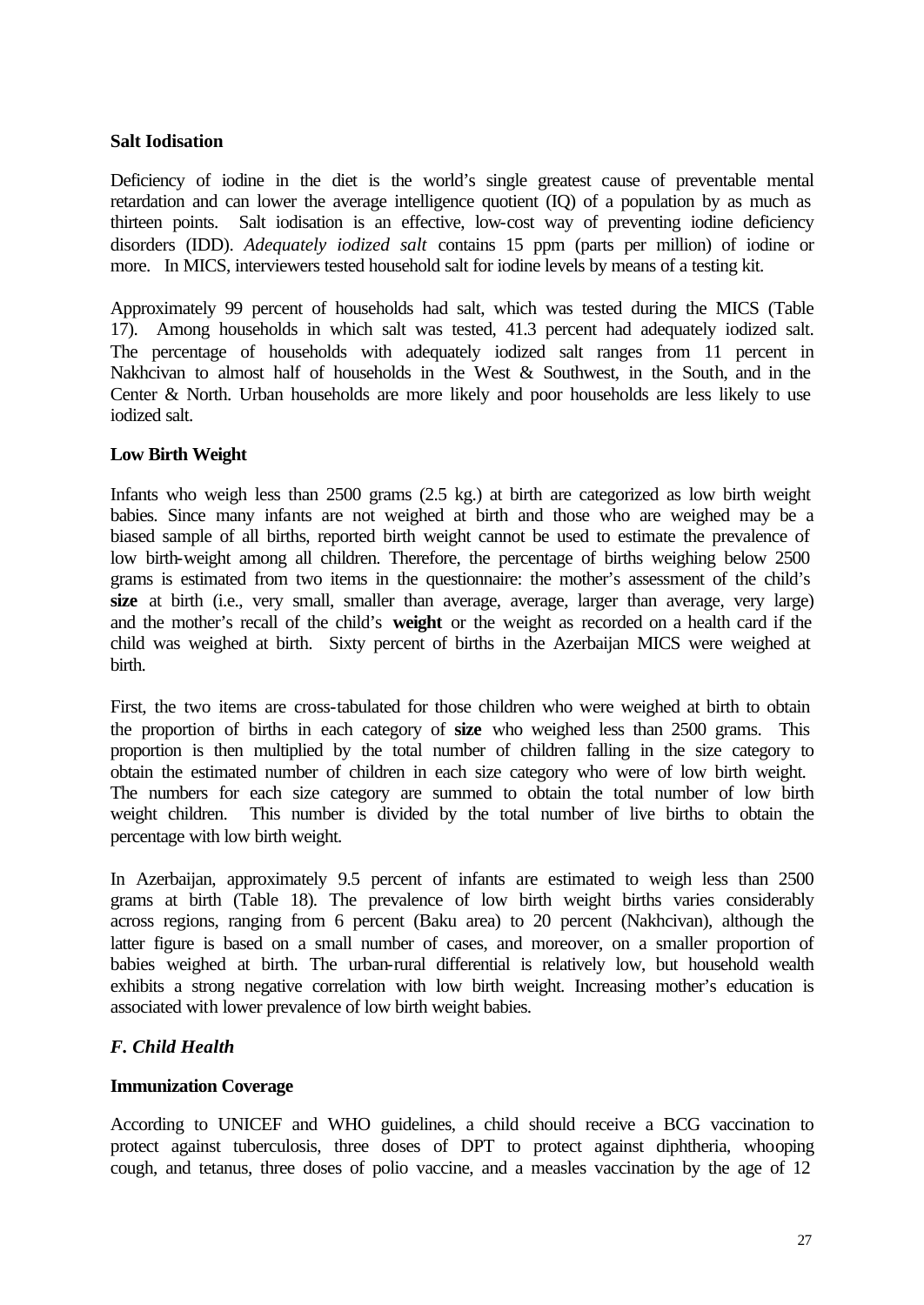months. In MICS, mothers were asked to provide vaccination cards for children under the age of five. Interviewers copied vaccination information from the cards onto the MICS questionnaire. Mothers were also probed to report any vaccinations the child received that did not appear on the card. If the child did not have a card, the mother was read a short description of each vaccine and asked to recall whether or not the child had received it and, for DPT and Polio, how many times.

During Azerbaijan MICS, only 1.9 percent of children were found to have health cards available at home. Such a low rate does not allow the application of the methodology used in MICS for estimation of vaccination coverage, which combines mother recall with information on the vaccination card. Therefore, MICS findings, which would only depend upon mother's recall, are not presented here. However, Azerbaijan MICS still produces an important finding that many families with young children cannot control the vaccination schedule of their children, despite the enormous efforts that UNICEF put in Azerbaijan in order to provide families with vaccination cards.

Considering the current situation in regard to the availability of vaccination cards, a different approach would be normally recommendable for the evaluation of vaccination coverage in Azerbaijan. This approach would involve interviews with mothers, to be followed by the verification of their responses in health facilities. This technique was not utilized during MICS, because it would require longer time considering that medical cards are not always kept in the nearest health facility and that medical cards at medical facilities are not always properly organized to assure easy and fast access and reference.

#### **Diarrhea**

Dehydration caused by diarrhea is a major cause of mortality among children in Azerbaijan. Home management of diarrhea – either through oral rehydration salts (ORS) or a recommended home fluid (RHF) - can prevent many of these deaths. Preventing dehydration and malnutrition by increasing fluid intake and continuing to feed the child are also important strategies for managing diarrhea.

In the MICS questionnaire, mothers (or caretakers) were asked to report whether their child had had diarrhea in the two weeks prior to the survey. If so, the mother was asked a series of questions about what the child had to drink and eat during the episode and whether this was more or less than the child usually ate and drank. Overall, 21.7 percent of under five children had diarrhea in the two weeks preceding the survey (Table 19). Diarrhea prevalence was highest in Nakhcivan (35 percent) and lowest in the Baku area (11 percent), and higher in rural areas (27 percent) than in urban areas (17 percent). Children in IDP/refugee households have higher diarrhea prevalence (26 percent) than children in resident households (21 percent). Household wealth and mother's education are negatively correlated with diarrhea prevalence. The peak of diarrhea prevalence occurs in the weaning period, among children age 12-23 months.

Table 19 also shows the percentage of children receiving various types of recommended liquids during the episode of diarrhea. Since mothers were able to name more than one type of liquid, the percentages do not necessarily add to 100. Twenty seven percent of children received breast milk while they had diarrhea. Children under age 12 months are especially likely to have received breast milk. About 30 percent of children received gruel and only one out of ten received ORS. Children of mothers with higher education, children in the Baku area, children in urban areas and children in rich households appear to be more likely than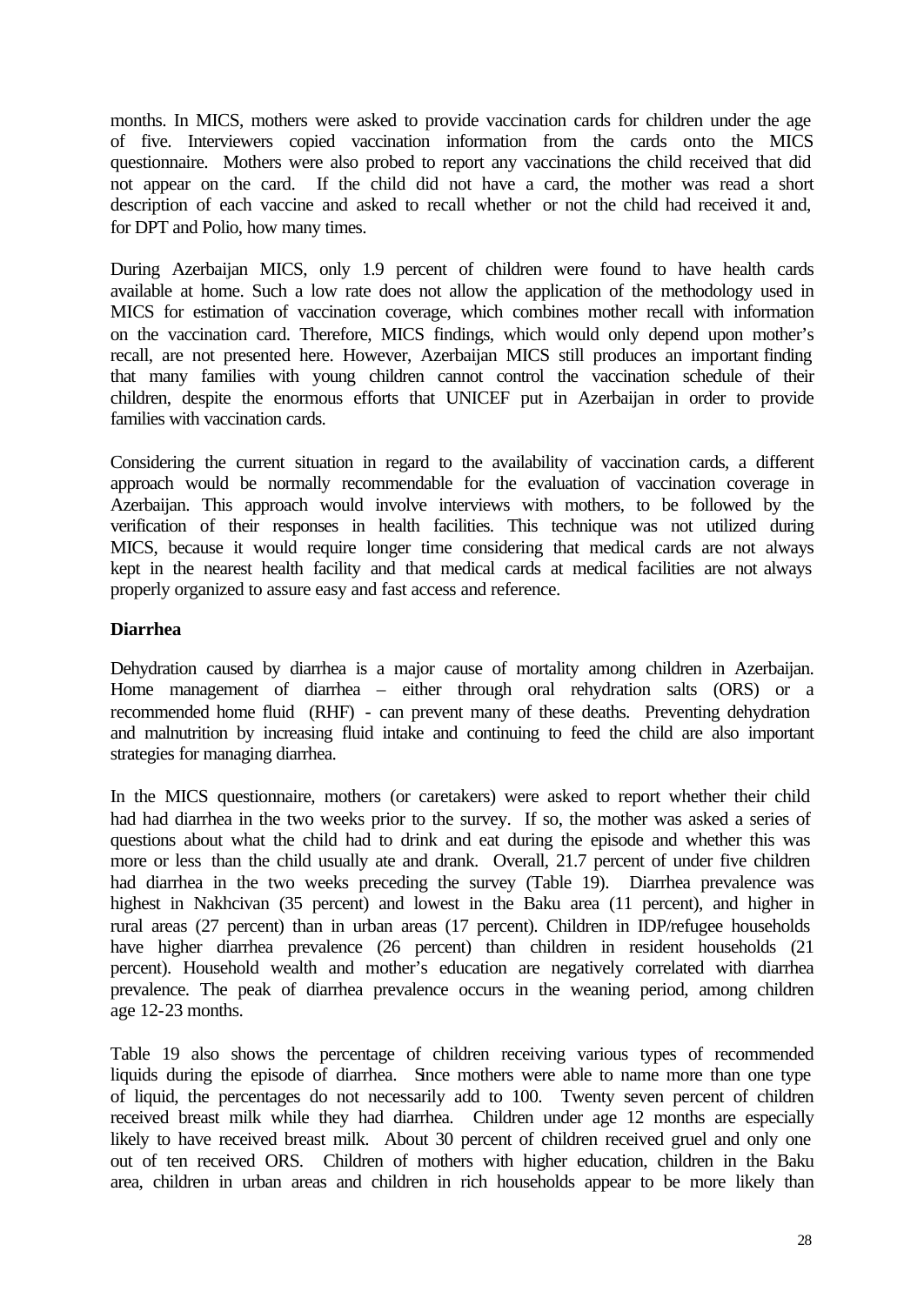other children to receive ORS. Receipt of gruel does not vary considerably across subgroups. More than 90 percent of children with diarrhea received one or more of the recommended home treatments (i.e., were treated with ORS or RHF). The figure is high in all population subgroups.

Fifty six percent of under five children with diarrhea drank more than usual while 40.8 percent drank the same or less (Table 20). About half of children ate somewhat less or the same, or more than usual while another half ate much less than usual or none. Overall, only 26.5 percent of children with diarrhea received increased fluids and continued eating as recommended.

#### **Acute Respiratory Infection**

Acute lower respiratory infections, particularly pneumonia, are leading causes of child deaths in Azerbaijan as elsewhere. In the MICS questionnaire, children with acute respiratory infection are defined as those who had an illness with a cough accompanied by rapid or difficult breathing and whose symptoms were due to a problem in the chest, or both a problem in the chest and a blocked nose, or whose mother did not know the source of the problem. Only 3 percent of under five children had an acute respiratory infection (ARI) in the two weeks prior to the survey according to these criteria (Table 21). It should be noted, however, that MICS was carried out in summer, when ARI prevalence is lowest. ARI prevalence increases to 7 percent in Nakhcivan and 6 percent in children living in IDP/refugee-headed households. Of children with ARI, 22 percent were taken to a hospital, 10.2 percent to a health center and 1.7 percent to dispensary for examination and treatment by a medical doctor (Table 22). Additionally, 3.4 percent were taken to a traditional healer, and another 3.4 percent were taken to a private physician. Overall, 35.6 percent of children with ARI were taken to an appropriate health provider (i.e., doctor, specialist, nurse/health assistant, and hospital).

#### **IMCI Initiative**

The Integrated Management of Childhood Illnesses (IMCI) is a programme developed by UNICEF and WHO that combines strategies for control and treatment of five major killers of children – acute lower respiratory tract infections, diarrhoeal dehydration, measles, malaria, and malnutrition. The programmed focuses on the improvement of case management skills by health workers, improvement of the health system, and improvement of family and community practices in the prevention and early management of childhood illnesses. Appropriate home management of illness is one component of IMCI. The approach teaches mothers that appropriate home management of diarrhea or any other illness requires giving more fluids and continuing to feed sick children as they are normally fed.

Table 23 presents information on the drinking and eating behavior of sick children. Almost a third (32.6 percent) of children under five were reported to have had diarrhea or some other illness in the two weeks preceding the survey. Of these, 57.2 percent drank more liquids during the illness and 51.5 percent continued eating (i.e., ate somewhat less, the same, or more). Overall, only 27.8 percent of ill children received increased fluids and continued eating as recommended under the IMCI programme.

Promoting knowledge among caretakers about when it is appropriate to seek care for ill children is another important component of the IMCI programme. In the Azerbaijan MICS, mothers or caretakers of children were asked to name all of the symptoms that would cause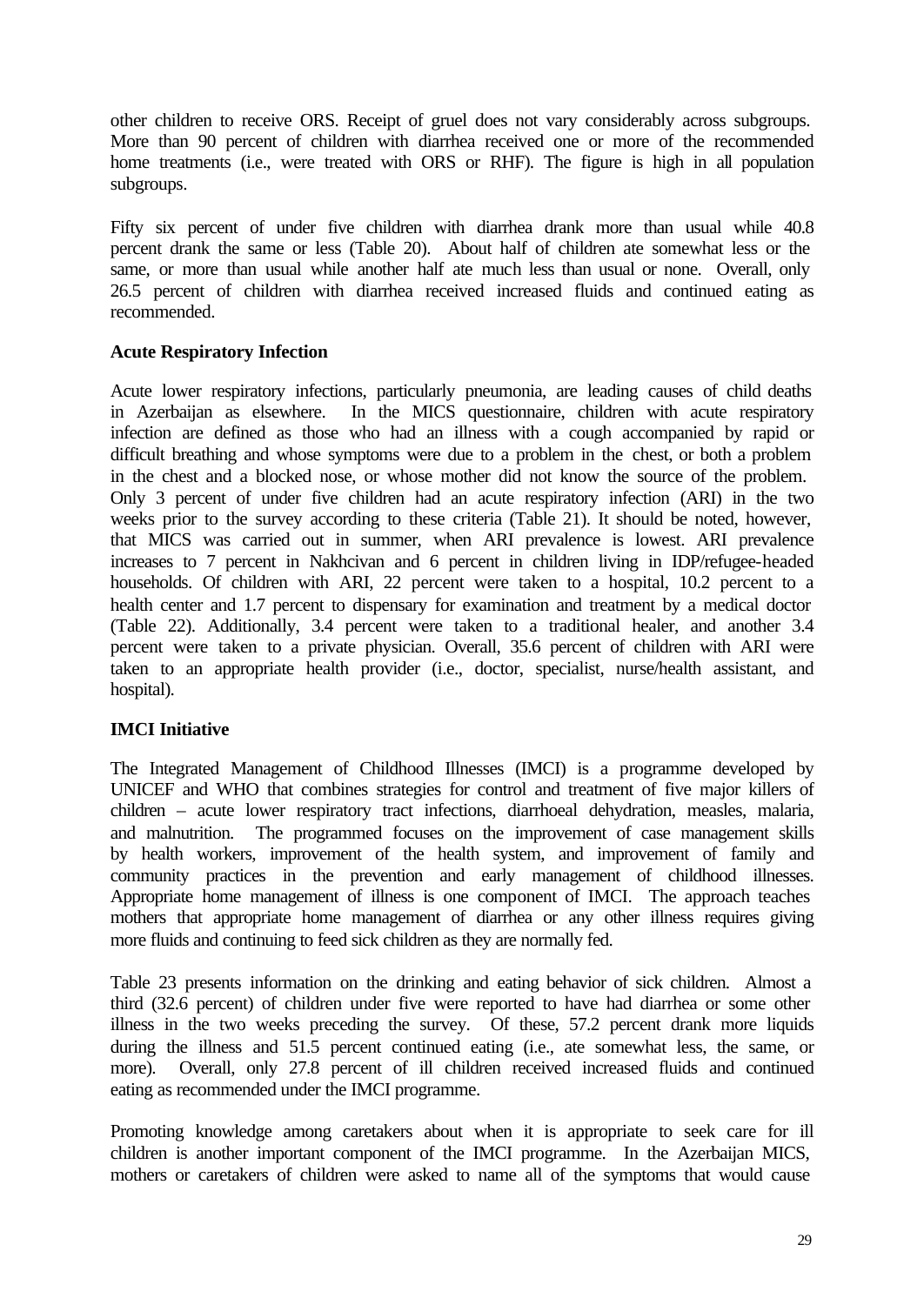them to take a child to a health facility right away. The most common response, given by 75 percent of mothers, was that they would take their child to a health facility right away if he/she developed a fever (Table 24). Almost 21 percent said that the child becoming sicker would cause them to take the child to a health facility and more than 10 percent of mothers mentioned difficulty in breathing and blood in stools. Smaller percentages of mothers cited inability to breastfeed, fast breathing, and drinking poorly as reasons for taking a child to a health facility right away.

Among the regions, mothers in Nakhcivan and, to a lesser extent, in the South are more likely than mothers in rural locations to know the signs for seeking care immediately. Overall, 34 percent of mothers know at least two signs for seeking care. The percentage increases to 49.5 in the Nakhcivan area and 42 percent iin the South, and declines to 26 percent in the Center  $\&$ North. These differences are not as obvious in educational groups of mothers, and household wealth groups.

#### **Malaria**

Malaria is not a leading morbidity or mortality factor in Azerbaijan. However, there have been indications of an increase in malaria prevalence. Questions on malaria were thus included in the Azerbaijan MICS questionnaire.

The MICS questionnaire incorporates questions on the use of bed-nets among children. Twelve percent of under five children slept under a bed-net the night prior to the survey interview (Table 25). This percentage declines steadily with age. 40.3 percent of infants under 6 months of age sleep under a bed-net compared to 15.2 percent of children aged 12-23 months and 5.4 percent of children aged 48-59 months. Most of the bed-nets are not treated with insecticide, however. Overall, only about 11.2 percent of the bed-nets used are impregnated with insecticide. For most subgroups, the numbers of cases are too low for meaningful interpretation.

Questions on the prevalence and treatment of fever were asked for all children under age five. Fourteen percent of under five children were ill with fever in the two weeks prior to the MICS (Table 26). The prevalence of fever reaches 18 percent of all children aged 6-23 months then declines to around 11.7 percent for children aged 24-47 months and 8.7 percent among children aged 48-59 months. Fever is less common among children in the South, among children of the resident households, among children in rich households and among children whose mothers have university education.

Mothers were asked to report all of the medicines given to a child during their illness, both any medicine given at home and medicines given or prescribed at a health facility. Approximately 37.7 percent of children were given Paracetamol, none were given Chloroquine while less than one percent were given Primachin. A relatively large percentage of children (24.5 percent) were given some other medicine. Overall, administration of appropriate anti-malarial drugs in Azerbaijan appears to be almost non-existent.

#### *G. HIV/AIDS*

#### **AIDS Knowledge**

One of the most important strategies for reducing the rate of HIV/AIDS infection is the promotion of accurate knowledge of how AIDS is transmitted and how to prevent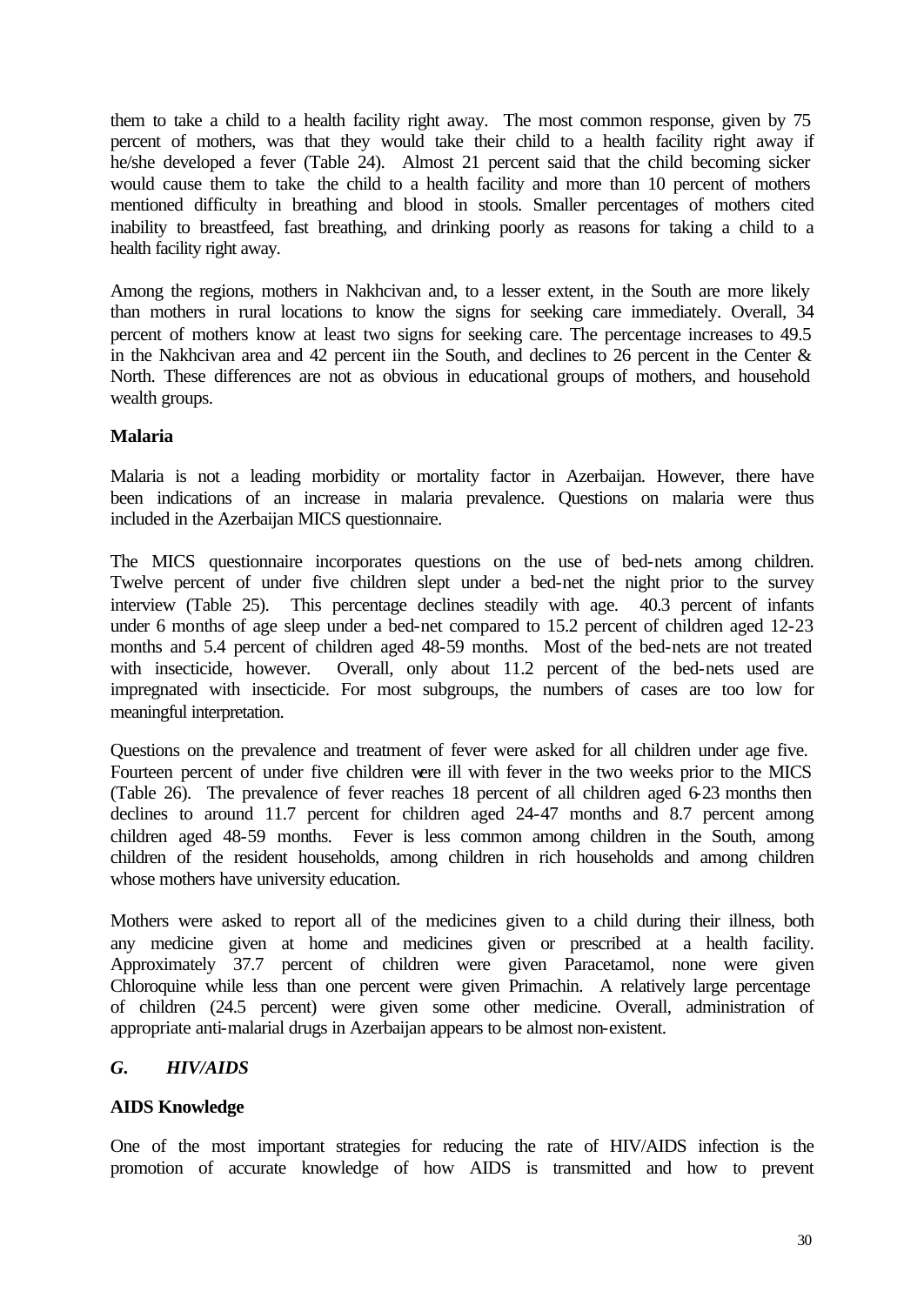transmission. Among women aged 15-49 in Azerbaijan, only 72 percent have ever heard of AIDS (Table 27). This percentage is higher in urban areas (84 percent) and lower in rural areas (56 percent). The percentage declines to 41 percent in Nakhcivan, to 54 percent in the South, to 51 percent among women in poor households, and to 49 percent for women with secondary or less education.

Women in the MICS were read several statements about means of HIV/AIDS transmission and asked to state whether they believed the statements were true. Nineteen percent believe that having only one uninfected sex partner can prevent HIV transmission. Fifteen percent believe that using a condom every time one has sex can prevent HIV transmission and 14.3 percent agreed that abstaining from sex prevents HIV transmission. Overall, 9 percent knew all three ways and 22 percent were aware of at least one of the means of preventing transmission. Almost four out of every five women did not know any of the means of preventing transmission.

Accurate knowledge of the means of HIV/AIDS transmission is substantially less among women in rural areas than among urban women. Women in the West & Southwest appear to be more knowledgeable in this respect. Also, household wealth and education are very important factors in AIDS knowledge. Differences across age groups are not particularly large; the percentage of women who know all three means ranges from 5 percent among women aged 15–19 to 10.4 percent among 45-49 year olds.

Almost 19 percent of women correctly stated that AIDS couldn't be transmitted by supernatural means whereas 9 percent stated that AIDS can't be spread by mosquito bites (Table 28). Forty percent of women correctly believe that a healthy looking person can be infected. Women in the Baku area, women in urban areas, women in rich households and women who have university education are less likely to believe misconceptions about AIDS transmission than other women are. The proportion of women who failed to correctly identify any of the three misconceptions rises to four-fifths in Nakhcivan and the South.

Forty-eight percent of women in Azerbaijan know that AIDS can be transmitted from mother to child (Table 29). When asked specifically about the mechanisms through which mother to child transmission can take place, 45.8 percent said that transmission during pregnancy was possible, 42.6 percent said that transmission at delivery was possible, and 41.5 percent agreed that AIDS can be transmitted through breast milk. Thirty-eight percent of women knew all three modes of transmission. This percentage is above 50 percent for women in the Baku area, for women living in rich households and for women who have attended university.

The MICS survey also attempted to measure discriminatory attitudes towards people living with HIV/AIDS. To this end, respondents were asked whether they agreed with two questions. The first asked whether a teacher who has the AIDS virus but is not sick should be allowed to continue teaching in school. The second question asked whether the respondent would buy food from a shopkeeper or food seller who the respondent knew to be infected with AIDS. The results are presented in Table 30.

Only 7.7 of the respondents believe that a teacher with HIV/AIDS should not be allowed to work. This percentage is highest in Baku area at 12.8 percent, among women who have attended university and among women in rich households. Only 3.4 percent of women would not buy food from a person infected with AIDS. Overall, 91.8 percent of women do not agree with either of the discriminatory statements. Interestingly, expression of discriminatory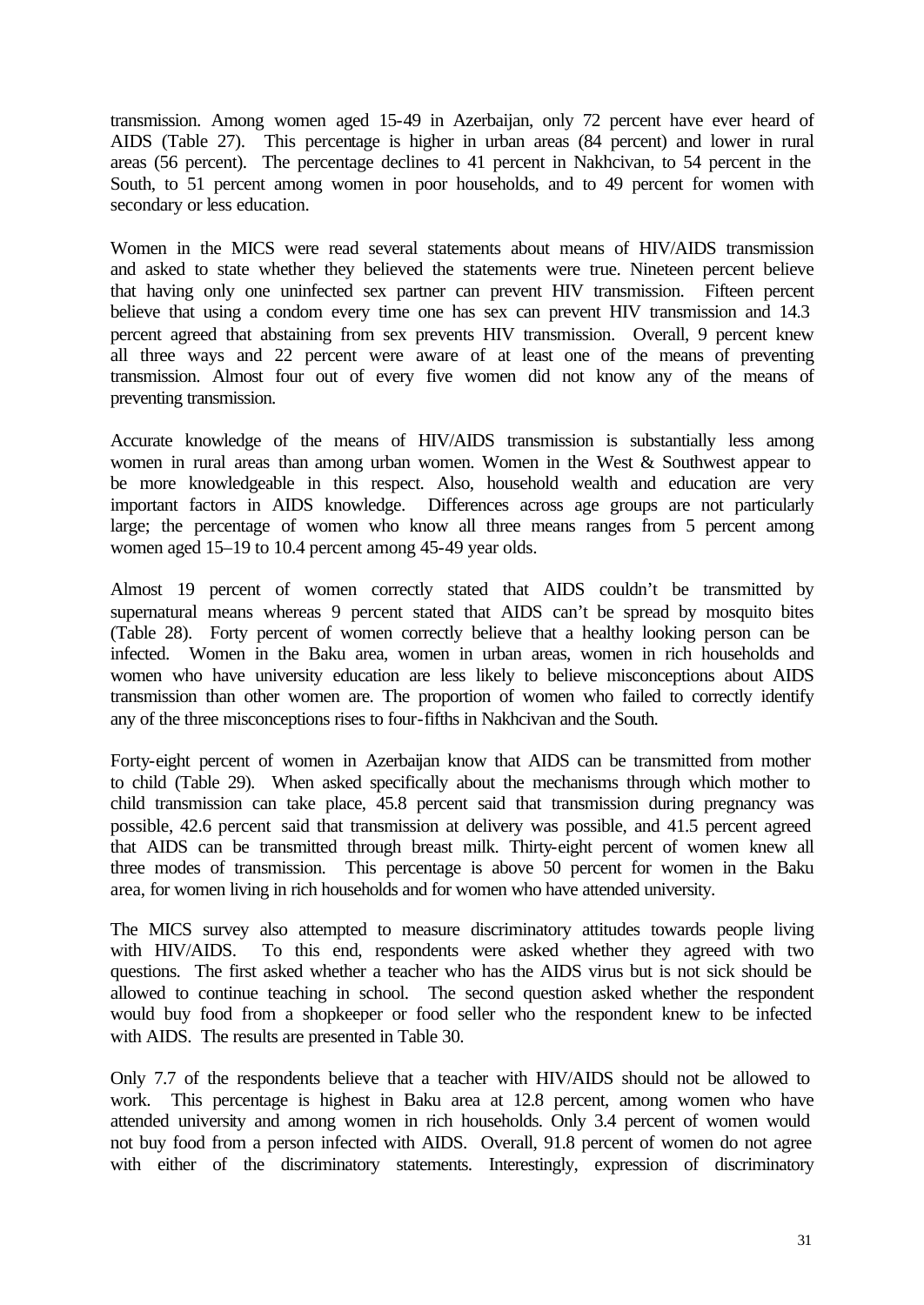attitudes towards people with HIV/AIDS is highest among groups of women with higher knowledge of AIDS and who are more knowledgeable about modes of transmission.

Table 31 summarizes information from two previous tables on AIDS knowledge (Tables 29 and 30). The second column shows the percentage of women who know all three means of preventing HIV transmission – having on faithful uninfected partner, using a condom every time, and abstaining from sex. Some 9 percent of women know all three ways. The third column of the table shows the percentage of women who correctly identified all three misconceptions about HIV transmission – that HIV can be transmitted through supernatural means, that it can be transmitted through mosquito bites, and that a healthy looking person cannot be infected. About one in twenty women correctly identified these misconceptions. Finally, the fourth column of the table shows the percentage of women who have 'sufficient knowledge' of HIV/AIDS transmission. These are women who know all three ways of preventing HIV transmission and correctly identified all three misconceptions. Only 1.7 percent of women aged 15-49 falls into this category.

Knowledge of HIV/AIDS transmission varies dramatically by level of education (Figure 6). Women with university education are almost four times more likely to know all three ways to prevent transmission than women with secondary school or less education. They are also almost ten times more likely to correctly identify all three misconceptions about AIDS.

#### **AIDS Testing**

Voluntary testing for AIDS, accompanied by counseling, allows those infected to seek health care and to prevent the infection of others. Testing is particularly important for pregnant women who can then take steps to prevent infecting their babies. The indicators shown in Table 32 are designed to monitor whether women are aware of places to get tested for HIV/AIDS, the extent to which they have been tested, and the extent to which those tested have been told the result of the test. In some places, a relatively large proportion of people who are tested do not return to get their results due to fear of having the disease, fear that their privacy will be violated, or other reasons.

Thirteen percent of women of reproductive age in Azerbaijan know a place to get tested for AIDS. Women living in Baku area are most likely to know a place (24 percent), while women in Nakhcivan and the South have little knowledge on places to get tested. Knowledge in this respect is significantly higher for urban women than rural women, for women living in rich households than for women in poor households. Only 5 percent of women with secondary school or less education know of a place to get tested compared to 28 percent of women with university education.

About 6.8 percent of women have been tested for AIDS. Again, this percentage is highest in Baku area and women living in rich households, each at 14 percent. The vast majority of women who have been tested were told the result. However, there is some variation across regions, age groups, and education levels. Adolescent women (age 15-19) are the least likely of any age group to have been tested and least likely to know the result.

#### *H. Reproductive Health*

**Contraception**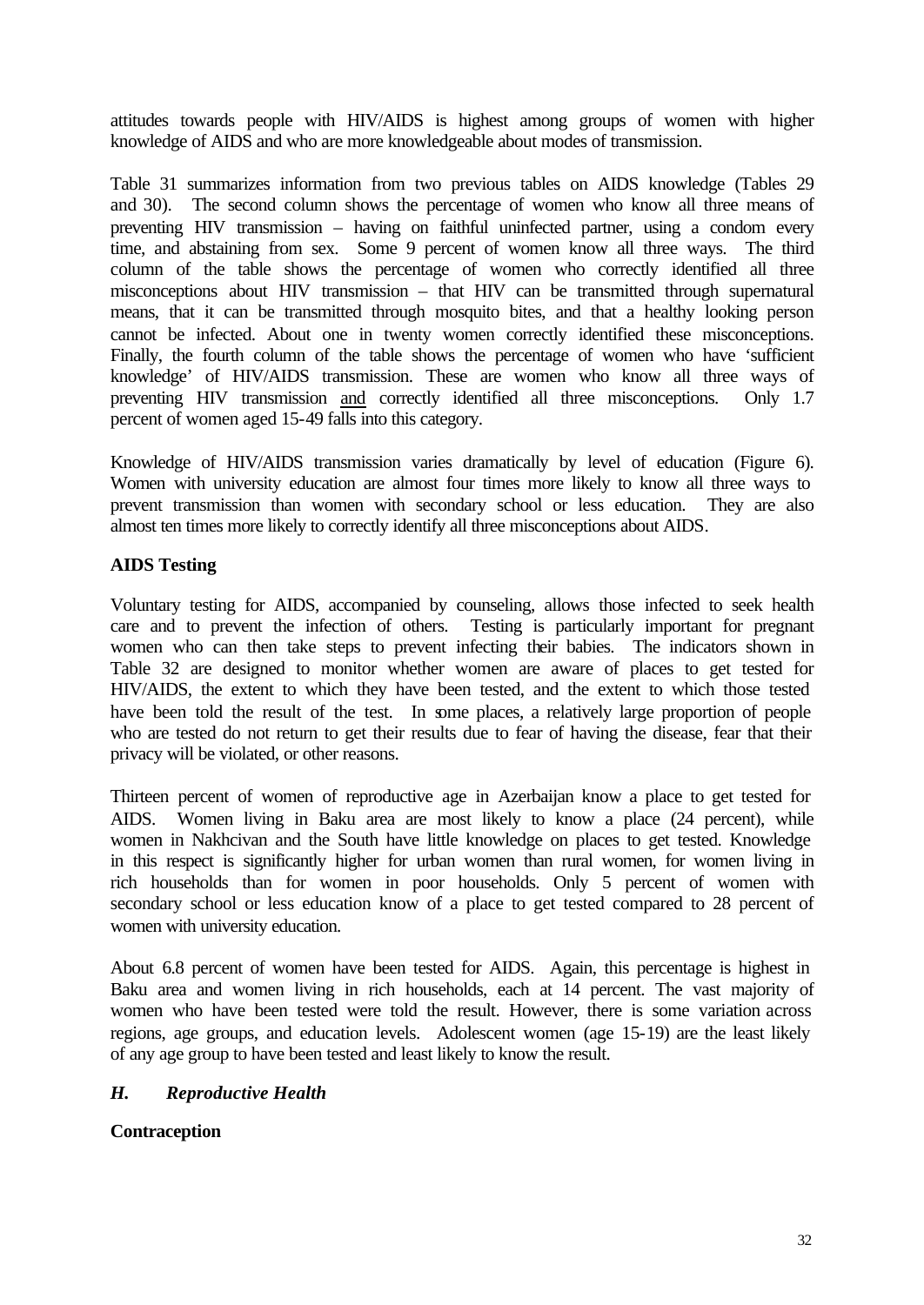Current use of contraception was reported by 55 percent of married or in union women (Table 33). The most popular method is the withdrawal, which is used by 30.6 percent of married women in Azerbaijan. The next most popular method is IUD, which accounts for 9.3 percent of married women. Other methods used by married women include periodic abstinence (4 percent), the pill (3 percent), and the condom (2 percent). Smaller proportions of couples use female sterilization, male sterilization, injection, diaphragm/foam/jelly and the lactationamenorrhea method (LAM).

Contraceptive prevalence rate (CPR) is highest in the Center & North. However, regional and urban-rural differences are not great. Contraceptive prevalence does not vary significantly by education, household wealth or household status. As expected, use of contraception strongly correlates with age of woman; the CPR is only 16 percent for women age 15-19, and rises rapidly with age, reaching 59 percent for women age 25 to 49.

Overall, the use of traditional methods exceeds that of modern methods by 2.5 times. In all subgroups of the population, the use of traditional methods exceeds that of modern methods, sometimes by very large margins.

#### **Prenatal Care**

Quality prenatal care can contribute to the prevention of maternal mortality by detecting and managing potential complications and risk factors, including pre-eclampsia, anemia, and sexually transmitted diseases. Antenatal care also provides opportunities for women to learn the danger signs of pregnancy and delivery, to be immunized against tetanus, to learn about infant care, and be treated for existing conditions, such as malaria and anemia.

Female respondents who had had a birth in the year prior to the Azerbaijan MICS were asked whether they had received antenatal care for the birth and, if so, what type of person provided the care. If the woman saw more than one type of provider, all were recorded in the questionnaire. Table 34 presents the percent distribution of women with a birth in the year prior to the MICS by the type of personnel who delivered antenatal care. If the respondent mentioned more than one provider, she is categorized as having seen the most skilled person she mentioned.

Twenty-eight percent of interviewed women in Azerbaijan did not receive any antenatal care, while 68.7 percent receive antenatal care from skilled personnel (doctor, nurse, midwife). About 61 percent of women with a birth in the year prior to the survey received antenatal care from a doctor, 6.3 percent from a nurse, and 1.5 percent from a midwife (Figure 7). Traditional birth attendants (TBA) and auxiliary midwives provided antenatal care for 1.5 percent each. The proportion of women with antenatal care from any skilled personnel and in particular from doctor was higher in Baku area and in urban areas. The proportion of women who received antenatal care from a skilled personnel declines to 52 percent for women in poor households and to 58 percent for women with secondary school or less education.

#### **Assistance at Delivery**

The provision of delivery assistance by skilled attendants can greatly improve outcomes for mothers and children by the use of technically appropriate procedures, and accurate and speedy diagnosis and treatment of complications. *Skilled assistance at delivery* is defined as assistance provided by a doctor, nurse, or midwife. Skilled personnel attended about 87.5 percent of births occurring in the year prior to the MICS survey (Table 35). This percentage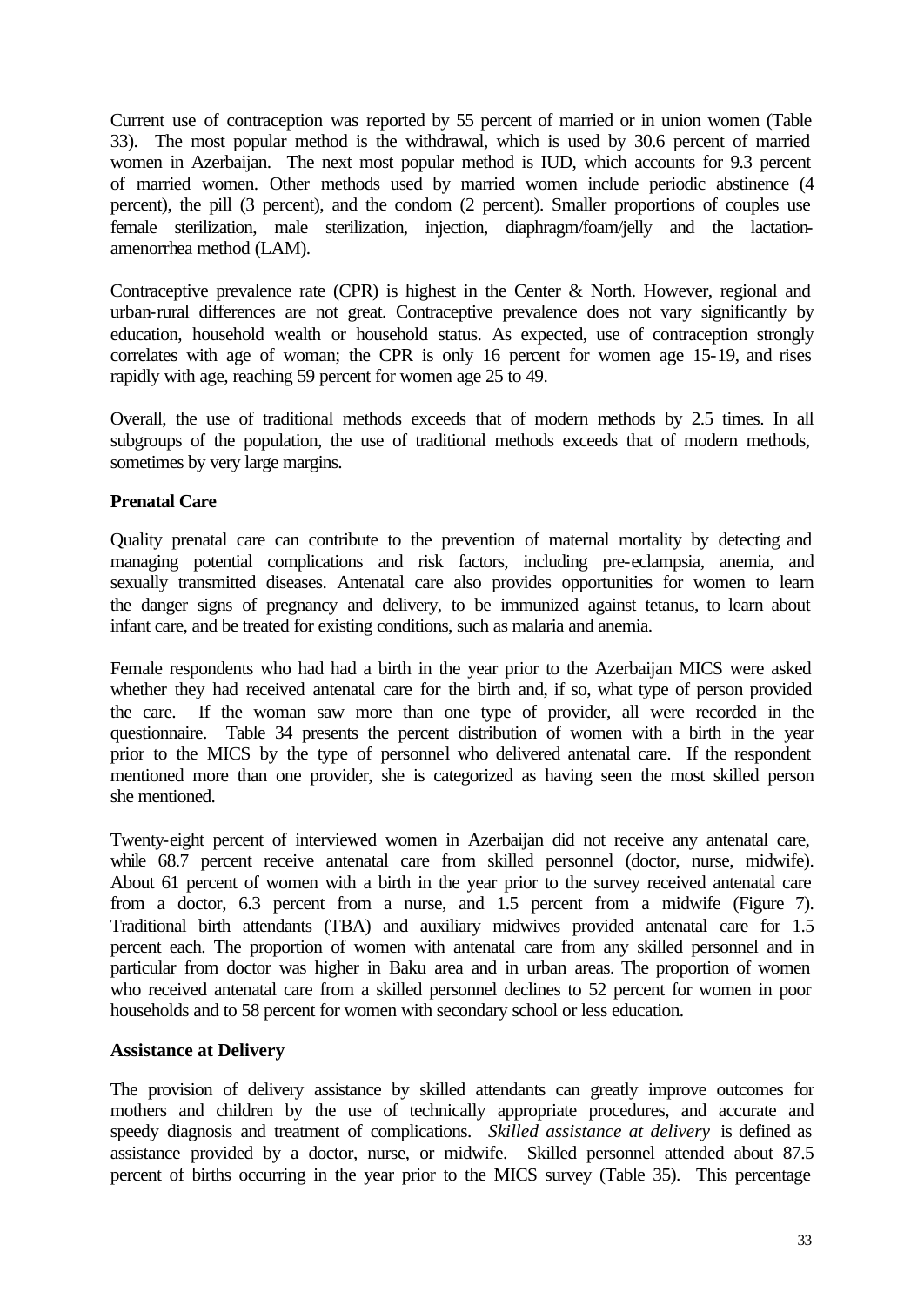is highest in Baku area at 93.8 percent and lowest in Nakhcivan at 81 percent. The more educated a woman is, the more likely she is to have a delivery with the assistance of a skilled personnel.

Sixty-nine percent of the births in the year prior to the MICS survey were delivered with the assistance of a doctor. Midwives and nurses assisted with the delivery of 11 percent of births. Overall, auxiliary midwives attended about 7 percent of births, and traditional birth attendants were responsible for 6 percent of deliveries. The type of personnel providing delivery assistance is noticeably different in the West  $\&$  South, where 23 percent of births were delivered with the assistance of nurses and midwives. It is noteworthy that no assistance was received in 11 percent of the births of women from IDP/refugee households. Midwives and nurses assisted for 29 percent of the births of these women.

#### *I. Child Rights*

#### **Birth Registration**

The International Convention on the Rights of the Child states that every child has the right to a name and a nationality and the right to protection from being deprived of his or her identity. Birth registration is a fundamental means of securing these rights for children. The births of 96.8 percent of children under five years in Azerbaijan have been registered (Table 36). There are no significant variations in birth registration across sex, education, area, household wealth and household status categories. However, there is indication that some children are registered rather late, since the proportion registered increases considerably by age. Some 14 percent of children within the first six months of their life are not registered.

#### **Orphanhood and Living Arrangements of Children**

Children who are orphaned or living away from their parents may be at increased risk of impoverishment, discrimination, denial of property rights and rights to inheritance, various forms of abuse, neglect, and exploitation of their labor or sexuality. Monitoring the level of orphanhood and the living arrangements of children assists in identifying those who may be at risk and in tracking changes over time.

In Azerbaijan, 93 percent of children aged 0-14 are living with both parents (Table 37). Only one percent of children is not living with a biological parent. One or both parents of three percent of children are dead. Only 0.2 percent are orphaned by both parents.

Among the seven percent of children who are not living with both parents, the majority is living with their mothers only, with either their father alive (2.7 percent) or their father dead (2.6 percent). Older children are more likely to live away without their biological parents than younger children. While only 0.8 percent of children under age five are not living with a biological parent, 1.1 percent of children aged 10-14 do so. While only 0.7 percent of children age 0-4 years are orphaned by one or both of their parents, the percentage increases to 4.9 percent for children age 10-14 years. This percentage is above 5 percent for children living in IDP/refugee households.

#### **Child Labor**

For several reasons, it is important to monitor the extent to which children work and the type of work in which they participate. Children who are working are less likely to attend school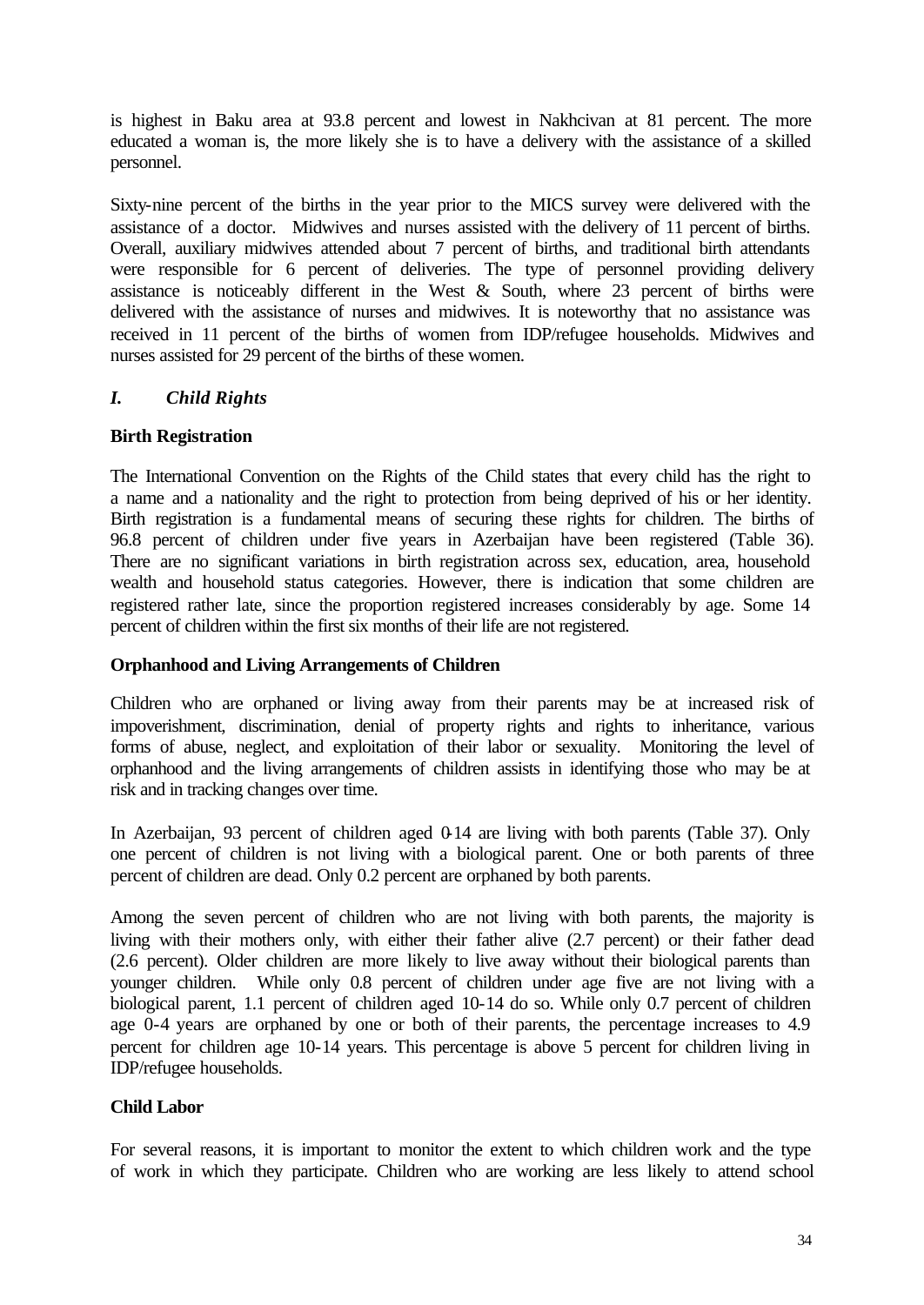and more likely to drop out. This pattern can trap children in a cycle of poverty and disadvantage. Working conditions for children are often unregulated with few safeguards against potential abuse. In addition, many types of work are intrinsically hazardous and others present less obvious hazards to children, such as exposure to pesticides in agricultural work, carrying heavy weights and scavenging in garbage dumps.

In Azerbaijan, the MICS survey estimates that only about 0.3 percent of children aged 5-14 years engage in paid work (Table 38). Five percent participate in unpaid work for someone other than a household member. The percentage increases to 10 percent in the Southern region.

'Domestic work' is defined as cooking, shopping, cleaning, washing clothes, fetching water, and caring for children. Slightly more than half of children are involved with these tasks for less than four hours a day, while 5.2 percent only spend more than four hours a day on such tasks. Overall, girls are somewhat more likely than boys and older children (aged 10-14) are more likely than younger children (aged 5-9 years) to do domestic work. Variations across regions are greatest in the percentage of children who engage in more than four hours of domestic work a day, reaching a peak value in Nakhcivan (12.4 percent).

Children who have done any paid or unpaid work for someone who is not a member of the household or who did more than four hours of housekeeping chores in the household or who did other family work are considered to be 'currently working'. Overall, 13 percent of children are classified as currently working. There is virtually no difference between boys and girls, but there are large variations across regions, urban-rural residence, household wealth, and age of the child. Most notably, only 5 percent of children in rich households are currently working, while the corresponding figure for children in poor households is 22 percent.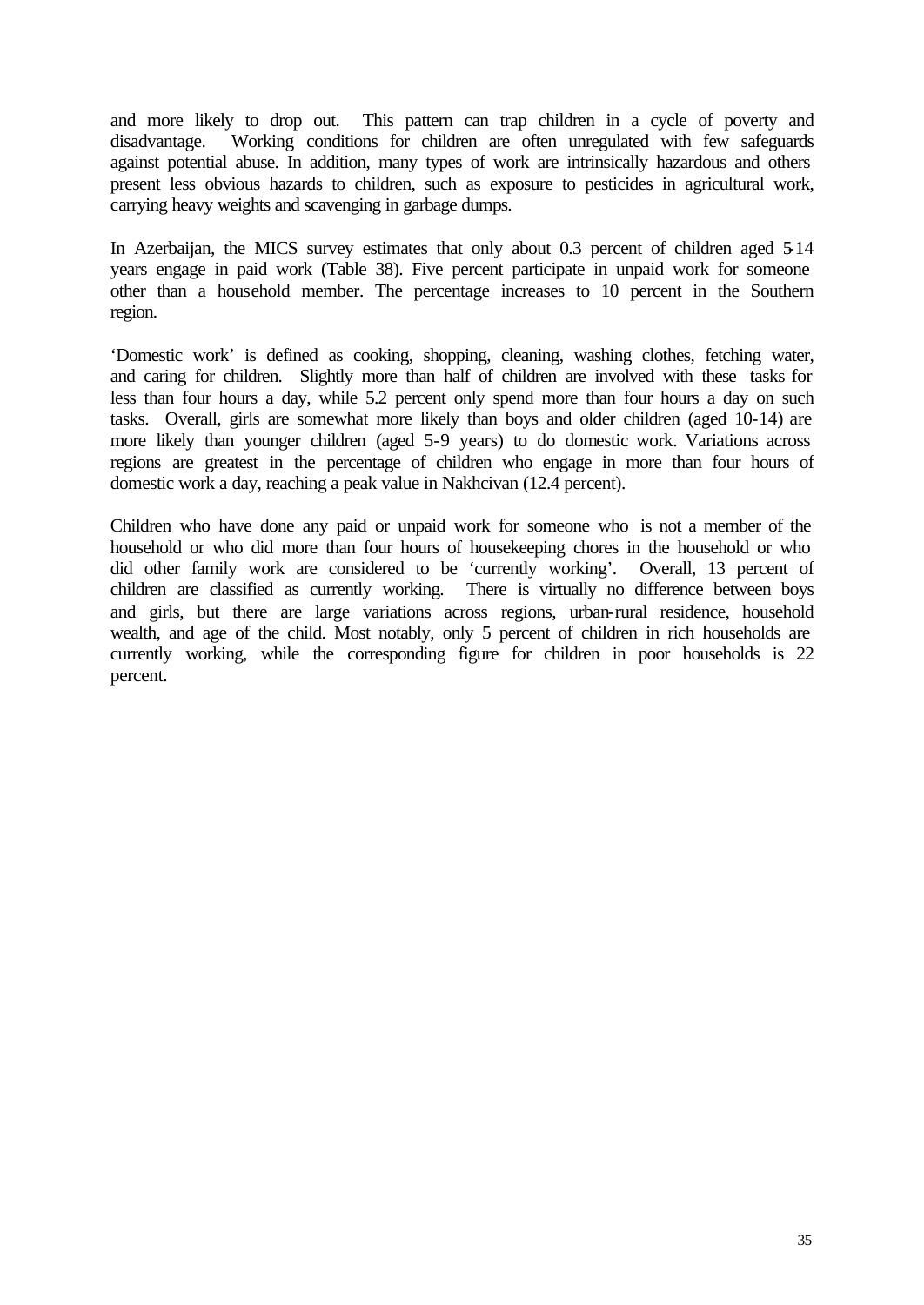

**Figure 1: Single Year Age Distribution of the Household Population by Sex, Azerbaijan, 2000**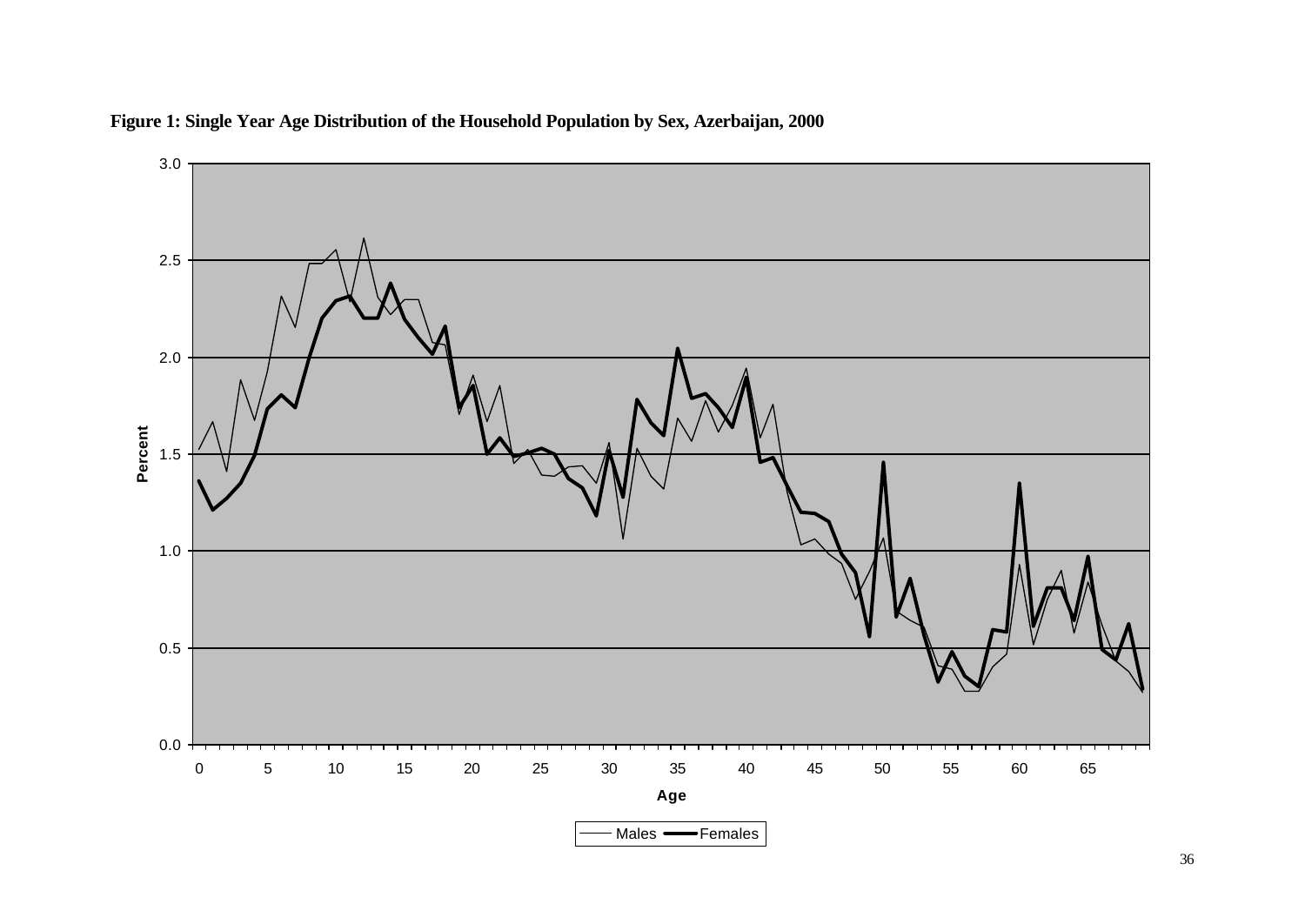

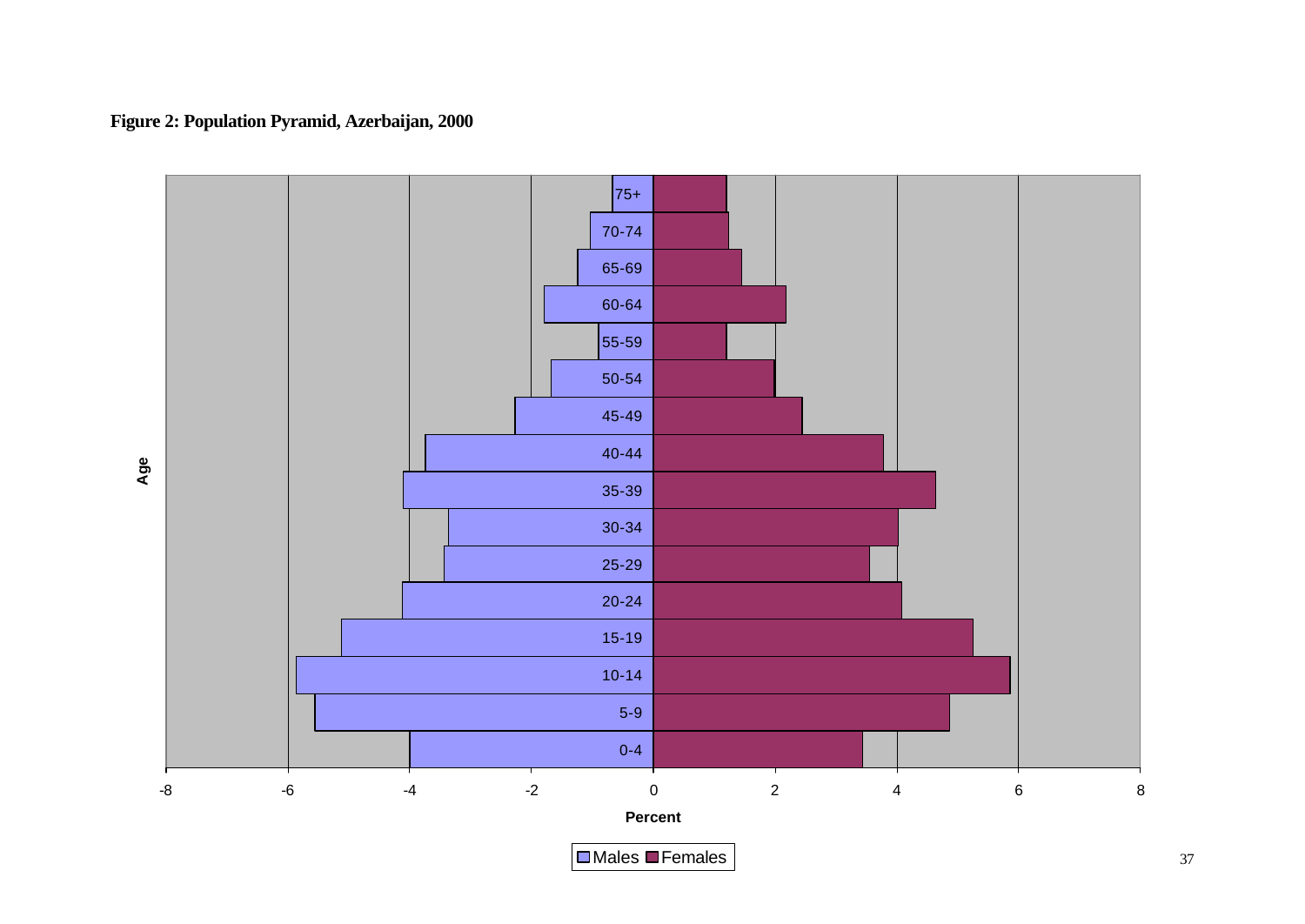

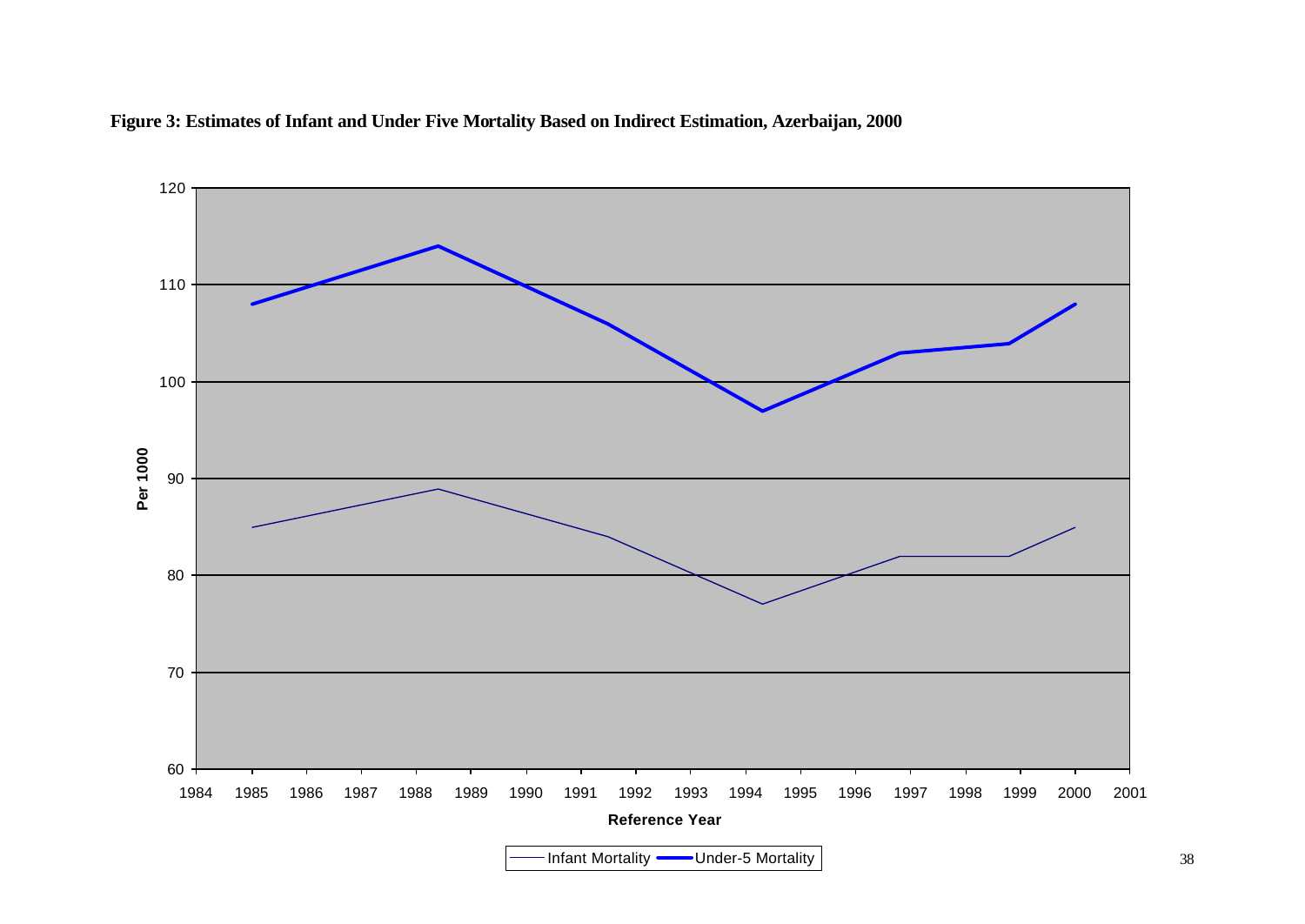

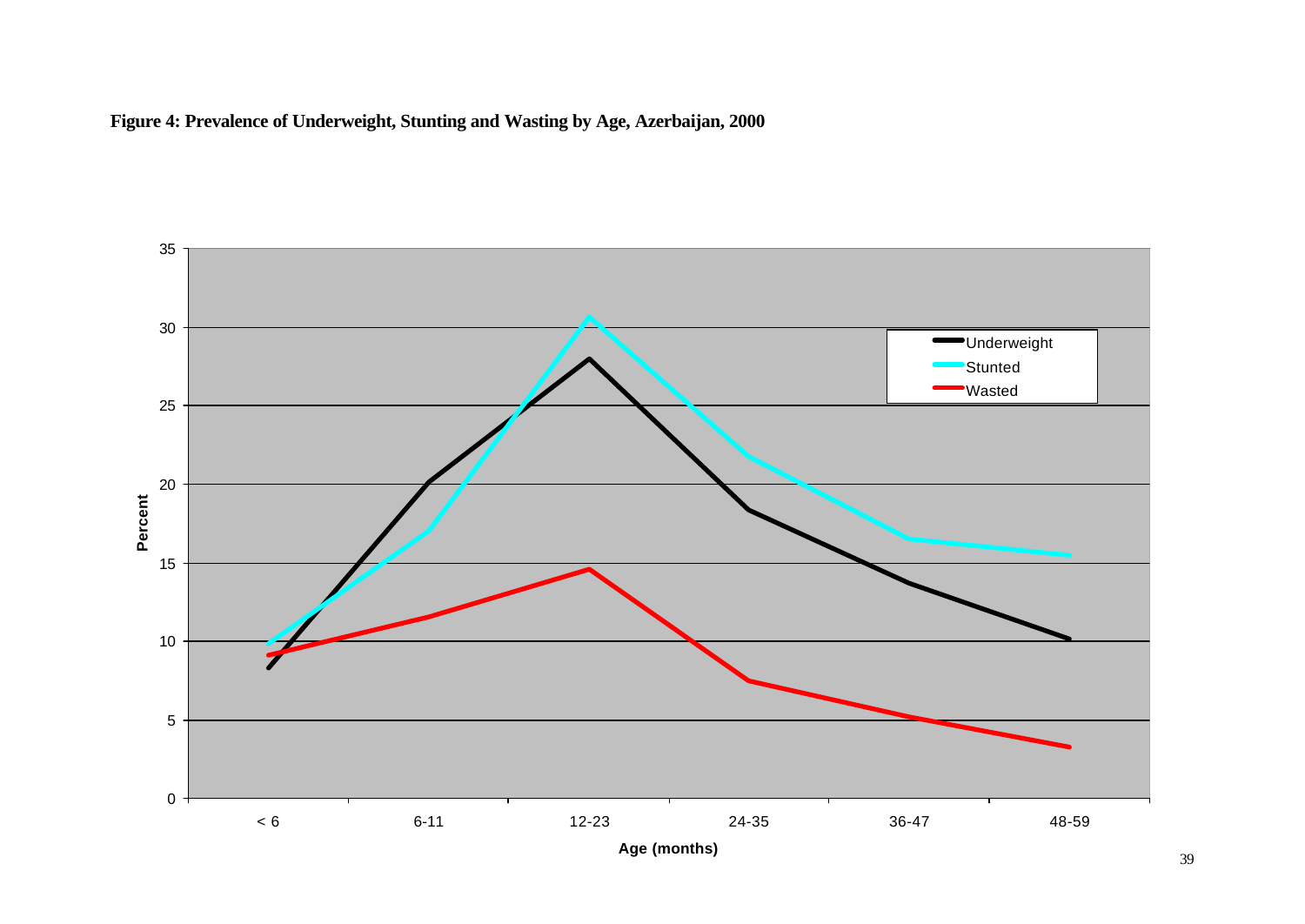

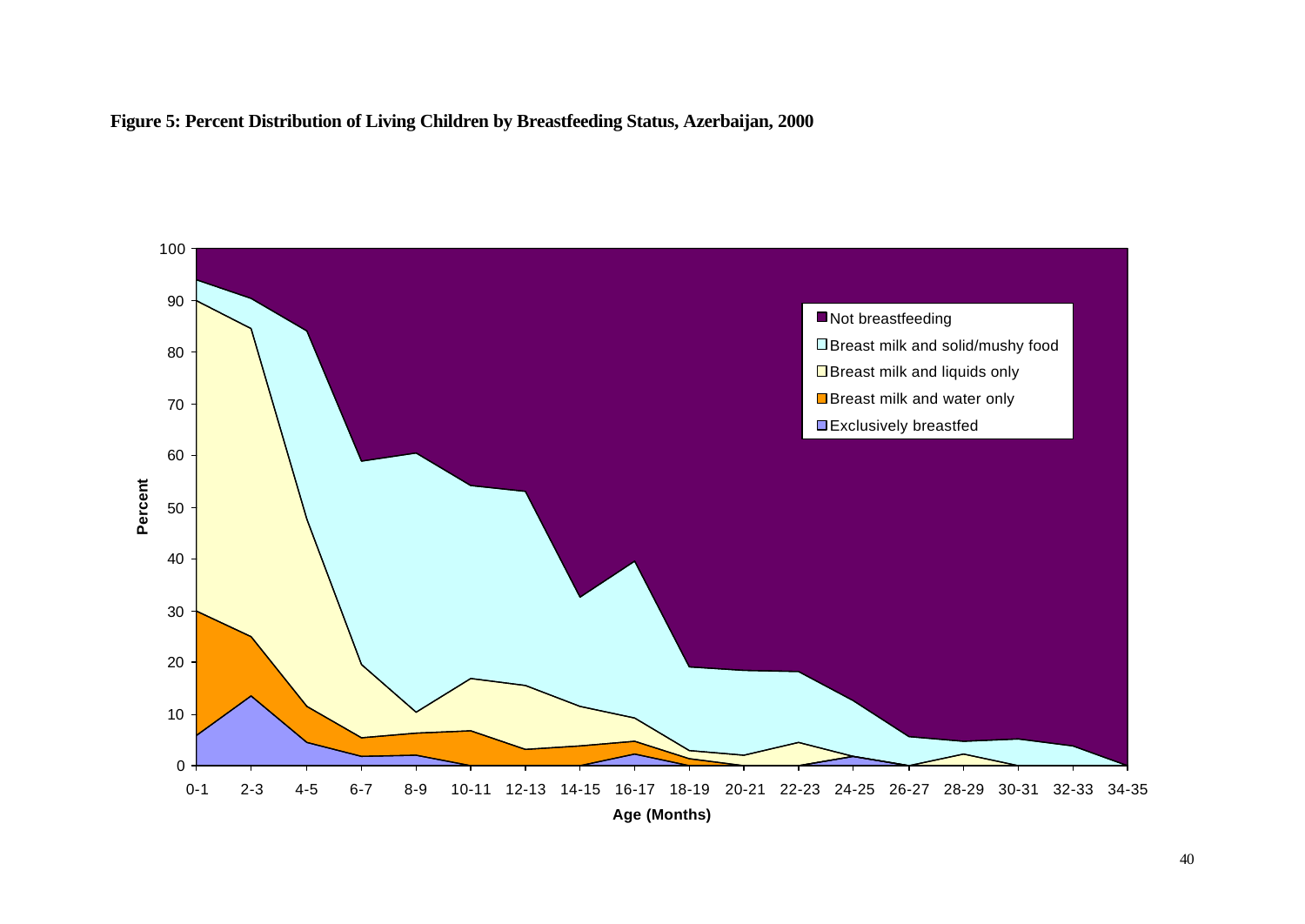**Figure 6: Percentage of Women Aged 15-49 Who Have Sufficient Knowledge of HIV/AIDS Transmission by Level of Education, Azerbaijan, 2000**



■Secondary or Less ■High School ■College-Vocational ■University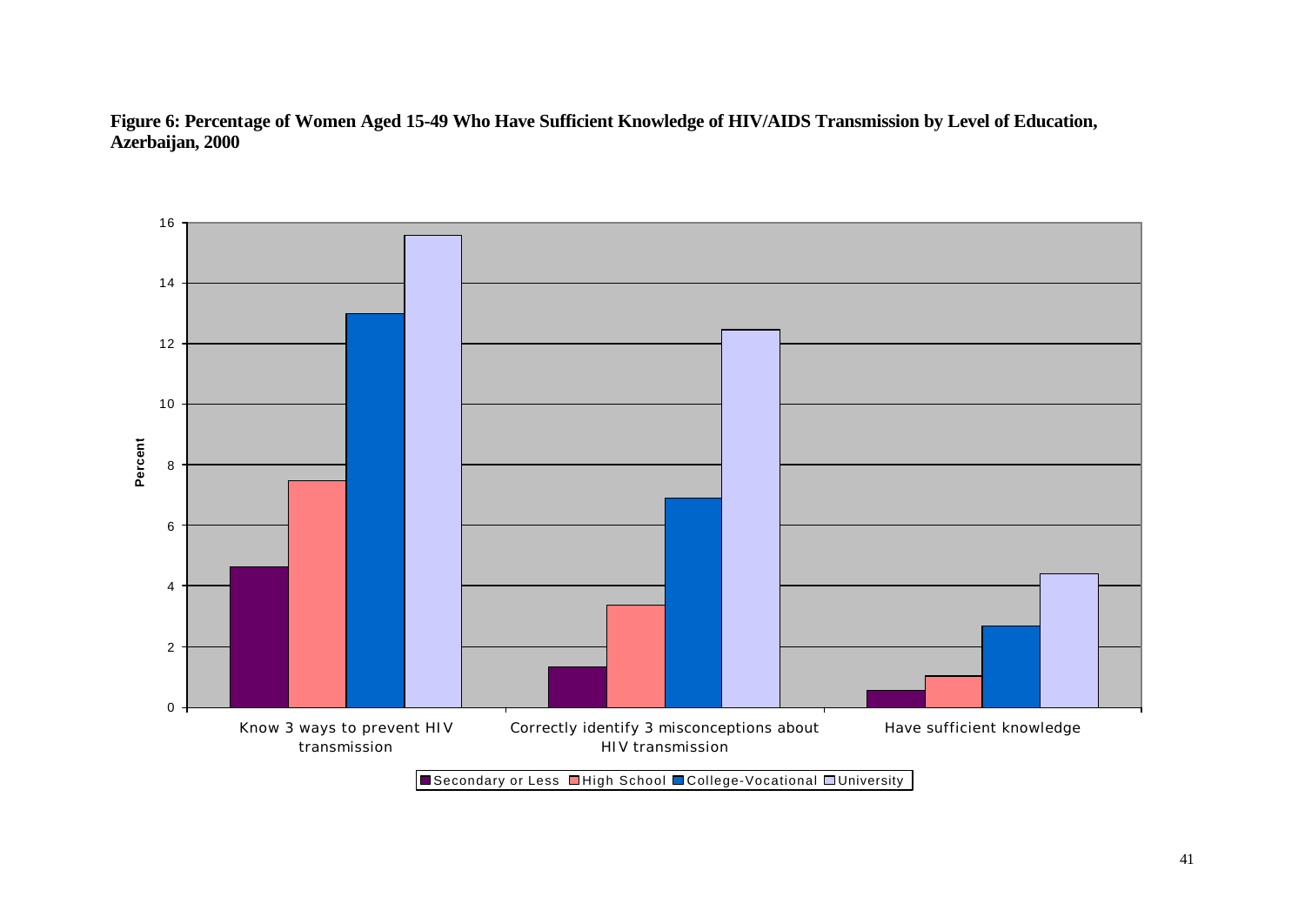**Figure 7: Percent Distribution of Women with a Birth in the Last Year by Type of Personnel Delivering Antenatal Care, Azerbaijan, 2000**

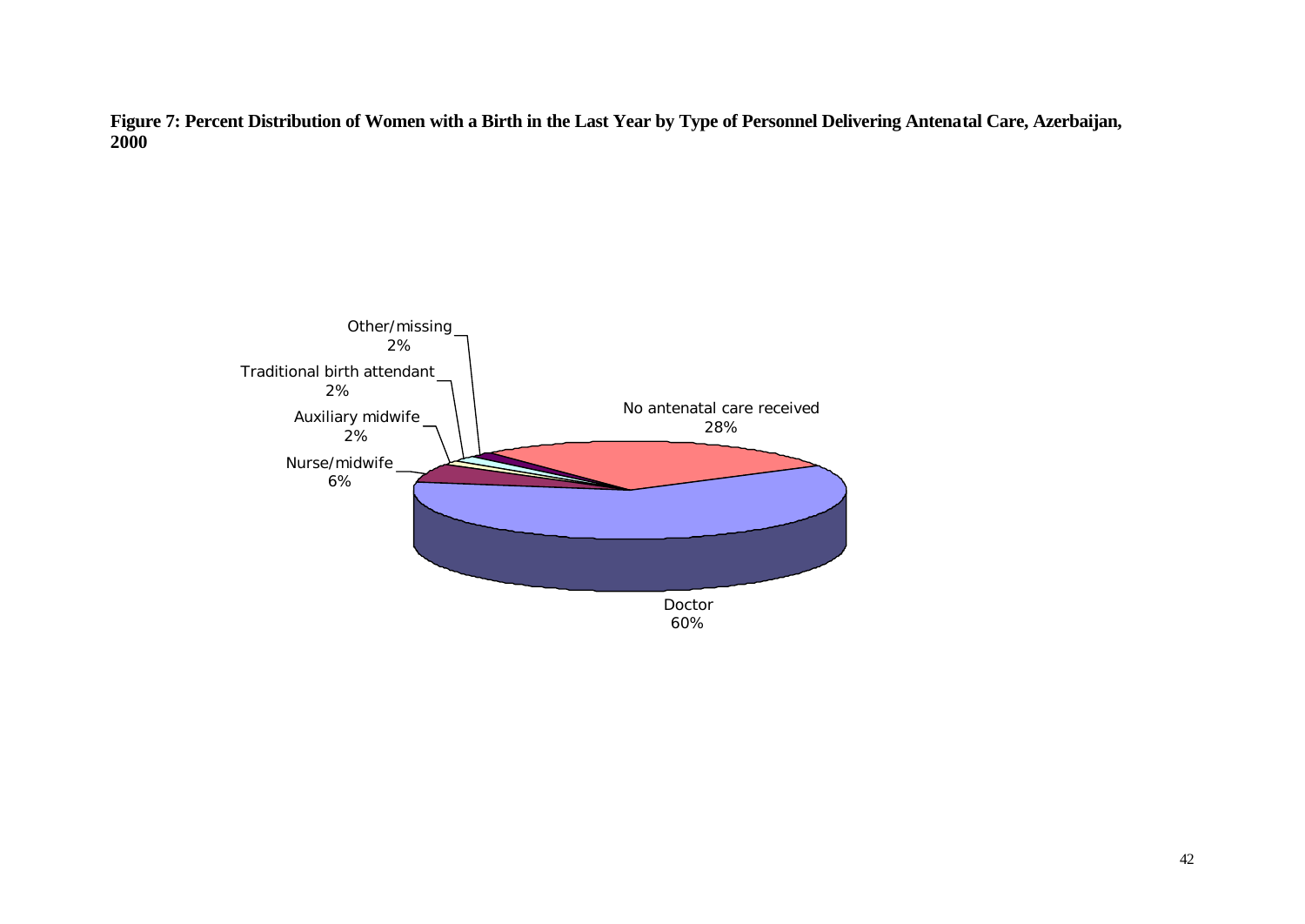|                              | Area  |       |       |
|------------------------------|-------|-------|-------|
|                              | Urban | Rural | Total |
|                              |       |       |       |
| Sampled households           | 3550  | 2616  | 6166  |
| Occupied households          | 3491  | 2553  | 6044  |
| Interviewed households       | 3388  | 2473  | 5861  |
| Household response rate      | 97.0  | 96.9  | 97.0  |
|                              |       |       |       |
| Eligible women               | 4182  | 3306  | 7488  |
| Interviewed women            | 3910  | 3049  | 6959  |
| Women response rate          | 93.5  | 92.2  | 92.9  |
|                              |       |       |       |
| Children under 5             | 983   | 1021  | 2004  |
| Interviewed children under 5 | 914   | 961   | 1875  |
| Child response rate          | 93.0  | 94.1  | 93.6  |

# **Table 1: Number of Households and Women, and Response Rates, Azerbaijan, 2000**

### **Table 2: Percentage of Cases Missing Information for Selected Questions, Azerbaijan, 2000**

|                           | Percent<br>missing        | Number        |       |
|---------------------------|---------------------------|---------------|-------|
|                           |                           |               |       |
| Level of education        | Household members         | .2            | 23236 |
| Year of education         | Household members         | .6            | 23236 |
| Number of hours worked    | Working children age 5-14 | $\Omega$      | 317   |
| Complete birth date       | Women 15-49               | 1.0           | 6959  |
| Ever been tested for HIV  | Women 15-49               | $\Omega$      | 4982  |
| Complete birth date       | Children under 5          | $\cdot$ 1     | 1875  |
| Diarrhoea in last 2 weeks | Children under 5          | $\mathcal{A}$ | 1875  |
| Weight                    | Children under 5          | 4.5           | 1875  |
| Height                    | Children under 5          | 4.4           | 1875  |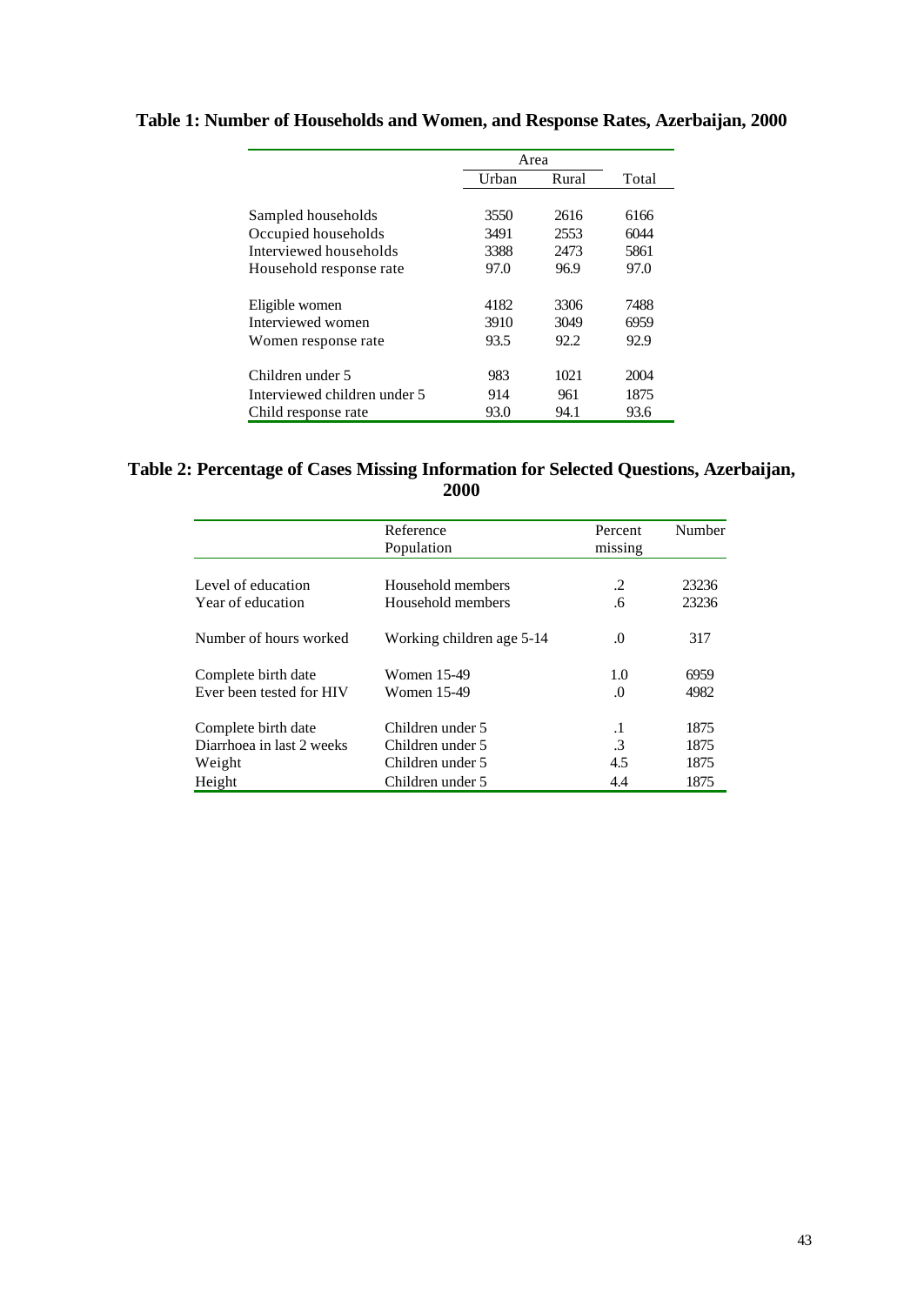|                               |                       |       | Area       |       |  |
|-------------------------------|-----------------------|-------|------------|-------|--|
|                               |                       | Urban | Rural      | Total |  |
|                               |                       |       |            |       |  |
| Zone                          | Baku area             | 51.4  | $\Omega$ . | 29.7  |  |
|                               | Nakhcivan             | 1.7   | 6.5        | 3.7   |  |
|                               | Gence                 | 6.3   | $\Omega$ . | 3.7   |  |
|                               | Quba, Qusar           | 13.7  | 10.4       | 12.3  |  |
|                               | Balaken, Zaqatala     | 4.3   | 17.1       | 9.7   |  |
|                               | Aqstafa, Qazax        | 4.3   | 16.9       | 9.6   |  |
|                               | Agdam, Fizuli         | 2.6   | 13.0       | 7.0   |  |
|                               | Lenkeran, Astara      | 5.1   | 20.6       | 11.7  |  |
|                               | Yevlakh, Ali Bayramli | 10.5  | 15.5       | 12.6  |  |
| <b>Household Status</b>       | Resident              | 88.5  | 94.1       | 90.9  |  |
|                               | <b>IDP</b> or Refugee | 11.5  | 5.9        | 9.1   |  |
| Household Wealth              | Poor                  | 5.2   | 40.3       | 20.0  |  |
|                               | Middle                | 60.2  | 59.7       | 60.0  |  |
|                               | Rich                  | 34.6  | .0         | 20.0  |  |
| Number of Household           | 1                     | 5.4   | 3.7        | 4.7   |  |
| <b>Members</b>                | $2 - 3$               | 24.6  | 15.2       | 20.6  |  |
|                               | $4 - 5$               | 50.1  | 43.4       | 47.3  |  |
|                               | $6 - 7$               | 15.4  | 28.2       | 20.8  |  |
|                               | 8-9                   | 3.5   | 7.1        | 5.0   |  |
|                               | $10+$                 | 1.1   | 2.4        | 1.7   |  |
| At least one child age $<$ 15 |                       | 61.9  | 70.4       | 65.5  |  |
| At least one child age <5     |                       | 21.9  | 30.0       | 25.3  |  |
| At least one woman age 15-49  |                       | 85.2  | 88.2       | 86.5  |  |
| Total                         |                       | 100.0 | 100.0      | 100.0 |  |
| Average Household Size        |                       | 4.3   | 5.1        | 4.6   |  |

### **Table 3: Percent Distribution of Households by Background Characteristics, Azerbaijan, 2000**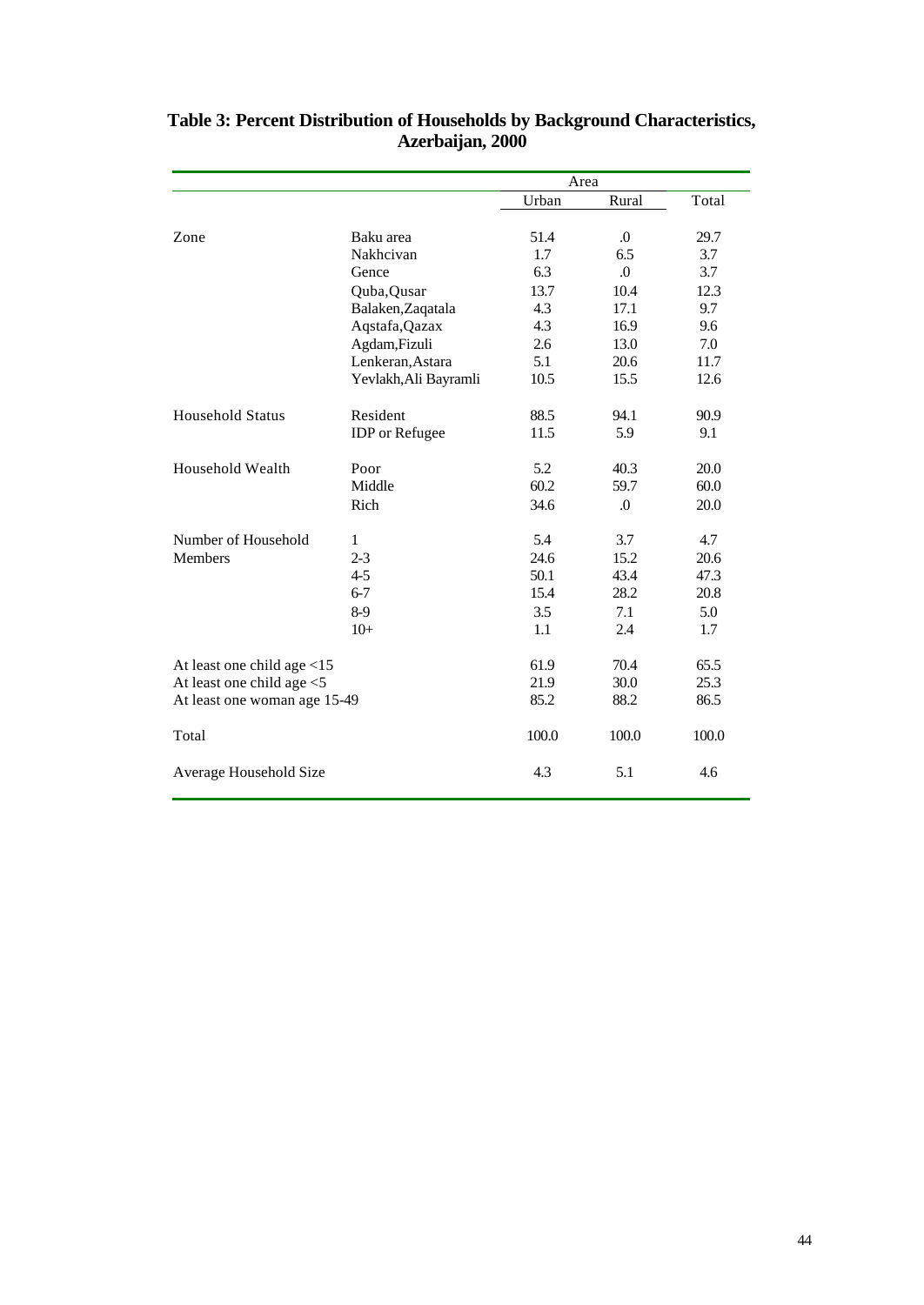|                         |                       |                  | Area             | Total            |
|-------------------------|-----------------------|------------------|------------------|------------------|
|                         |                       | Urban            | Rural            |                  |
|                         |                       |                  |                  |                  |
| Age                     | $15-19$               | 18.0             | 20.4             | 19.1             |
|                         | 20-24                 | 14.3             | 14.4             | 14.3             |
|                         | 25-29                 | 12.0             | 13.2             | 12.5             |
|                         | 30-34                 | 14.2             | 14.8             | 14.5             |
|                         | 35-39                 | 18.0             | 15.7             | 17.0             |
|                         | 40-44                 | 14.0             | 13.4             | 13.7             |
|                         | 45-49                 | 9.4              | 8.1              | 8.9              |
| Zone                    | Baku area             | 49.6             | .0               | 27.9             |
|                         | Nakhcivan             | 1.6              | 6.5              | 3.8              |
|                         | Gence                 | 6.2              | $\Omega$ .       | 3.5              |
|                         | Quba, Qusar           | 15.3             | 10.7             | 13.3             |
|                         | Balaken, Zaqatala     | 4.1              | 16.8             | 9.6              |
|                         | Aqstafa, Qazax        | 4.4              | 13.4             | 8.3              |
|                         | Agdam, Fizuli         | 3.0              | 12.8             | 7.3              |
|                         | Lenkeran, Astara      | 5.6              | 23.3             | 13.4             |
|                         | Yevlakh, Ali Bayramli | 10.3             | 16.5             | 13.0             |
|                         |                       |                  |                  |                  |
| <b>Household Status</b> | Resident              | 88.3             | 94.2             | 90.9             |
|                         | <b>IDP</b> or Refugee | 11.7             | 5.8              | 9.1              |
| Household Wealth        | Poor                  | 5.4              | 37.7             | 19.6             |
|                         | Middle                | 62.3             | 62.3             | 62.3             |
|                         | Rich                  | 32.3             | $\Omega$ .       | 18.1             |
| Marital status          |                       | 59.8             | 62.4             | 60.9             |
|                         | Currently married     |                  | 4.8              |                  |
|                         | Formerly married      | 8.0              |                  | 6.6              |
|                         | Never married         | 32.2             | 32.8             | 32.5             |
| Ever given birth        | Yes                   | 63.1             | 61.2             | 62.2             |
|                         | N <sub>o</sub>        | 36.9             | 38.8             | 37.8             |
| Highest level of school | None                  | $\Omega$ .       | $\Omega$ .       | $\Omega$ .       |
| attended                | Primary               | 1.0              | 1.5              | 1.2              |
|                         | Secondary             | 12.2             | 23.4             | 17.1             |
|                         | Higher                | 41.5             | 54.5             | 47.2             |
|                         | College               | 18.7             | 10.6             | 15.1             |
|                         | Vocational school     | 6.4              | 5.4              | $6.0\,$          |
|                         | University            | 20.2             | 4.6              | 13.4             |
|                         | DK                    | $\boldsymbol{0}$ | $\boldsymbol{0}$ | $\boldsymbol{0}$ |
|                         | Total                 | 100.0            | 100.0            | 100.0            |
|                         |                       |                  |                  |                  |
|                         | Number                | 3910             | 3049             | 6959             |

#### **Table 4: Percent Distribution of Women 15-49 by Background Characteristics, Azerbaijan, 2000**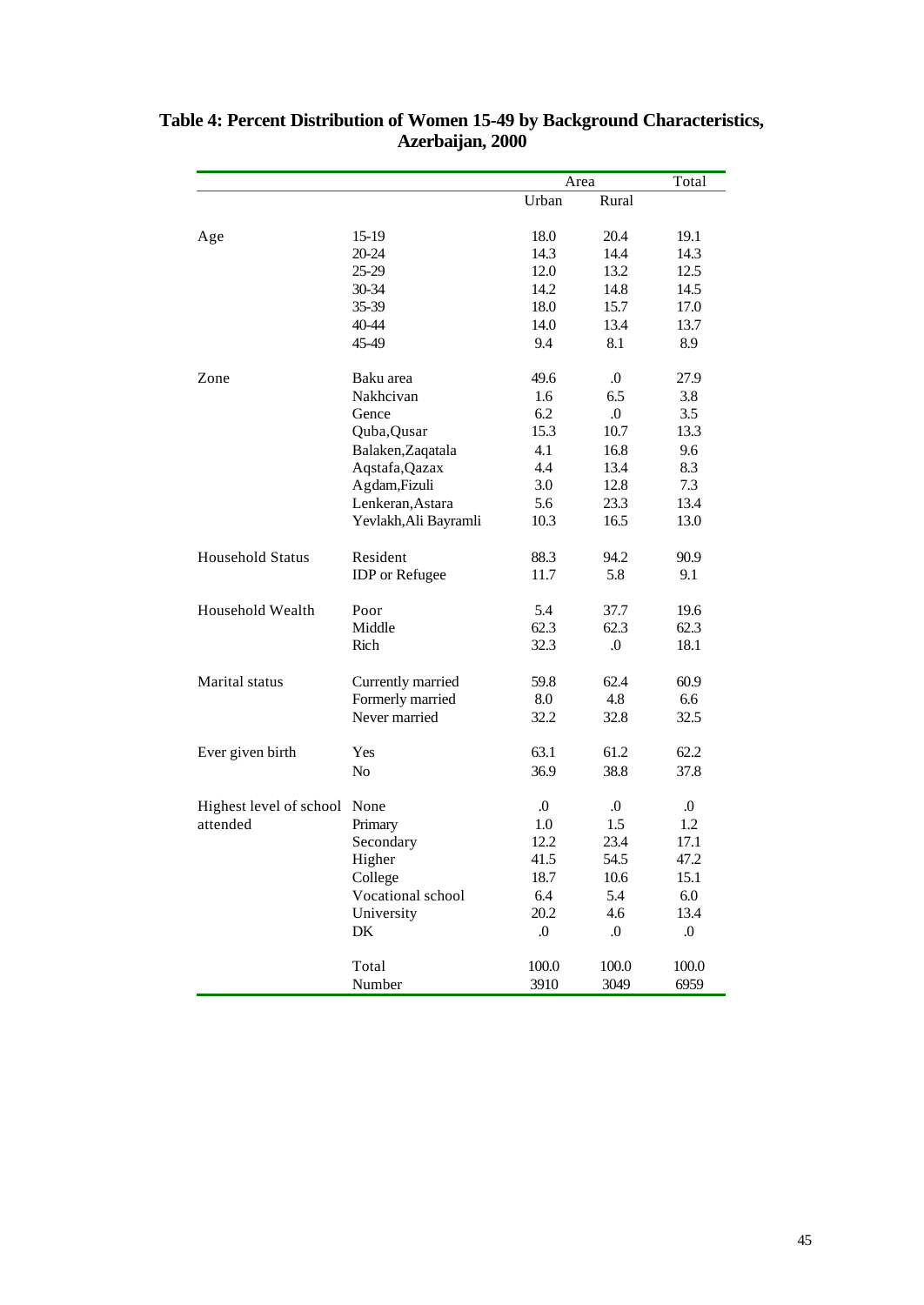|                         |                       | Area    |            | Total     |
|-------------------------|-----------------------|---------|------------|-----------|
|                         |                       | Urban   | Rural      |           |
|                         |                       |         |            |           |
| <b>Sex</b>              | Male                  | 54.0    | 54.4       | 54.2      |
|                         | Female                | 46.0    | 45.6       | 45.8      |
| Age                     | < 6                   | 7.1     | 9.3        | 8.2       |
| (Months)                | $6 - 11$              | 8.2     | 11.2       | 9.8       |
|                         | $12 - 23$             | 20.9    | 19.0       | 19.9      |
|                         | 24-35                 | 18.6    | 18.5       | 18.6      |
|                         | 36-47                 | 21.9    | 20.1       | 21.0      |
|                         | 48-59                 | 23.3    | 21.9       | 22.6      |
| Zone                    | Baku area             | 46.0    | $\Omega$   | 22.4      |
|                         | Nakhcivan             | 2.4     | 7.8        | 5.2       |
|                         | Gence                 | 5.0     | $\Omega$ . | 2.5       |
|                         | Quba, Qusar           | 12.6    | 12.1       | 12.3      |
|                         | Balaken, Zaqatala     | 7.3     | 17.6       | 12.6      |
|                         | Aqstafa, Qazax        | 4.4     | 15.3       | 10.0      |
|                         | Agdam, Fizuli         | 4.2     | 13.0       | 8.7       |
|                         | Lenkeran, Astara      | 8.0     | 20.5       | 14.4      |
|                         | Yevlakh, Ali Bayramli | 10.2    | 13.7       | 12.0      |
| <b>Household Status</b> | Resident              | 88.8    | 93.4       | 91.2      |
|                         | <b>IDP</b> or Refugee | 11.2    | 6.6        | 8.8       |
| Household Wealth        | Poor                  | 6.9     | 44.1       | 26.0      |
|                         | Middle                | 67.6    | 55.9       | 61.6      |
|                         | Rich                  | 25.5    | $\Omega$   | 12.4      |
| Mother's Education      | None                  | $\cdot$ | $\cdot$ 1  | $\cdot$ 1 |
|                         | Primary               | 1.5     | .8         | 1.2       |
|                         | Secondary             | 12.3    | 20.0       | 16.2      |
|                         | Higher                | 41.7    | 59.4       | 50.8      |
|                         | College               | 20.4    | 10.9       | 15.5      |
|                         | Vocational school     | 6.1     | 5.5        | 5.8       |
|                         | University            | 17.9    | 3.2        | 10.4      |
|                         | Total                 | 100.0   | 100.0      | 100.0     |
|                         | Number                | 914     | 961        | 1875      |

### **Table 5: Percent Distribution of Children Under 5 by Background Characteristics, Azerbaijan, 2000**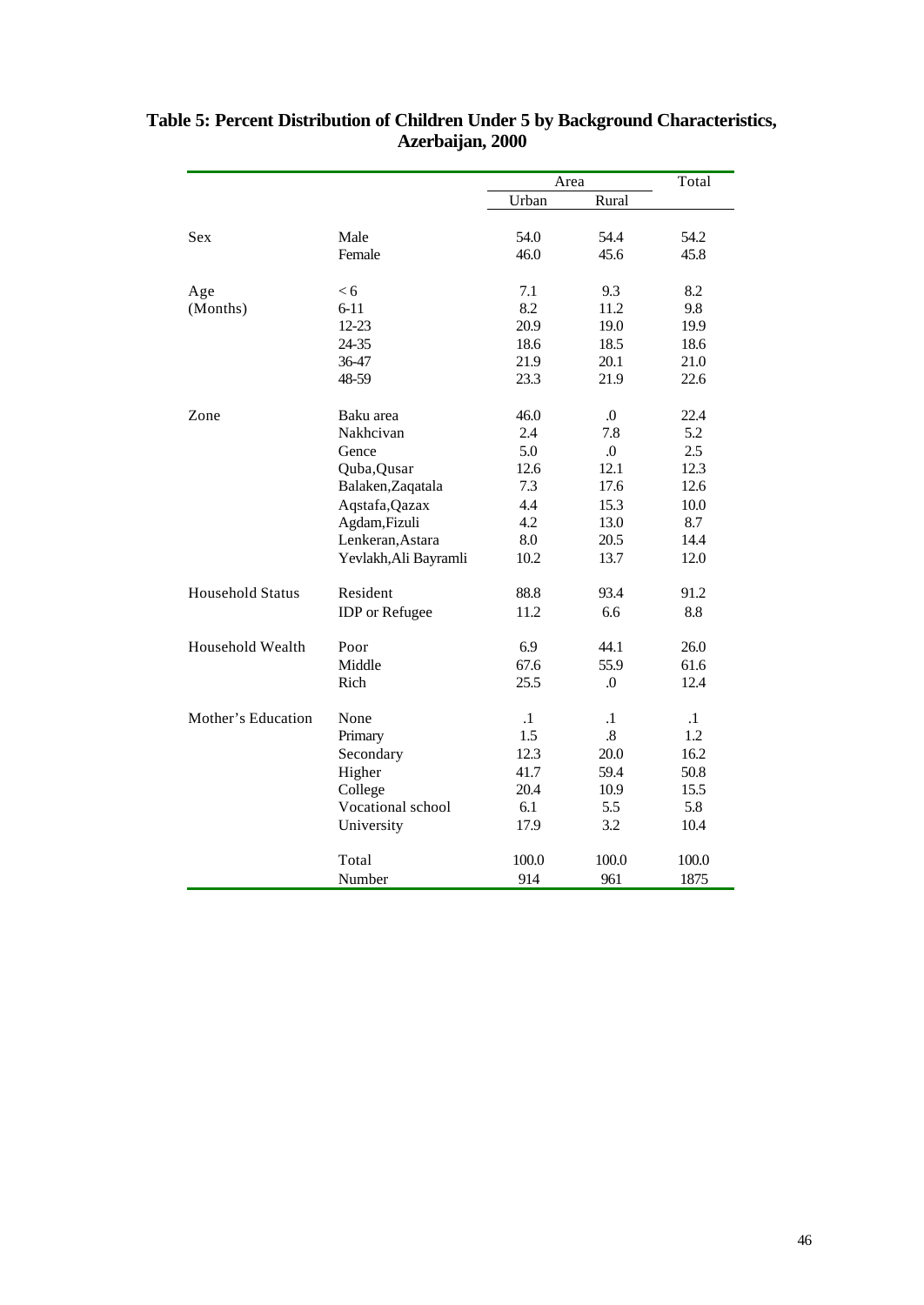|         | Mean number of<br>Children ever born | Sex Ratio of<br>Proportion<br>Dead<br>Children Ever<br><b>Born</b> |                      | Number of<br>women   |
|---------|--------------------------------------|--------------------------------------------------------------------|----------------------|----------------------|
| $15-19$ | .044                                 | .068                                                               | 0.90                 | 1327<br>997          |
| 25-29   | 1.556                                | .096                                                               | 1.29                 | 873<br>1007          |
| 35-39   | 2.708                                | .111                                                               | 1.09                 | 1183                 |
| 45-49   | 3.744                                | .129                                                               | 1.06                 | 955<br>617           |
| Total   | 1.837                                | .112                                                               | 1.10                 | 6959                 |
|         | $20 - 24$<br>$30 - 34$<br>$40 - 44$  | .649<br>2.202<br>3.131                                             | .085<br>.096<br>.126 | 1.05<br>1.12<br>1.07 |

## **Table 6: Mean number of children ever born and proportion dead by mother's age, Azerbaijan, 2000**

**Table 7: Infant and under-five mortality rates (per 1000), Azerbaijan**

|            |                    | Infant<br>Mortality rate | Under-5<br><b>Mortality Rate</b> |
|------------|--------------------|--------------------------|----------------------------------|
|            |                    |                          |                                  |
| <b>Sex</b> | Males              | 82                       | 107                              |
|            | Females            | 75                       | 97                               |
| Area       | Urban              | 63                       | 79                               |
|            | Rural              | 92                       | 122                              |
| Household  | Poor               | 102                      | 133                              |
| Wealth     | Middle             | 79                       | 99                               |
|            | Rich               | 35                       | 41                               |
| Mother's   | Secondary or Less  | 92                       | 118                              |
| Education  | <b>High School</b> | 84                       | 108                              |
|            | College-           | 65                       | 80                               |
|            | Vocational         |                          |                                  |
|            | University         | 42                       | 50                               |
|            | Total              | 79                       | 102                              |

Reference date is 1996.6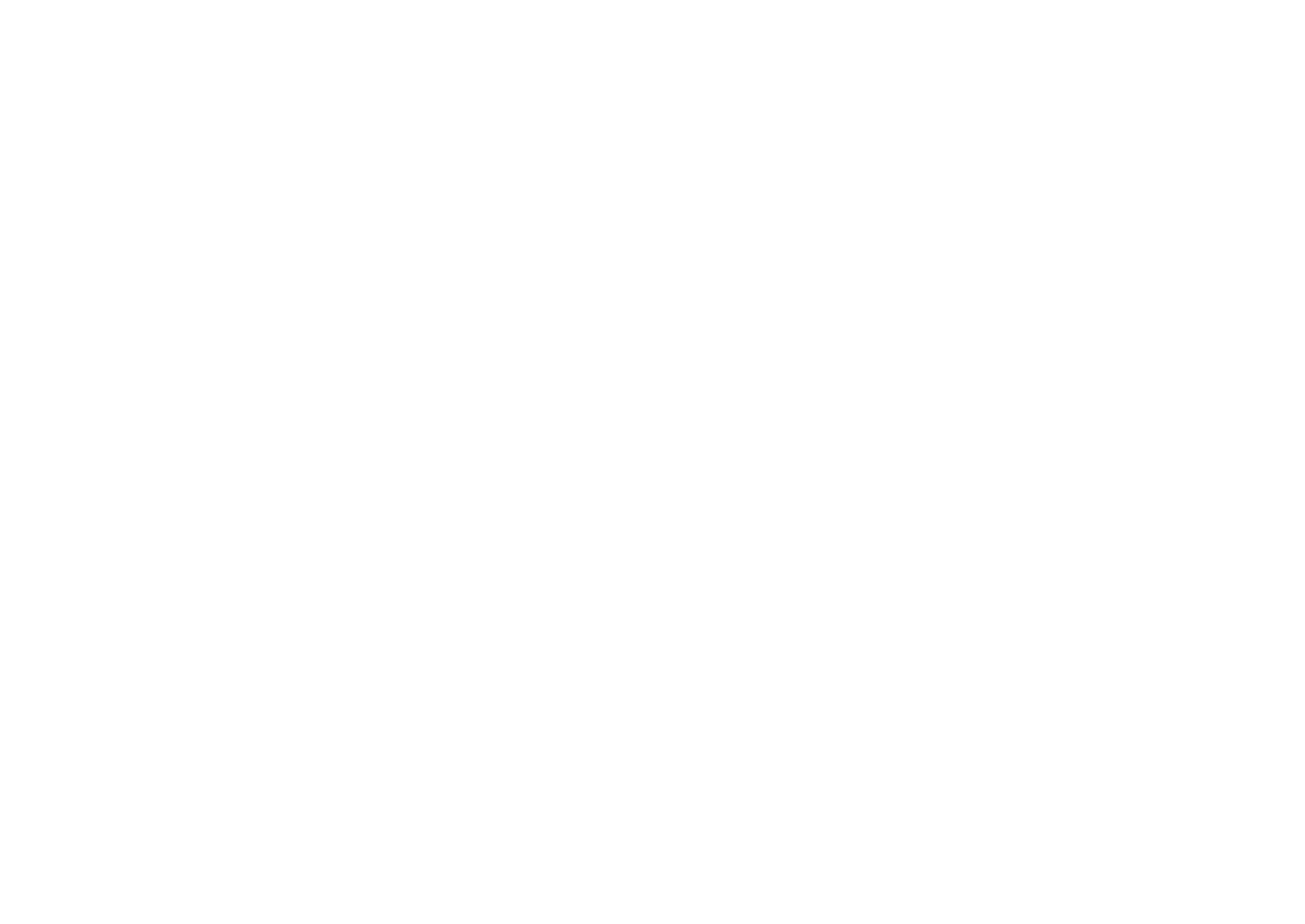|           | A                                                                |         | B                    | $\mathsf{C}$                 | D                  | E                     | $F(B*E)$                       | D/F                                      | D/C                              |
|-----------|------------------------------------------------------------------|---------|----------------------|------------------------------|--------------------|-----------------------|--------------------------------|------------------------------------------|----------------------------------|
|           |                                                                  |         |                      | Number of Sisters Who:       |                    |                       |                                |                                          |                                  |
| Age       | Number of<br>Respondents                                         |         |                      |                              |                    | Adjustment<br>Factors | <b>Sister Units</b><br>of Risk | Lifetime<br>Risk of<br>Maternal<br>Death | Percent of<br>Maternal<br>Deaths |
|           |                                                                  | Reached | Reached              | Died After                   | Died of            |                       |                                |                                          |                                  |
|           |                                                                  | Age 15  | Age 15<br>(Adjusted) | Age 15                       | Maternal<br>Causes |                       |                                |                                          |                                  |
|           |                                                                  |         |                      |                              |                    |                       |                                |                                          |                                  |
| $15-19$   | 2791                                                             | 3013    | 7744                 | 27                           | $\boldsymbol{2}$   | 0.1070                | 828.6                          | 0.002                                    | 7.4                              |
| $20 - 24$ | 2209                                                             | 3832    | 9849                 | 45                           | $\boldsymbol{2}$   | 0.2060                | 2028.9                         | 0.001                                    | 4.4                              |
| $25-29$   | 1882                                                             | 4281    | 11003                | 43                           | 4                  | 0.3430                | 3774.0                         | 0.001                                    | 9.3                              |
| $30 - 34$ | 1990                                                             | 5064    | 5064                 | 87                           | 8                  | 0.5030                | 2547.2                         | 0.003                                    | 9.2                              |
| 35-39     | 2358                                                             | 6120    | 6120                 | 123                          | 10                 | 0.6640                | 4063.7                         | 0.002                                    | 8.1                              |
| 40-44     | 2028                                                             | 5232    | 5232                 | 126                          | 14                 | 0.8020                | 4196.1                         | 0.003                                    | 11.1                             |
| 45-49     | 1272                                                             | 3190    | 3190                 | 131                          | 5                  | 0.9000                | 2871.0                         | 0.002                                    | 3.8                              |
| 15-49     | 14530                                                            | 30732   | 48202                | 582                          | 45                 |                       | 20309                          | 0.002                                    | 7.7                              |
|           | Total Fertility Rate 1985-1990<br>Maternal Mortality Ratio (MMR) |         |                      | 2.8<br>79 per 100,000 births |                    |                       |                                |                                          |                                  |

# **Table 8: Indirect Estimation of Maternal Mortality, Azerbaijan, 2000**

(MMR estimate approximately refers to 1988)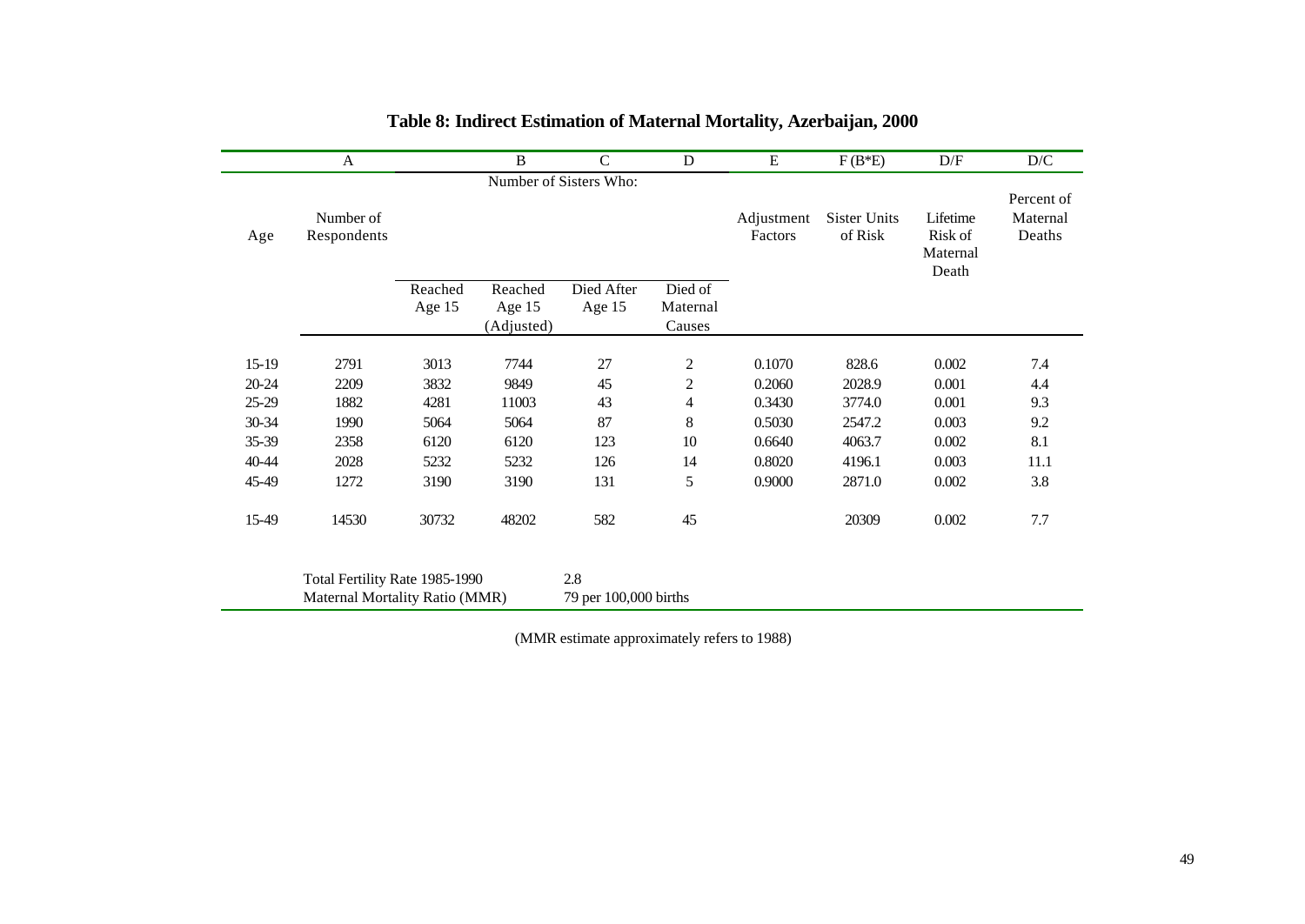|                         |                          | Attending<br>programme | Number of<br>children |
|-------------------------|--------------------------|------------------------|-----------------------|
|                         |                          |                        |                       |
| <b>Sex</b>              | Male                     | 12.2                   | 444                   |
|                         | Female                   | 10.5                   | 372                   |
| Age                     | 36-47 months             | 8.7                    | 393                   |
|                         | 48-59 months             | 13.9                   | 423                   |
| Region                  | Baku area                | 20.2                   | 188                   |
|                         | Nakhcivan                | 2.7                    | 37                    |
|                         | Centre & North           | 11.3                   | 311                   |
|                         | West & Southwest         | 10.4                   | 173                   |
|                         | South                    | .9                     | 107                   |
| Area                    | Urban                    | 19.1                   | 413                   |
|                         | Rural                    | 3.5                    | 403                   |
| <b>Household Status</b> | Resident                 | 11.0                   | 744                   |
|                         | <b>IDP</b> or Refugee    | 15.3                   | 72                    |
| Household Wealth        | Poor                     | 5.5                    | 220                   |
|                         | Middle                   | 12.0                   | 492                   |
|                         | Rich                     | 21.2                   | 104                   |
| Mother's education      | Secondary or Less        | 7.4                    | 136                   |
|                         | <b>High School</b>       | 8.1                    | 419                   |
|                         | College-                 | 13.7                   | 168                   |
|                         | Vocational<br>University | 28.0                   | 93                    |
| Total                   |                          | 11.4                   | 816                   |

### **Table 9: Percentage of Children Aged 36-59 Months Who Are Attending Some Form of Organised Early Childhood Education Programme, Azerbaijan, 2000**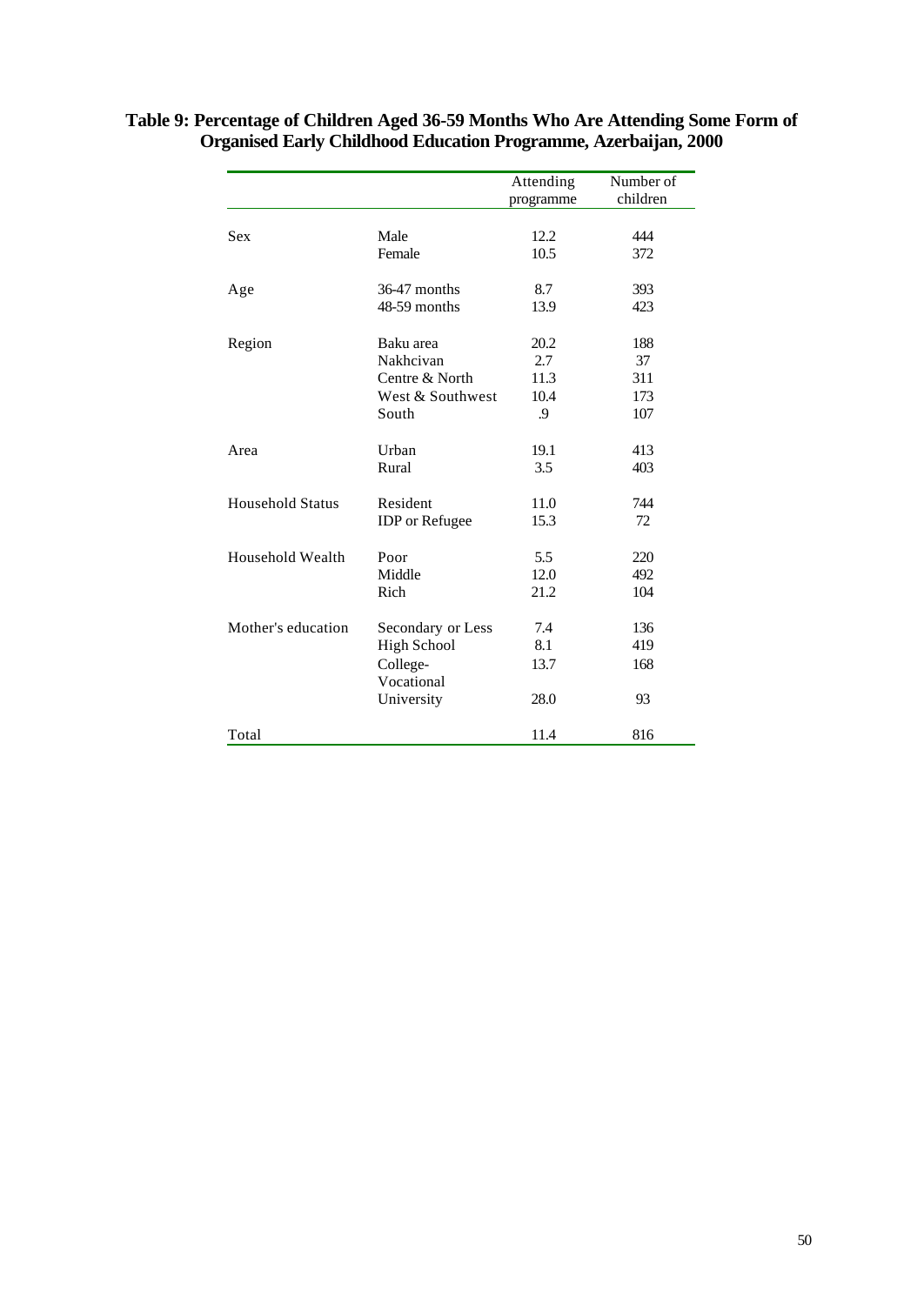|           |                       | Male             |      | Female    |      | Total            |        |
|-----------|-----------------------|------------------|------|-----------|------|------------------|--------|
|           |                       | Percent          |      | Percent   |      | Percent          |        |
|           |                       | Attending Number |      | Attending |      | Number Attending | Number |
|           |                       |                  |      |           |      |                  |        |
| Age       | 7                     | 71.5             | 284  | 72.2      | 241  | 71.8             | 525    |
|           | 8                     | 94.8             | 328  | 93.5      | 277  | 94.2             | 605    |
|           | 9                     | 96.0             | 328  | 96.1      | 305  | 96.1             | 633    |
|           | 10                    | 88.7             | 337  | 89.0      | 317  | 88.8             | 654    |
| Region    | Baku area             | 92.5             | 322  | 90.6      | 287  | 91.6             | 609    |
|           | Nakhcivan             | 95.0             | 40   | 94.0      | 50   | 94.4             | 90     |
|           | Center, North         | 87.8             | 483  | 88.8      | 445  | 88.3             | 928    |
|           | West, Southwest       | 84.8             | 250  | 85.5      | 207  | 85.1             | 457    |
|           | South                 | 85.7             | 182  | 85.4      | 151  | 85.6             | 333    |
| Area      | Urban                 | 89.4             | 634  | 90.5      | 598  | 89.9             | 1232   |
|           | Rural                 | 87.2             | 643  | 86.2      | 542  | 86.8             | 1185   |
| Household | Resident              | 88.4             | 1145 | 88.2      | 1031 | 88.3             | 2176   |
| Status    | <b>IDP</b> or Refugee | 87.9             | 132  | 90.8      | 109  | 89.2             | 241    |
| Household | Poor                  | 85.2             | 318  | 86.2      | 239  | 85.6             | 557    |
| Wealth    | Middle                | 88.5             | 793  | 88.6      | 735  | 88.5             | 1528   |
|           | Rich                  | 93.4             | 166  | 91.0      | 166  | 92.2             | 332    |
| Total     |                       | 88.3             | 1277 | 88.4      | 1140 | 88.4             | 2417   |

**Table 10: Percentage of children of primary school age attending primary school, Azerbaijan, 2000**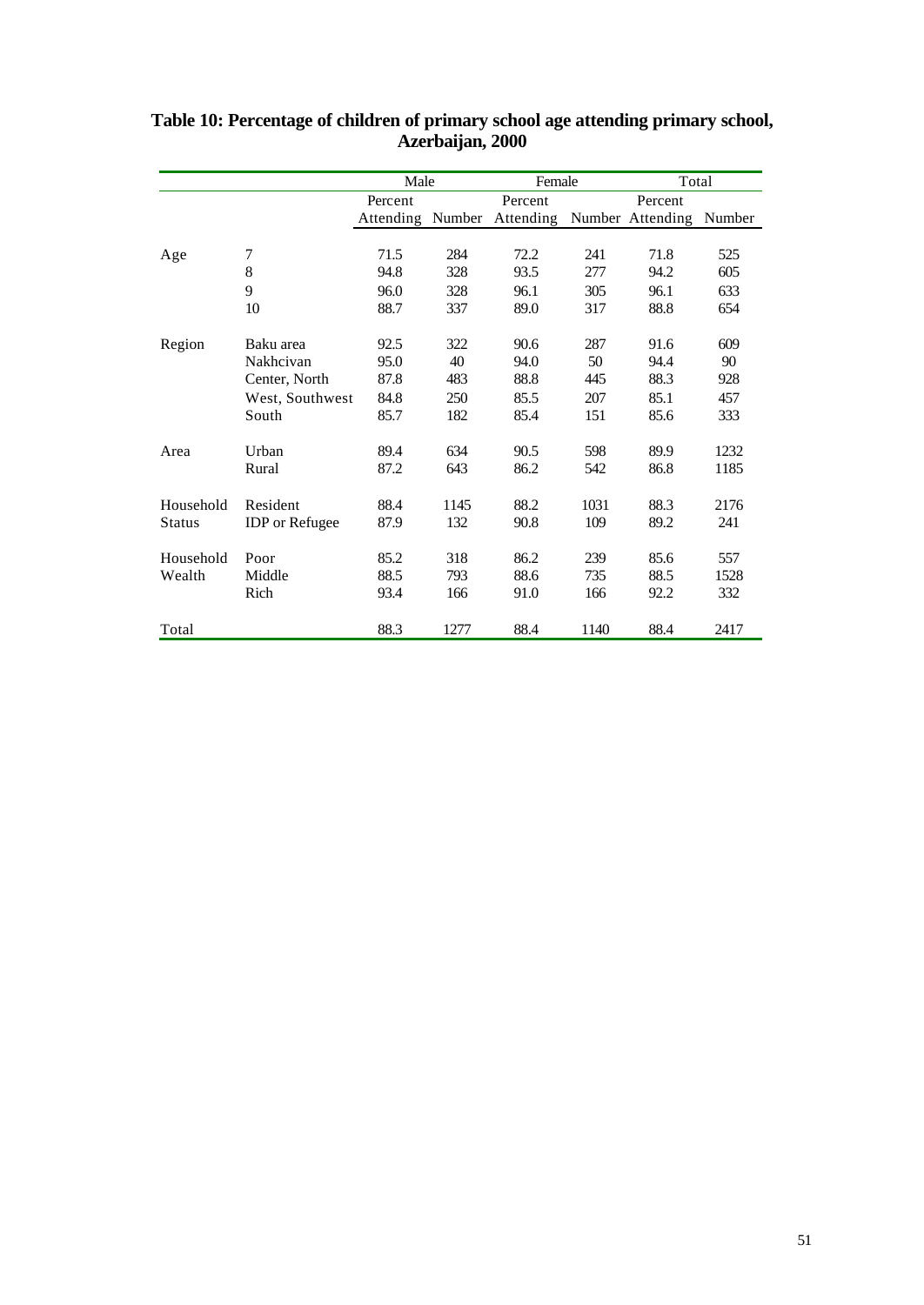|               |                       | Percent in | Percent in | Percent in | Percent in | Percent who   |
|---------------|-----------------------|------------|------------|------------|------------|---------------|
|               |                       | grade 1    | grade 2    | grade 3    | grade 4    | reach grade 5 |
|               |                       | reaching   | reaching   | reaching   | reaching   | of those who  |
|               |                       | grade 2    | grade 3    | grade 4    | grade 5    | enter grade 1 |
| Sex           | Male                  | 99.7       | 100.0      | 99.4       | 100.0      | 99.1          |
|               | Female                | 99.0       | 99.7       | 100.0      | 99.3       | 98.0          |
|               |                       |            |            |            |            |               |
| Region        | Baku area             | 100.0      | 100.0      | 100.0      | 100.0      | 100.0         |
|               | Nakhcivan             | 94.1       | 100.0      | 100.0      | 100.0      | 94.1          |
|               | Center, North         | 99.2       | 99.6       | 99.6       | 99.1       | 97.5          |
|               | West, Southwest       | 99.2       | 100.0      | 99.2       | 100.0      | 98.4          |
|               | South                 | 100.0      | 100.0      | 100.0      | 100.0      | 100.0         |
| Area          | Urban                 | 99.7       | 100.0      | 99.4       | 99.7       | 98.8          |
|               | Rural                 | 99.0       | 99.7       | 100.0      | 99.7       | 98.3          |
| Household     | Resident              | 99.3       | 99.8       | 99.7       | 99.6       | 98.4          |
| <b>Status</b> | <b>IDP</b> or Refugee | 100.0      | 100.0      | 100.0      | 100.0      | 100.0         |
| Household     | Poor                  | 98.6       | 99.3       | 100.0      | 100.0      | 97.9          |
| Wealth        | Middle                | 99.5       | 100.0      | 99.8       | 99.5       | 98.8          |
|               | Rich                  | 100.0      | 100.0      | 99.0       | 100.0      | 99.0          |
| Total         |                       | 99.4       | 99.8       | 99.7       | 99.7       | 98.6          |

### **Table 11: Percentage of children entering first grade of primary school who eventually reach grade 5, Azerbaijan, 2000**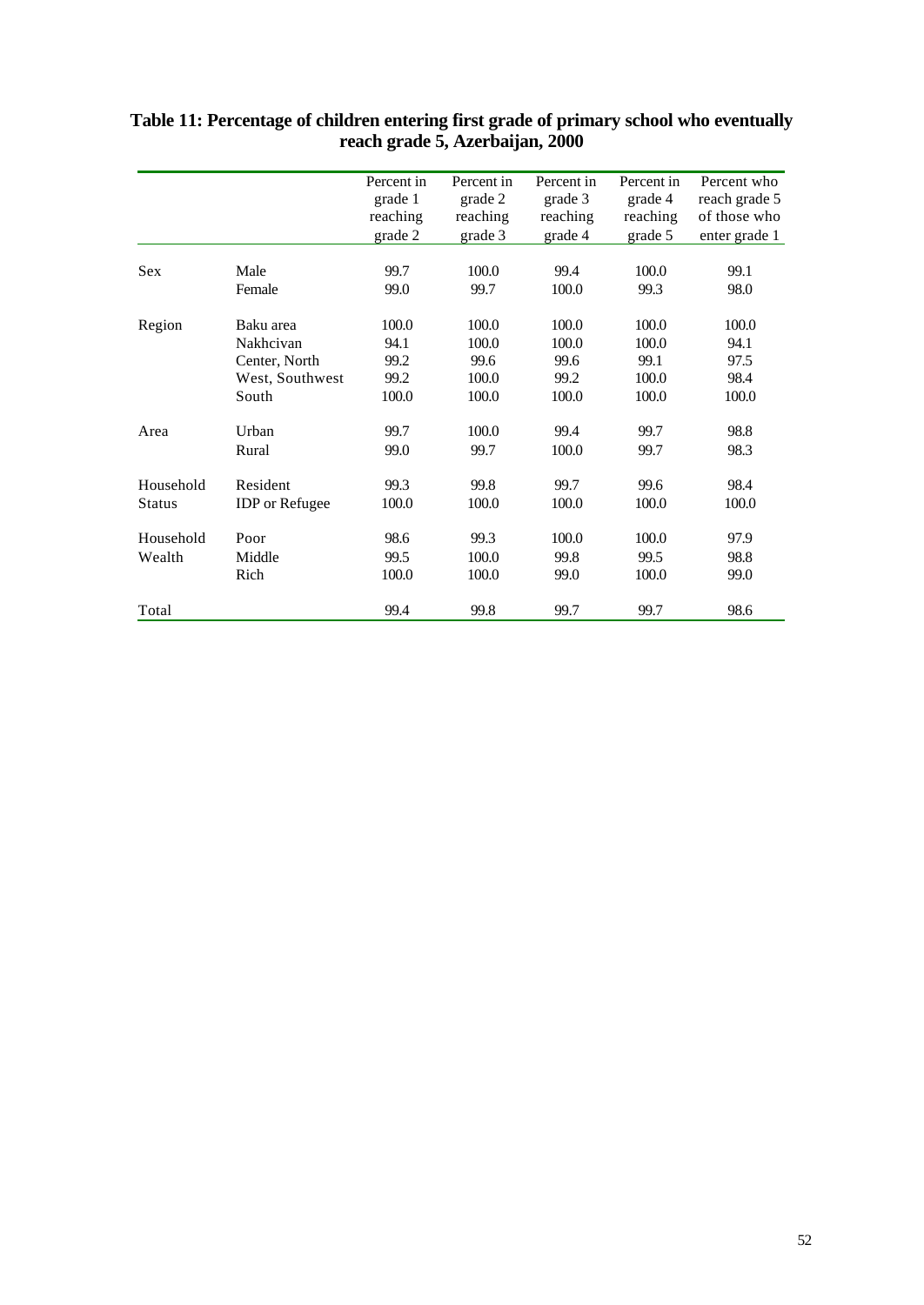|           |                       |         | Male             |                                                                   |         | Female            |      |         | Total            |       |
|-----------|-----------------------|---------|------------------|-------------------------------------------------------------------|---------|-------------------|------|---------|------------------|-------|
|           |                       | Percent | <b>Not</b>       |                                                                   | Percent | <b>Not</b>        |      | Percent | <b>Not</b>       |       |
|           |                       |         |                  | Literate known Number Literate known Number Literate Known Number |         |                   |      |         |                  |       |
|           |                       |         |                  |                                                                   |         |                   |      |         |                  |       |
| Region    | Baku area             | 99.7    | 0.               | 2398                                                              | 98.0    | $\cdot$           | 2774 | 98.8    | $\cdot$          | 5172  |
|           | Nakhcivan             | 94.6    | .3               | 352                                                               | 86.8    | $\boldsymbol{.8}$ | 380  | 90.6    | .5               | 732   |
|           | Center, North         | 97.6    | $\cdot$          | 3153                                                              | 92.0    | $\cdot$           | 3484 | 94.7    | $\cdot$          | 6637  |
|           | West, Southwest       | 97.0    | .4               | 1812                                                              | 92.1    | $\cdot$           | 1994 | 94.4    | .3               | 3806  |
|           | South                 | 96.5    | $\cdot$          | 1295                                                              | 85.1    | .7                | 1345 | 90.7    | .5               | 2640  |
| Area      | Urban                 | 98.9    | $\cdot$          | 4901                                                              | 95.7    | $\cdot$           | 5553 | 97.2    | $\cdot$          | 10454 |
|           | Rural                 | 96.4    | $\cdot$ 1        | 4109                                                              | 88.6    | $\cdot$ 3         | 4424 | 92.4    | $\cdot$          | 8533  |
| Household | Resident              | 97.7    | $\cdot$          | 8233                                                              | 92.5    | $\cdot$ 3         | 9103 | 95.0    | $\cdot$          | 17336 |
| Status    | <b>IDP</b> or Refugee | 98.7    | $\boldsymbol{0}$ | 777                                                               | 93.1    | $\cdot$ 3         | 874  | 95.8    | $\cdot$          | 1651  |
| Household | Poor                  | 95.0    | .3               | 1794                                                              | 86.9    | .5                | 1981 | 90.8    | $\cdot$          | 3775  |
| Wealth    | Middle                | 98.0    | $\cdot$          | 5654                                                              | 92.6    | $\cdot$ 3         | 6167 | 95.2    | $\cdot$          | 11821 |
|           | Rich                  | 99.9    | $0.$             | 1562                                                              | 98.5    | $\boldsymbol{0}$  | 1829 | 99.1    | $\boldsymbol{0}$ | 3391  |
| Age       | 15-24                 | 98.7    | .2               | 2487                                                              | 98.7    | $\boldsymbol{0}$  | 2513 | 98.7    | $\cdot$          | 5000  |
|           | 25-34                 | 99.1    | $\cdot$          | 1829                                                              | 98.2    | $\cdot$ 1         | 2043 | 98.6    | .2               | 3872  |
|           | 35-44                 | 99.3    | .0               | 2115                                                              | 97.1    | $\cdot$           | 2271 | 98.2    | $\cdot$          | 4386  |
|           | 45-54                 | 98.9    | $\cdot$          | 1062                                                              | 94.4    | $\cdot$           | 1197 | 96.5    | $\cdot$          | 2259  |
|           | 55-64                 | 95.7    | $\cdot$ 3        | 726                                                               | 81.7    | .7                | 906  | 87.9    | .5               | 1632  |
|           | $65+$                 | 87.9    | $\cdot$          | 791                                                               | 64.2    | 1.0               | 1047 | 74.4    | .6               | 1838  |
| Total     |                       | 97.8    | $\cdot$          | 9010                                                              | 92.6    | $\cdot$ 3         | 9977 | 95.0    | $\cdot$          | 18987 |

### **Table 12: Percentage of the population aged 15 years and older that is literate, Azerbaijan, 2000**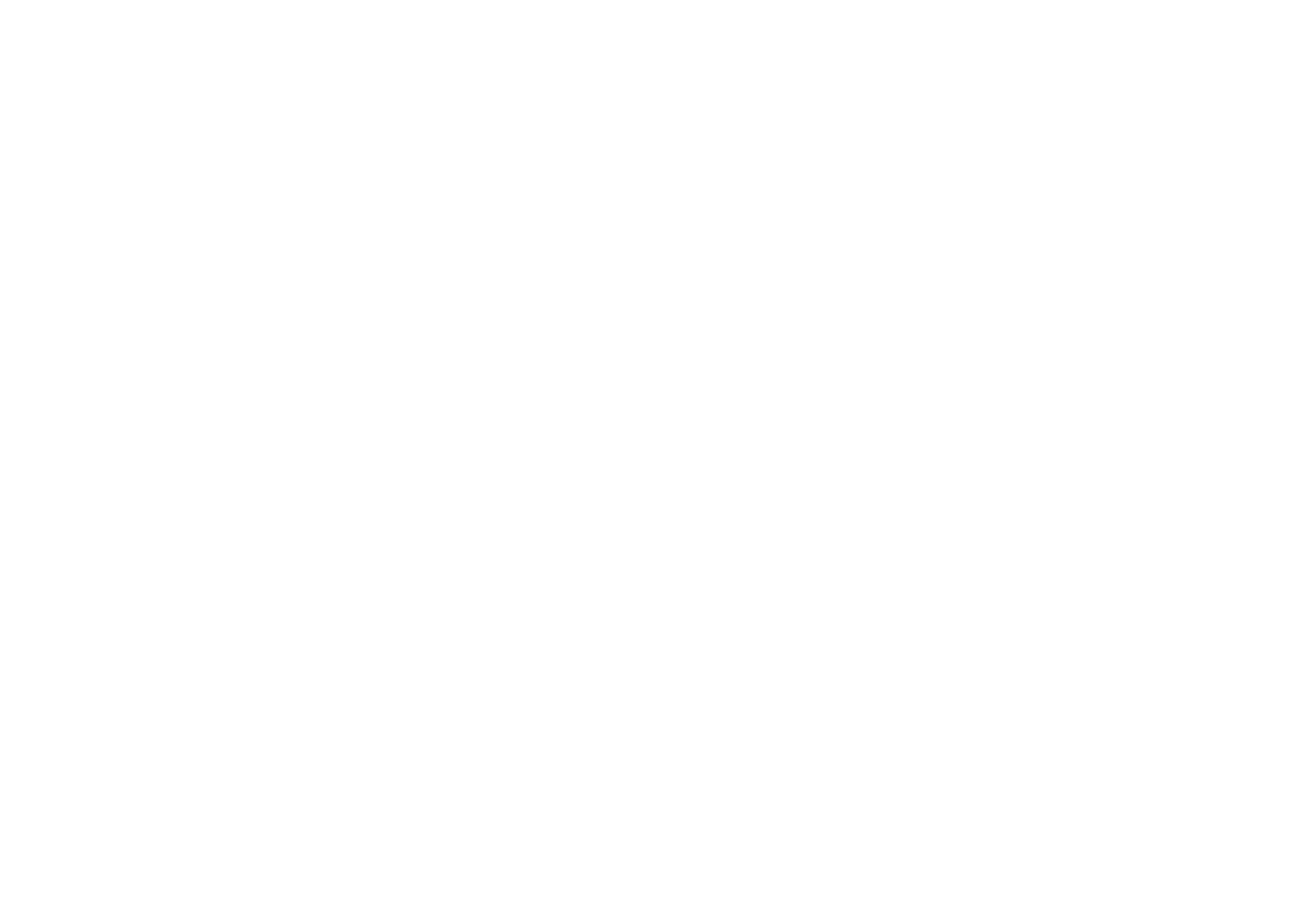|                                |                  |                  | Region           |                    |                  |                   | Area             |               | <b>Household Status</b> |           | Wealth Group     |                  | Total      |
|--------------------------------|------------------|------------------|------------------|--------------------|------------------|-------------------|------------------|---------------|-------------------------|-----------|------------------|------------------|------------|
|                                | Baku             |                  | Center,          | West,              |                  |                   |                  |               | IDP or                  |           |                  |                  |            |
|                                | Area             | Nakhciva         | North            | Southwes           | South            | Urban             | Rural            |               | Resident Refugee        | Poor      | Middle           | Rich             |            |
|                                |                  | n                |                  |                    |                  |                   |                  |               |                         |           |                  |                  |            |
| Main source of water           |                  |                  |                  |                    |                  |                   |                  |               |                         |           |                  |                  |            |
| Piped into dwelling            | 72.8             | $\Omega$ .       | 20.8             | 10.0               | $\mathcal{A}$    | 52.2              | 1.3              | 28.7          | 27.5                    | .0        | 20.4             | 95.6             | 28.6       |
| Piped into yard or plot        | 11.1             | 8.7              | 22.6             | 30.8               | 12.9             | 21.5              | 16.9             | 20.0          | 12.6                    | .2        | 29.8             | 4.4              | 19.3       |
| Public tap                     | 7.5              | 13.3             | 13.4             | 12.9               | 1.7              | 10.1              | 10.1             | 7.9           | 32.9                    | 17.7      | 10.2             | .0               | 10.1       |
| Tubewell/borehole with pump    | 1.1              | 18.2             | 5.2              | 9.7                | 34.5             | 4.9               | 15.1             | 10.0          | 6.1                     | 14.8      | 10.4             | $\cdot$          | 9.6        |
| Protected dug well             | 1.5              | 20.1             | 3.1              | 4.7                | 14.0             | 2.7               | 8.1              | 5.5           | 1.8                     | 11.4      | 4.5              | $\boldsymbol{0}$ | 5.2        |
| Protected spring               | $\cdot$ 3        | 8.1              | 4.6              | 5.7                | 1.5              | 1.2               | 6.0              | 3.6           | 1.0                     | 7.8       | 2.8              | $\boldsymbol{0}$ | 3.4        |
| Rainwater collection           | 0.               | .0               | $\boldsymbol{0}$ | $\boldsymbol{0}$ . | $\boldsymbol{0}$ | $0.$              | $\boldsymbol{0}$ | .0            | $\boldsymbol{0}$        | $.0\,$    | $\boldsymbol{0}$ | $\boldsymbol{0}$ | $.0\,$     |
| <b>Bottled</b> water           | . 1              | .0               | .3               | $\boldsymbol{.8}$  | $\cdot$          | $\cdot$           | $\mathcal{A}$    | $\mathcal{A}$ | $\boldsymbol{0}$        | .5        | .4               | $.0\,$           | .3         |
| Unprotected dug well           | .0               | $\boldsymbol{0}$ | 2.0              | 3.4                | 7.8              | . 1               | 5.2              | 2.3           | 4.6                     | 5.3       | 2.2              | $\boldsymbol{0}$ | 2.5        |
| Unprotected spring             | .0               | 12.0             | 5.6              | 9.3                | 4.4              | $\boldsymbol{.8}$ | 9.8              | 5.3           | 1.6                     | 14.5      | 3.1              | .0               | 5.0        |
| Pond, river or stream          | .0               | 18.6             | 13.9             | 6.2                | 11.6             | 9.                | 17.4             | 8.8           | 6.5                     | 18.1      | 7.6              | .0               | 8.6        |
| Tanker truck vendor            | 4.2              | $\Omega$         | 5.6              | 5.9                | 6.3              | 4.0               | 6.5              | 5.3           | 3.3                     | 5.7       | 6.4              | $.0\,$           | 5.2        |
| Other                          | 1.3              | 1.0              | 2.9              | .5                 | 4.6              | 1.3               | 3.1              | 2.1           | 2.1                     | 3.9       | 2.1              | .0               | 2.1        |
| Missing/DK                     | $\boldsymbol{0}$ | .0               | $\cdot$ 1        | $\cdot$ 1          | .0               | $\Omega$ .        | .0               | .0            | $\Omega$ .              | $\cdot$ 1 | $\Omega$ .       | .0               | $\Omega$ . |
| Total                          | 100.0            | 100.0            | 100.0            | 100.0              | 100.0            | 100.0             | 100.0            | 100.0         | 100.0                   | 100.0     | 100.0            | 100.0            | 100.0      |
| Total with safe drinking water | 94.4             | 68.4             | 69.7             | 73.7               | 65.1             | 92.5              | 57.5             | 75.8          | 81.9                    | 51.9      | 78.2             | 100.0            | 76.3       |
| Number of persons              | 7108             | 1075             | 9634             | 5427               | 3786             | 14517             | 12513            | 24605         | 2425                    | 5686      | 16845            | 4499             | 27030      |

# **Table 13: Percentage of the population using improved drinking water sources, Azerbaijan, 2000**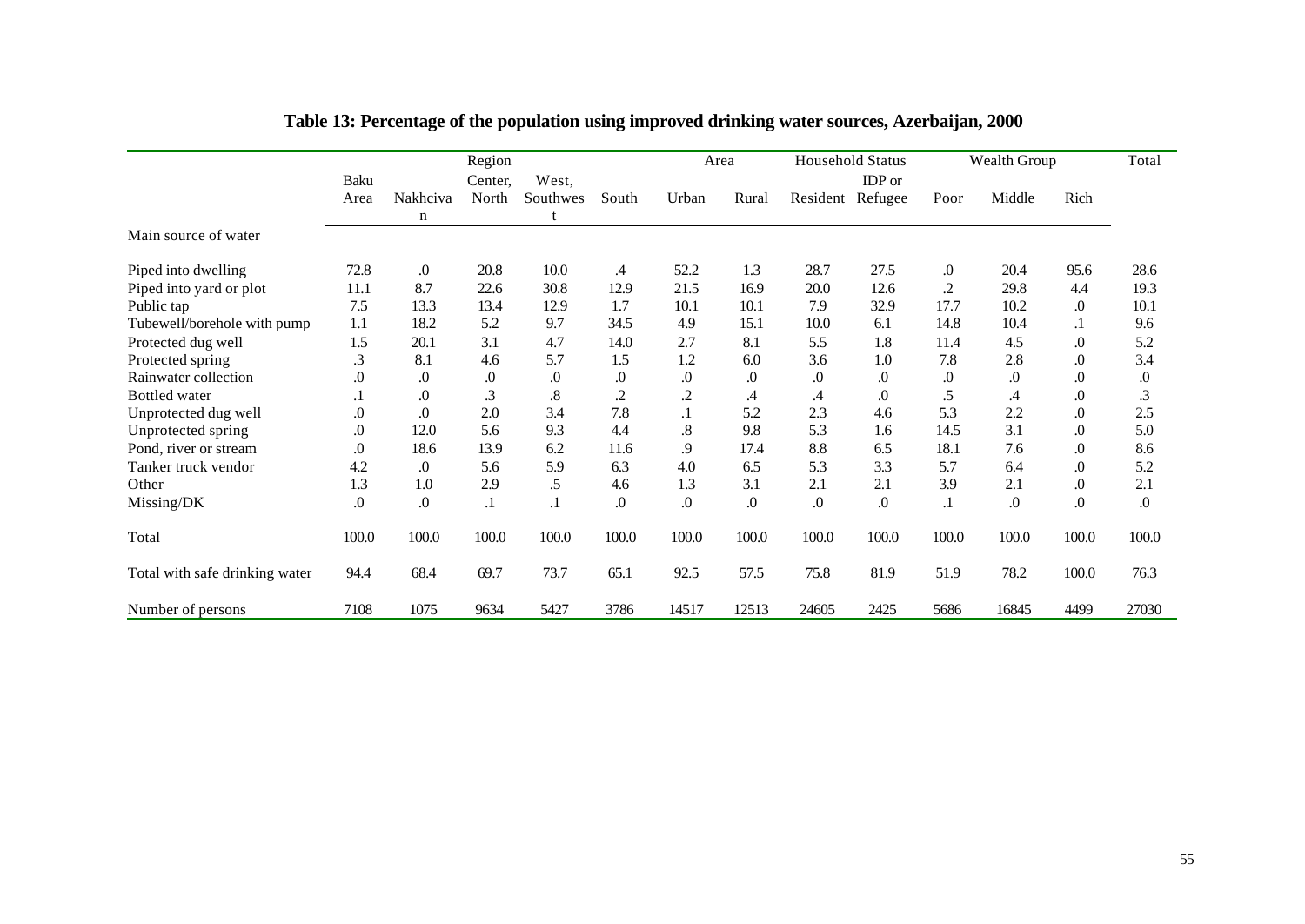|                                    |               |                    | Region  |          |                  |           | Area     | <b>Household Status</b> |         | Wealth Group     |         |       | Total   |
|------------------------------------|---------------|--------------------|---------|----------|------------------|-----------|----------|-------------------------|---------|------------------|---------|-------|---------|
|                                    | Baku          |                    | Center, | West,    |                  |           |          |                         | IDP or  |                  |         |       |         |
|                                    | area          | Nakhciva           | North   | Southwes | South            | Urban     | Rural    | Resident Refugee        |         | Poor             | Middle  | Rich  |         |
|                                    |               | n                  |         |          |                  |           |          |                         |         |                  |         |       |         |
| Toilet facility                    |               |                    |         |          |                  |           |          |                         |         |                  |         |       |         |
| Flush to sewage system-septic tank | 64.8          | $\boldsymbol{0}$   | 21.2    | 11.1     | 1.2              | 49.7      | .7       | 27.2                    | 24.4    | $\cdot$          | 16.7    | 99.3  | 27.0    |
| Pour flush latrine                 | 10.5          | $\boldsymbol{0}$ . | 1.5     | .0       | $\Omega$         | 5.6       | .6       | 2.5                     | 11.0    | $\cdot$ 3        | 5.0     | .6    | 3.3     |
| Improved pit latrine               | .7            | $\boldsymbol{0}$   | .5      | 2.3      | .0               | 1.5       | . 1      | .8                      | 9.      | $\boldsymbol{0}$ | 1.3     | . 1   | .8      |
| Traditional pit latrine            | 22.8          | 93.6               | 45.2    | 65.8     | 75.8             | 33.0      | 69.0     | 50.6                    | 40.2    | 75.4             | 54.3    | .0    | 49.7    |
| Open pit                           | .6            | 6.4                | 31.3    | 20.5     | 21.8             | 9.7       | 29.3     | 18.3                    | 23.0    | 23.6             | 22.1    | .0    | 18.8    |
| <b>Bucket</b>                      | . 1           | $\boldsymbol{0}$   | .1      | $\Omega$ | $\boldsymbol{0}$ | . 1       | $\Omega$ | $\Omega$                | $\cdot$ | $\cdot$          | $\cdot$ | .0    |         |
| Other                              | $\mathcal{A}$ | $\boldsymbol{0}$   | $\cdot$ | . 1      | .9               | $\cdot$ 3 | $\cdot$  | $\cdot$ 3               | .3      | $\cdot$          | .4      | .0    | .3      |
| No facility/bush/field             | . 1           | $\boldsymbol{0}$ . | $\cdot$ | . .      | $\cdot$          | . 1       | . 1      | $\cdot$ 1               | .0      | .3               | $\cdot$ | 0.    | $\cdot$ |
| Total                              | 100.0         | 100.0              | 100.0   | 100.0    | 100.0            | 100.0     | 100.0    | 100.0                   | 100.0   | 100.0            | 100.0   | 100.0 | 100.0   |
| Total with sanitary means          | 98.9          | 93.6               | 68.4    | 79.2     | 77.0             | 89.8      | 70.3     | 81.2                    | 76.6    | 75.9             | 77.3    | 100.0 | 80.8    |
| Number of persons                  | 7108          | 1075               | 9634    | 5427     | 3786             | 14517     | 12513    | 24605                   | 2425    | 5686             | 16845   | 4499  | 27030   |

# **Table 14: Percentage of the population using sanitary means of excreta disposal, Azerbaijan, 2000**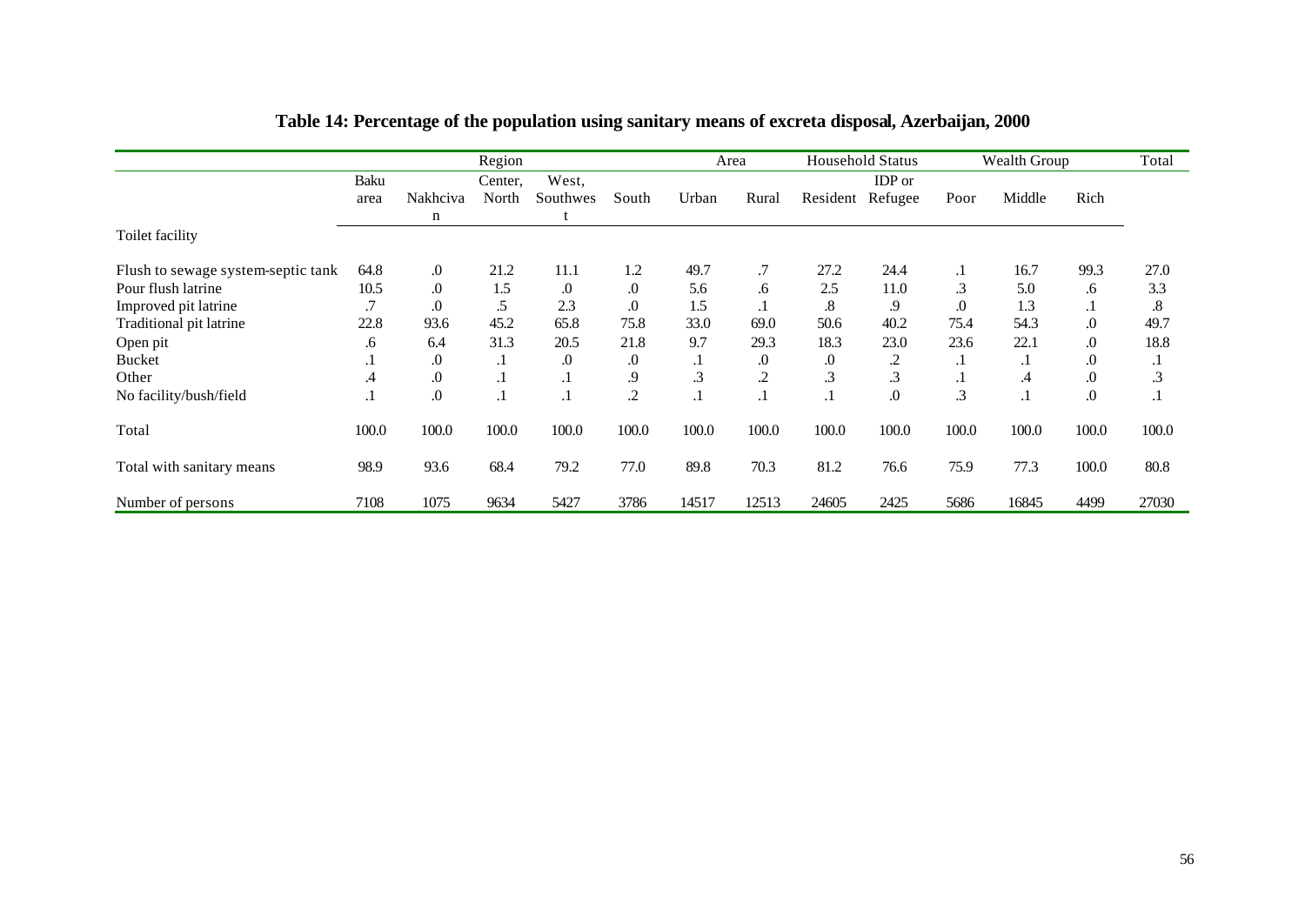|               |                       |             |                  |         |          |         |          | Weight for age: Weight for age: Height for age: Height for age: Weight for height: Weight for height: Number of children |
|---------------|-----------------------|-------------|------------------|---------|----------|---------|----------|--------------------------------------------------------------------------------------------------------------------------|
|               |                       | $-2SD$      | $-3SD$           | $-2SD$  | $-3SD$   | $-2SD$  | $-3SD$   |                                                                                                                          |
|               |                       |             | Severely         |         | Severely |         | Severely |                                                                                                                          |
|               |                       | Underweight | underweight      | Stunted | stunted  | Wasted  | Wasted   |                                                                                                                          |
| Sex           | Male                  | 15.3        | 3.8              | 19.2    | 7.2      | 8.1     | 2.2      | 913                                                                                                                      |
|               | Female                | 18.4        | 4.8              | 20.1    | 7.3      | 7.8     | 1.6      | 798                                                                                                                      |
| Area          | Urban                 | 14.9        | 3.9              | 17.2    | 6.8      | $8.0\,$ | 1.7      | 814                                                                                                                      |
|               | Rural                 | 18.5        | 4.6              | 21.7    | $7.7\,$  | 7.9     | 2.1      | 897                                                                                                                      |
| Region        | Baku area             | 11.4        | 2.7              | 15.4    | 4.9      | 5.4     | 1.1      | 370                                                                                                                      |
|               | Nakhcivan             | 19.6        | $7.2\,$          | 23.7    | 12.4     | 7.2     | $1.0$    | 97                                                                                                                       |
|               | Center, North         | 16.3        | 3.3              | 19.6    | 6.5      | 8.3     | 2.1      | 612                                                                                                                      |
|               | West, Southwest       | 22.4        | $8.0\,$          | 25.1    | 12.3     | 10.7    | 2.7      | 375                                                                                                                      |
|               | South                 | 16.3        | 2.3              | 16.0    | 3.1      | 7.0     | 1.9      | 257                                                                                                                      |
| Household     | Resident              | 16.9        | 4.4              | 19.5    | 7.4      | 7.8     | $2.0\,$  | 1564                                                                                                                     |
| <b>Status</b> | <b>IDP</b> or Refugee | 15.6        | 2.7              | 20.4    | 6.1      | 9.5     | 1.4      | 147                                                                                                                      |
| Household     | Poor                  | 21.2        | 5.3              | 26.5    | 8.6      | 7.3     | 1.8      | 452                                                                                                                      |
| Wealth        | Middle                | 16.4        | 4.3              | 17.8    | 7.3      | 8.7     | 2.2      | 1055                                                                                                                     |
|               | Rich                  | 8.8         | 2.0              | 13.2    | 3.9      | 5.4     | $1.0\,$  | 204                                                                                                                      |
| Age           | < 6                   | 8.3         | $\boldsymbol{0}$ | 9.8     | 3.8      | 9.1     | 3.8      | 132                                                                                                                      |
| (months)      | $6 - 11$              | 20.1        | 6.1              | 17.1    | 7.3      | 11.6    | 3.0      | 164                                                                                                                      |
|               | $12 - 23$             | 28.0        | 9.5              | 30.7    | 12.8     | 14.6    | 3.0      | 336                                                                                                                      |
|               | $24 - 35$             | 18.4        | 5.0              | 21.8    | 10.0     | $7.5\,$ | 2.5      | 321                                                                                                                      |
|               | 36-47                 | 13.7        | 2.2              | 16.5    | 5.2      | 5.2     | 1.4      | 364                                                                                                                      |
|               | 48-59                 | 10.2        | 1.8              | 15.5    | 3.3      | 3.3     | $.0\,$   | 394                                                                                                                      |
| Mother's      | Secondary or Less     | 23.2        | 6.4              | 24.5    | 8.7      | 10.1    | 3.0      | 298                                                                                                                      |
| Education     | High School           | 18.0        | 4.3              | 20.8    | 7.6      | 7.3     | 1.5      | 877                                                                                                                      |
|               | College-Vocational    | 11.6        | 3.3              | 16.3    | 5.5      | $7.7\,$ | 1.9      | 363                                                                                                                      |
|               | University            | 10.4        | 2.3              | 12.1    | 6.4      | 8.1     | 2.3      | 173                                                                                                                      |
| Total         |                       | 16.8        | 4.3              | 19.6    | 7.2      | 7.9     | 1.9      | 1711                                                                                                                     |

# **Table 15: Percentage of under-five children who are severely or moderately undernourished, Azerbaijan, 2000**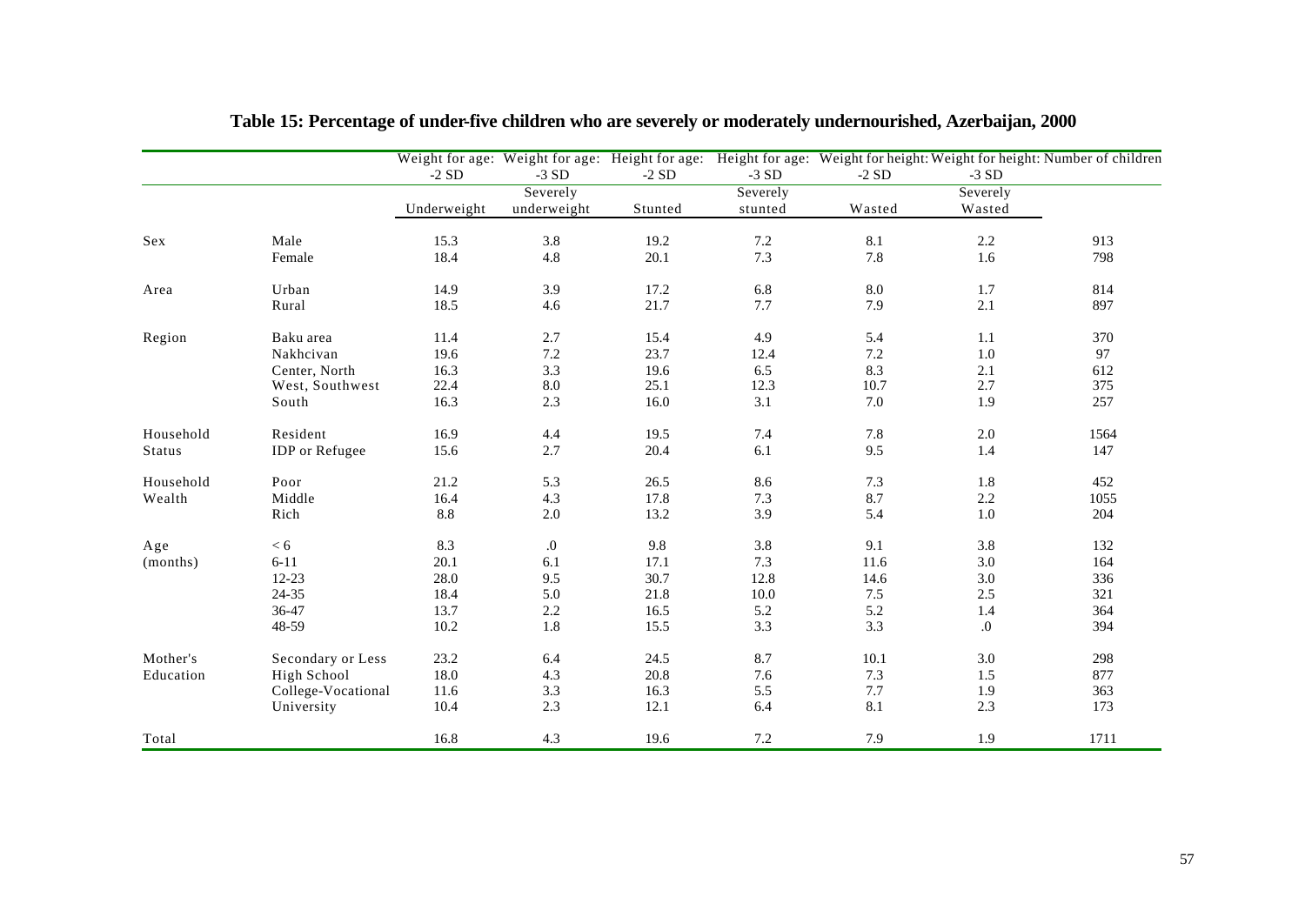|            |        |         | Exclusive           |      | Complementary       |         | Continued     | Continued |                                             |  |
|------------|--------|---------|---------------------|------|---------------------|---------|---------------|-----------|---------------------------------------------|--|
|            |        |         | breastfeeding       |      | feeding             |         | breastfeeding |           | breastfeeding                               |  |
|            |        |         | Children 0-3 months |      | Children 6-9 months |         |               |           | Children 12-15 months Children 20-23 months |  |
|            |        |         | Number of           |      | Number of           |         | Number of     |           | Number of                                   |  |
|            |        | Percent | children<br>Percent |      | children            | Percent | children      | Percent   | children                                    |  |
|            |        |         |                     |      |                     |         |               |           |                                             |  |
| <b>Sex</b> | Male   | 8.9     | 56                  | 42.6 | 61                  | 42.4    | 66            | 22.2      | 63                                          |  |
|            | Female | 10.0    | 50                  | 35.1 | 57                  | 34.3    | 67            | 6.5       | 46                                          |  |
| Area       | Urban  | 6.7     | 45                  | 37.3 | 51                  | 32.4    | 68            | 16.0      | 50                                          |  |
|            | Rural  | 11.5    | 61                  | 40.3 | 67                  | 44.6    | 65            | 15.3      | 59                                          |  |
| Total      |        | 9.4     | 106                 | 39.0 | 118                 | 38.3    | 133           | 15.6      | 109                                         |  |

# **Table 16: Percent of living children by breastfeeding status, Azerbaijan, 2000**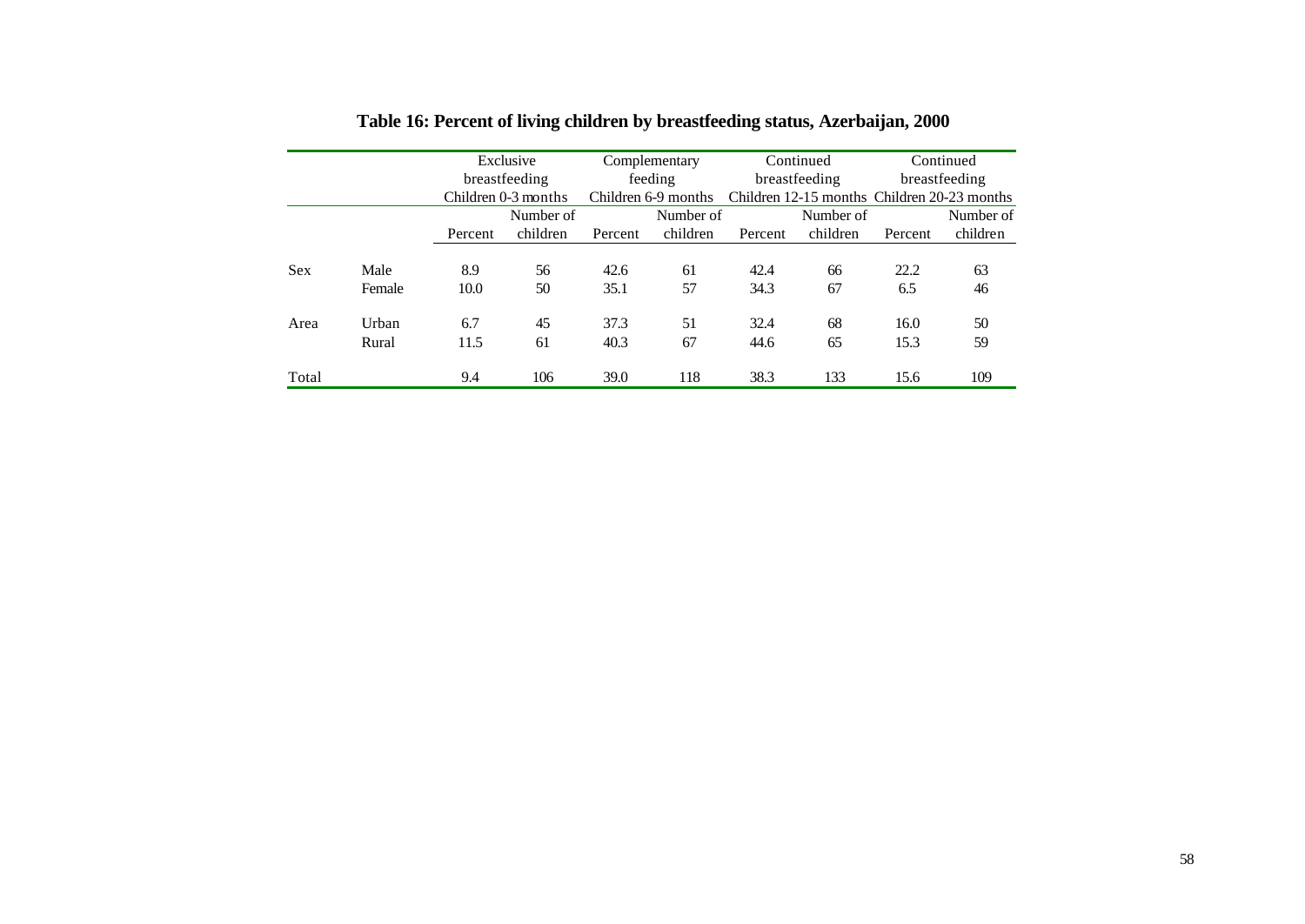|               |                       |                         | Percent of households |                                |            | Result of test |                                     |
|---------------|-----------------------|-------------------------|-----------------------|--------------------------------|------------|----------------|-------------------------------------|
|               |                       | With no salt Where salt | was not<br>tested     | In which<br>salt was<br>tested | $<$ 15 PPM | $15+PPM$       | Number of households<br>interviewed |
| Region        | Baku area             | $\mathcal{A}$           | 4.4                   | 95.2                           | 65.3       | 34.7           | 1810                                |
|               | Nakhcivan             | $\mathcal{A}$           | 9.2                   | 90.4                           | 89.4       | 10.6           | 240                                 |
|               | Center, North         | .9                      | 5.0                   | 94.1                           | 56.2       | 43.8           | 2113                                |
|               | West, Southwest       | $\cdot$ 3               | 8.9                   | 90.8                           | 51.5       | 48.5           | 1300                                |
|               | South                 | $\cdot$                 | 2.8                   | 97.0                           | 52.2       | 47.8           | 703                                 |
| Area          | Urban                 | $.4\phantom{0}$         | 5.1                   | 94.5                           | 56.2       | 43.8           | 3550                                |
|               | Rural                 | .6                      | 6.2                   | 93.1                           | 62.2       | 37.8           | 2616                                |
| Household     | Resident              | $\mathcal{A}$           | 5.4                   | 94.2                           | 58.8       | 41.2           | 5587                                |
| <b>Status</b> | <b>IDP</b> or Refugee | $1.0\,$                 | 7.8                   | 91.2                           | 57.4       | 42.6           | 579                                 |
| Household     | Poor                  | 1.0                     | $.8\,$                | 98.2                           | 66.6       | 33.4           | 1172                                |
| Wealth        | Middle                | $.5\,$                  | .6                    | 99.0                           | 56.0       | 44.0           | 3516                                |
|               | Rich                  | $\cdot$ 3               | .9                    | 98.9                           | 59.1       | 40.9           | 1173                                |
| Total         |                       | $.5\,$                  | .7                    | 98.8                           | 58.7       | 41.3           | 5861                                |

# **Table 17: Percentage of households consuming adequately iodized salt, Azerbaijan, 2000**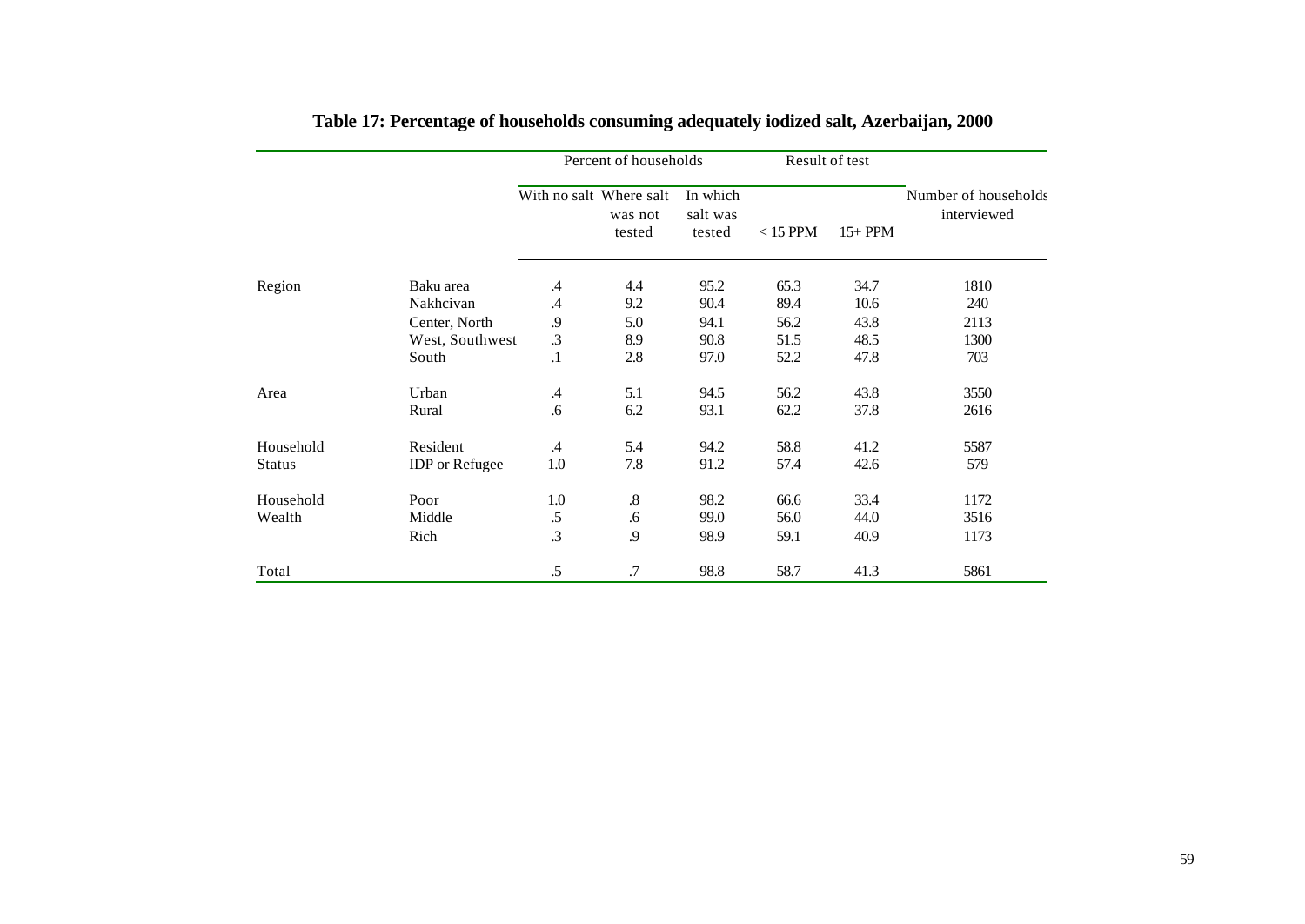|               |                       | Percent of live births     |                     | Number of<br>live births |
|---------------|-----------------------|----------------------------|---------------------|--------------------------|
|               |                       | <b>Below 2500</b><br>Grams | Weighed<br>at birth |                          |
| Region        | Baku area             | 6.3                        | 85.2                | 81                       |
|               | Nakhcivan             | 19.9                       | 19.4                | 31                       |
|               | Center, North         | 8.1                        | 62.4                | 141                      |
|               | West, Southwest       | 7.1                        | 60.0                | 70                       |
|               | South                 | 13.5                       | 47.4                | 76                       |
| Area          | Urban                 | 8.3                        | 83.2                | 173                      |
|               | Rural                 | 10.4                       | 42.9                | 226                      |
| Household     | Resident              | 9.7                        | 60.6                | 371                      |
| <b>Status</b> | <b>IDP</b> or Refugee | 7.3                        | 57.1                | 28                       |
| Household     | Poor                  | 12.6                       | 35.0                | 100                      |
| Wealth        | Middle                | 9.3                        | 64.3                | 244                      |
|               | Rich                  | 5.0                        | 89.1                | 55                       |
| Mother's      | Secondary or Less     | 11.9                       | 56.4                | 78                       |
| Education     | <b>High School</b>    | 9.8                        | 51.7                | 201                      |
|               | College-Vocational    | 8.1                        | 73.8                | 80                       |
|               | University            | 6.5                        | 85.0                | 40                       |
| Total         |                       | 9.5                        | 60.4                | 399                      |

### **Table 18: Percentage of live births in the last 12 months that weighed below 2500 grams at birth, Azerbaijan, 2000**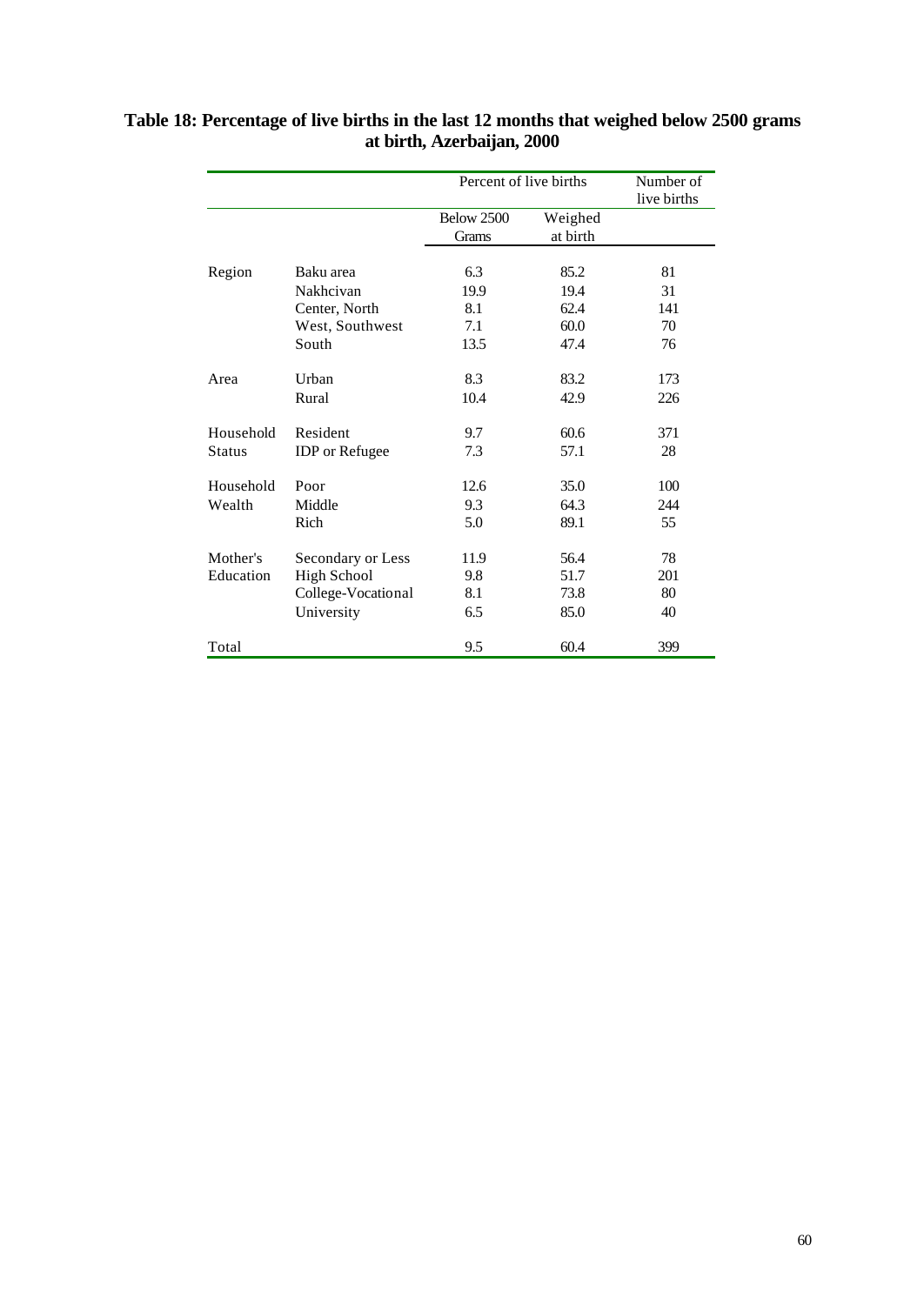|               |                       | Children with diarrhea who received: |             |               |              |              |             |               |              |                                           |            |                            |
|---------------|-----------------------|--------------------------------------|-------------|---------------|--------------|--------------|-------------|---------------|--------------|-------------------------------------------|------------|----------------------------|
|               |                       | Had diarrhea in<br>last two weeks    | Number of   | <b>Breast</b> |              | Local        | <b>ORS</b>  | Other milk or |              | infant formula Water with Any recommended | No         | Number of<br>children with |
|               |                       |                                      | children    | Milk          | Gruel        | acceptable   | packet      |               | feeding      | treatment                                 | treatment  | diarrhea                   |
| Sex           | Male<br>Female        | 22.8<br>20.4                         | 1017<br>858 | 30.6<br>22.3  | 32.3<br>27.4 | 66.4<br>66.9 | 9.5<br>10.9 | 31.0<br>41.1  | 38.8<br>40.6 | 92.2<br>93.1                              | 7.8<br>6.9 | 232<br>175                 |
| Region        | Baku area             | 11.0                                 | 420         | 28.3          | 34.8         | 65.2         | 26.1        | 23.9          | 45.7         | 93.5                                      | 6.5        | 46                         |
|               | Nakhcivan             | 35.1                                 | 97          | 26.5          | 29.4         | 73.5         | 5.9         | 26.5          | 61.8         | 94.1                                      | 5.9        | 34                         |
|               | Center, North         | 22.1                                 | 692         | 26.1          | 30.7         | 71.2         | 9.2         | 35.9          | 38.6         | 96.1                                      | 3.9        | 153                        |
|               | West, Southwest       | 27.0                                 | 396         | 27.1          | 26.2         | 69.2         | 10.3        | 41.1          | 38.3         | 89.7                                      | 10.3       | 107                        |
|               | South                 | 24.8                                 | 270         | 28.4          | 32.8         | 49.3         | 3.0         | 37.3          | 28.4         | 88.1                                      | 11.9       | 67                         |
| Area          | Urban                 | 16.5                                 | 914         | 24.5          | 33.1         | 67.5         | 18.5        | 23.8          | 41.1         | 93.4                                      | 6.6        | 151                        |
|               | Rural                 | 26.6                                 | 961         | 28.5          | 28.5         | 66.0         | 5.1         | 42.2          | 38.7         | 92.2                                      | 7.8        | 256                        |
| Household     | Resident              | 21.3                                 | 1710        | 26.9          | 30.5         | 65.4         | 10.7        | 34.3          | 40.1         | 92.6                                      | 7.4        | 364                        |
| <b>Status</b> | <b>IDP</b> or Refugee | 26.1                                 | 165         | 27.9          | 27.9         | 76.7         | 4.7         | 44.2          | 34.9         | 93.0                                      | 7.0        | 43                         |
| Household     | Poor                  | 29.6                                 | 487         | 30.6          | 31.3         | 68.1         | 2.8         | 43.1          | 34.7         | 93.8                                      | 6.3        | 144                        |
| Wealth        | Middle                | 20.8                                 | 1155        | 25.8          | 30.0         | 66.7         | 12.5        | 32.1          | 42.1         | 92.5                                      | 7.5        | 240                        |
|               | Rich                  | 9.9                                  | 233         | 17.4          | 26.1         | 56.5         | 30.4        | 21.7          | 43.5         | 87.0                                      | 13.0       | 23                         |
| Age           | < 6                   | 25.3                                 | 154         | 87.2          | 7.7          | 10.3         | 12.8        | 20.5          | 33.3         | 97.4                                      | 2.6        | 39                         |
| (months)      | $6 - 11$              | 29.5                                 | 183         | 55.6          | 40.7         | 55.6         | 13.0        | 48.1          | 38.9         | 94.4                                      | 5.6        | 54                         |
|               | $12 - 23$             | 31.0                                 | 374         | 32.8          | 36.2         | 74.1         | 15.5        | 32.8          | 35.3         | 96.6                                      | 3.4        | 116                        |
|               | 24-35                 | 18.7                                 | 348         | 6.2           | 27.7         | 75.4         | 3.1         | 46.2          | 35.4         | 89.2                                      | 10.8       | 65                         |
|               | 36-47                 | 16.5                                 | 393         | 1.5           | 30.8         | 76.9         | 6.2         | 26.2          | 47.7         | 89.2                                      | 10.8       | 65                         |
|               | 48-59                 | 16.1                                 | 423         | 4.4           | 26.5         | 76.5         | 7.4         | 36.8          | 47.1         | 88.2                                      | 11.8       | 68                         |
| Mother's      | Secondary or Less     | 28.7                                 | 328         | 24.5          | 27.7         | 66.0         | 3.2         | 46.8          | 44.7         | 95.7                                      | 4.3        | 94                         |
| Education     | High School           | 21.8                                 | 952         | 27.4          | 31.3         | 63.9         | 8.7         | 34.1          | 34.6         | 90.9                                      | 9.1        | 208                        |
|               | College-Vocational    | 20.3                                 | 400         | 28.4          | 29.6         | 76.5         | 14.8        | 30.9          | 43.2         | 95.1                                      | 4.9        | 81                         |
|               | University            | 12.3                                 | 195         | 29.2          | 33.3         | 58.3         | 33.3        | 16.7          | 50.0         | 87.5                                      | 12.5       | 24                         |
| Total         |                       | 21.7                                 | 1875        | 27.0          | 30.2         | 66.6         | 10.1        | 35.4          | 39.6         | 92.6                                      | 7.4        | 407                        |

**Table 19: Percentage of under-five children with diarrhea in the last two weeks and treatment with ORS or ORT, Azerbaijan, 2000**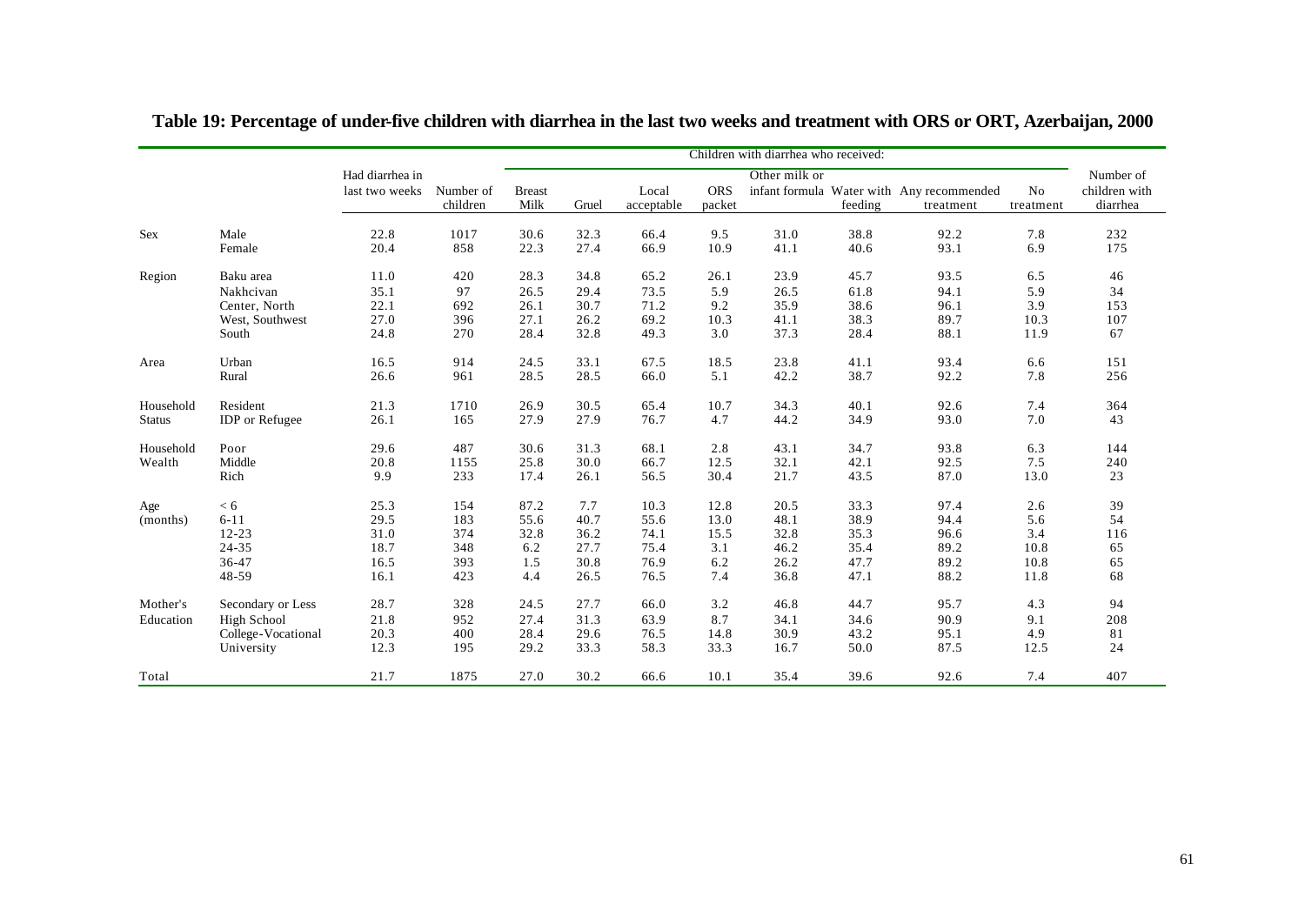|               |                       |                                           | Drinking during diarrhea |      |                           | Eating during diarrhea |       |                              |                       |                  |       |                                                      |                                     |
|---------------|-----------------------|-------------------------------------------|--------------------------|------|---------------------------|------------------------|-------|------------------------------|-----------------------|------------------|-------|------------------------------------------------------|-------------------------------------|
|               |                       | Had diarrhea<br>in last 2 weeks Number of | Children                 | More | Same<br><b>Or</b><br>Less | Missing<br>DK          | Total | Somewhat less.<br>same, more | Much<br>Less,<br>None | Missing<br>DK    | Total | Received increased<br>fluids and continued<br>eating | Number of Children<br>with Diarrhea |
| Sex           | Male                  | 22.8                                      | 1017                     | 56.9 | 38.8                      | 4.3                    | 100.0 | 51.7                         | 47.4                  | .9               | 100.0 | 29.3                                                 | 232                                 |
|               | Female                | 20.4                                      | 858                      | 54.9 | 43.4                      | 1.7                    | 100.0 | 46.9                         | 52.0                  | 1.1              | 100.0 | 22.9                                                 | 175                                 |
| Region        | Baku area             | 11.0                                      | 420                      | 41.3 | 56.5                      | 2.2                    | 100.0 | 45.7                         | 52.2                  | 2.2              | 100.0 | 19.6                                                 | 46                                  |
|               | Nakhcivan             | 35.1                                      | 97                       | 67.6 | 32.4                      | $\cdot$                | 100.0 | 41.2                         | 58.8                  | $\cdot$          | 100.0 | 29.4                                                 | 34                                  |
|               | Center, North         | 22.1                                      | 692                      | 62.1 | 35.9                      | 2.0                    | 100.0 | 42.5                         | 55.6                  | 2.0              | 100.0 | 24.8                                                 | 153                                 |
|               | West, Southwest       | 27.0                                      | 396                      | 50.5 | 43.0                      | 6.5                    | 100.0 | 51.4                         | 48.6                  | 0.               | 100.0 | 24.3                                                 | 107                                 |
|               | South                 | 24.8                                      | 270                      | 55.2 | 41.8                      | 3.0                    | 100.0 | 70.1                         | 29.9                  | $\overline{0}$ . | 100.0 | 37.3                                                 | 67                                  |
| Area          | Urban                 | 16.5                                      | 914                      | 51.7 | 45.0                      | 3.3                    | 100.0 | 46.4                         | 51.7                  | 2.0              | 100.0 | 22.5                                                 | 151                                 |
|               | Rural                 | 26.6                                      | 961                      | 58.6 | 38.3                      | 3.1                    | 100.0 | 51.6                         | 48.0                  | $\cdot$ 4        | 100.0 | 28.9                                                 | 256                                 |
| Household     | Resident              | 21.3                                      | 1710                     | 55.8 | 40.9                      | 3.3                    | 100.0 | 50.5                         | 48.4                  | 1.1              | 100.0 | 26.1                                                 | 364                                 |
| <b>Status</b> | <b>IDP</b> or Refugee | 26.1                                      | 165                      | 58.1 | 39.5                      | 2.3                    | 100.0 | 41.9                         | 58.1                  | $\cdot$          | 100.0 | 30.2                                                 | 43                                  |
| Household     | Poor                  | 29.6                                      | 487                      | 61.1 | 36.8                      | 2.1                    | 100.0 | 52.1                         | 47.2                  | .7               | 100.0 | 29.9                                                 | 144                                 |
| Wealth        | Middle                | 20.8                                      | 1155                     | 54.2 | 42.5                      | 3.3                    | 100.0 | 49.6                         | 50.0                  | .4               | 100.0 | 25.8                                                 | 240                                 |
|               | Rich                  | 9.9                                       | 233                      | 43.5 | 47.8                      | 8.7                    | 100.0 | 34.8                         | 56.5                  | 8.7              | 100.0 | 13.0                                                 | 23                                  |
| Age           | < 6                   | 25.3                                      | 154                      | 28.2 | 71.8                      | 0.                     | 100.0 | 69.2                         | 30.8                  | 0.               | 100.0 | 20.5                                                 | 39                                  |
| (months)      | $6 - 11$              | 29.5                                      | 183                      | 51.9 | 46.3                      | 1.9                    | 100.0 | 44.4                         | 55.6                  | $\cdot$          | 100.0 | 20.4                                                 | 54                                  |
|               | $12 - 23$             | 31.0                                      | 374                      | 58.6 | 38.8                      | 2.6                    | 100.0 | 45.7                         | 53.4                  | .9               | 100.0 | 25.9                                                 | 116                                 |
|               | 24-35                 | 18.7                                      | 348                      | 64.6 | 30.8                      | 4.6                    | 100.0 | 47.7                         | 50.8                  | 1.5              | 100.0 | 30.8                                                 | 65                                  |
|               | 36-47                 | 16.5                                      | 393                      | 58.5 | 36.9                      | 4.6                    | 100.0 | 56.9                         | 43.1                  | $\cdot$          | 100.0 | 32.3                                                 | 65                                  |
|               | 48-59                 | 16.1                                      | 423                      | 60.3 | 35.3                      | 4.4                    | 100.0 | 44.1                         | 52.9                  | 2.9              | 100.0 | 26.5                                                 | 68                                  |
| Mother's      | Secondary or Less     | 28.7                                      | 328                      | 60.6 | 35.1                      | 4.3                    | 100.0 | 52.1                         | 45.7                  | 2.1              | 100.0 | 27.7                                                 | 94                                  |
| Education     | High School           | 21.8                                      | 952                      | 51.9 | 45.7                      | 2.4                    | 100.0 | 52.9                         | 46.6                  | $.5\,$           | 100.0 | 27.4                                                 | 208                                 |
|               | College-Vocational    | 20.3                                      | 400                      | 61.7 | 34.6                      | 3.7                    | 100.0 | 35.8                         | 63.0                  | 1.2              | 100.0 | 21.0                                                 | 81                                  |
|               | University            | 12.3                                      | 195                      | 54.2 | 41.7                      | 4.2                    | 100.0 | 58.3                         | 41.7                  | $\cdot$          | 100.0 | 33.3                                                 | 24                                  |
| Total         |                       | 21.7                                      | 1875                     | 56.0 | 40.8                      | 3.2                    | 100.0 | 49.6                         | 49.4                  | 1.0              | 100.0 | 26.5                                                 | 407                                 |

### **Table 20: Percentage of under-five children with diarrhea in the last two weeks who took increased fluids and continued to feed during the episode, Azerbaijan, 2000**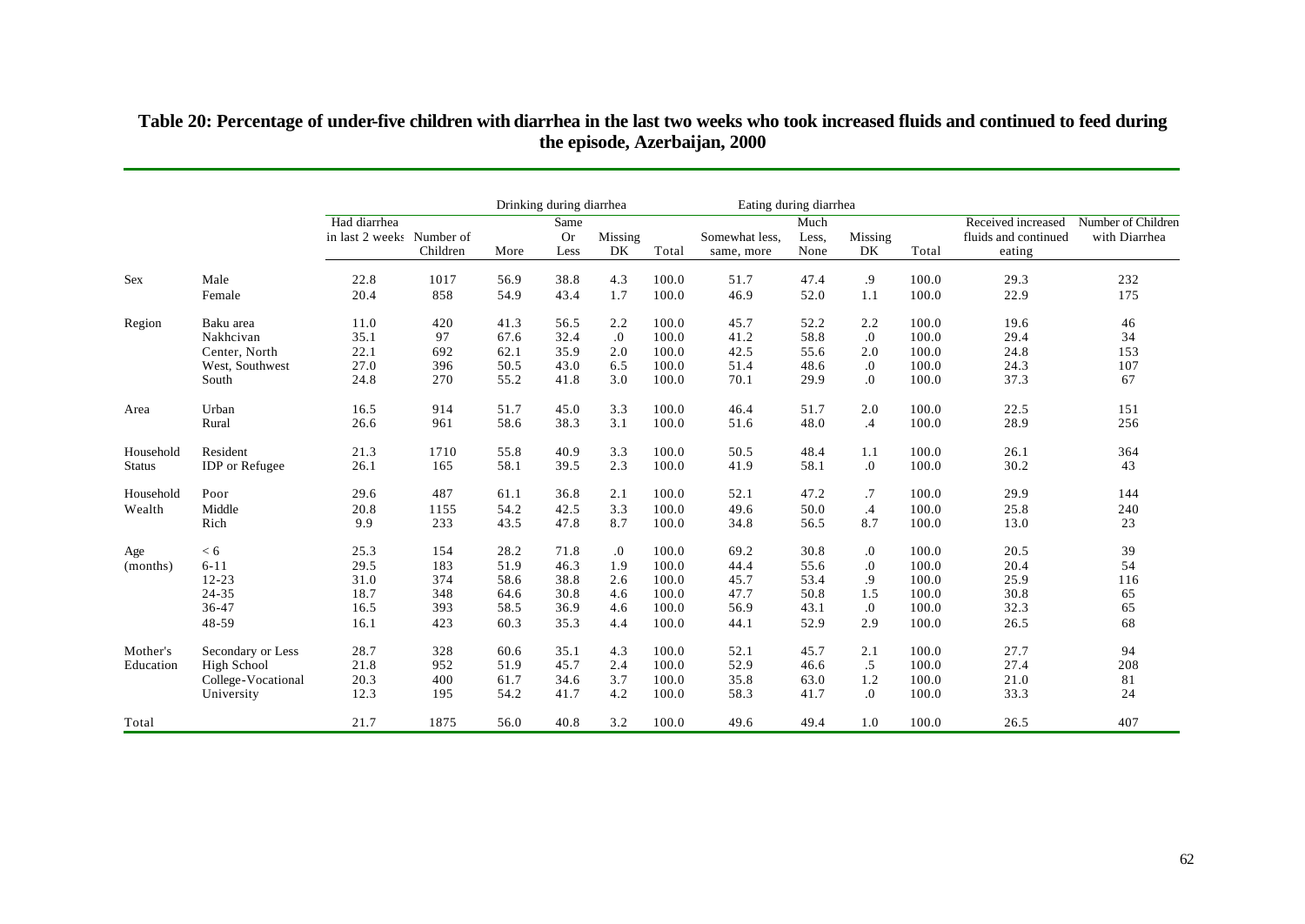|               |                       | Had<br><b>ARI</b> | Number of<br>children |
|---------------|-----------------------|-------------------|-----------------------|
|               |                       |                   |                       |
| <b>Sex</b>    | Male                  | 3.2               | 1017                  |
|               | Female                | 3.0               | 858                   |
| Region        | Baku area             | 1.9               | 420                   |
|               | Nakhcivan             | 7.2               | 97                    |
|               | Center, North         | 2.9               | 692                   |
|               | West, Southwest       | 5.3               | 396                   |
|               | South                 | 1.1               | 270                   |
| Area          | Urban                 | 1.9               | 914                   |
|               | Rural                 | 4.4               | 961                   |
| Household     | Resident              | 2.9               | 1710                  |
| <b>Status</b> | <b>IDP</b> or Refugee | 6.1               | 165                   |
| Household     | Poor                  | 5.7               | 487                   |
| Wealth        | Middle                | 2.7               | 1155                  |
|               | Rich                  | $\Omega$          | 233                   |
| Age           | $< 6$ months          | 2.6               | 154                   |
|               | 6-11 months           | 6.6               | 183                   |
|               | 12-23 months          | 3.7               | 374                   |
|               | $24-35$ months        | 2.3               | 348                   |
|               | 36-47 months          | 2.0               | 393                   |
|               | 48-59 months          | 3.1               | 423                   |
| Mother's      | Secondary or Less     | 5.5               | 328                   |
| Education     | <b>High School</b>    | 3.2               | 952                   |
|               | College-Vocational    | 2.5               | 400                   |
|               | University            | $.5\,$            | 195                   |
| Total         |                       | 3.1               | 1875                  |

### **Table 21: Percentage of under-five children with acute respiratory infection (ARI) in the last two weeks, Azerbaijan, 2000**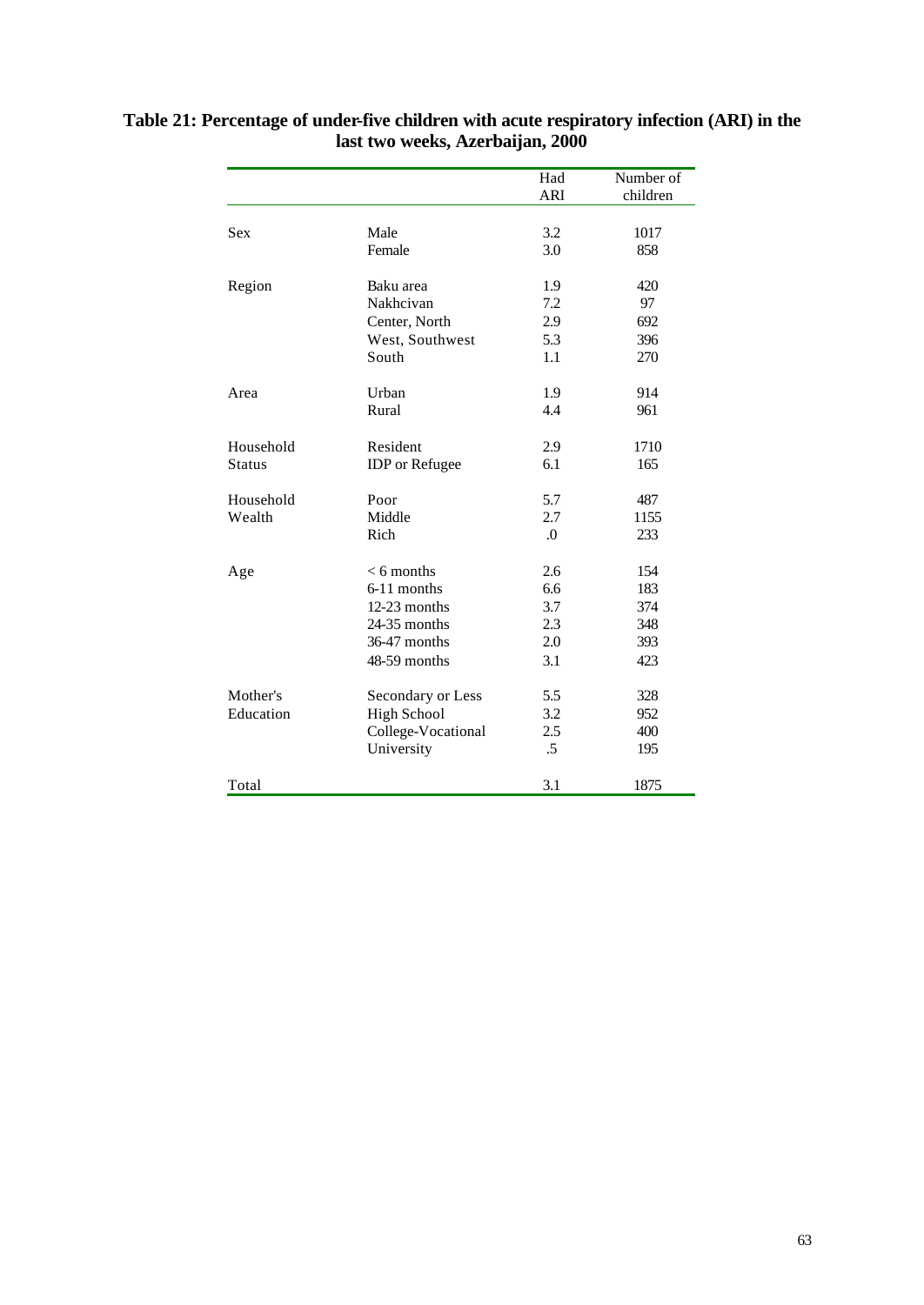|                             |          | Sex      |          | Area     | Total    |
|-----------------------------|----------|----------|----------|----------|----------|
|                             | Male     | Female   | Urban    | Rural    |          |
| Had ARI                     | 3.2      | 3.0      | 1.9      | 4.4      | 3.1      |
| Number of children under 5  | 1017     | 858      | 914      | 961      | 1875     |
| Children with ARI           |          |          |          |          |          |
| who were taken to:          |          |          |          |          |          |
| Hospital                    | 24.2     | 19.2     | 11.8     | 26.2     | 22.0     |
| Health center               | 3.0      | 19.2     | 17.6     | 7.1      | 10.2     |
| Dispensary                  | .0       | 3.8      | 5.9      | $\Omega$ | 1.7      |
| Village health worker       | 3.0      | $\Omega$ | $\Omega$ | 2.4      | 1.7      |
| MCH clinic                  | $\Omega$ | $\Omega$ | $\Omega$ | $\Omega$ | $\Omega$ |
| Mobile/outreach clinic      | $\Omega$ | $\Omega$ | $\Omega$ | $\Omega$ | $\Omega$ |
| Private physician           | $\Omega$ | 7.7      | 5.9      | 2.4      | 3.4      |
| Traditional healer          | 3.0      | 3.8      | 5.9      | 2.4      | 3.4      |
| Other                       | 3.0      | $\Omega$ | $\Omega$ | 2.4      | 1.7      |
| Any appropriate provider    | 30.3     | 42.3     | 29.4     | 38.1     | 35.6     |
| Number of children with ARI | 33       | 26       | 17       | 42       | 59       |

#### **Table 22: Percentage of under-five children with acute respiratory infection (ARI) in the last two weeks and treatment by health providers, Azerbaijan, 2000**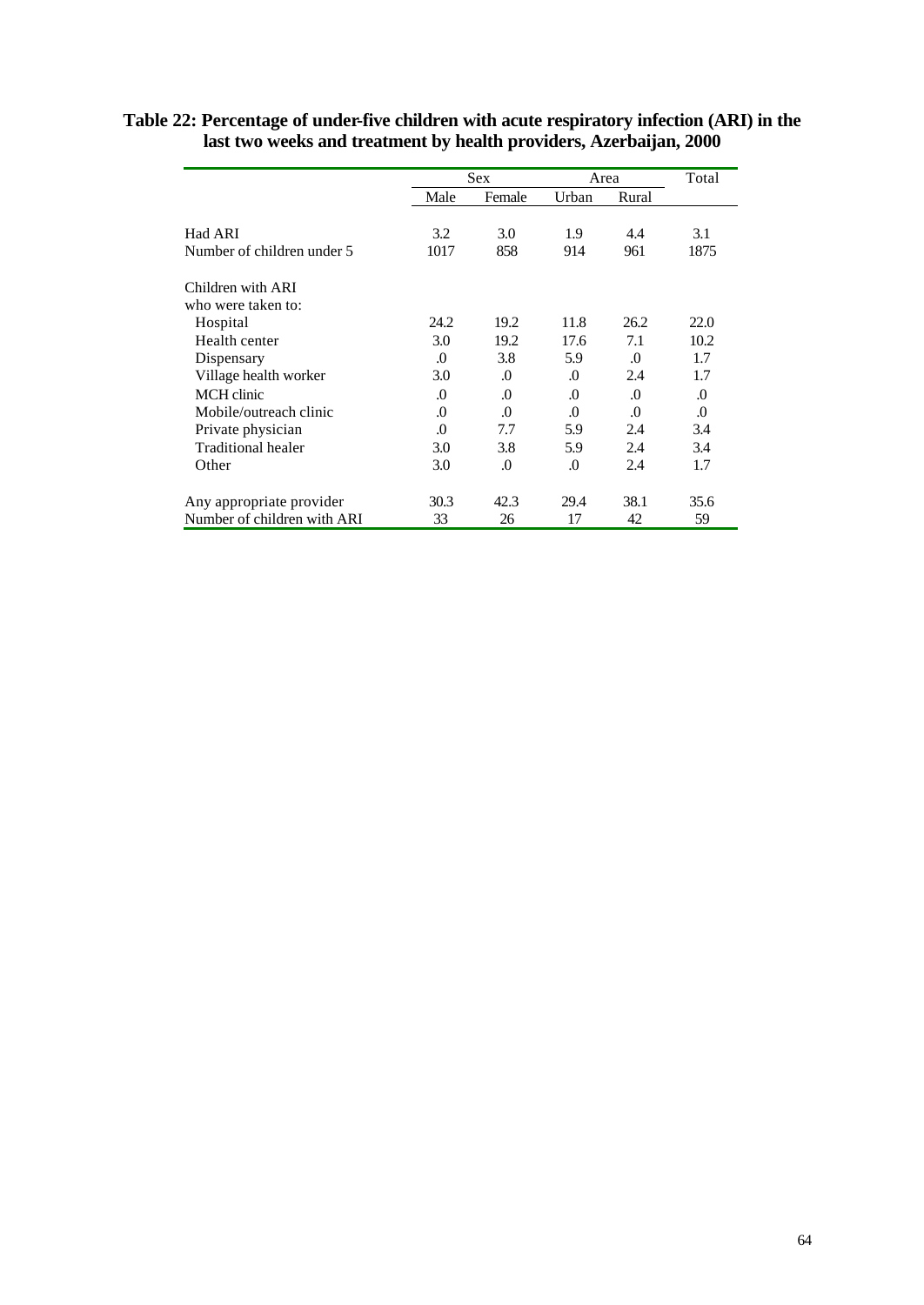|                       |                                                                      |                                          |                               |                              | Children with illness who drank: |                          |                                  | Children with illness who ate: |                              |                              |                                  |                                                         |                            |
|-----------------------|----------------------------------------------------------------------|------------------------------------------|-------------------------------|------------------------------|----------------------------------|--------------------------|----------------------------------|--------------------------------|------------------------------|------------------------------|----------------------------------|---------------------------------------------------------|----------------------------|
|                       |                                                                      | Reported illness<br>in last two<br>weeks | Number of<br>children under 5 | More                         | Same/<br>Less                    | Missing/<br>DK           | Total                            | Somewhat<br>less/same<br>/more | Much<br>less/none            | Missing/<br>DK               | Total                            | Received<br>increased fluids<br>and continued<br>eating | Number of sick<br>Children |
| <b>Sex</b>            | Male                                                                 | 34.0                                     | 1017                          | 59.5                         | 37.3                             | 3.2                      | 100.0                            | 52.9                           | 46.5                         | $.6\,$                       | 100.0                            | 30.1                                                    | 346                        |
|                       | Female                                                               | 31.0                                     | 858                           | 54.1                         | 44.7                             | 1.1                      | 100.0                            | 49.6                           | 49.6                         | $\boldsymbol{.8}$            | 100.0                            | 24.8                                                    | 266                        |
| Region                | Baku area                                                            | 27.4                                     | 420                           | 44.3                         | 54.8                             | .9                       | 100.0                            | 58.3                           | 40.9                         | .9                           | 100.0                            | 25.2                                                    | 115                        |
|                       | Nakhcivan                                                            | 47.4                                     | 97                            | 73.9                         | 26.1                             | $\cdot$                  | 100.0                            | 41.3                           | 58.7                         | .0                           | 100.0                            | 32.6                                                    | 46                         |
|                       | Center, North                                                        | 29.8                                     | 692                           | 63.1                         | 35.4                             | 1.5                      | 100.0                            | 41.3                           | 57.3                         | 1.5                          | 100.0                            | 24.8                                                    | 206                        |
|                       | West, Southwest                                                      | 39.4                                     | 396                           | 55.8                         | 39.7                             | 4.5                      | 100.0                            | 54.5                           | 45.5                         | .0                           | 100.0                            | 28.2                                                    | 156                        |
|                       | South                                                                | 33.0                                     | 270                           | 53.9                         | 42.7                             | 3.4                      | 100.0                            | 66.3                           | 33.7                         | $\cdot$                      | 100.0                            | 34.8                                                    | 89                         |
| Area                  | Urban                                                                | 31.1                                     | 914                           | 54.2                         | 43.7                             | 2.1                      | 100.0                            | 51.4                           | 47.5                         | 1.1                          | 100.0                            | 26.1                                                    | 284                        |
|                       | Rural                                                                | 34.1                                     | 961                           | 59.8                         | 37.8                             | 2.4                      | 100.0                            | 51.5                           | 48.2                         | .3                           | 100.0                            | 29.3                                                    | 328                        |
| Household             | Resident                                                             | 32.1                                     | 1710                          | 56.8                         | 40.8                             | 2.4                      | 100.0                            | 51.2                           | 48.1                         | .7                           | 100.0                            | 27.0                                                    | 549                        |
| <b>Status</b>         | <b>IDP</b> or Refugee                                                | 38.2                                     | 165                           | 60.3                         | 38.1                             | 1.6                      | 100.0                            | 54.0                           | 46.0                         | $\cdot$                      | 100.0                            | 34.9                                                    | 63                         |
| Household<br>Wealth   | Poor<br>Middle<br>Rich                                               | 39.2<br>31.9<br>22.7                     | 487<br>1155<br>233            | 60.2<br>57.1<br>47.2         | 37.7<br>40.8<br>49.1             | 2.1<br>2.2<br>3.8        | 100.0<br>100.0<br>100.0          | 52.4<br>51.1<br>50.9           | 47.1<br>48.6<br>45.3         | $.5\,$<br>$\cdot$ 3<br>3.8   | 100.0<br>100.0<br>100.0          | 29.8<br>27.2<br>24.5                                    | 191<br>368<br>53           |
| Age                   | < 6                                                                  | 32.5                                     | 154                           | 30.0                         | 70.0                             | .0                       | 100.0                            | 70.0                           | 30.0                         | .0                           | 100.0                            | 22.0                                                    | 50                         |
|                       | $6 - 11$                                                             | 39.3                                     | 183                           | 55.6                         | 43.1                             | 1.4                      | 100.0                            | 47.2                           | 52.8                         | $\cdot$                      | 100.0                            | 25.0                                                    | 72                         |
|                       | $12 - 23$                                                            | 39.8                                     | 374                           | 59.7                         | 37.6                             | 2.7                      | 100.0                            | 46.3                           | 53.0                         | .7                           | 100.0                            | 26.2                                                    | 149                        |
|                       | 24-35                                                                | 31.6                                     | 348                           | 60.9                         | 36.4                             | 2.7                      | 100.0                            | 50.9                           | 48.2                         | .9                           | 100.0                            | 28.2                                                    | 110                        |
|                       | 36-47                                                                | 29.0                                     | 393                           | 59.6                         | 37.7                             | 2.6                      | 100.0                            | 54.4                           | 45.6                         | $\cdot$                      | 100.0                            | 33.3                                                    | 114                        |
|                       | 48-59                                                                | 27.7                                     | 423                           | 60.7                         | 36.8                             | 2.6                      | 100.0                            | 50.4                           | 47.9                         | 1.7                          | 100.0                            | 28.2                                                    | 117                        |
| Mother's<br>Education | Secondary or Less<br>High School<br>College-Vocational<br>University | 39.3<br>31.4<br>35.0<br>22.6             | 328<br>952<br>400<br>195      | 58.1<br>54.8<br>60.0<br>61.4 | 38.8<br>43.1<br>37.9<br>36.4     | 3.1<br>2.0<br>2.1<br>2.3 | 100.0<br>100.0<br>100.0<br>100.0 | 52.7<br>52.8<br>45.0<br>59.1   | 45.7<br>46.8<br>54.3<br>40.9 | 1.6<br>$\cdot$ 3<br>.7<br>0. | 100.0<br>100.0<br>100.0<br>100.0 | 27.9<br>26.8<br>25.0<br>43.2                            | 129<br>299<br>140<br>44    |
| Total                 |                                                                      | 32.6                                     | 1875                          | 57.2                         | 40.5                             | 2.3                      | 100.0                            | 51.5                           | 47.9                         | .7                           | 100.0                            | 27.8                                                    | 612                        |

#### **Table 23: Percentage of children 0-59 months of age reported ill during the last two weeks who received increased fluids and continued feeding, Azerbaijan, 2000**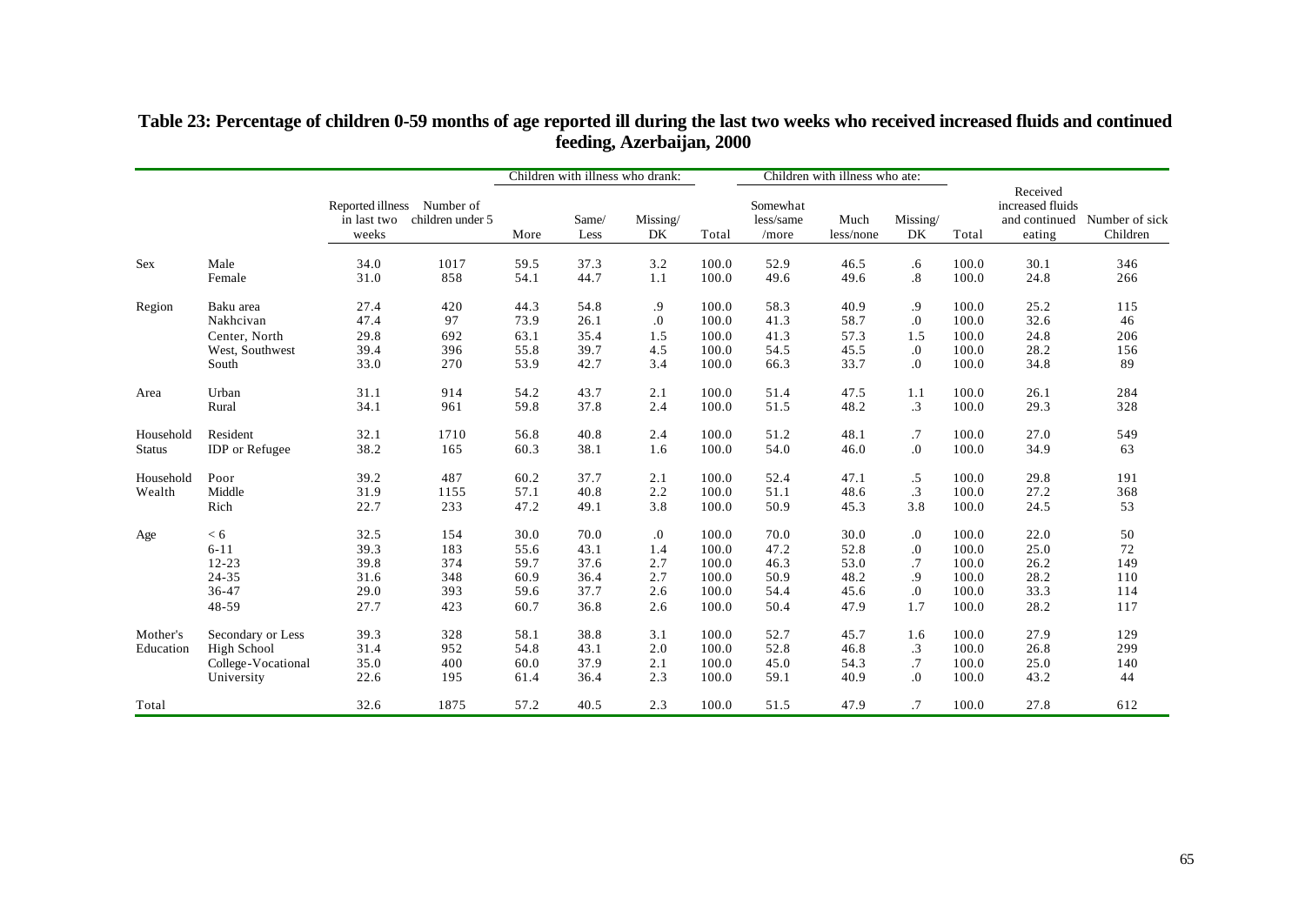|               |                       |                                       |                   | Knows child should be taken to health facility if child: |                       |           |                                     |                       |                                |                         |
|---------------|-----------------------|---------------------------------------|-------------------|----------------------------------------------------------|-----------------------|-----------|-------------------------------------|-----------------------|--------------------------------|-------------------------|
|               |                       | Not able to<br>drink or<br>breastfeed | Becomes<br>sicker | Develops a<br>fever                                      | Has fast<br>breathing | breathing | Has difficult Has blood in<br>stool | Is drinking<br>poorly | Knows at<br>least two<br>signs | Number of<br>caretakers |
| Region        | Baku area             | 1.9                                   | 19.0              | 79.0                                                     | 4.5                   | 14.0      | 12.1                                | 4.0                   | 38.1                           | 420                     |
|               | Nakhcivan             | 2.1                                   | 27.8              | 63.9                                                     | 9.3                   | 27.8      | 27.8                                | $\boldsymbol{0}$      | 49.5                           | 97                      |
|               | Center, North         | 1.9                                   | 17.2              | 71.5                                                     | 5.2                   | 6.9       | 9.7                                 | 4.0                   | 26.4                           | 692                     |
|               | West, Southwest       | 4.3                                   | 23.0              | 80.6                                                     | 2.3                   | 8.6       | 9.3                                 | 3.3                   | 33.6                           | 396                     |
|               | South                 | 5.6                                   | 27.4              | 73.7                                                     | 9.3                   | 10.4      | 2.6                                 | 7.4                   | 41.9                           | 270                     |
| Area          | Urban                 | 2.7                                   | 20.2              | 76.7                                                     | 5.0                   | 12.5      | 11.2                                | 4.5                   | 36.1                           | 914                     |
|               | Rural                 | 3.1                                   | 21.4              | 73.5                                                     | 5.4                   | 8.5       | 9.1                                 | 3.9                   | 31.9                           | 961                     |
| Household     | Resident              | 3.0                                   | 20.3              | 75.3                                                     | 5.1                   | 10.6      | 9.7                                 | 4.3                   | 33.7                           | 1710                    |
| <b>Status</b> | <b>IDP</b> or Refugee | 2.4                                   | 26.7              | 72.7                                                     | 6.1                   | 9.1       | 13.9                                | 3.0                   | 37.0                           | 165                     |
| Household     | Poor                  | 3.9                                   | 24.2              | 72.1                                                     | 6.4                   | 8.8       | 10.5                                | 3.7                   | 34.1                           | 487                     |
| Wealth        | Middle                | 2.7                                   | 20.2              | 75.5                                                     | 4.7                   | 10.5      | 9.9                                 | 4.6                   | 33.3                           | 1155                    |
|               | Rich                  | 2.1                                   | 17.2              | 79.0                                                     | 5.6                   | 13.7      | 10.3                                | 3.0                   | 36.9                           | 233                     |
| Mother's      | Secondary or Less     | 2.7                                   | 20.1              | 71.0                                                     | 4.3                   | 12.5      | 9.1                                 | 3.0                   | 31.7                           | 328                     |
| education     | <b>High School</b>    | 3.0                                   | 21.7              | 74.9                                                     | 5.0                   | 8.9       | 10.8                                | 4.8                   | 33.9                           | 952                     |
|               | College-Vocational    | 3.3                                   | 20.5              | 78.3                                                     | 6.3                   | 13.0      | 10.3                                | 3.0                   | 36.8                           | 400                     |
|               | University            | 2.1                                   | 18.5              | 75.9                                                     | 5.6                   | 9.2       | 7.7                                 | 5.1                   | 32.3                           | 195                     |
| Total         |                       | 2.9                                   | 20.9              | 75.0                                                     | 5.2                   | 10.5      | 10.1                                | 4.2                   | 34.0                           | 1875                    |

**Table 24: Percentage of caretakers of children 0-59 months who know at least 2 signs for seeking care immediately, Azerbaijan, 2000**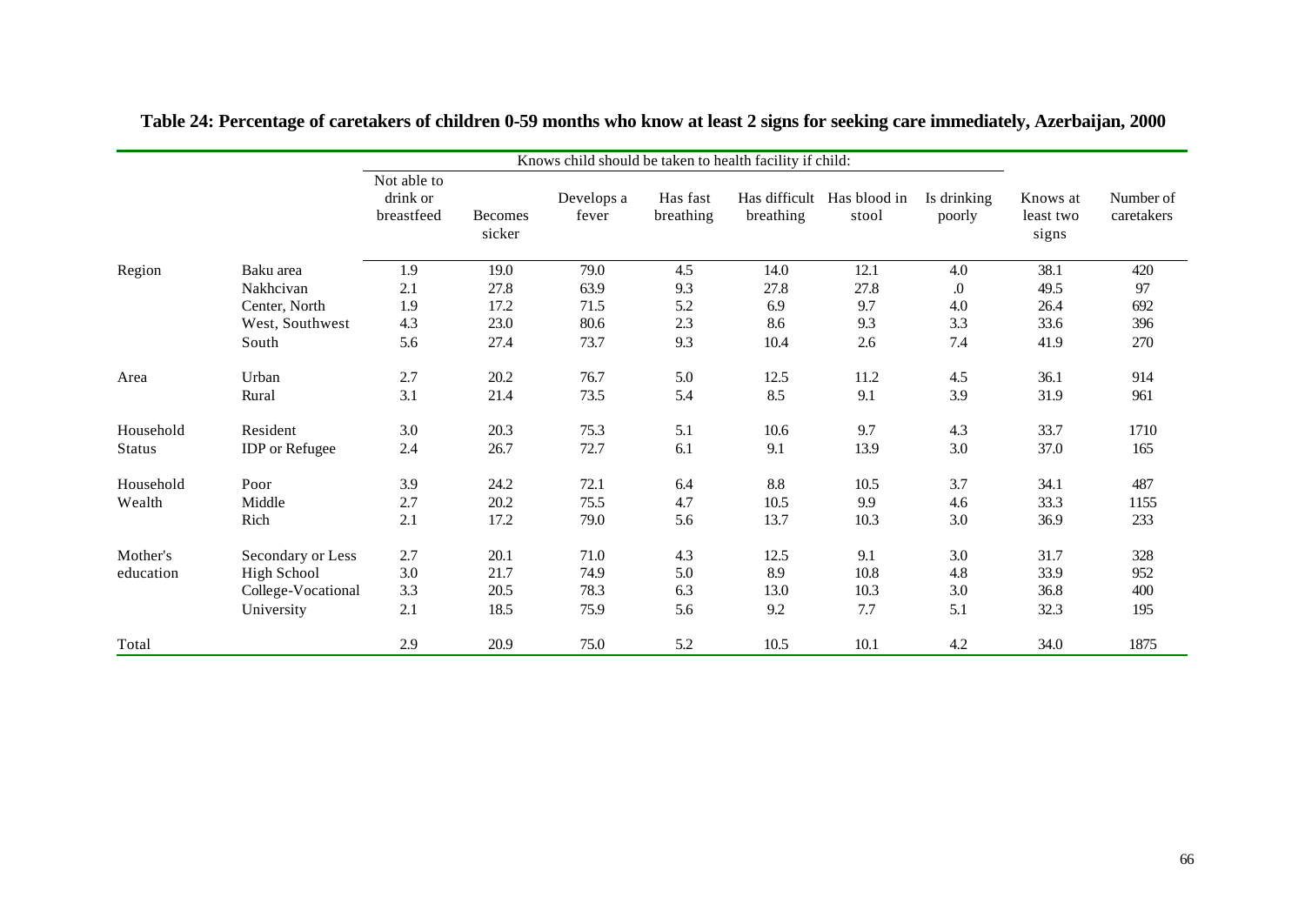|               |                       | Slept under a bednet |      |                  |                       |      | Bednet treated |                  |                                      |
|---------------|-----------------------|----------------------|------|------------------|-----------------------|------|----------------|------------------|--------------------------------------|
|               |                       | Yes                  | No   | DK or<br>missing | Number of<br>children | Yes  | No             | DK or<br>missing | Children who slept<br>under a bednet |
| Sex           | Male                  | 12.8                 | 87.1 | $\cdot$          | 1017                  | 11.5 | 85.4           | 3.1              | 130                                  |
|               | Female                | 12.0                 | 87.5 | $.5\,$           | 858                   | 10.7 | 89.3           | $.0\,$           | 103                                  |
| Region        | Baku area             | 4.3                  | 95.2 | $.5\,$           | 420                   | 16.7 | 83.3           | $\boldsymbol{0}$ | 18                                   |
|               | Nakhcivan             | 37.1                 | 62.9 | $.0\,$           | 97                    | 5.6  | 94.4           | $\Omega$         | 36                                   |
|               | Center, North         | 10.5                 | 89.2 | .3               | 692                   | 5.5  | 90.4           | 4.1              | 73                                   |
|               | West, Southwest       | 12.1                 | 87.6 | .3               | 396                   | 10.4 | 87.5           | 2.1              | 48                                   |
|               | South                 | 21.5                 | 78.5 | 0.               | 270                   | 20.7 | 79.3           | $.0\,$           | 58                                   |
| Area          | Urban                 | 6.5                  | 93.2 | $\cdot$ 3        | 914                   | 13.6 | 83.1           | 3.4              | 59                                   |
|               | Rural                 | 18.1                 | 81.7 | $\cdot$          | 961                   | 10.3 | 88.5           | 1.1              | 174                                  |
| Household     | Resident              | 12.5                 | 87.3 | $\cdot$ 3        | 1710                  | 10.8 | 88.3           | .9               | 213                                  |
| <b>Status</b> | <b>IDP</b> or Refugee | 12.1                 | 87.9 | $.0\,$           | 165                   | 15.0 | 75.0           | 10.0             | $20\,$                               |
| Household     | Poor                  | 16.4                 | 83.6 | $.0\,$           | 487                   | 11.3 | 86.3           | $2.5\,$          | 80                                   |
| Wealth        | Middle                | 12.2                 | 87.4 | $.4\,$           | 1155                  | 10.6 | 88.7           | .7               | 141                                  |
|               | Rich                  | 5.2                  | 94.8 | 0.               | 233                   | 16.7 | 75.0           | 8.3              | 12                                   |
| Age           | < 6                   | 40.3                 | 59.1 | .6               | 154                   | 4.8  | 95.2           | $\boldsymbol{0}$ | 62                                   |
| (months)      | $6 - 11$              | 23.5                 | 76.5 | $.0\,$           | 183                   | 9.3  | 90.7           | $.0\,$           | 43                                   |
|               | $12 - 23$             | 15.2                 | 84.5 | 3.               | 374                   | 12.3 | 84.2           | 3.5              | 57                                   |
|               | 24-35                 | 8.0                  | 92.0 | $.0\,$           | 348                   | 10.7 | 82.1           | 7.1              | 28                                   |
|               | 36-47                 | 5.1                  | 94.7 | $\cdot$ 3        | 393                   | 20.0 | 80.0           | $\boldsymbol{0}$ | $20\,$                               |
|               | 48-59                 | 5.4                  | 94.1 | .5               | 423                   | 21.7 | 78.3           | $\boldsymbol{0}$ | 23                                   |
| Total         |                       | 12.4                 | 87.3 | .3               | 1875                  | 11.2 | 87.1           | 1.7              | 233                                  |

#### **Table 25: Percentage of children 0-59 months of age who slept under an insecticide-impregnated bednet during the previous night, Azerbaijan, 2000**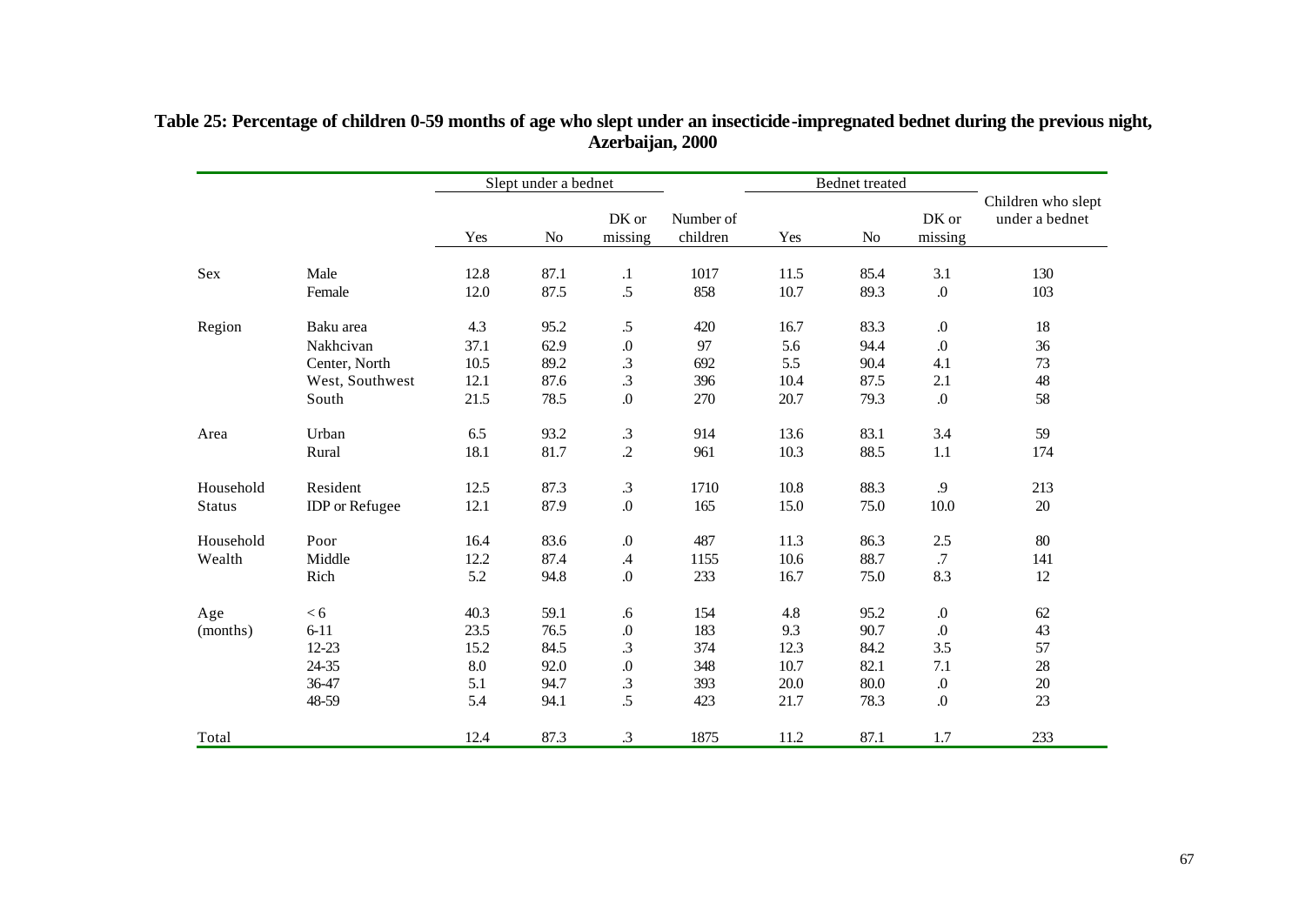|               |                       |                                  |                       | Children with a fever who were treated with: |                  |                    |      |                  |                                                                              |                                     |  |  |
|---------------|-----------------------|----------------------------------|-----------------------|----------------------------------------------|------------------|--------------------|------|------------------|------------------------------------------------------------------------------|-------------------------------------|--|--|
|               |                       | Had a fever in<br>last two weeks | Number of<br>children | Paracetamol                                  |                  |                    |      |                  | Chloroquine Primachin Other Don't know Any appropriate<br>anti-malarial drug | Number of<br>children with<br>fever |  |  |
| Sex           | Male                  | 14.0                             | 1017                  | 40.1                                         | $.0\,$           | 1.4                | 23.9 | 2.8              | 1.4                                                                          | 142                                 |  |  |
|               | Female                | 13.4                             | 858                   | 34.8                                         | $\boldsymbol{0}$ | $.0\,$             | 25.2 | 3.5              | $\boldsymbol{0}$                                                             | 115                                 |  |  |
| Region        | Baku area             | 11.2                             | 420                   | 46.8                                         | $\boldsymbol{0}$ | $\boldsymbol{0}$ . | 34.0 | $\boldsymbol{0}$ | $\boldsymbol{0}$                                                             | 47                                  |  |  |
|               | Nakhcivan             | 18.6                             | 97                    | 44.4                                         | $.0\,$           | $\boldsymbol{0}$   | 38.9 | $\boldsymbol{0}$ | $\boldsymbol{0}$                                                             | 18                                  |  |  |
|               | Center, North         | 13.0                             | 692                   | 46.7                                         | $\boldsymbol{0}$ | 1.1                | 25.6 | 5.6              | 1.1                                                                          | $90\,$                              |  |  |
|               | West, Southwest       | 20.2                             | 396                   | 27.5                                         | $.0\,$           | 1.3                | 20.0 | 3.8              | 1.3                                                                          | $80\,$                              |  |  |
|               | South                 | 8.1                              | 270                   | 13.6                                         | $.0\,$           | $.0\,$             | 4.5  | $.0\,$           | $\boldsymbol{0}$                                                             | $22\,$                              |  |  |
| Area          | Urban                 | 13.9                             | 914                   | 49.6                                         | $.0\,$           | $.8\,$             | 33.9 | $\boldsymbol{0}$ | $.8\,$                                                                       | 127                                 |  |  |
|               | Rural                 | 13.5                             | 961                   | 26.2                                         | $\boldsymbol{0}$ | $\overline{8}$     | 15.4 | 6.2              | $\boldsymbol{.8}$                                                            | 130                                 |  |  |
| Household     | Resident              | 13.2                             | 1710                  | 40.4                                         | $.0\,$           | 9.                 | 24.9 | 3.1              | .9                                                                           | 225                                 |  |  |
| <b>Status</b> | <b>IDP</b> or Refugee | 19.4                             | 165                   | 18.8                                         | $.0\,$           | $\boldsymbol{0}$   | 21.9 | 3.1              | $\boldsymbol{0}$                                                             | 32                                  |  |  |
| Household     | Poor                  | 15.6                             | 487                   | 22.4                                         | $.0\,$           | $.0\,$             | 18.4 | 3.9              | $\boldsymbol{0}$                                                             | 76                                  |  |  |
| Wealth        | Middle                | 13.8                             | 1155                  | 47.2                                         | $.0\,$           | 1.3                | 26.4 | 3.1              | 1.3                                                                          | 159                                 |  |  |
|               | Rich                  | 9.4                              | 233                   | 22.7                                         | $.0\,$           | $.0\,$             | 31.8 | $\boldsymbol{0}$ | $\boldsymbol{0}$                                                             | 22                                  |  |  |
| Age           | < 6                   | 13.6                             | 154                   | 47.6                                         | $.0\,$           | $\boldsymbol{0}$   | 23.8 | .0               | $\boldsymbol{0}$                                                             | 21                                  |  |  |
|               | $6 - 11$              | 18.0                             | 183                   | 33.3                                         | $\boldsymbol{0}$ | $\boldsymbol{0}$   | 27.3 | 3.0              | $\boldsymbol{0}$                                                             | 33                                  |  |  |
|               | $12 - 23$             | 18.7                             | 374                   | 37.1                                         | $\boldsymbol{0}$ | 1.4                | 18.6 | 2.9              | 1.4                                                                          | $70\,$                              |  |  |
|               | 24-35                 | 14.4                             | 348                   | 32.0                                         | $.0\,$           | 2.0                | 32.0 | 2.0              | 2.0                                                                          | $50\,$                              |  |  |
|               | 36-47                 | 11.7                             | 393                   | 43.5                                         | $.0\,$           | $\boldsymbol{0}$   | 21.7 | 2.2              | $\boldsymbol{0}$                                                             | $46\,$                              |  |  |
|               | 48-59                 | 8.7                              | 423                   | 37.8                                         | $.0\,$           | $.0\,$             | 27.0 | 8.1              | $\boldsymbol{0}$                                                             | 37                                  |  |  |
| Mother's      | Secondary or Less     | 14.3                             | 328                   | 25.5                                         | $.0\,$           | $\boldsymbol{0}$   | 14.9 | 4.3              | $\boldsymbol{0}$                                                             | 47                                  |  |  |
| education     | <b>High School</b>    | 13.4                             | 952                   | 32.8                                         | $\boldsymbol{0}$ | 1.6                | 20.3 | 3.9              | 1.6                                                                          | 128                                 |  |  |
|               | College-Vocational    | 15.0                             | 400                   | 55.0                                         | $.0\,$           | 0.                 | 38.3 | 1.7              | $.0\,$                                                                       | $60\,$                              |  |  |
|               | University            | 11.3                             | 195                   | 45.5                                         | $\boldsymbol{0}$ | $\overline{0}$ .   | 31.8 | $\boldsymbol{0}$ | $\boldsymbol{0}$ .                                                           | 22                                  |  |  |

### **Table 26: Percentage of children 0-59 months of age who were ill with fever in the last two weeks who received anti-malarial drugs, Azerbaijan, 2000**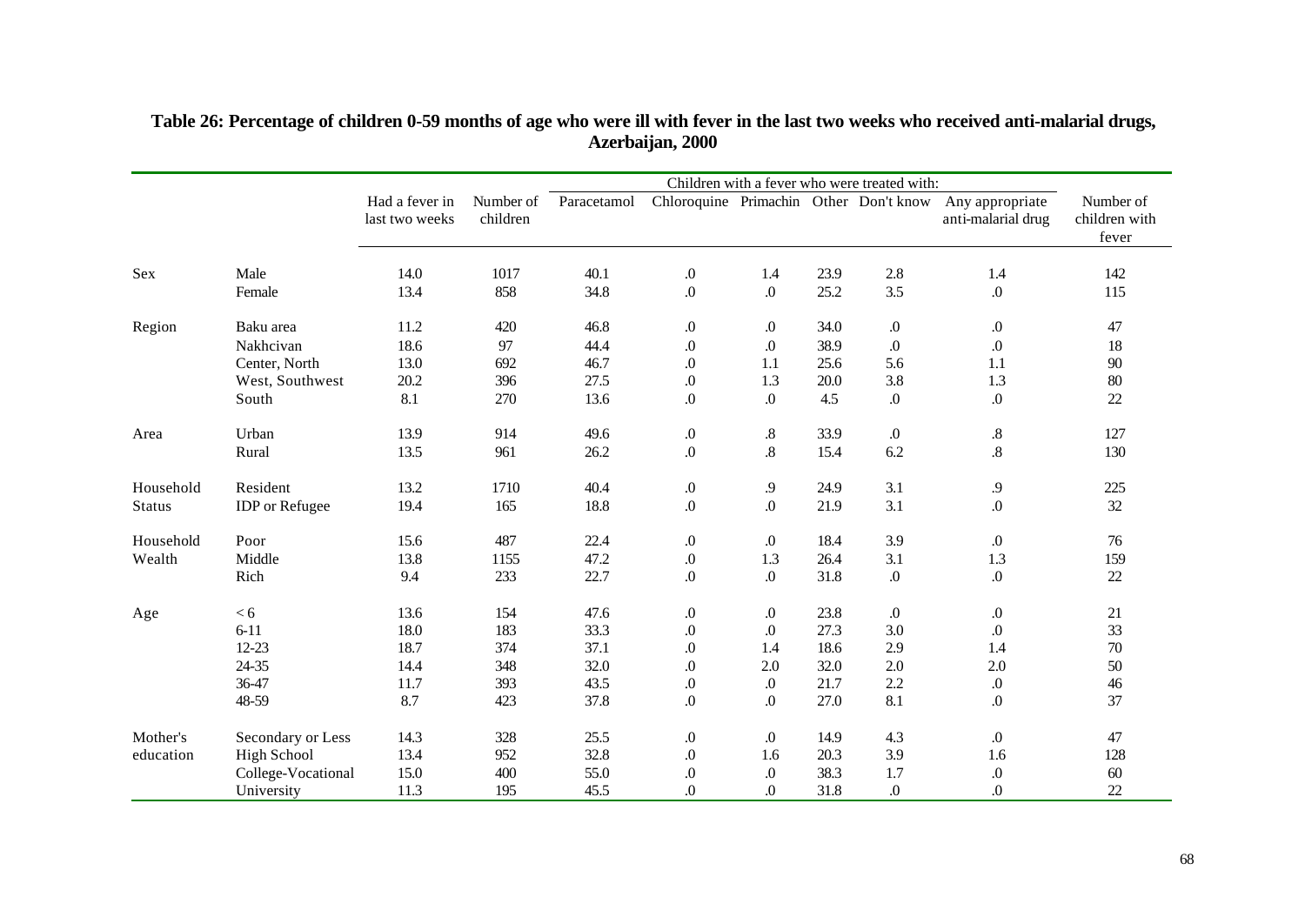| Total | $\sim$ $\sim$<br> | 1075<br>LO / | 277<br>. |  | ◡ | $\Delta$ $\sim$ |
|-------|-------------------|--------------|----------|--|---|-----------------|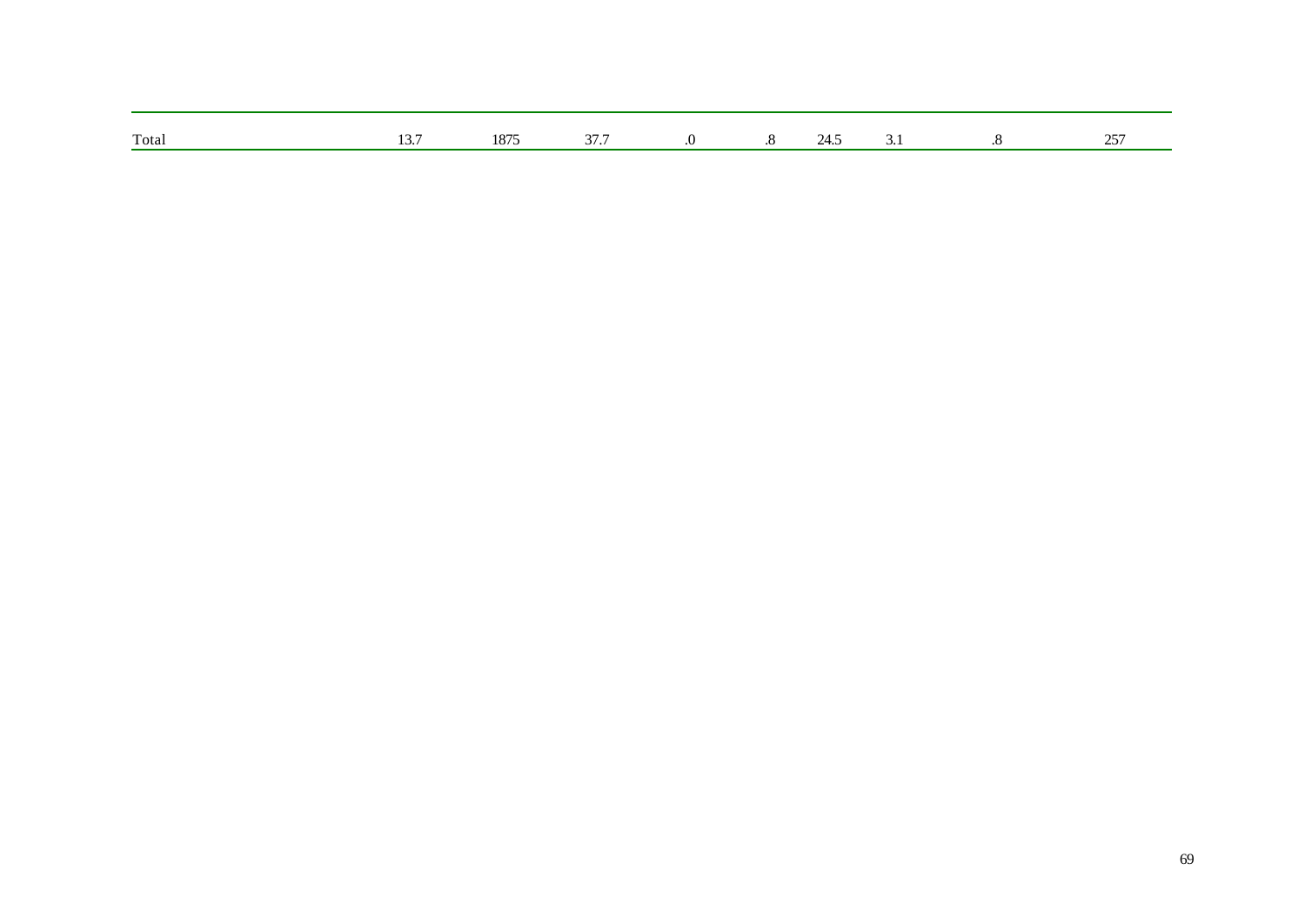|                      |                                                                             | Heard of<br><b>AIDS</b>      | Percent who know transmission can be prevented by: Knows all                     |                             | three ways                  | Knows at<br>least one      | Doesn't<br>know any          | Number of<br>women           |                             |
|----------------------|-----------------------------------------------------------------------------|------------------------------|----------------------------------------------------------------------------------|-----------------------------|-----------------------------|----------------------------|------------------------------|------------------------------|-----------------------------|
|                      |                                                                             |                              | Have only one<br>faithful uninfected condom every Abstaining from<br>sex partner | Using a<br>time             | sex                         |                            | way                          | way                          |                             |
| Region               | Baku area                                                                   | 89.3                         | 24.7                                                                             | 18.1                        | 15.3                        | 9.0                        | 27.7                         | 72.3                         | 1939                        |
|                      | Nakhcivan                                                                   | 40.6                         | 11.5                                                                             | 9.2                         | 11.9                        | 7.3                        | 13.4                         | 86.6                         | 261                         |
|                      | Center, North                                                               | 68.7                         | 17.1                                                                             | 14.0                        | 14.4                        | 10.0                       | 19.6                         | 80.4                         | 2499                        |
|                      | West, Southwest                                                             | 69.9                         | 22.5                                                                             | 21.1                        | 19.8                        | 13.5                       | 27.3                         | 72.7                         | 1329                        |
|                      | South                                                                       | 53.6                         | 6.0                                                                              | 4.1                         | 5.3                         | 1.7                        | 8.9                          | 91.1                         | 931                         |
| Area                 | Urban                                                                       | 83.4                         | 23.2                                                                             | 18.7                        | 16.9                        | 11.3                       | 26.3                         | 73.7                         | 3910                        |
|                      | Rural                                                                       | 56.4                         | 12.6                                                                             | 10.2                        | 11.1                        | 6.5                        | 15.7                         | 84.3                         | 3049                        |
| Household            | Resident                                                                    | 71.4                         | 18.8                                                                             | 15.1                        | 14.5                        | 9.4                        | 21.8                         | 78.2                         | 6325                        |
| <b>Status</b>        | <b>IDP</b> or Refugee                                                       | 73.7                         | 16.4                                                                             | 13.6                        | 12.8                        | 7.3                        | 20.0                         | 80.0                         | 634                         |
| Household<br>Wealth  | Poor<br>Middle<br>Rich                                                      | 51.1<br>72.0<br>92.2         | 11.6<br>18.5<br>26.1                                                             | 10.0<br>14.6<br>21.9        | 11.2<br>14.2<br>18.1        | $7.2\,$<br>8.8<br>12.6     | 14.3<br>21.8<br>29.1         | 85.7<br>78.2<br>70.9         | 1361<br>4336<br>1262        |
| Age                  | $15-19$                                                                     | 54.3                         | 11.3                                                                             | 8.6                         | 8.4                         | 5.0                        | 13.9                         | 86.1                         | 1327                        |
|                      | $20 - 24$                                                                   | 70.4                         | 17.8                                                                             | 15.2                        | 13.9                        | 8.7                        | 22.0                         | 78.0                         | 997                         |
|                      | 25-29                                                                       | 75.1                         | 19.5                                                                             | 15.3                        | 14.9                        | 9.4                        | 22.9                         | 77.1                         | 873                         |
|                      | 30-34                                                                       | 77.6                         | 22.0                                                                             | 18.4                        | 17.7                        | 12.2                       | 25.0                         | 75.0                         | 1007                        |
|                      | 35-39                                                                       | 78.9                         | 20.7                                                                             | 16.4                        | 16.1                        | 10.2                       | 23.7                         | 76.3                         | 1183                        |
|                      | 40-44                                                                       | 75.6                         | 20.8                                                                             | 16.1                        | 14.6                        | 10.2                       | 23.0                         | 77.0                         | 955                         |
|                      | 45-49                                                                       | 75.9                         | 20.7                                                                             | 18.0                        | 18.0                        | 10.4                       | 24.8                         | 75.2                         | 617                         |
| Woman's<br>Education | Secondary or Less<br><b>High School</b><br>College-Vocational<br>University | 48.8<br>67.8<br>85.2<br>94.6 | 8.9<br>15.2<br>25.0<br>33.4                                                      | 6.8<br>12.0<br>21.6<br>26.6 | 8.2<br>12.2<br>19.5<br>22.3 | 4.6<br>7.5<br>13.0<br>15.6 | 10.5<br>18.2<br>29.8<br>36.3 | 89.5<br>81.8<br>70.2<br>63.7 | 1274<br>3284<br>1468<br>932 |

|  |  |  |  | Table 27: Percentage of women aged 15-49 who know the main ways of preventing HIV transmission, Azerbaijan, 2000 |  |
|--|--|--|--|------------------------------------------------------------------------------------------------------------------|--|
|  |  |  |  |                                                                                                                  |  |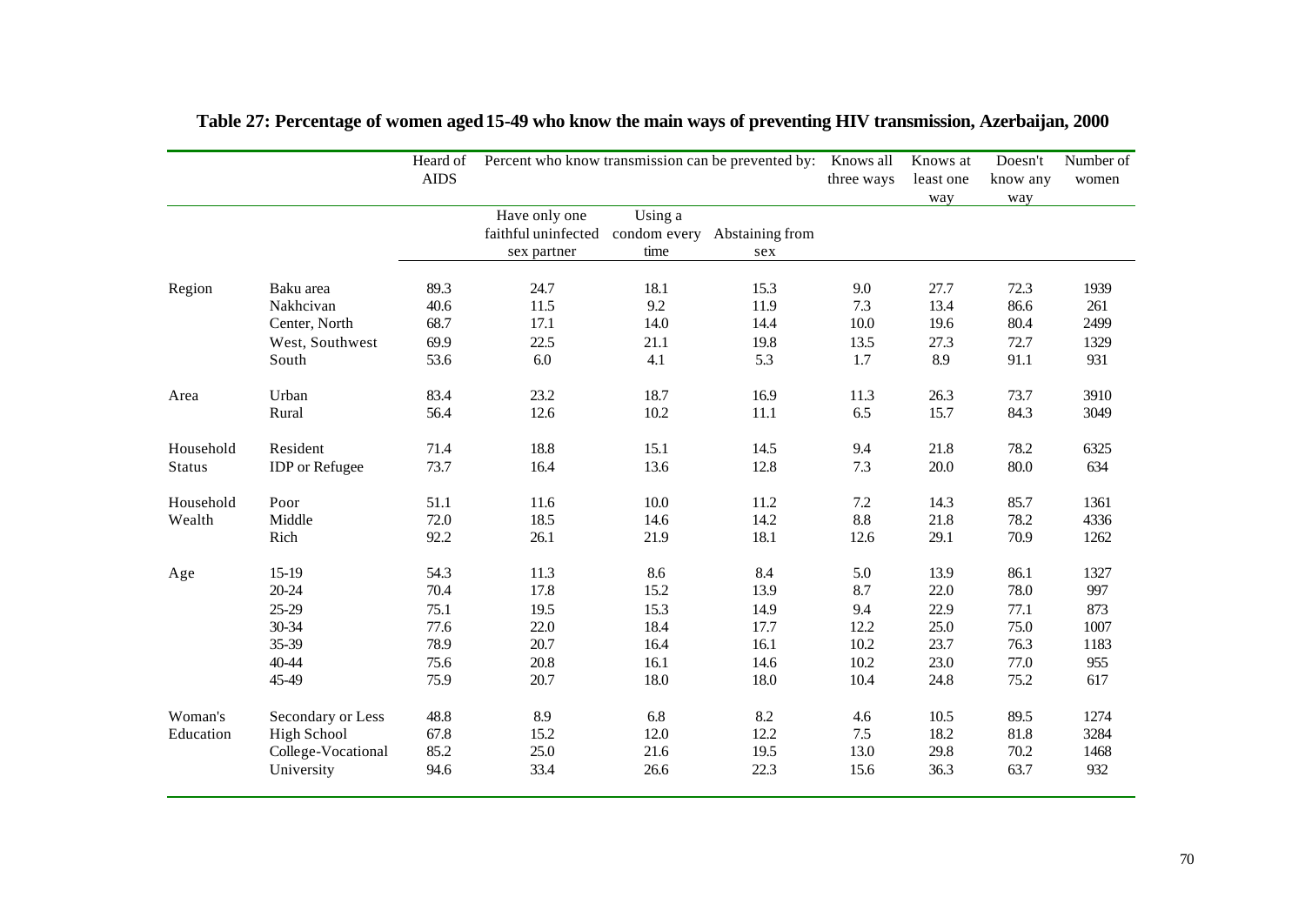| Total | <br>$\sim$<br>.v.v | . | ـر. | - - | ¬்<br>ن ن | c. |
|-------|--------------------|---|-----|-----|-----------|----|
|       |                    |   |     |     |           |    |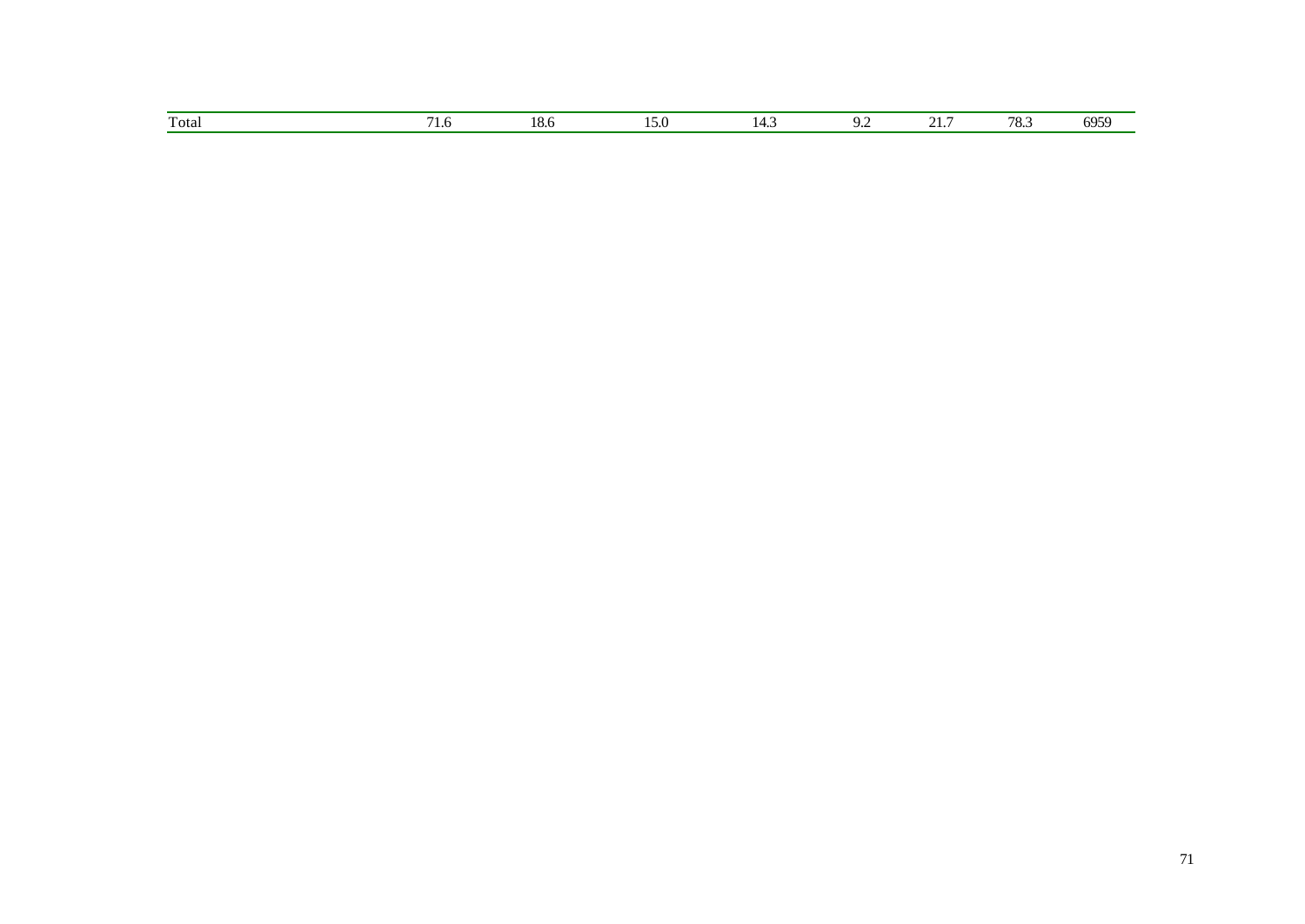|                     |                        |                         |                                | Percent who know:  |                                                                             |                    |                      |                                                                   |                      |
|---------------------|------------------------|-------------------------|--------------------------------|--------------------|-----------------------------------------------------------------------------|--------------------|----------------------|-------------------------------------------------------------------|----------------------|
|                     |                        |                         | AIDS cannot be transmitted by: |                    | A healthy<br>looking person<br>can be infected misconceptions misconception | Knows all<br>Three | one                  | Knows at least Doesn't correctly<br>identify any<br>misconception | Number of<br>women   |
|                     |                        | Heard of<br><b>AIDS</b> | Supernatural<br>means          | Mosquito<br>bites  |                                                                             |                    |                      |                                                                   |                      |
| Region              | Baku area              | 89.3                    | 22.8                           | 12.2               | 61.6                                                                        | 7.3                | 68.4                 | 31.6                                                              | 1939                 |
|                     | Nakhcivan              | 40.6                    | 13.4                           | 8.4                | 14.6                                                                        | 5.0                | 19.9                 | 80.1                                                              | 261                  |
|                     | Center, North          | 68.7                    | 17.5                           | 7.2                | 35.4                                                                        | 4.5                | 41.5                 | 58.5                                                              | 2499                 |
|                     | West, Southwest        | 69.9                    | 23.4                           | 8.9                | 38.4                                                                        | 4.7                | 47.4                 | 52.6                                                              | 1329                 |
|                     | South                  | 53.6                    | 6.6                            | 3.8                | 17.0                                                                        | 1.7                | 20.8                 | 79.2                                                              | 931                  |
| Area                | Urban                  | 83.4                    | 22.5                           | 11.4               | 51.8                                                                        | 7.0                | 58.9                 | 41.1                                                              | 3910                 |
|                     | Rural                  | 56.4                    | 13.4                           | 4.8                | 24.9                                                                        | 2.3                | 30.7                 | 69.3                                                              | 3049                 |
| Household           | Resident               | 71.4                    | 18.6                           | 8.3                | 40.2                                                                        | 4.9                | 46.6                 | 53.4                                                              | 6325                 |
| <b>Status</b>       | <b>IDP</b> or Refugee  | 73.7                    | 17.0                           | 10.3               | 38.2                                                                        | 5.7                | 45.7                 | 54.3                                                              | 634                  |
| Household<br>Wealth | Poor<br>Middle<br>Rich | 51.1<br>72.0<br>92.2    | 12.4<br>18.6<br>24.6           | 4.0<br>8.5<br>13.5 | 22.6<br>38.8<br>63.0                                                        | 1.8<br>5.0<br>8.2  | 28.7<br>45.5<br>69.6 | 71.3<br>54.5<br>30.4                                              | 1361<br>4336<br>1262 |
| Age                 | $15-19$                | 54.3                    | 12.8                           | 5.9                | 30.0                                                                        | 3.2                | 35.0                 | 65.0                                                              | 1327                 |
|                     | 20-24                  | 70.4                    | 18.2                           | 9.5                | 42.0                                                                        | 5.9                | 47.0                 | 53.0                                                              | 997                  |
|                     | 25-29                  | 75.1                    | 19.6                           | 10.0               | 41.4                                                                        | 5.8                | 48.9                 | 51.1                                                              | 873                  |
|                     | 30-34                  | 77.6                    | 21.2                           | 8.6                | 42.4                                                                        | 5.2                | 50.2                 | 49.8                                                              | 1007                 |
|                     | 35-39                  | 78.9                    | 19.4                           | 8.5                | 44.7                                                                        | 4.6                | 51.6                 | 48.4                                                              | 1183                 |
|                     | 40-44                  | 75.6                    | 19.9                           | 9.4                | 40.4                                                                        | 5.5                | 47.7                 | 52.3                                                              | 955                  |
|                     | 45-49                  | 75.9                    | 21.4                           | 8.9                | 42.9                                                                        | 5.2                | 49.8                 | 50.2                                                              | 617                  |
| Woman's             | Secondary or Less      | 48.8                    | 8.6                            | 3.3                | 21.0                                                                        | 1.3                | 25.2                 | 74.8                                                              | 1274                 |
| Education           | High School            | 67.8                    | 15.6                           | 6.8                | 33.9                                                                        | 3.4                | 40.7                 | 59.3                                                              | 3284                 |

# **Table 28: Percentage of women aged 15-49 who correctly identify misconceptions about HIV/AIDS, Azerbaijan, 2000**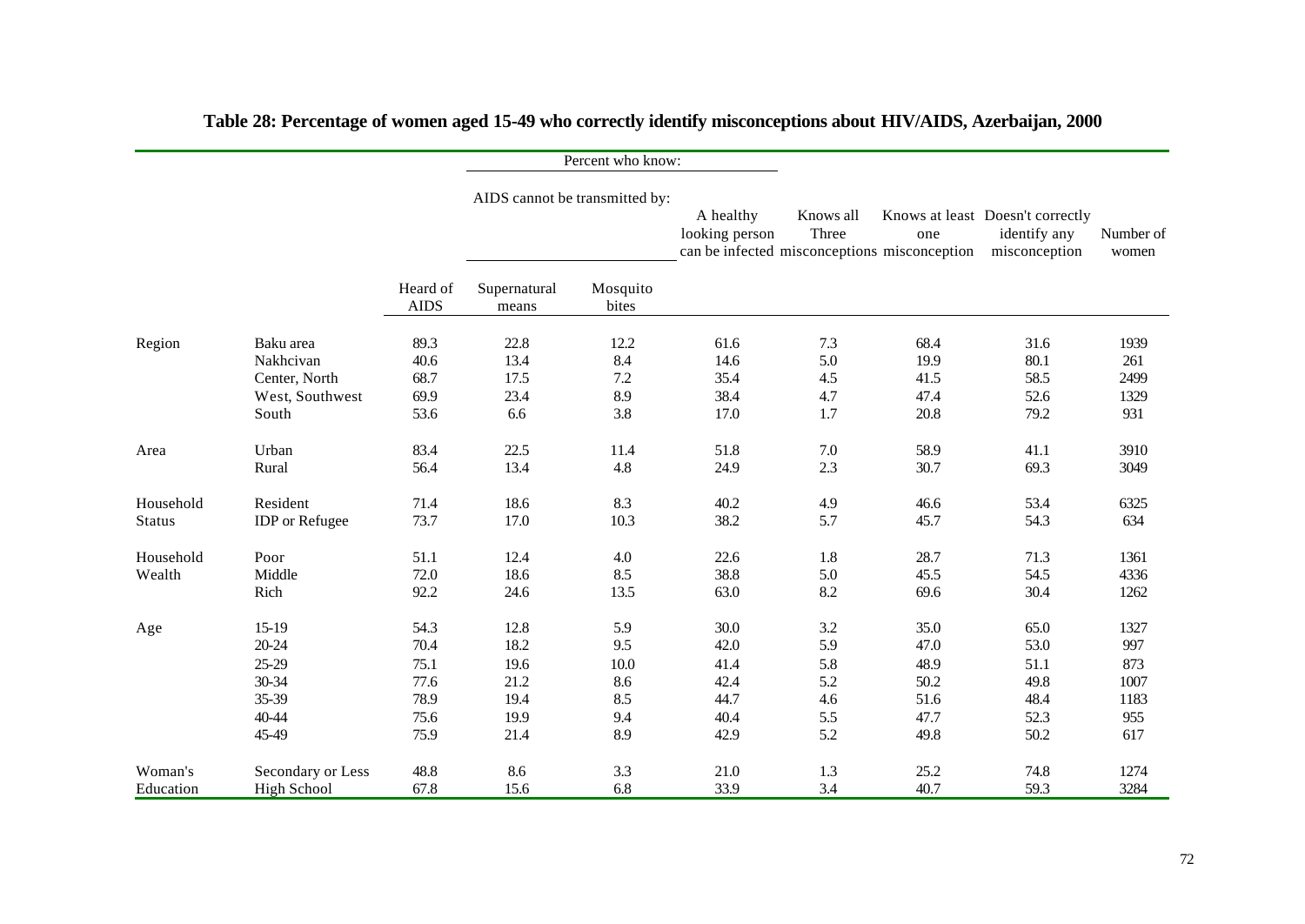|       | College-Vocational<br>$\mathbf{v}$ $\mathbf{v}$<br>University | 85.2<br>94.6 | 24.0<br>227<br>JJ.I | 11.J<br>$\rightarrow$ $\rightarrow$ $\rightarrow$<br>. | 51.9<br>68.8 | 6.9<br>$\sim$<br>$\overline{\phantom{a}}$<br>$1 - 7$<br>the contract of the contract of | 59.4<br>76.4 | 40.6<br>23.6   | 1468<br>932 |
|-------|---------------------------------------------------------------|--------------|---------------------|--------------------------------------------------------|--------------|-----------------------------------------------------------------------------------------|--------------|----------------|-------------|
| Total |                                                               | 71<br>71.O   | 101<br>10.J         | ം.                                                     | 40.0         | 5.0                                                                                     | -46.6        | $\sim$<br>53.4 | 6959        |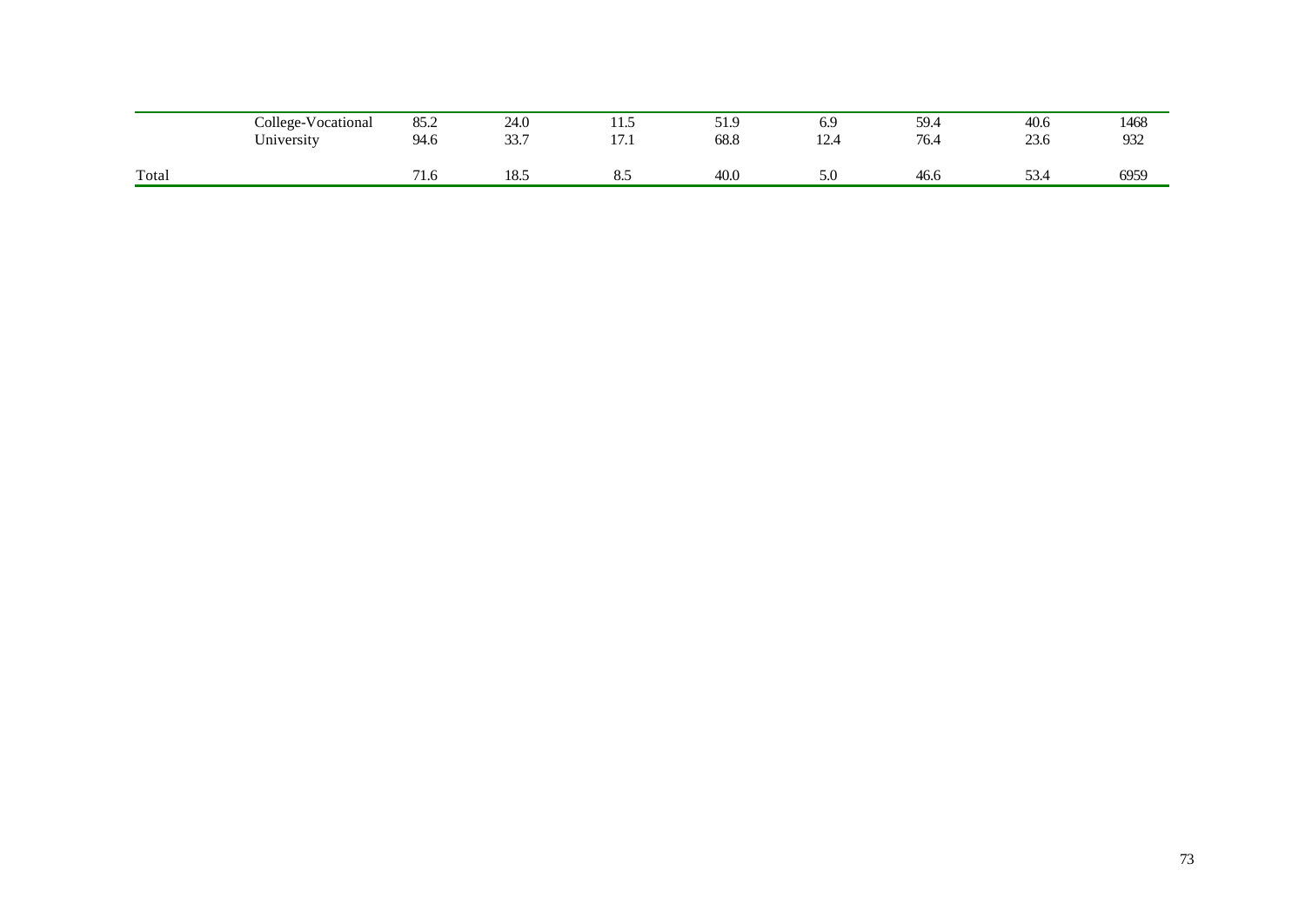|               |                                |                                                            |                     | Percent who know AIDS can be transmitted: |                       |                    |                                     |                    |
|---------------|--------------------------------|------------------------------------------------------------|---------------------|-------------------------------------------|-----------------------|--------------------|-------------------------------------|--------------------|
|               |                                | Know AIDS can<br>be transmitted<br>from mother to<br>child | During<br>pregnancy | At<br>Delivery                            | Through<br>breastmilk | Knows all<br>three | Did not know<br>Any<br>specific way | Number of<br>women |
| Region        | Baku area                      | 62.7                                                       | 61.5                | 59.3                                      | 54.9                  | 53.2               | 37.8                                | 1939               |
|               | Nakhcivan                      | 20.7                                                       | 20.3                | 14.9                                      | 19.2                  | 13.8               | 79.3                                | 261                |
|               | Center, North                  | 44.9                                                       | 42.9                | 39.6                                      | 38.8                  | 34.9               | 56.0                                | 2499               |
|               | West, Southwest                | 47.0                                                       | 44.3                | 41.3                                      | 41.2                  | 37.4               | 54.2                                | 1329               |
|               | South                          | 31.8                                                       | 30.2                | 25.9                                      | 27.2                  | 23.2               | 69.3                                | 931                |
| Area          | Urban                          | 56.5                                                       | 54.9                | 52.6                                      | 49.0                  | 46.5               | 44.2                                | 3910               |
|               | Rural                          | 36.1                                                       | 34.1                | 29.9                                      | 31.8                  | 27.3               | 64.8                                | 3049               |
| Household     | Resident                       | 47.2                                                       | 45.3                | 42.2                                      | 41.0                  | 37.6               | 53.6                                | 6325               |
| <b>Status</b> | <b>IDP</b> or Refugee          | 51.4                                                       | 50.5                | 47.5                                      | 46.1                  | 43.4               | 49.1                                | 634                |
| Household     | Poor                           | 32.0                                                       | 30.2                | 26.8                                      | 28.7                  | 25.1               | 68.9                                | 1361               |
| Wealth        | Middle                         | 47.5                                                       | 45.5                | 41.9                                      | 41.2                  | 37.4               | 53.5                                | 4336               |
|               | Rich                           | 64.7                                                       | 63.5                | 62.2                                      | 56.1                  | 54.7               | 35.5                                | 1262               |
| Age           | $15-19$                        | 32.5                                                       | 30.4                | 29.0                                      | 27.7                  | 26.2               | 68.9                                | 1327               |
|               | 20-24                          | 45.0                                                       | 42.2                | 38.9                                      | 38.6                  | 34.5               | 56.0                                | 997                |
|               | 25-29                          | 50.3                                                       | 48.7                | 44.7                                      | 43.1                  | 38.8               | 50.3                                | 873                |
|               | 30-34                          | 53.3                                                       | 51.2                | 47.3                                      | 46.0                  | 41.9               | 47.6                                | 1007               |
|               | 35-39                          | 54.4                                                       | 53.3                | 49.6                                      | 48.5                  | 45.0               | 46.2                                | 1183               |
|               | 40-44                          | 50.8                                                       | 49.4                | 46.0                                      | 46.0                  | 42.1               | 49.8                                | 955                |
|               | 45-49                          | 53.0                                                       | 51.5                | 49.1                                      | 45.7                  | 42.8               | 47.3                                | 617                |
| Woman's       |                                |                                                            | 27.9                | 25.4                                      | 26.2                  | 23.5               | 71.4                                | 1274               |
| Education     | Secondary or Less              | 29.4<br>43.9                                               | 42.0                | 39.0                                      | 38.7                  | 35.4               | 57.0                                | 3284               |
|               | <b>High School</b><br>College- | 61.2                                                       | 59.1                | 55.0                                      | 53.0                  | 48.5               | 39.6                                | 1468               |
|               | Vocational                     |                                                            |                     |                                           |                       |                    |                                     |                    |
|               | University                     | 64.2                                                       | 62.7                | 59.5                                      | 54.1                  | 51.2               | 36.5                                | 932                |

**Table 29: Percentage of women aged 15-49 who correctly identify means of HIV transmission from mother to child, Azerbaijan, 2000**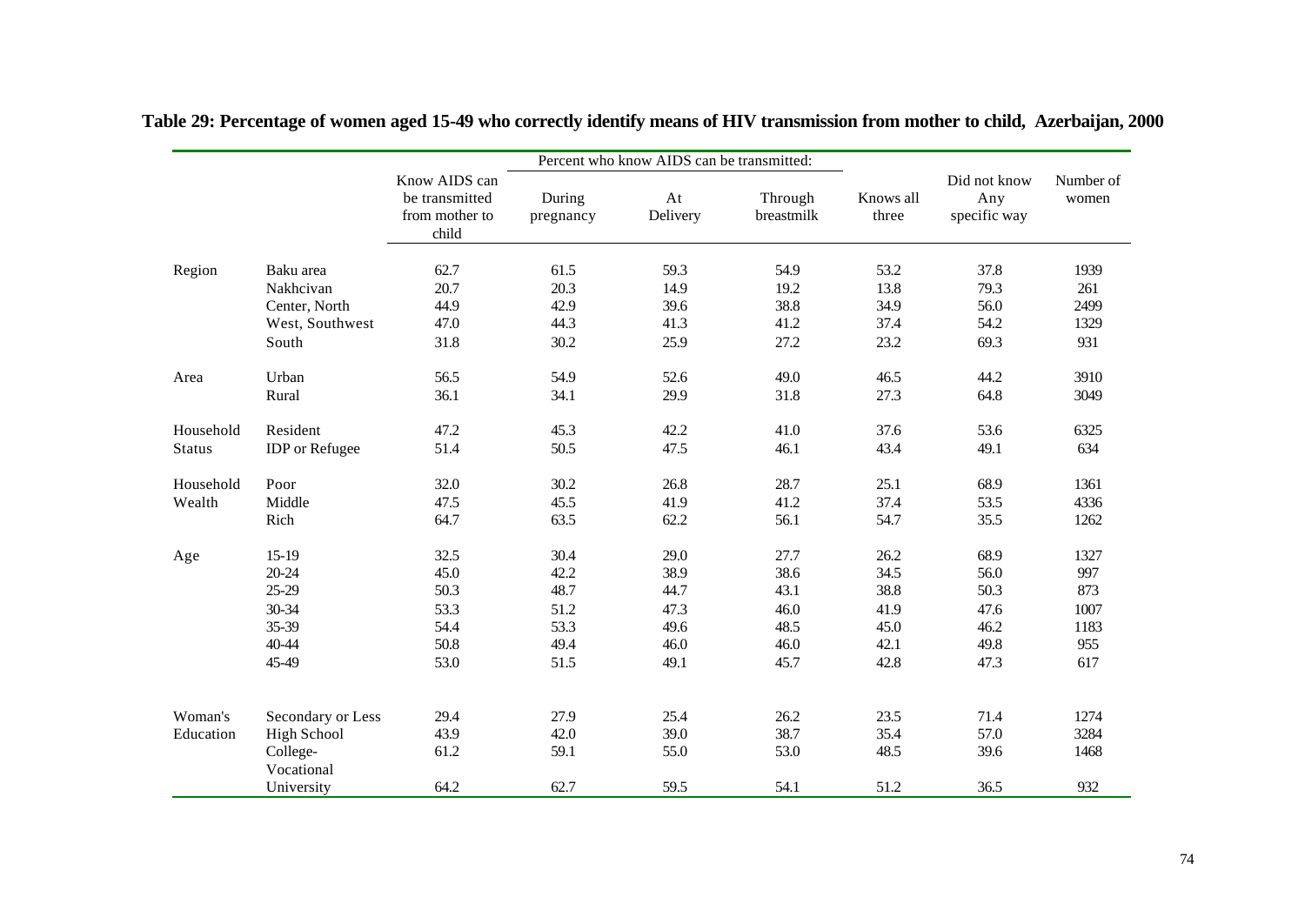| Total<br>$\overline{1}$<br>-^<br>ററ<br>$\ddot{\phantom{1}}$<br>. . |  |     |  |      |            |
|--------------------------------------------------------------------|--|-----|--|------|------------|
| .<br>.                                                             |  | −.∪ |  | JJ.L | 5050<br>יר |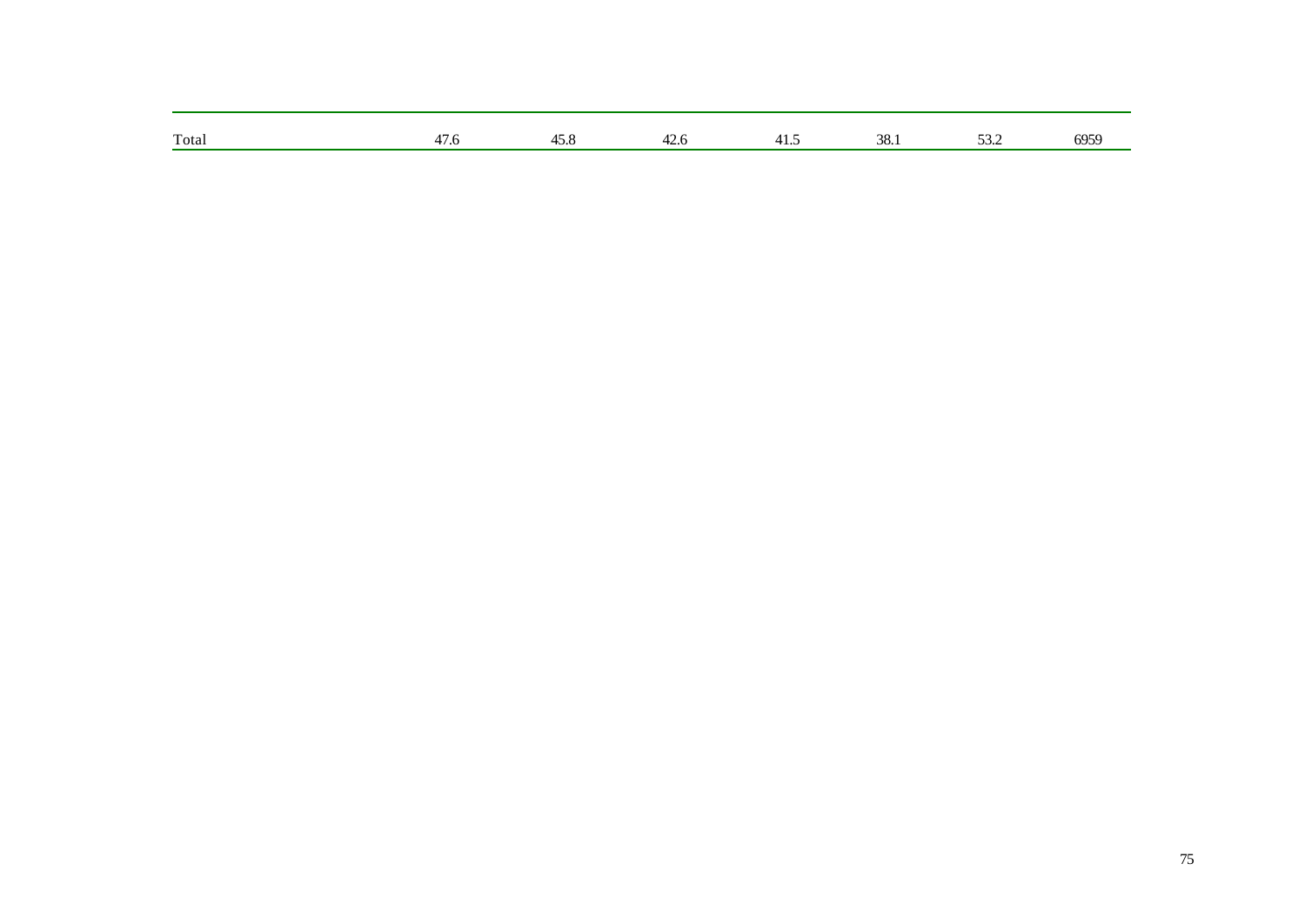|                            |                                                                             |                                                                     | Percent of women who:                                       |                                                        |                                                      |                                                  |
|----------------------------|-----------------------------------------------------------------------------|---------------------------------------------------------------------|-------------------------------------------------------------|--------------------------------------------------------|------------------------------------------------------|--------------------------------------------------|
|                            |                                                                             | Believe that a teacher<br>with HIV should not be<br>allowed to work | Would not buy food<br>from a person with<br><b>HIV/AIDS</b> | Agree with at least<br>one discriminatory<br>statement | Agree with neither<br>discriminatory<br>statement    | Number of<br>women                               |
| Region                     | Baku area<br>Nakhcivan<br>Center, North<br>West, Southwest<br>South         | 12.8<br>6.5<br>6.0<br>6.5<br>3.1                                    | 5.5<br>$.8\,$<br>2.3<br>3.4<br>2.9                          | 14.2<br>6.9<br>6.7<br>7.8<br>4.5                       | 85.8<br>93.1<br>93.3<br>92.2<br>95.5                 | 1939<br>261<br>2499<br>1329<br>931               |
| Area                       | Urban<br>Rural                                                              | 10.0<br>4.6                                                         | 4.2<br>2.4                                                  | 11.2<br>5.5                                            | 88.8<br>94.5                                         | 3910<br>3049                                     |
| Household<br><b>Status</b> | Resident<br><b>IDP</b> or Refugee                                           | 7.9<br>5.5                                                          | 3.5<br>2.2                                                  | 8.9<br>6.6                                             | 91.1<br>93.4                                         | 6325<br>634                                      |
| Household<br>Wealth        | Poor<br>Middle<br>Rich                                                      | 3.7<br>6.6<br>15.6                                                  | 1.8<br>3.2<br>5.9                                           | 4.3<br>7.8<br>16.6                                     | 95.7<br>92.2<br>83.4                                 | 1361<br>4336<br>1262                             |
| Age                        | $15-19$<br>20-24<br>25-29<br>30-34<br>35-39<br>40-44<br>45-49               | 7.1<br>8.8<br>7.8<br>8.1<br>7.1<br>6.9<br>8.3                       | 3.3<br>4.5<br>3.8<br>3.5<br>3.1<br>$2.5\,$<br>3.2           | 7.8<br>10.1<br>9.4<br>8.9<br>8.4<br>7.6<br>9.4         | 92.2<br>89.9<br>90.6<br>91.1<br>91.6<br>92.4<br>90.6 | 1327<br>997<br>873<br>1007<br>1183<br>955<br>617 |
| Woman's<br>Education       | Secondary or Less<br><b>High School</b><br>College-Vocational<br>University | 3.1<br>6.0<br>8.9<br>17.6                                           | 1.4<br>3.0<br>3.4<br>7.8                                    | 3.8<br>7.1<br>9.9<br>19.3                              | 96.2<br>92.9<br>90.1<br>80.7                         | 1274<br>3284<br>1468<br>932                      |
| Total                      |                                                                             | 7.7                                                                 | 3.4                                                         | 8.7                                                    | 91.3                                                 | 6959                                             |

# **Table 30: Percentage of women aged 15-49 who express a discriminatory attitude towards people with HIV/AIDS, Azerbaijan, 2000**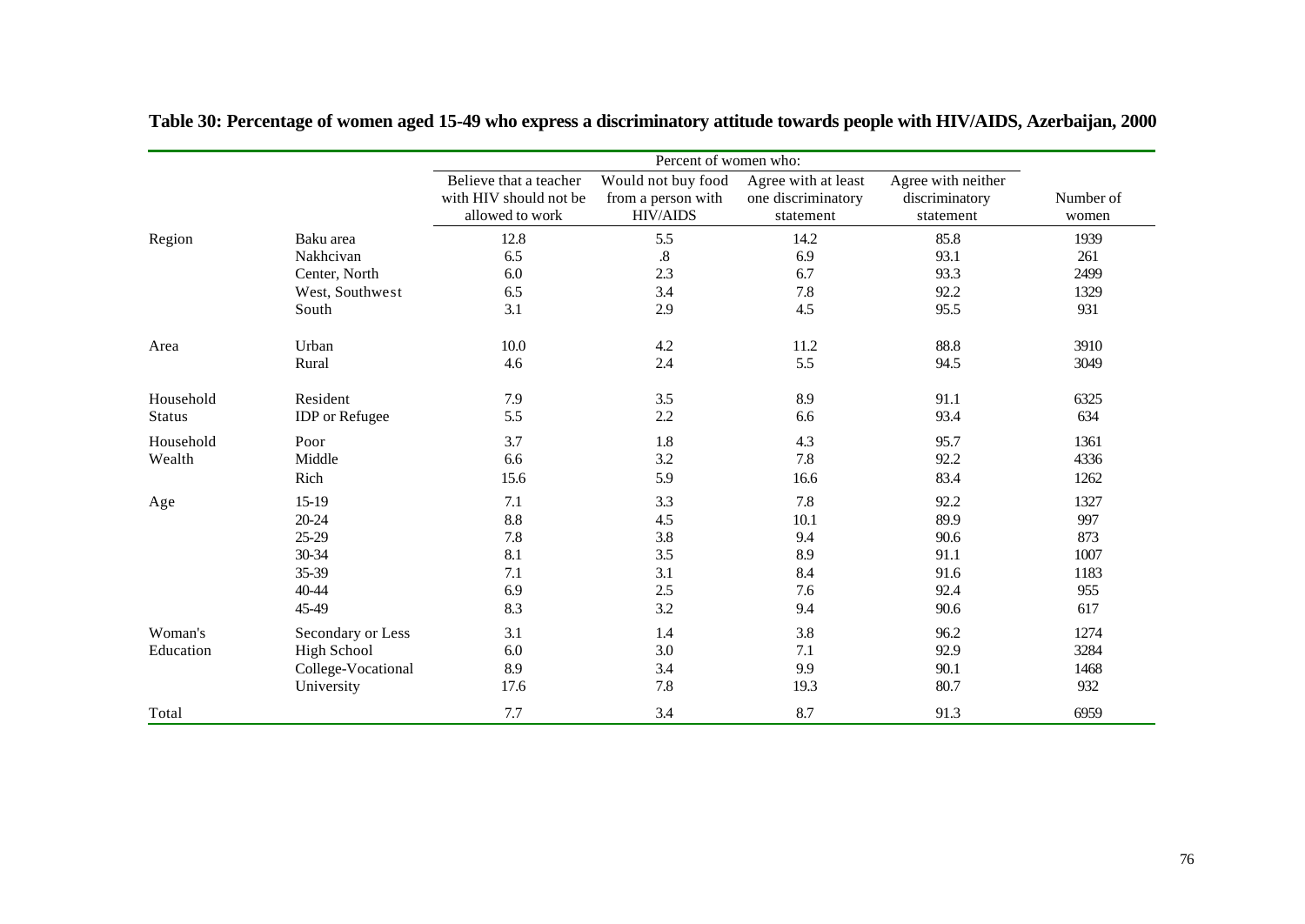|               |                       | Heard of<br><b>AIDS</b> | Know 3 ways to<br>prevent HIV<br>transmission | Correctly identify 3<br>misconceptions about<br>HIV transmission | Have<br>sufficient<br>knowledge | Number of<br>women |
|---------------|-----------------------|-------------------------|-----------------------------------------------|------------------------------------------------------------------|---------------------------------|--------------------|
|               |                       |                         |                                               |                                                                  |                                 |                    |
| Region        | Baku area             | 89.3                    | 9.0                                           | 7.3                                                              | 2.1                             | 1939               |
|               | Nakhcivan             | 40.6                    | 7.3                                           | 5.0                                                              | 2.7                             | 261                |
|               | Center, North         | 68.7                    | 10.0                                          | 4.5                                                              | 2.0                             | 2499               |
|               | West, Southwest       | 69.9                    | 13.5                                          | 4.7                                                              | 1.6                             | 1329               |
|               | South                 | 53.6                    | 1.7                                           | 1.7                                                              | $\cdot$                         | 931                |
| Area          | Urban                 | 83.4                    | 11.3                                          | 7.0                                                              | 2.6                             | 3910               |
|               | Rural                 | 56.4                    | 6.5                                           | 2.3                                                              | .6                              | 3049               |
| Household     | Resident              | 71.4                    | 9.4                                           | 4.9                                                              | 1.7                             | 6325               |
| <b>Status</b> | <b>IDP</b> or Refugee | 73.7                    | 7.3                                           | 5.7                                                              | 2.2                             | 634                |
| Household     | Poor                  | 51.1                    | 7.2                                           | 1.8                                                              | .6                              | 1361               |
| Wealth        | Middle                | 72.0                    | 8.8                                           | 5.0                                                              | 1.8                             | 4336               |
|               | Rich                  | 92.2                    | 12.6                                          | 8.2                                                              | 2.7                             | 1262               |
| Age           | 15-19                 | 54.3                    | 5.0                                           | 3.2                                                              | .7                              | 1327               |
|               | 20-24                 | 70.4                    | 8.7                                           | 5.9                                                              | 2.1                             | 997                |
|               | 25-29                 | 75.1                    | 9.4                                           | 5.8                                                              | 1.9                             | 873                |
|               | 30-34                 | 77.6                    | 12.2                                          | 5.2                                                              | 2.2                             | 1007               |
|               | 35-39                 | 78.9                    | 10.2                                          | 4.6                                                              | 1.5                             | 1183               |
|               | 40-44                 | 75.6                    | 10.2                                          | 5.5                                                              | 2.0                             | 955                |
|               | 45-49                 | 75.9                    | 10.4                                          | 5.2                                                              | 2.4                             | 617                |
| Woman's       | Secondary or Less     | 48.8                    | 4.6                                           | 1.3                                                              | $\cdot$ 5                       | 1274               |
| Education     | High School           | 67.8                    | 7.5                                           | 3.4                                                              | 1.0                             | 3284               |
|               | College-              | 85.2                    | 13.0                                          | 6.9                                                              | 2.7                             | 1468               |
|               | Vocational            |                         |                                               |                                                                  |                                 |                    |
|               | University            | 94.6                    | 15.6                                          | 12.4                                                             | 4.4                             | 932                |
| Total         |                       | 71.6                    | 9.2                                           | 5.0                                                              | 1.7                             | 6959               |

#### **Table 31: Percentage of women aged 15-49 who have sufficient knowledge of HIV/AIDS transmission, Azerbaijan, 2000**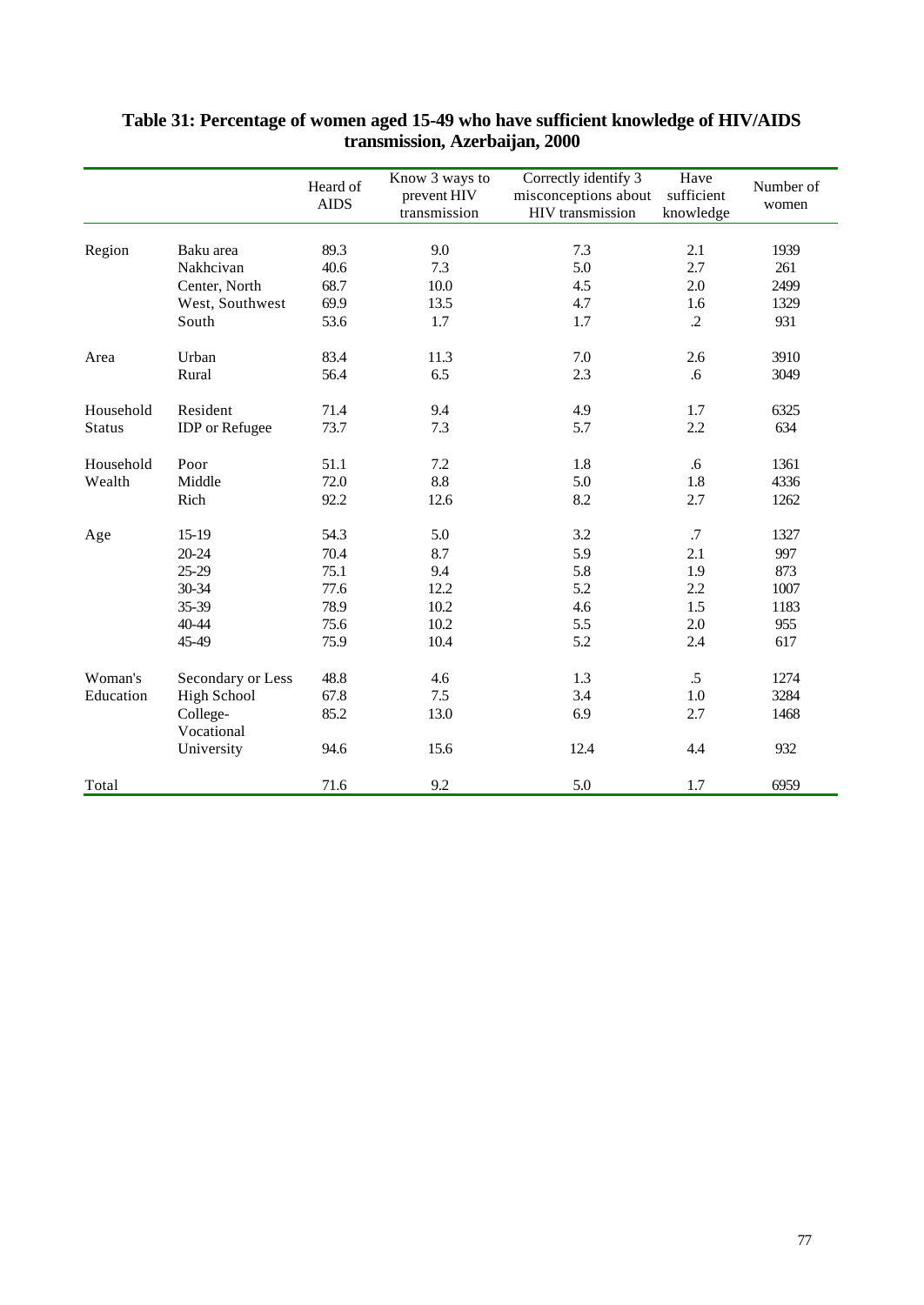|               |                       | Know a place to | Have been  | If tested, have  | Number of |
|---------------|-----------------------|-----------------|------------|------------------|-----------|
|               |                       | get tested      | tested     | been told result | women     |
|               |                       |                 |            |                  |           |
| Region        | Baku area             | 23.9            | 14.2       | 97.5             | 1939      |
|               | Nakhcivan             | 3.1             | 2.3        | 83.3             | 261       |
|               | Center, North         | 10.4            | 3.9        | 92.9             | 2499      |
|               | West, Southwest       | 11.5            | 5.3        | 90.0             | 1329      |
|               | South                 | 4.6             | 2.1        | 80.0             | 931       |
| Area          | Urban                 | 19.2            | 10.4       | 95.8             | 3910      |
|               | Rural                 | 5.8             | 2.1        | 85.9             | 3049      |
| Household     | Resident              | 13.5            | 7.0        | 95.0             | 6325      |
| <b>Status</b> | <b>IDP</b> or Refugee | 11.0            | 4.7        | 86.7             | 634       |
| Household     | Poor                  | 3.5             | 1.5        | 90.5             | 1361      |
| Wealth        | Middle                | 12.1            | 6.3        | 92.3             | 4336      |
|               | Rich                  | 28.0            | 14.1       | 98.3             | 1262      |
| Age           | $15-19$               | 4.7             | $\cdot$ .7 | 77.8             | 1327      |
|               | 20-24                 | 14.1            | 6.5        | 93.8             | 997       |
|               | 25-29                 | 15.5            | 11.3       | 97.0             | 873       |
|               | 30-34                 | 16.5            | 8.7        | 92.0             | 1007      |
|               | 35-39                 | 16.7            | 9.0        | 94.3             | 1183      |
|               | 40-44                 | 14.7            | 7.2        | 97.1             | 955       |
|               | 45-49                 | 13.8            | 5.5        | 94.1             | 617       |
| Woman's       | Secondary or Less     | 5.4             | 3.5        | 95.5             | 1274      |
| Education     | <b>High School</b>    | 9.4             | 4.8        | 90.4             | 3284      |
|               | College-              | 19.6            | 9.9        | 97.3             | 1468      |
|               | Vocational            |                 |            |                  |           |
|               | University            | 28.0            | 13.3       | 96.0             | 932       |
| Total         |                       | 13.3            | 6.8        | 94.5             | 6959      |

#### **Table 32: Percentage of women aged 15-49 who know where to get an AIDS test and who have been tested, Azerbaijan, 2000**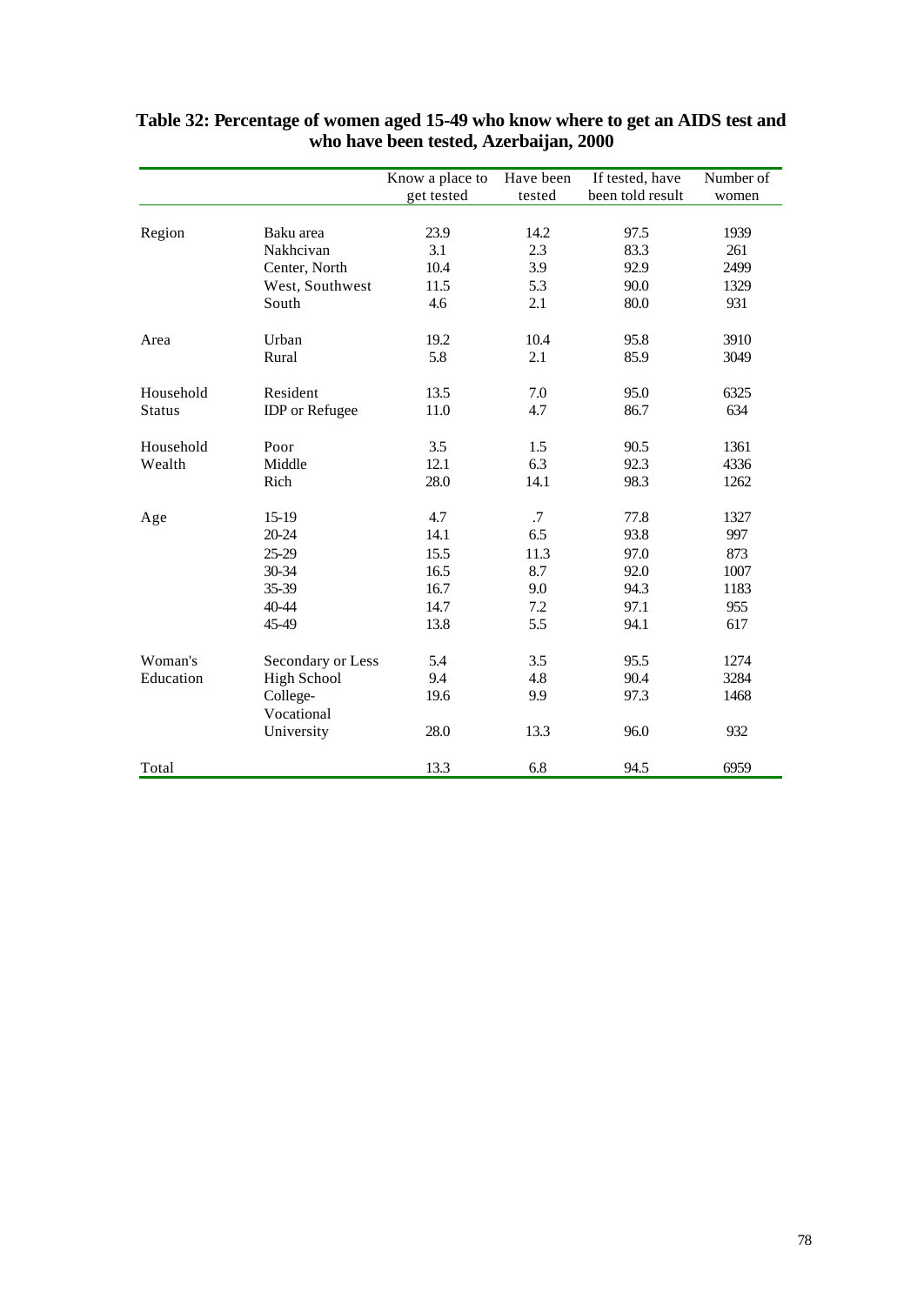#### **Table 33: Percentage of married or in union women aged 15-49 who are using (or whose partner is using) a contraceptive method, Azerbaijan, 2000**

|                    |                                                                        |                                      |                                                              |                                                       |                                 |                                   |                                                                            |                                             |                                | Percent of married or in-union women who are using:           |                                                              |                                                          |                                 |                                                                                    |                                      |                                           | Any<br>method                        | Any<br>modern traditional<br>method  | Any<br>method                        | Number<br>of<br>currently<br>married<br>women |
|--------------------|------------------------------------------------------------------------|--------------------------------------|--------------------------------------------------------------|-------------------------------------------------------|---------------------------------|-----------------------------------|----------------------------------------------------------------------------|---------------------------------------------|--------------------------------|---------------------------------------------------------------|--------------------------------------------------------------|----------------------------------------------------------|---------------------------------|------------------------------------------------------------------------------------|--------------------------------------|-------------------------------------------|--------------------------------------|--------------------------------------|--------------------------------------|-----------------------------------------------|
|                    |                                                                        | No<br>method                         | Female<br>sterili-<br>zation                                 | Male<br>sterili-<br>zation                            | Pill                            |                                   |                                                                            |                                             |                                | condom                                                        | foam<br>/jelly                                               |                                                          | abstinence                      | IUD Injection Implants Condom Female Diaphragm/LAM Periodic Withdrawal Other Total |                                      |                                           |                                      |                                      |                                      |                                               |
| Region             | Baku area<br>Nakhcivan<br>Center, North<br>West,<br>Southwest<br>South | 49.7<br>39.5<br>38.6<br>48.3<br>48.6 | .7<br>1.2<br>$\mathcal{A}$<br>$\mathcal{A}$<br>$\mathcal{A}$ | $\cdot$<br>$\Omega$<br>$\cdot$<br>$\cdot$<br>$\Omega$ | 3.0<br>2.3<br>2.4<br>5.3<br>3.6 | 11.6<br>11.6<br>8.6<br>7.7<br>7.8 | 1.5<br>$\boldsymbol{0}$<br>$\boldsymbol{0}$<br>$\cdot$<br>$\boldsymbol{0}$ | $\cdot$<br>$.0\,$<br>$.0\,$<br>$.0\,$<br>0. | 2.6<br>.6<br>2.0<br>2.0<br>2.0 | $\boldsymbol{0}$<br>.0<br>$\boldsymbol{0}$<br>$\cdot$ 1<br>0. | $\cdot$<br>.6<br>$0.$<br>$\mathcal{A}$<br>$\boldsymbol{0}$ . | 1.5<br>$\boldsymbol{0}$<br>1.1<br>.6<br>$\boldsymbol{0}$ | 7.9<br>1.7<br>3.2<br>4.2<br>.7  | 19.9<br>42.4<br>39.9<br>24.2<br>33.1                                               | 1.2<br>$\Omega$<br>3.7<br>6.6<br>3.9 | 100.0<br>100.0<br>100.0<br>100.0<br>100.0 | 19.7<br>16.3<br>13.5<br>16.1<br>13.7 | 30.6<br>44.2<br>47.9<br>35.6<br>37.7 | 50.3<br>60.5<br>61.4<br>51.7<br>51.4 | 1148<br>172<br>1527<br>832<br>562             |
| Area               | Urban<br>Rural                                                         | 44.7<br>45.1                         | $\cdot 7$<br>.3                                              | $\cdot$<br>$.0\,$                                     | 3.2<br>3.3                      | 11.7<br>6.3                       | $.7\,$<br>$\cdot$                                                          | $.0\,$<br>$.0\,$                            | 2.5<br>1.6                     | $\boldsymbol{0}$<br>$\cdot$ 1                                 | $\cdot$<br>$\overline{0}$ .                                  | 1.2<br>.6                                                | 6.1<br>2.1                      | 26.1<br>36.2                                                                       | 2.6<br>4.5                           | 100.0<br>100.0                            | 19.3<br>11.6                         | 36.0<br>43.4                         | 55.3<br>54.9                         | 2339<br>1902                                  |
| d<br><b>Status</b> | Househol Resident<br><b>IDP</b> or Refugee                             | 44.7<br>47.0                         | .5<br>$\boldsymbol{0}$                                       | $\cdot$<br>$\Omega$                                   | 3.2<br>3.7                      | 9.6<br>5.8                        | .4<br>$\cdot$ 5                                                            | .0<br>0.                                    | 2.1<br>2.1                     | $\boldsymbol{0}$<br>$0.$                                      | $\cdot$<br>$\cdot$ 3                                         | .9<br>$1.0\,$                                            | 4.1<br>6.6                      | 30.8<br>28.6                                                                       | 3.4<br>4.5                           | 100.0<br>100.0                            | 16.2<br>12.3                         | 39.2<br>40.7                         | 55.3<br>53.0                         | 3860<br>381                                   |
| Wealth<br>Group    | Poor<br>Middle<br>Rich                                                 | 45.3<br>44.2<br>46.9                 | $.0\,$<br>.6<br>$\boldsymbol{.8}$                            | $\cdot$<br>$\boldsymbol{0}$<br>$\cdot$                | 4.6<br>3.0<br>2.7               | 6.4<br>9.0<br>13.5                | $\boldsymbol{0}$<br>$\mathcal{A}$<br>1.1                                   | $\boldsymbol{0}$<br>$.0\,$<br>$\cdot$       | 1.1<br>2.2<br>2.9              | $\cdot$<br>$.0\,$<br>0.                                       | $\cdot$<br>$\cdot$<br>$\cdot$                                | $\mathcal{A}$<br>.9<br>1.8                               | 2.8<br>4.1<br>6.7               | 33.5<br>32.3<br>21.2                                                               | 5.7<br>3.2<br>1.9                    | 100.0<br>100.0<br>100.0                   | 12.4<br>15.3<br>21.5                 | 42.3<br>40.5<br>31.6                 | 54.7<br>55.8<br>53.1                 | 830<br>2680<br>731                            |
| Age                | $15-19$<br>20-24<br>25-49                                              | 83.9<br>62.0<br>41.5                 | $\boldsymbol{0}$<br>$\cdot$<br>.5                            | $\boldsymbol{0}$<br>$\boldsymbol{0}$<br>$\cdot$ 1     | $\boldsymbol{0}$<br>2.7<br>3.5  | $.8\,$<br>6.2<br>9.9              | .0<br>$.0\,$<br>$\overline{.5}$                                            | $\boldsymbol{0}$<br>$.0\,$<br>0.            | .0<br>$\cdot$ .9<br>2.3        | $\cdot$<br>$.0\,$<br>.0                                       | $\boldsymbol{0}$<br>$.2\,$<br>$\cdot$                        | 3.4<br>2.9<br>.6                                         | $\boldsymbol{.8}$<br>2.2<br>4.7 | 11.0<br>20.9<br>32.5                                                               | $\Omega$<br>1.8<br>3.8               | 100.0<br>100.0<br>100.0                   | $.8\,$<br>10.2<br>17.0               | 15.3<br>27.8<br>41.5                 | 16.1<br>38.0<br>58.5                 | 118<br>450<br>3673                            |
| n                  | Woman's Secondary or<br>Less<br>Educatio High School                   | 50.1<br>44.7                         | $\mathcal{A}$<br>$\mathcal{A}$                               | $\Omega$<br>$\cdot$ 1                                 | 2.2<br>3.5                      | 6.4<br>8.5                        | $\Omega$ .<br>.6                                                           | .0<br>$\cdot$                               | 1.2<br>1.3                     | $\Omega$ .<br>$\Omega$ .                                      | $\boldsymbol{0}$<br>$\boldsymbol{0}$                         | 1.0<br>9.                                                | 2.4<br>3.8                      | 31.3<br>32.6                                                                       | 4.8<br>3.5                           | 100.0<br>100.0                            | 10.3<br>14.5                         | 39.6<br>40.8                         | 49.9<br>55.3                         | 667<br>2053                                   |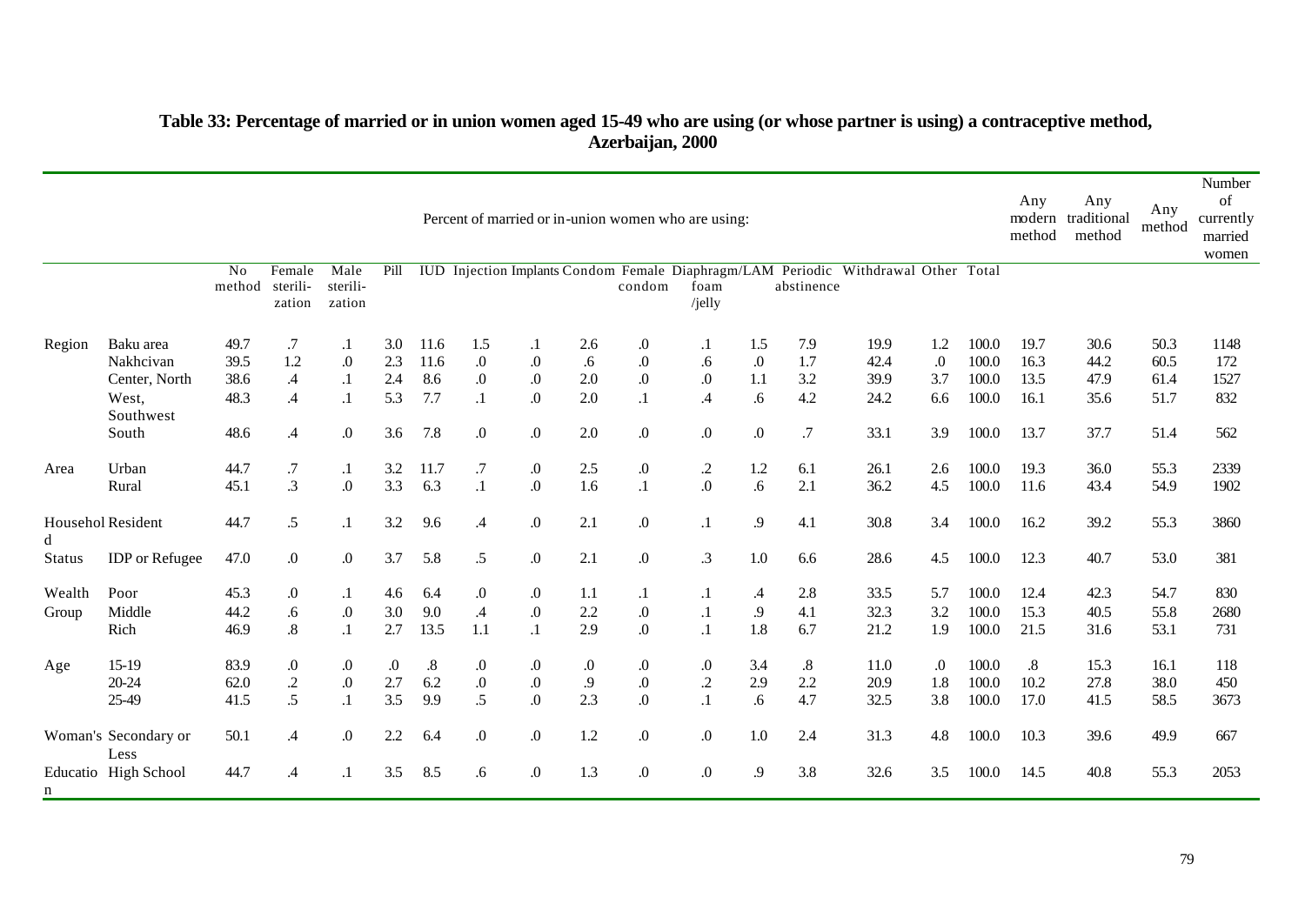|       | College-<br>Vocational | 42.1 | $\Omega$   | 2.7 | 10.8 |         | .∪      | 2.7 | $\cdot$ .0 |         | .o  | 4.8 | 32.1 | 2.8 | 100.0 | 17.7 | 40.2 | 57.9 | 979  |
|-------|------------------------|------|------------|-----|------|---------|---------|-----|------------|---------|-----|-----|------|-----|-------|------|------|------|------|
|       | University             | 44.2 | $\cdot$ .2 | 4.8 | 12.8 | $\cdot$ | .2      | 5.5 | .0         | $\cdot$ | 1.3 | 7.6 | 19.4 | 3.1 | 100.0 | 24.4 | 31.4 | 55.8 | 541  |
| Total |                        | 44.9 |            | 33  | 9.3  | .4      | $\cdot$ | 2.1 | .0         |         | 9.  | 4.3 | 30.6 | 3.5 | 100.0 | 15.8 | 39.3 | 55.1 | 4241 |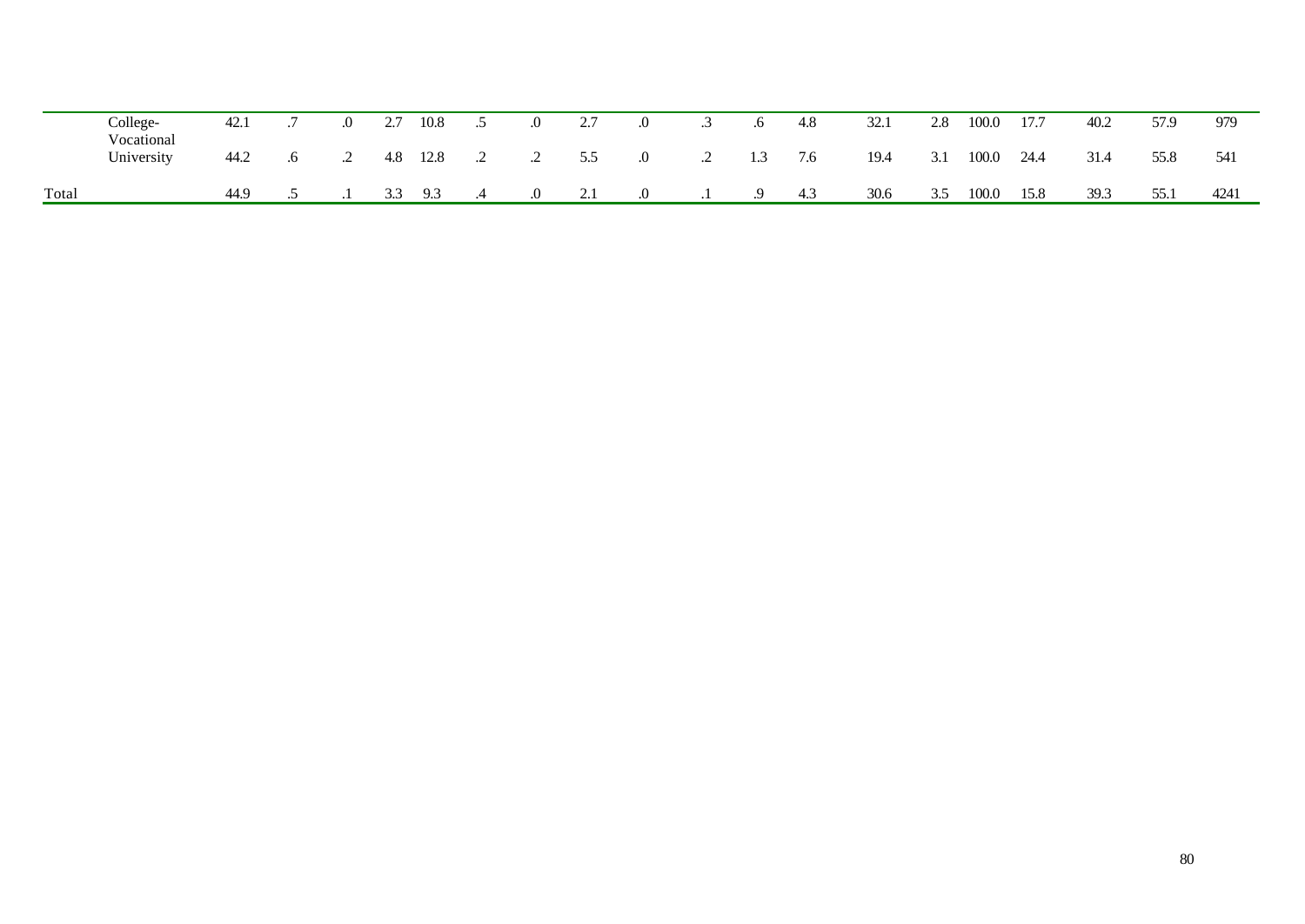|                    |                        |        |                   |                      | Person delivering antenatal care   |                   | N <sub>0</sub><br>antenatal<br>care<br>received | Total | Any<br>skilled<br>personnel | Number<br>of women |
|--------------------|------------------------|--------|-------------------|----------------------|------------------------------------|-------------------|-------------------------------------------------|-------|-----------------------------|--------------------|
|                    |                        | Doctor | Nurse<br>/midwife | Auxiliary<br>midwife | Traditiona<br>1 birth<br>attendant | Other<br>/missing |                                                 |       |                             |                    |
| Region             | Baku area              | 79.0   | 2.5               | 1.2                  | $\Omega$                           | .0                | 17.3                                            | 100.0 | 82.7                        | 81                 |
|                    | Nakhcivan              | 58.1   | 3.2               | $\boldsymbol{0}$     | $\boldsymbol{0}$                   | .0                | 38.7                                            | 100.0 | 61.3                        | 31                 |
|                    | Center, North          | 56.7   | 7.1               | .7                   | 1.4                                | 2.1               | 31.9                                            | 100.0 | 64.5                        | 141                |
|                    | West, Southwest        | 55.7   | 12.9              | 1.4                  | 2.9                                | 1.4               | 25.7                                            | 100.0 | 70.0                        | 70                 |
|                    | South                  | 55.3   | 3.9               | 3.9                  | 2.6                                | 5.3               | 28.9                                            | 100.0 | 63.2                        | 76                 |
| Area               | Urban                  | 76.9   | 4.0               | 1.2                  | 1.2                                | 1.2               | 15.6                                            | 100.0 | 82.1                        | 173                |
|                    | Rural                  | 48.7   | 8.0               | 1.8                  | 1.8                                | 2.7               | 37.2                                            | 100.0 | 58.4                        | 226                |
| Household Resident |                        | 61.2   | 5.9               | 1.3                  | 1.3                                | 2.2               | 28.0                                            | 100.0 | 68.5                        | 371                |
| <b>Status</b>      | <b>IDP</b> or Refugee  | 57.1   | 10.7              | 3.6                  | 3.6                                | $\boldsymbol{0}$  | 25.0                                            | 100.0 | 71.4                        | 28                 |
| Household Poor     |                        | 38.0   | 9.0               | 5.0                  | 1.0                                | 4.0               | 43.0                                            | 100.0 | 52.0                        | 100                |
| Wealth             | Middle                 | 64.8   | 5.7               | $\cdot$              | 2.0                                | 1.6               | 25.4                                            | 100.0 | 70.9                        | 244                |
|                    | Rich                   | 85.5   | 3.6               | $\boldsymbol{0}$     | $\Omega$                           | $\boldsymbol{0}$  | 10.9                                            | 100.0 | 89.1                        | 55                 |
| Woman's            | Secondary or Less      | 52.6   | 5.1               | $\Omega$ .           | 1.3                                | 1.3               | 39.7                                            | 100.0 | 57.7                        | 78                 |
| Education          | High School            | 53.2   | 7.5               | 2.5                  | 2.5                                | 3.0               | 31.3                                            | 100.0 | 63.2                        | 201                |
|                    | College-<br>Vocational | 76.3   | 5.0               | $\cdot$              | $\boldsymbol{0}$                   | 1.3               | 17.5                                            | 100.0 | 81.3                        | 80                 |
|                    | University             | 85.0   | 5.0               | 2.5                  | $\boldsymbol{0}$                   | $\boldsymbol{0}$  | 7.5                                             | 100.0 | 92.5                        | 40                 |
| Total              |                        | 60.9   | 6.3               | 1.5                  | 1.5                                | 2.0               | 27.8                                            | 100.0 | 68.7                        | 399                |

#### **Table 34: Percent distribution of women aged 15-49 with a birth in the last year by type of personnel delivering antenatal care, Azerbaijan, 2000**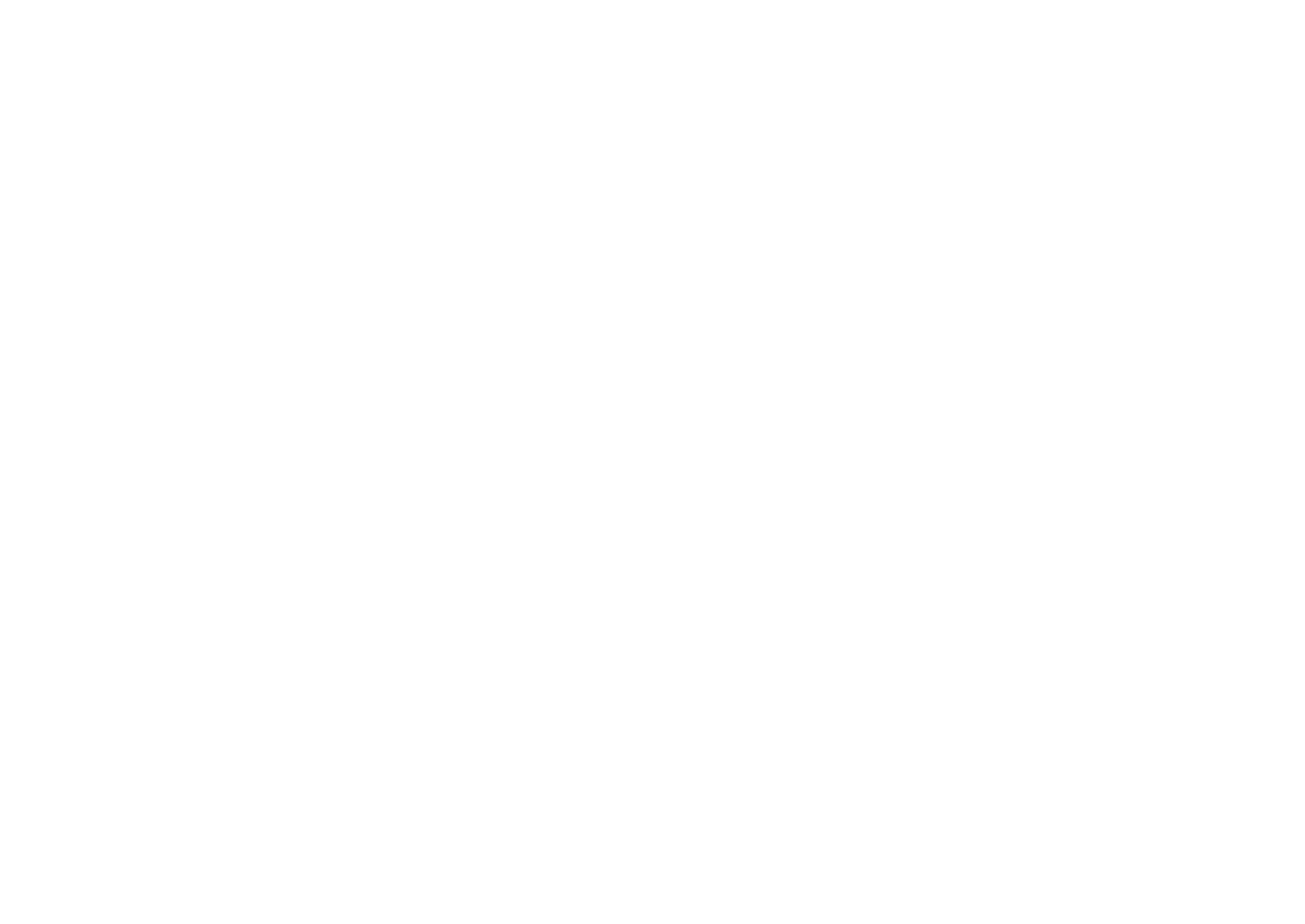|               |                       |        |                   |                      | Person assisting at delivery       |                     |                   |                                          | Total | Any<br>skilled<br>personnel | Number of<br>women |
|---------------|-----------------------|--------|-------------------|----------------------|------------------------------------|---------------------|-------------------|------------------------------------------|-------|-----------------------------|--------------------|
|               |                       | Doctor | Nurse/<br>midwife | Auxiliary<br>midwife | Traditiona<br>1 birth<br>attendant | Relative/<br>friend | Other/<br>Missing | N <sub>o</sub><br>assistance<br>received |       |                             |                    |
| Region        | Baku area             | 87.7   | 3.7               | $2.5\,$              | 3.7                                | $\boldsymbol{0}$    | $\boldsymbol{0}$  | 2.5                                      | 100.0 | 93.8                        | 81                 |
|               | Nakhcivan             | 61.3   | 19.4              | $\boldsymbol{0}$     | 6.5                                | 3.2                 | $.0\,$            | 9.7                                      | 100.0 | 80.6                        | 31                 |
|               | Center, North         | 68.8   | 9.9               | 5.0                  | 8.5                                | 2.1                 | 2.1               | 3.5                                      | 100.0 | 83.7                        | 141                |
|               | West, Southwest       | 58.6   | 22.9              | 8.6                  | 1.4                                | 4.3                 | 1.4               | 2.9                                      | 100.0 | 90.0                        | 70                 |
|               | South                 | 64.5   | 7.9               | 15.8                 | 6.6                                | 2.6                 | $\boldsymbol{0}$  | 2.6                                      | 100.0 | 88.2                        | 76                 |
| Area          | Urban                 | 86.1   | 6.4               | 2.3                  | 2.3                                | $.6\,$              | $.0\,$            | 2.3                                      | 100.0 | 94.8                        | 173                |
|               | Rural                 | 56.6   | 15.0              | $10.2\,$             | 8.4                                | 3.5                 | 1.8               | 4.4                                      | 100.0 | 81.9                        | 226                |
| Household     | Resident              | 70.9   | 10.0              | 7.0                  | 5.9                                | 2.2                 | 1.1               | 3.0                                      | 100.0 | 87.9                        | 371                |
| <b>Status</b> | <b>IDP</b> or Refugee | 50.0   | 28.6              | 3.6                  | 3.6                                | 3.6                 | $\boldsymbol{0}$  | 10.7                                     | 100.0 | 82.1                        | 28                 |
| Household     | Poor                  | 48.0   | 14.0              | 13.0                 | 12.0                               | 6.0                 | 2.0               | 5.0                                      | 100.0 | 75.0                        | 100                |
| Wealth        | Middle                | 73.4   | 11.9              | 5.3                  | 4.1                                | 1.2                 | $\boldsymbol{.8}$ | 3.3                                      | 100.0 | 90.6                        | 244                |
|               | Rich                  | 90.9   | 3.6               | 1.8                  | 1.8                                | $\boldsymbol{0}$    | $\boldsymbol{0}$  | 1.8                                      | 100.0 | 96.4                        | 55                 |
| Woman's       | Secondary or Less     | 59.0   | 16.7              | 7.7                  | 7.7                                | 3.8                 | 1.3               | 3.8                                      | 100.0 | 83.3                        | 78                 |
| Education     | <b>High School</b>    | 62.7   | 11.4              | 9.5                  | 7.5                                | 3.0                 | 1.5               | 4.5                                      | 100.0 | 83.6                        | 201                |
|               | College-Vocational    | 85.0   | 7.5               | 2.5                  | 2.5                                | $\boldsymbol{0}$    | $\boldsymbol{0}$  | 2.5                                      | 100.0 | 95.0                        | 80                 |
|               | University            | 92.5   | 7.5               | 0.                   | 0.                                 | 0.                  | $\boldsymbol{0}$  | .0                                       | 100.0 | 100.0                       | 40                 |
| Total         |                       | 69.4   | 11.3              | 6.8                  | 5.8                                | 2.3                 | 1.0               | 3.5                                      | 100.0 | 87.5                        | 399                |

### **Table 35: Percent distribution of women aged 15-49 with a birth in the last year by type of personnel assisting at delivery, Azerbaijan, 2000**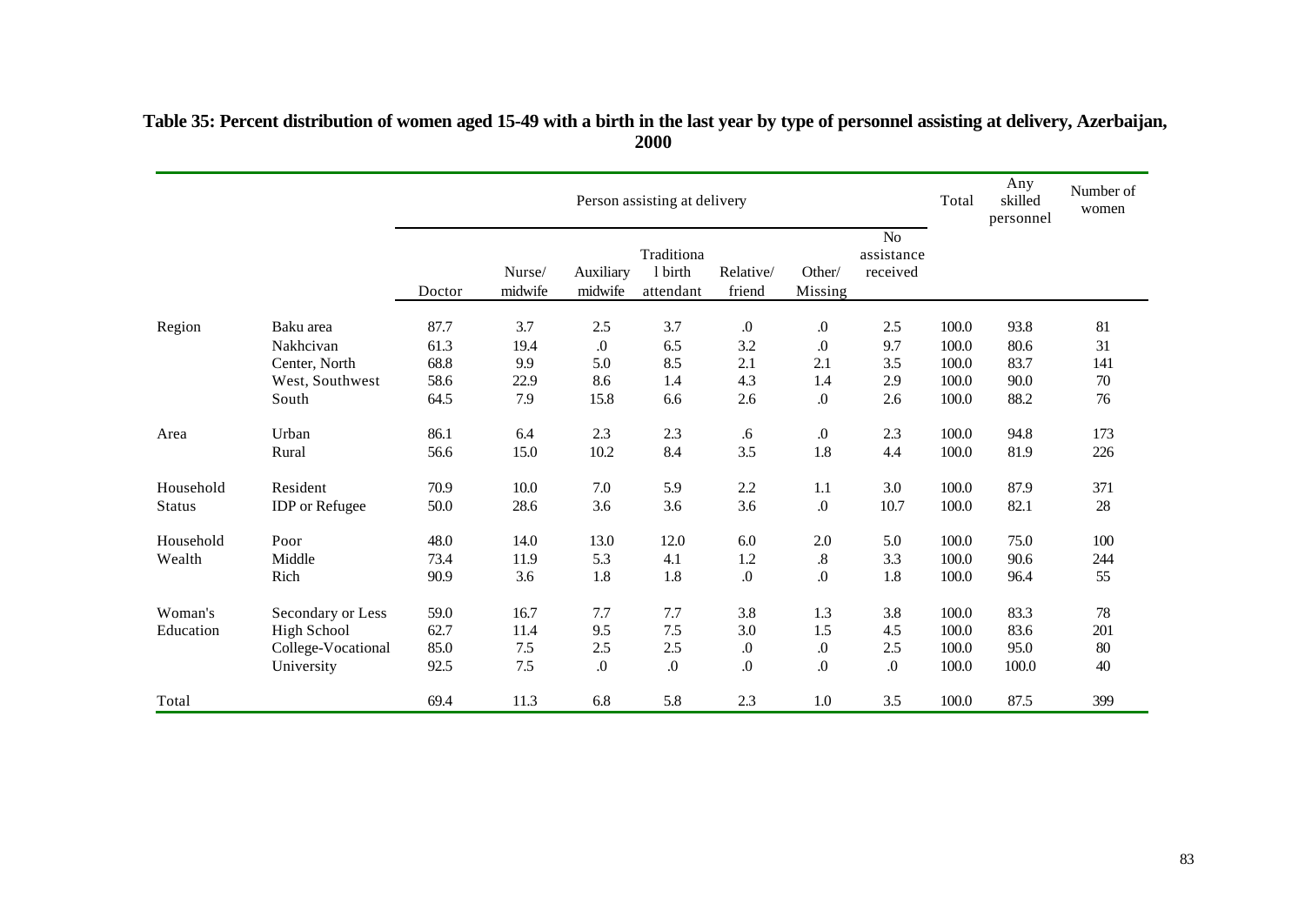|               |                    |                            | <b>Registration status</b> |                  |                                  | Birth is not registered because: |                      |           |                         | Total | Number of<br>children |
|---------------|--------------------|----------------------------|----------------------------|------------------|----------------------------------|----------------------------------|----------------------|-----------|-------------------------|-------|-----------------------|
|               |                    |                            |                            |                  |                                  | Late & didn't Doesn't know       |                      |           |                         |       |                       |
|               |                    | <b>Birth</b><br>registered | DK if birth<br>registered  | much             | Costs too Must travel<br>too far | want to pay<br>fine              | where to<br>register | Other     | Reason DK or<br>Missing |       |                       |
| Sex           | Male               | 96.9                       |                            | 1.1              | $\cdot$                          | $\cdot$                          | $\boldsymbol{0}$     | 1.2       | $\mathcal{A}$           | 100.0 | 1017                  |
|               | Female             | 96.7                       | $\frac{.2}{.2}$            | 1.0              | $\overline{0}$ .                 | $\cdot$                          | $\cdot$              | 1.5       | $\cdot$                 | 100.0 | 858                   |
| Region        | Baku area          | 98.1                       | $\cdot$                    | .5               | $\boldsymbol{0}$                 | $.0\,$                           | $.0\,$               | 1.2       | $.0\,$                  | 100.0 | 420                   |
|               | Nakhcivan          | 97.9                       | $\boldsymbol{0}$           | $\boldsymbol{0}$ | .0                               | $\boldsymbol{0}$                 | $\boldsymbol{0}$     | 1.0       | 1.0                     | 100.0 | 97                    |
|               | Center, North      | 95.4                       | $\Omega$                   | 2.3              | $\cdot$ 1                        | $\cdot$ 3                        | $\boldsymbol{0}$     | 1.3       | .6                      | 100.0 | 692                   |
|               | West, Southwest    | 98.2                       | $\cdot$ 3                  | .5               | .3                               | $\overline{0}$ .                 | .3                   | $.5\,$    | $.0\,$                  | 100.0 | 396                   |
|               | South              | 95.9                       | $\overline{.7}$            | 0.               | 0.                               | $\overline{0}$ .                 | $\overline{0}$ .     | 3.0       | $\mathcal{A}$           | 100.0 | 270                   |
| Area          | Urban              | 98.1                       | $\cdot$                    | $\cdot$ 4        | $0.$                             | $\boldsymbol{0}$                 | $\boldsymbol{0}$     | 1.2       | $\cdot$                 | 100.0 | 914                   |
|               | Rural              | 95.5                       | 3.                         | 1.7              | $\cdot$                          | $\overline{c}$                   | $\cdot$              | 1.5       | .5                      | 100.0 | 961                   |
| Household     | Resident           | 96.6                       | $\cdot$                    | 1.1              | $\cdot$                          | $\cdot$                          | $\cdot$              | 1.5       | $\mathcal{A}$           | 100.0 | 1710                  |
| <b>Status</b> | IDP or Refugee     | 98.8                       | $.0\,$                     | .6               | .6                               | $\boldsymbol{0}$                 | $\boldsymbol{0}$     | $.0\,$    | $0.$                    | 100.0 | 165                   |
| Household     | Poor               | 96.7                       | $\mathcal{A}$              | 1.0              | $\cdot$                          | $\cdot$                          | $\boldsymbol{0}$     | 1.4       | $\boldsymbol{0}$        | 100.0 | 487                   |
| Wealth        | Middle             | 96.5                       | $\cdot$                    | 1.2              | $\cdot$                          | $\cdot$                          | $\cdot$              | 1.4       | .5                      | 100.0 | 1155                  |
|               | Rich               | 98.3                       | .4                         | .4               | 0.                               | $\boldsymbol{0}$                 | $\boldsymbol{0}$     | .9        | $\boldsymbol{0}$ .      | 100.0 | 233                   |
| Age           | < 6                | 86.4                       | 1.3                        | 3.2              | $0.$                             | $\boldsymbol{0}$                 | .6                   | 7.8       | .6                      | 100.0 | 154                   |
| (Months)      | $6 - 11$           | 94.0                       | $.0\,$                     | 1.6              | .5                               | .5                               | $.0\,$               | 2.2       | 1.1                     | 100.0 | 183                   |
|               | $12 - 23$          | 96.3                       | .3                         | 1.1              | $0.$                             | $\boldsymbol{0}$                 | $.0\,$               | 1.6       | $.8\,$                  | 100.0 | 374                   |
|               | $24 - 35$          | 98.0                       | .3                         | 1.1              | .3                               | $\boldsymbol{0}$                 | $.0\,$               | $\cdot$ 3 | $\boldsymbol{0}$        | 100.0 | 348                   |
|               | 36-47              | 99.5                       | $.0\,$                     | $\boldsymbol{0}$ | 0.                               | $.0\,$                           | $.0\,$               | $.5\,$    | $\boldsymbol{0}$ .      | 100.0 | 393                   |
|               | 48-59              | 98.8                       | $\boldsymbol{0}$           | 9.               | 0.                               | $\cdot$                          | $\boldsymbol{0}$     | $.0\,$    | $\boldsymbol{0}$ .      | 100.0 | 423                   |
| Mother's      | Secondary or Less  | 94.2                       | .3                         | 1.8              | .6                               | $.0\,$                           | $.0\,$               | 3.0       | $\boldsymbol{0}$        | 100.0 | 328                   |
| Education     | <b>High School</b> | 96.7                       | .3                         | 1.2              | $0.$                             | $\cdot$                          | $\cdot$              | 1.1       | $\mathcal A$            | 100.0 | 952                   |
|               | College-Vocational | 98.3                       | $\overline{0}$             | $.8\,$           | $\boldsymbol{0}$                 | $\overline{0}$                   | $\overline{0}$ .     | 1.0       | $\boldsymbol{0}$ .      | 100.0 | 400                   |

## **Table 36: Percent distribution of children aged 0-59 months by whether birth is registered and reasons for non-registration, Azerbaijan, 2000**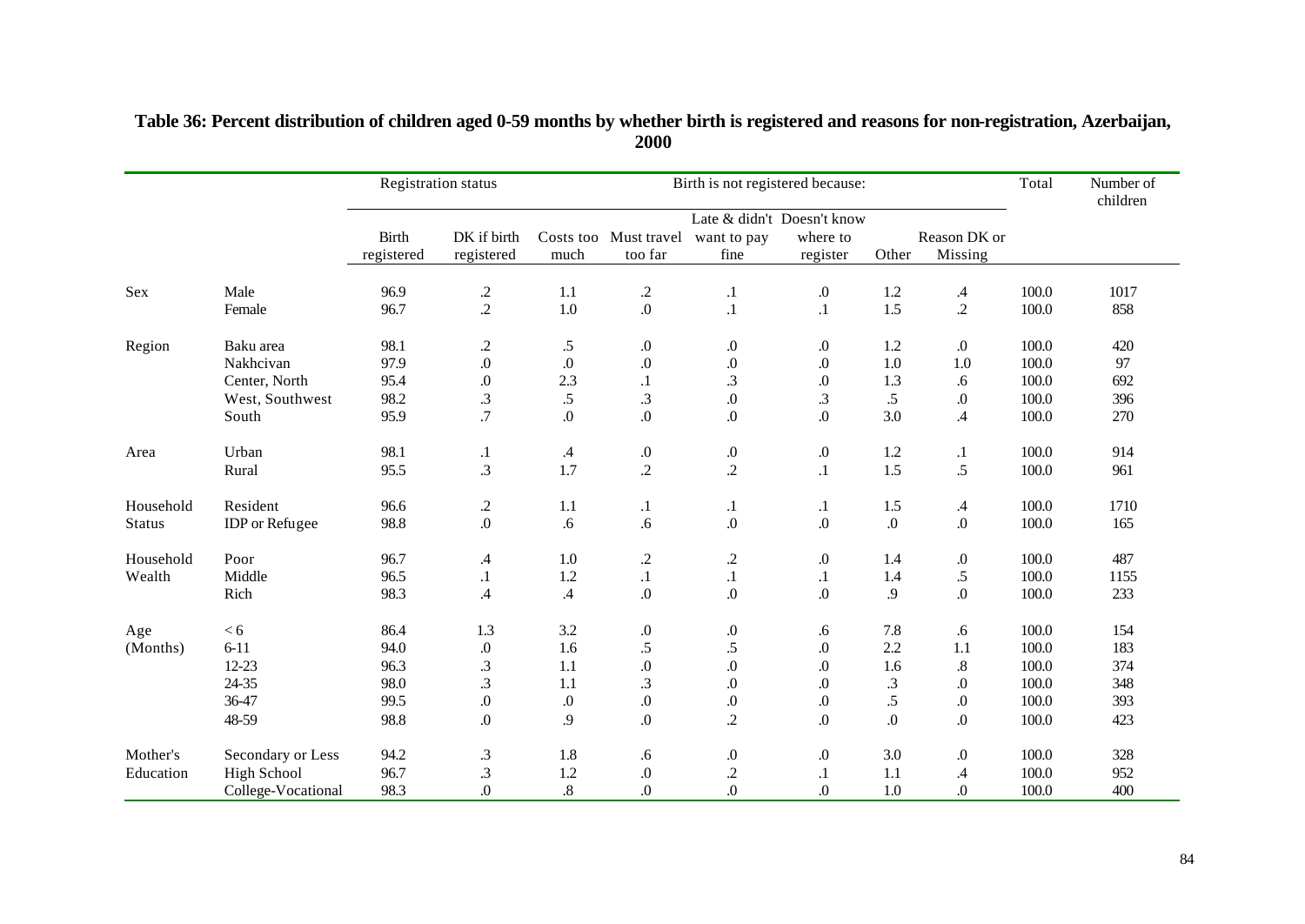|       | $\mathbf{v}$ $\mathbf{v}$<br>Jniversity | QR<br>ن.ں |         | $\ddotsc$ |  | $\ddot{\phantom{0}}$ | $\sqrt{ }$<br>1.0    | 100.0 | 195  |
|-------|-----------------------------------------|-----------|---------|-----------|--|----------------------|----------------------|-------|------|
| Total |                                         | 20.O      | $\cdot$ |           |  |                      | $\ddot{\phantom{0}}$ | 100.0 | 1875 |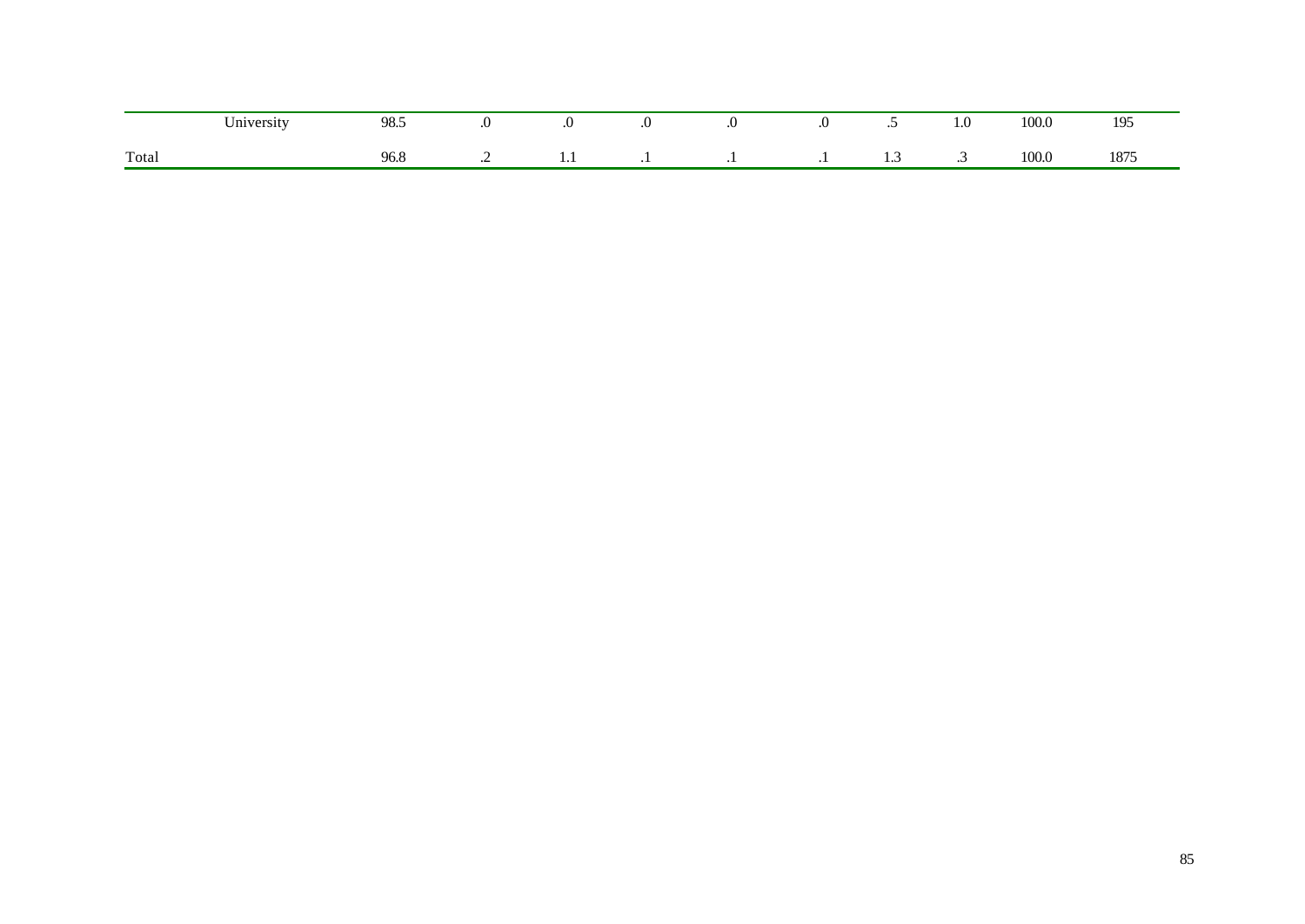|               |                       | Living<br>with both<br>parents |                         | Living with neither parent |                      |                            |                 |                | Living with mother Living with father |                      |                               | Total | Not living<br>with a<br>biological<br>parent | One or<br>both<br>parents<br>dead | Number of<br>children |
|---------------|-----------------------|--------------------------------|-------------------------|----------------------------|----------------------|----------------------------|-----------------|----------------|---------------------------------------|----------------------|-------------------------------|-------|----------------------------------------------|-----------------------------------|-----------------------|
|               |                       |                                | Only<br>father<br>alive | Only<br>mother<br>alive    | Both<br>Are<br>alive | Both<br>Are<br>dead        | Father<br>alive | Father<br>dead | Mother<br>alive                       | Mother<br>dead       | Impossible<br>to<br>determine |       |                                              |                                   |                       |
| Sex           | Male                  | 93.7                           | $\cdot$                 | $\cdot$                    | .4                   | $\cdot$                    | 2.7             | 2.3            | $\cdot$                               | $\mathcal{A}$        | $\cdot$                       | 100.0 | $.7\,$                                       | 3.0                               | 4159                  |
|               | Female                | 92.4                           | $.0\,$                  | $\cdot$                    | .9                   | .3                         | 2.8             | 3.0            | $\cdot$                               | .3                   | $\cdot$                       | 100.0 | 1.3                                          | 3.7                               | 3818                  |
| Region        | Baku area             | 91.1                           | $\cdot$                 | $\cdot$                    | .5                   | $\cdot$ 3                  | 4.3             | 3.2            | $\cdot$                               | $\cdot$              | $\cdot$                       | 100.0 | 9.                                           | 3.8                               | 1932                  |
|               | Nakhcivan             | 97.1                           | $.0\,$                  | $.0\,$                     | .3                   | $.0\,$                     | 1.5             | 1.2            | $\boldsymbol{0}$                      | $\overline{0}$ .     | $\boldsymbol{0}$              | 100.0 | .3                                           | 1.2                               | 343                   |
|               | Center, North         | 94.0                           | $\cdot$ 1               | $\cdot$                    | $\mathcal{A}$        | $\cdot$                    | 1.5             | 3.1            | $\overline{c}$                        | .5                   | $\cdot$                       | 100.0 | $\cdot$ 7                                    | 3.8                               | 2974                  |
|               | West, Southwest       | 94.6                           | $\cdot$ 1               | $\cdot$                    | $\mathcal{A}$        | $\cdot^1$                  | 1.7             | 2.3            | $\cdot$                               | $\mathcal{A}$        | $\cdot$ 3                     | 100.0 | .6                                           | 2.9                               | 1594                  |
|               | South                 | 90.5                           | $\boldsymbol{0}$        | $\cdot$                    | 2.1                  | .5                         | 4.9             | 1.4            | $.0\,$                                | $\mathcal{A}$        | $\boldsymbol{0}$              | 100.0 | 2.7                                          | 2.5                               | 1134                  |
| Area          | Urban                 | 92.9                           | $\cdot$                 | $\boldsymbol{0}$           | .5                   | $\boldsymbol{\mathcal{S}}$ | 3.1             | 2.6            | $\cdot$                               | $\boldsymbol{\cdot}$ | $\cdot$                       | 100.0 | $\boldsymbol{.9}$                            | 3.3                               | 4044                  |
|               | Rural                 | 93.2                           | $.1\,$                  | $.1\,$                     | 9.                   | $\cdot$                    | 2.3             | 2.6            | $\cdot$                               | $\mathcal{A}$        | $\cdot$                       | 100.0 | 1.2                                          | 3.3                               | 3933                  |
| Household     | Resident              | 93.1                           | $\boldsymbol{0}$ .      | $\cdot$                    | $\cdot$ 7            | $\cdot$                    | 2.8             | 2.4            | $\cdot$                               | $\mathcal{A}$        | $\cdot$                       | 100.0 | 1.0                                          | 3.1                               | 7207                  |
| <b>Status</b> | <b>IDP</b> or Refugee | 92.1                           | $\mathcal{A}$           | $.0\,$                     | $\overline{.5}$      | $\cdot$ 3                  | 2.1             | 4.4            | $\boldsymbol{0}$                      | $\cdot$ 3            | $0.$                          | 100.0 | 1.2                                          | 5.3                               | 770                   |
| Household     | Poor                  | 93.3                           | $\cdot$                 | $.0\,$                     | $\cdot$ 3            | $\cdot$                    | 2.7             | 2.8            | $\cdot$                               | $\mathcal{A}$        | $\cdot$ 3                     | 100.0 | $\mathcal A$                                 | 3.3                               | 1882                  |
| Wealth        | Middle                | 93.0                           | $\cdot$ 1               | $\cdot$                    | $\boldsymbol{.8}$    | $.3\phantom{0}$            | 2.5             | 2.5            | $\cdot$                               | $\cdot$ 3            | $\cdot$                       | 100.0 | 1.3                                          | 3.4                               | 4988                  |
|               | Rich                  | 92.7                           | $.0\,$                  | $.0\,$                     | .5                   | $\cdot$ 3                  | 3.5             | 2.5            | $\cdot$                               | $\mathcal{A}$        | $\cdot$                       | 100.0 | $.7\,$                                       | 3.2                               | 1107                  |
| Age           | 0-4 years             | 96.0                           | $\boldsymbol{0}$        | $\boldsymbol{0}$           | .7                   | $\boldsymbol{0}$           | 2.5             | $\mathcal{A}$  | $.0\,$                                | $\cdot$              | $\cdot$                       | 100.0 | $\boldsymbol{.8}$                            | .7                                | 2004                  |
|               | 5-9 years             | 92.2                           | $\cdot$                 | $\cdot$                    | .6                   | $\cdot$                    | 3.2             | 2.8            | .3                                    | $\cdot$              | $\cdot$ 3                     | 100.0 | 1.1                                          | 3.4                               | 2813                  |
|               | $10-14$ years         | 92.0                           | $\Omega$ .              | $\cdot$                    | .7                   | .4                         | 2.4             | 3.8            | $\boldsymbol{0}$                      | .6                   | 0.                            | 100.0 | 1.1                                          | 4.9                               | 3160                  |
| Total         |                       | 93.0                           | $\cdot$                 | $\cdot$                    | $.7\,$               | $\cdot$ .2                 | 2.7             | 2.6            | $\cdot$                               | $\mathcal{A}$        | $\cdot$                       | 100.0 | $1.0\,$                                      | 3.3                               | 7977                  |

# **Table 37: Percentage of children 0-14 years of age in households not living with a biological parent, Azerbaijan, 2000**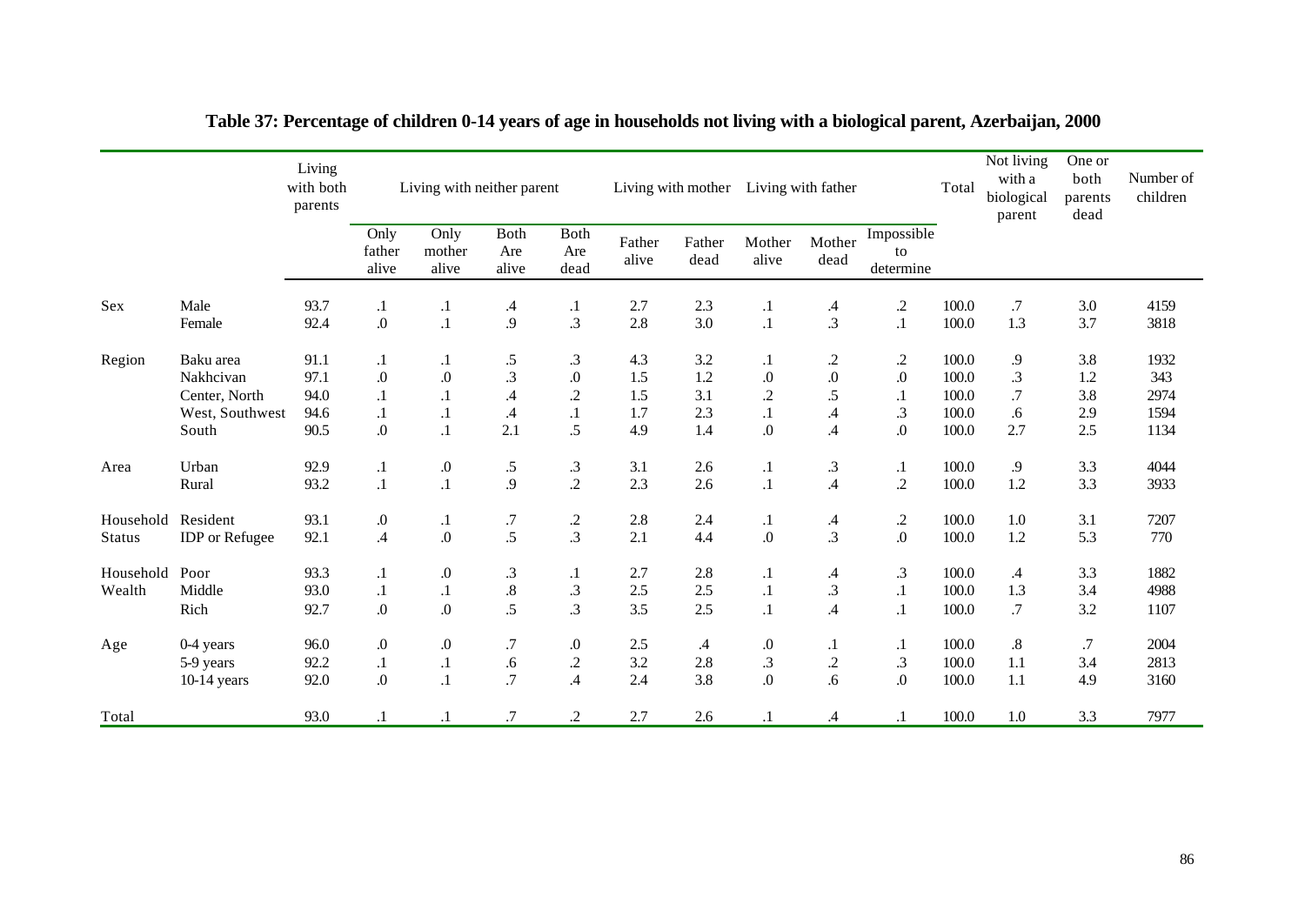|               |                       |                 |                |           | Domestic work: |                |                      |                       |
|---------------|-----------------------|-----------------|----------------|-----------|----------------|----------------|----------------------|-----------------------|
|               |                       | Paid work       | Unpaid<br>work |           |                | Family<br>work | Currently<br>working | Number of<br>children |
|               |                       |                 |                | < 4       | 4 or more      |                |                      |                       |
|               |                       |                 |                | hours/day | hours/day      |                |                      |                       |
| Sex           | Male                  | $\cdot$ 3       | 5.2            | 49.2      | 3.8            | 6.1            | 13.6                 | 3082                  |
|               | Female                | $\cdot$         | 4.9            | 57.0      | 6.8            | 1.8            | 12.3                 | 2891                  |
|               |                       |                 |                |           |                |                |                      |                       |
| Region        | Baku area             | .3              | 1.3            | 49.9      | 2.3            | 1.2            | 4.6                  | 1478                  |
|               | Nakhcivan             | $\mathcal{A}$   | 3.7            | 56.2      | 12.4           | 8.7            | 20.2                 | 242                   |
|               | Center, North         | $\cdot$         | 5.2            | 54.7      | 7.9            | 4.8            | 16.6                 | 2247                  |
|               | West, Southwest       | .7              | 6.1            | 57.2      | 5.1            | 6.3            | 15.2                 | 1173                  |
|               | South                 | $.1\,$          | 10.1           | 47.1      | 1.3            | 2.4            | 13.1                 | 833                   |
| Area          | Urban                 | $\cdot$         | 2.6            | 53.0      | 3.4            | 1.9            | 7.6                  | 3061                  |
|               | Rural                 | $\cdot$ 3       | 7.6            | 53.0      | 7.1            | 6.3            | 18.7                 | 2912                  |
| Household     | Resident              | $\cdot$         | 5.4            | 53.7      | 5.4            | 4.1            | 13.4                 | 5379                  |
| <b>Status</b> | <b>IDP</b> or Refugee | .5              | 2.0            | 46.5      | 3.7            | 3.7            | 9.1                  | 594                   |
| Household     | Poor                  | .7              | 8.6            | 55.5      | 8.5            | 7.4            | 21.5                 | 1371                  |
| Wealth        | Middle                | $\cdot$         | 4.7            | 52.4      | 4.5            | 3.5            | 11.7                 | 3751                  |
|               | Rich                  | .5              | .7             | 51.7      | 3.1            | 0.9            | 4.9                  | 851                   |
| Age           | 5-9 years             | $\cdot$         | 3.3            | 42.5      | 1.3            | 2.5            | 6.6                  | 2813                  |
|               | $10-14$ years         | $\overline{.}3$ | 6.6            | 62.3      | 8.7            | 5.4            | 18.7                 | 3160                  |
| Total         |                       | $\cdot$ 3       | 5.0            | 53.0      | 5.2            | 4.0            | 13.0                 | 5973                  |

## **Table 38: Percentage of children 5-14 years of age who are currently working, Azerbaijan, 2000**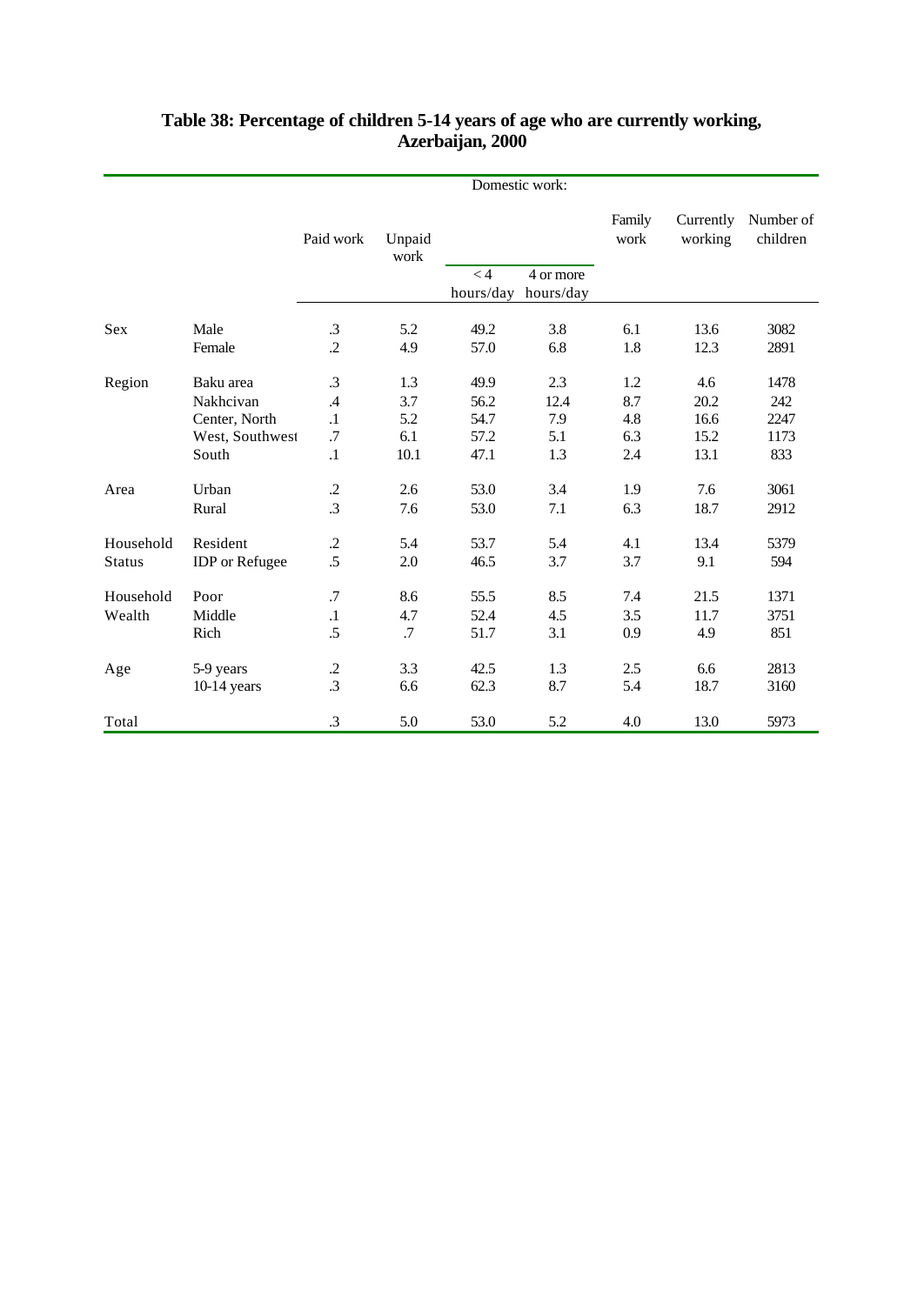# **Appendix A: Sample Design**

The major features of sample design and implementation are described in this appendix. Sample design features include: target sample size, choice of domains, sampling stages, stratification, degree of clustering, and the relationship of design decisions to the nature of the sample frame. Sample implementation includes response rate and sampling error calculations.

#### *A.1 Sample Design and Implementation*

A self-weighting, multistage cluster sampling approach was used in the selection of the Azerbaijan MICS sample. A standard segment design was adopted for the selection of sample households.

The Azerbaijan MICS was designed so that a variety of CRC indicators would be analyzed for Azerbaijan as a whole and for urban and rural domains. The universe of the Azerbaijan MICS was defined as the total population of Azerbaijan for the Household Questionnaire, and as subsets, all women age 15-49 for the Women's Questionnaire and all living children under age 5 for the Children's Questionnaire. The aim was to survey the population by designing a sample of households, interviewing women age 15-49 and administering a Children's Questionnaire to the mothers or caretakers of children under age 5.

#### *A.2 Sample Frame*

Azerbaijan conducted a general population census in January 1999. In the absence of any other source which could serve as a sample frame for the MICS, the census was the only information source from which the Azerbaijan MICS sample could be selected.

Households in the Azerbaijan census were divided into enumeration areas, comprising populations of 506 on the average, which made it possible to consider them as primary sampling units (PSUs). Since the census was carried out recently, no listing activity was deemed necessary to update the sample frame.

Several computer files were available from the census that could be used to construct a sample frame. Two computer files were used to generate the sample frame for the Azerbaijan MICS. The first of these was an enumeration-area based file which included 15,475 enumeration areas, and information on the numbers of households and population in each enumeration area at the time of the census. This file was first used to select 254 enumeration areas for the MICS sample, as discussed later. The second file available was a household-based file from the census, which listed all households with enumeration area codes. However, this file excluded IDP/refugee-headed households, since such households were assigned the enumeration codes to which the household heads belonged in the occupied territories of Azerbaijan. In short, IDP/refugee households did not appear in the 254 enumeration areas that were selected. Therefore, an in-office updating of the sample frame was carried out, by comparing the numbers of households from the enumeration-area based file with the numbers of households in the household-based file. If the latter produced lower numbers of households for a particular selected enumeration area, the original census questionnaires were retrieved from the State Committee of Statistics archives and the questionnaires were compared with those in the household-based file. The householdbased data file was updated by including identification information of the households missing from the computerized list, which were predominantly IDP/refugee-headed households.

The enumeration area-based file was used to obtain three separate files for the Baku area, for other urban areas and for rural areas, which were used as sample domains in the selection stage. Definitions current in the country for urban and rural settlements were used, where a combination of population sizes, administrative status and administrative considerations by the state to designate settlements as urban or rural. The Baku area, for instance, including the main city of Baku and settlements in the vicinity, is locally defined as an urban area. In each of the three files, enumeration areas were sorted geographically to ascertain implicit stratification, by using the ninezone division of the country designated during the Soviet era but still in use, albeit in a limited fashion, by the interested circles in the country.

#### *A.3 Sample Size*

The target sample size for the Azerbaijan MICS was 6120 households. For the calculation of this sample size, the key indicator used was the administration of oral rehydration therapy (ORT) to children under 5 with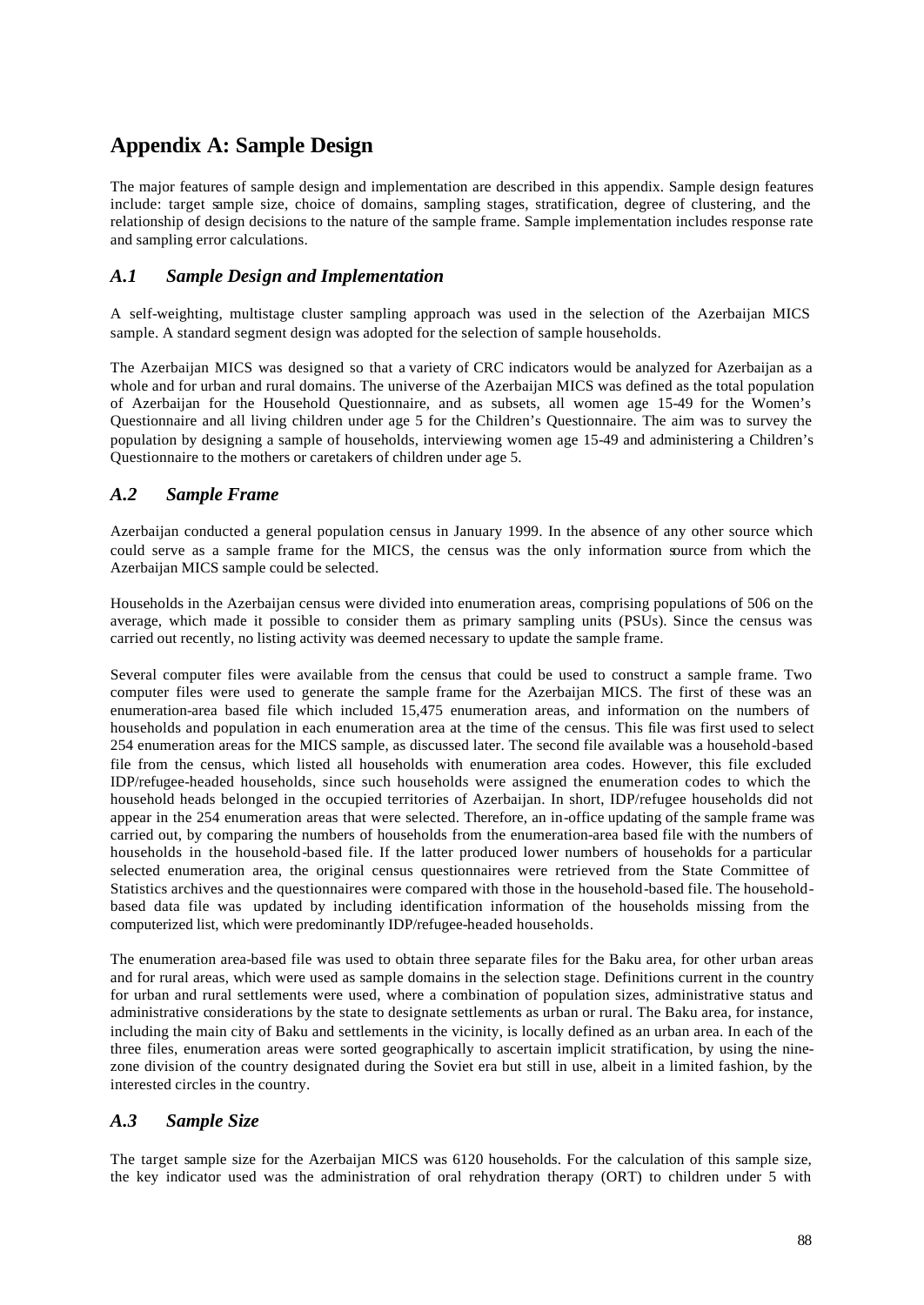diarrhoea at any time and duration during a period of two weeks. The assumptions used in the calculation are as follows:

- The prevalence of ORT use is 10 percent.
- The proportion of children with diarrhoea in the general population is 4.8 percent, calculated by multiplying the estimated diarrhoea prevalence of 30 percent with the proportion of under-5 children in the population, 16 percent.
- A design effect of 1.5.
- A confidence interval of 95 percent.
- A margin of error of 3 percent.
- An average household size of 4.5.
- A non-response of 10 percent.

The resulting number of households from this exercise – 3056 households - were multiplied by two to ascertain statistically sound analyses of the indicators by urban and rural areas.

The average cluster size in the Azerbaijan MICS was determined as 24, making necessary the selection of 255 enumeration areas (clusters).

#### *A.4 Sample Allocation and Sample Selection*

Since the Azerbaijan MICS sample was designed as a self-weighting sample, the target number of clusters were distributed to the sample domains by using the share of population in each domain in Azerbaijan's total population:

|                    | Share of<br>Population | Target Number of<br><b>Clusters</b> |
|--------------------|------------------------|-------------------------------------|
| Baku Area          | 24.9                   | 63                                  |
| Other Urban Areas  | 28.7                   | 73                                  |
| <b>Rural Areas</b> | 46.4                   | 118                                 |
| Total              | 100.0                  | 254                                 |

After rounding, 254 clusters were selected during the selection of PSUs (enumeration areas). PSUs having measures of size of more than one were divided into the number of possible segments and one segment was randomly selected.

As discussed above, enumeration areas were first sorted geographically to allow implicit stratification by regions in the country. Enumeration areas were sorted geographically within each settlement, and households were sorted within each enumeration area. No cartographic material was available. The nine-zone division of the country is as follows (each named after the main district(s) within the zone):

- Baku area
- Nakhcivan
- **Gence**
- Quba, Qusar
- Balaken, Zaqatala
- Aqstafa, Qazax
- Agdam, Fizuli
- Lenkeran, Astara
- Yevlakh, Ali Bayramli

The nine zones were sorted geographically in a serpentine fashion for purposes of implicit stratification to increase the effectiveness of the sample. Although the MICS sample size was not calculated on the basis of regional representation, this implicit stratification allowed some statistically significant analyses to be performed for some variables. To this end, the nine zones were collapsed into five regions as follows, indicating the names used in the main body of the report:

• Baku area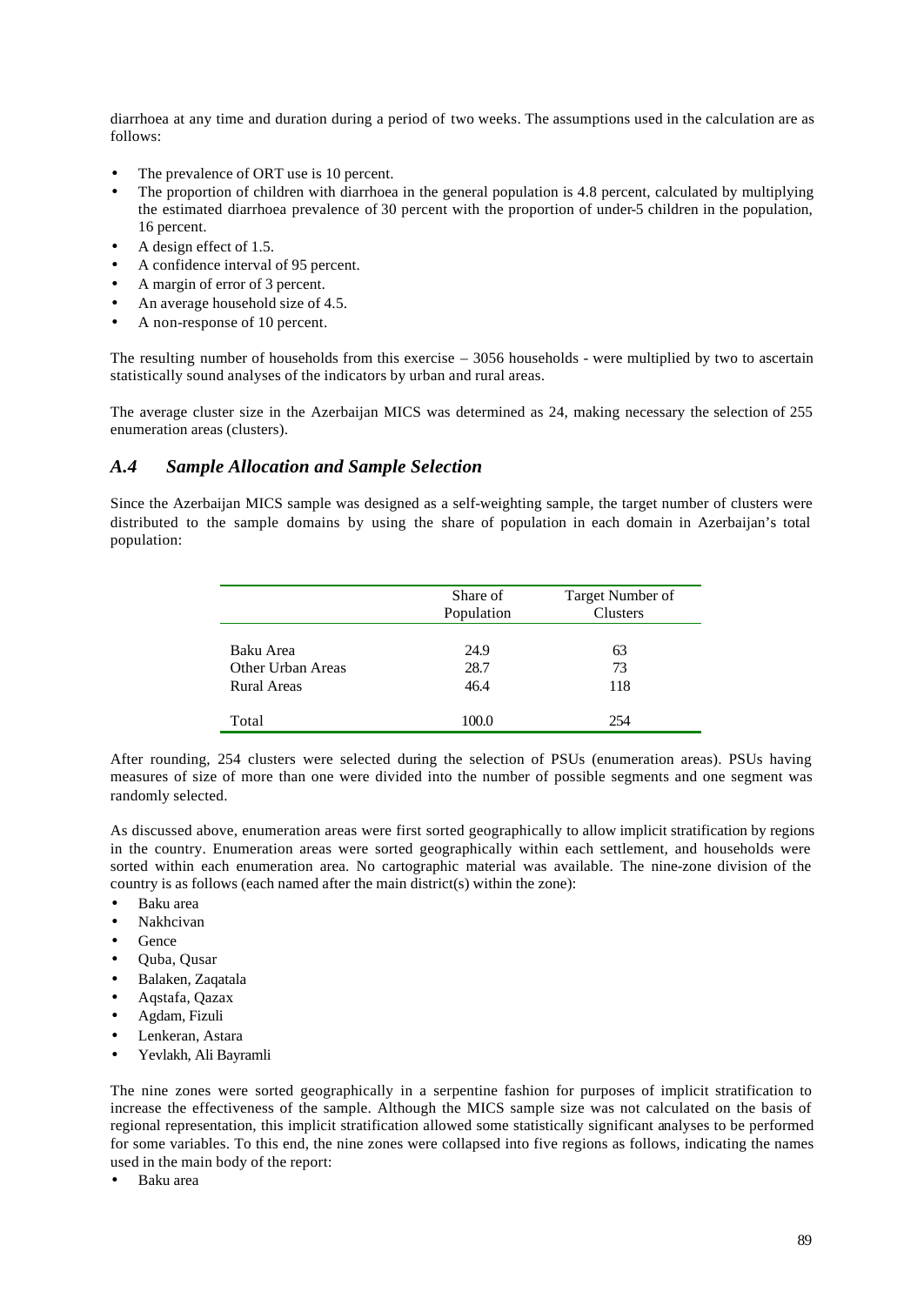- Nakhcivan
- Center & North (Quba, Qusar, Balaken, Zaqatala, Yevlakh, Ali Bayramli)
- West & Southwest (Gence, Aqstafa, Qazax, Agdam, Fizuli)
- South (Lenkeran, Astara)

In each of the three sample domains, the required numbers of enumeration areas were selected by using systematic pps (probability proportional to size) sampling procedures, based on the populations in each enumeration area. The first stage selection was thus completed by selecting the required number of enumeration areas from each sample domain (Baku area, other urban areas, and rural areas).

For the second stage selection (i.e. selection of households), calculations were performed to determine the sampling interval. The average household size in the sample frame that was obtained was 4.76 persons. Since an average enumeration area had a population of 506.8 persons, it followed from here that there were about 108 households in an enumeration area on the average. Therefore, one in every 4.4 households had to be selected from each enumeration area to obtain the average cluster size of 24 households. After the in-office updating of the enumeration areas was completed, sample households were systematically selected by generating separate random starting numbers for each enumeration area.

A total of 6166 households were selected for interviews during the MICS.

#### *A.5 Coverage of the Sample*

The results of sample implementation for the household and for individual interviews for Azerbaijan as a whole, and for urban and rural areas are shown in Table 1 in the main text of the report. As shown in the table, response rates were high in general, at 97 percent for households and around 93-94 percent for individual women and children under five. Response rates did not vary by urban and rural areas. Therefore, no correction factors were calculated to compensate for varying response rates.

#### *A.6 Estimates of Sampling Errors*

The estimates from a sample survey are affected by two types of errors: non-sampling and sampling errors. Nonsampling errors result from mistakes made in implementing data collection and data processing, such as failure to locate and interview the correct household, misunderstanding of the questions on the part of either the interviewers or the respondents, and data entry errors. Non-sampling errors are generally impossible to avoid and difficult to detect and evaluate statistically.

Sampling errors, on the other hand, can be evaluated statistically. The sampling error is a measure of the variability between all possible samples from the same universe. Although the degree of variability is not known exactly, it can be estimated from the survey results.

Sampling error is usually measured in terms of standard error for a particular statistic (mean, percentage etc) which is the ratio of the standard deviation to the square root of the sample size. The standard error can be used to calculate confidence intervals within which the true value for the population can reasonably be assumed to fall. For example, for any given statistic calculated from a sample survey, the value of that statistic will fall within a range of plus or minus two times the standard error of that statistic in 95 percent of all possible samples of identical sample and design.

If the MICS sample had been selected as a simple random sample, it would have been possible to use straightforward formulae for calculating sampling errors. However, the MICS sample is a multi-stage cluster design, and there is need for use of more complex formulae. The computer package, CLUSTERS, was therefore used to compute sampling errors for selected variables with the proper statistical methodology.

In addition to the standard errors, CLUSTERS computes the design effect (DEFT) for each estimate, which is defined as the ratio of the standard error using the given sample design to the standard error that would result if a simple random sample had been used. A DEFT value of 1.0 indicates that the sample design is as efficient as a simple random sample, whereas a DEFT value greater than 1.0 indicates the increase in the sampling error due to the use of a more complex and less statistically efficient design. CLUSTERS also computes the relative error and confidence limits for the estimates.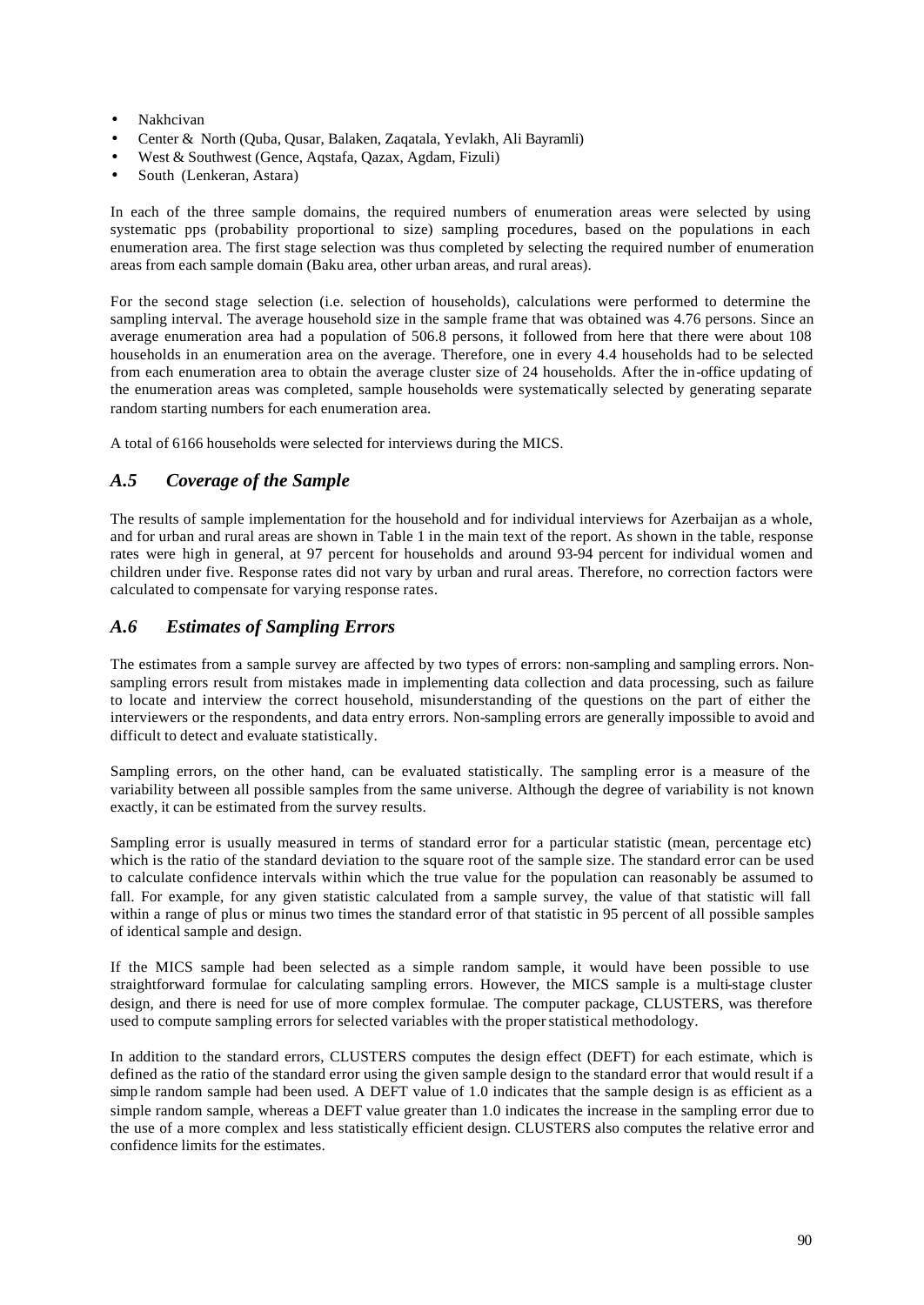The results for selected variables are presented here for Azerbaijan as a whole, for urban and rural areas, and for the five regions. Note that all variables are in the form of proportions.

The confidence interval can be interpreted as follows: As an example, the overall proportion of women who have ever given birth from the national sample is 0.622 (see variable EVERBR in Table A.2), and the standard error is 0.007. Therefore, to obtain the 95 percent confidence limits, one adds and subtracts twice the standard error to the sample estimate. There is a high probability (95 percent) that the true proportion of women who have ever given birth is between 0.608 and 0.636.

|                 | <b>Estimate</b>                                                                                          | <b>Population</b>                         |
|-----------------|----------------------------------------------------------------------------------------------------------|-------------------------------------------|
| <b>URBAN</b>    | Urban                                                                                                    | Households                                |
| <b>RESIDE</b>   | Resident                                                                                                 | Households                                |
| <b>IDP</b>      | IDP or refugee                                                                                           | Households                                |
| <b>IODINE</b>   | Using iodized salt                                                                                       | Households                                |
| <b>SCHOOL</b>   | Attending primary school                                                                                 | Children age 7-10 years                   |
| <b>LITERA</b>   | Literate                                                                                                 | Household members age 15+                 |
| <b>SAFE</b>     | Using improving drinking water sources                                                                   | Household members                         |
| <b>SANIT</b>    | Using sanitary means of excrete disposal                                                                 | Household members                         |
| <b>WORK</b>     | Currently working                                                                                        | Children age 5-14 years                   |
| <b>EVERBR</b>   | Ever given birth                                                                                         | Women age 15-49                           |
| WEIGH           | Weighed at birth                                                                                         | Births last year                          |
| <b>AIDS</b>     | Heard of AIDS                                                                                            | Women age 15-49                           |
| <b>THREE</b>    | Know all three ways of preventing HIV transmission                                                       | Women age 15-49                           |
| <b>THREEM</b>   | Correctly identify all three HIV/AIDS misconceptions                                                     | Women age 15-49                           |
| <b>MOMKID</b>   | Know AIDS can be transmitted from mother to child                                                        | Women age 15-49                           |
| <b>THREEW</b>   | Correctly identify all three ways of HIV transmission                                                    | Women age 15-49                           |
| <b>ONEPLS</b>   | From mother to child<br>Agree with at least one discriminatory statement<br>Towards people with HIV/AIDS | Women age 15-49                           |
| <b>KNOWS</b>    | Have sufficient knowledge of HIV/AIDS                                                                    | Women age 15-49                           |
| <b>PLACE</b>    | Know a place to get an AIDS test                                                                         | Women age 15-49                           |
| <b>TESTED</b>   | Have been tested for AIDS                                                                                | Women age 15-49                           |
| <b>NOMETH</b>   | Currently not using a contraceptive method                                                               | Currently married women                   |
| <b>ANYMOD</b>   | Currently using any modern contraceptive                                                                 | Currently married women                   |
| <b>ANYTRA</b>   | Currently using any traditional contraceptive                                                            | Currently married women                   |
| <b>ANY</b>      | Currently using any method of contraception                                                              | Currently married women                   |
| <b>SKILAN</b>   | Antenatal care received from any skilled personnel                                                       | Births last year                          |
| <b>SKILDC</b>   | Delivery assistance from any skilled personnel                                                           | Births last year                          |
| <b>ECEP</b>     | Attending early childhood education programme                                                            | Children age 36-59 months                 |
| WA2             | Underweight                                                                                              | Children under five years                 |
| HA2             | Stunted                                                                                                  | Children under five years                 |
| WH <sub>2</sub> | Wasted                                                                                                   | Children under five years                 |
| <b>EXBF</b>     | Exclusively breastfeeding                                                                                | Children age 0-3 months                   |
| <b>SOLIDS</b>   | Complementary feeding                                                                                    | Children age 6-9 months                   |
| <b>BF1223</b>   | Continued breastfeeding                                                                                  | Children age 12-15 months                 |
| BF2023          | Continued breastfeeding                                                                                  | Children age 20-23 months                 |
| <b>DIARR</b>    | Had diarrhea in last 2 weeks                                                                             | Children under five years                 |
| <b>RECTRE</b>   | Received recommended treatment for diarrhea                                                              | Children with diarrhea in<br>Last 2 weeks |
| <b>DRNKD</b>    | Received increased fluid and continued feeding<br>during diarrhea                                        | Children with diarrhea in<br>Last 2 weeks |
| ARI             | Had acute respiratory infection in last 2 weeks                                                          | Children under five years                 |
| ANY             | Received treatment form an appropriate provider<br>for ARI                                               | Children with ARI in<br>Last 2 weeks      |

Table A.1. List of Selected Variables for Sampling Errors, Azerbaijan, 2000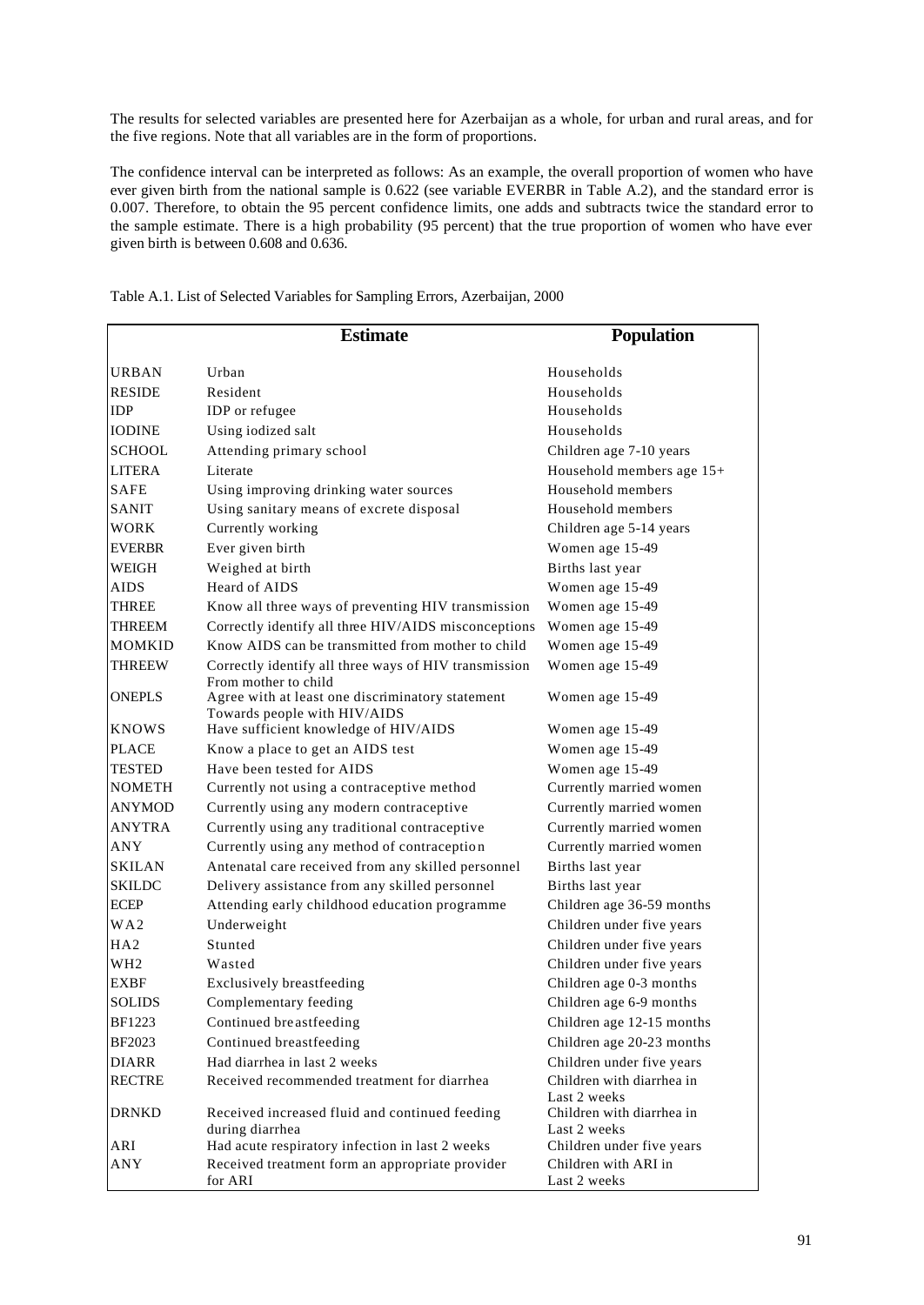| <b>SICK</b>   | Had a reported illness in last 2 weeks               | Children under five years         |
|---------------|------------------------------------------------------|-----------------------------------|
| <b>DRNKS</b>  | Received increased fluids and continued feeding      | Children with reported illness    |
|               | during illness                                       | In last 2 weeks                   |
| TWOSIG        | Know at least two signs for seeking care immediately | Caretakers of children under five |
| <b>BEDNET</b> | Slept under a bednet during the previous night       | Children under five years         |
| <b>FEVER</b>  | Had fever in last 2 weeks                            | Children under five years         |
| <b>REGIST</b> | Birth registered                                     | Children under five years         |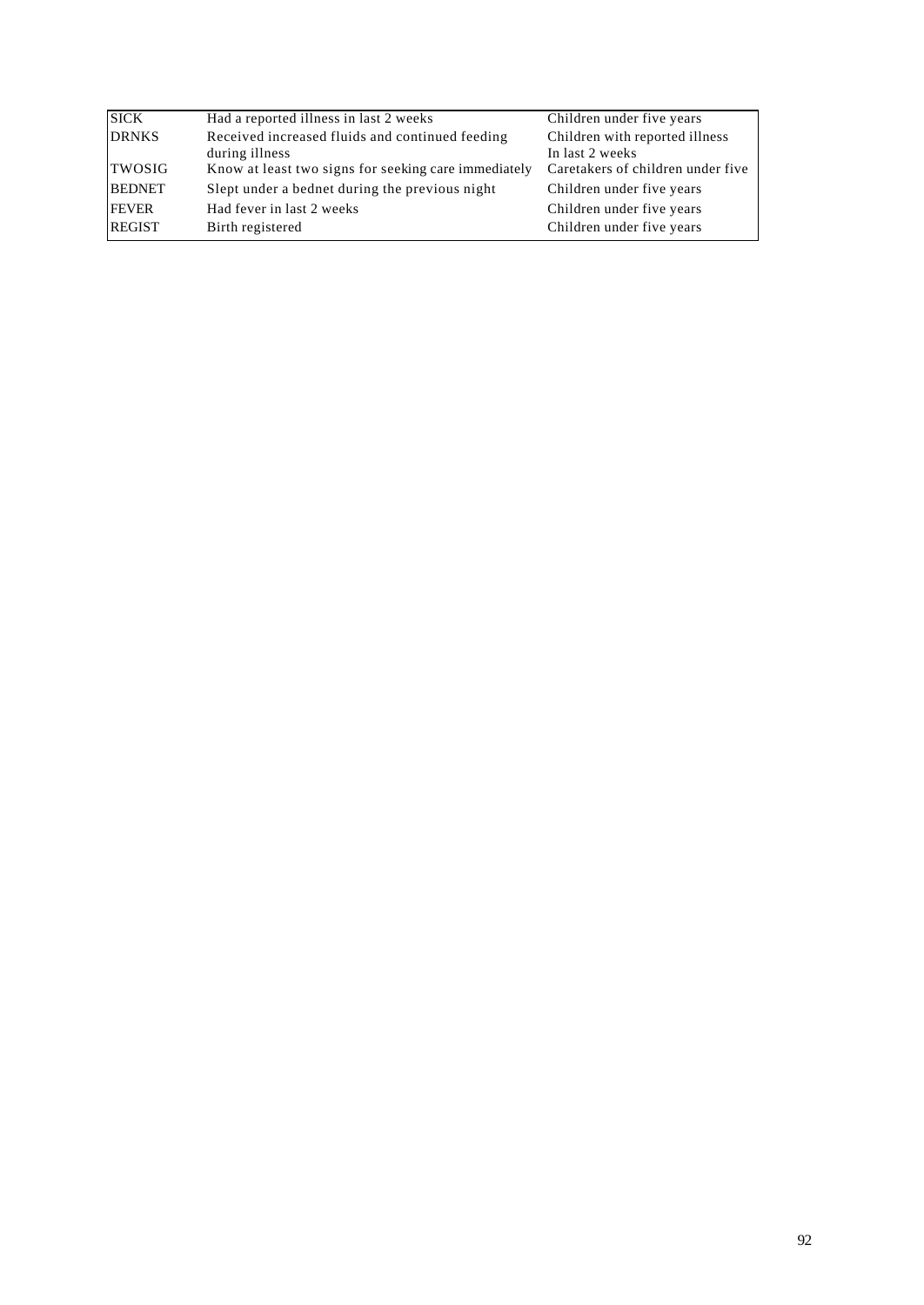Table A.2. Sampling Errors, Azerbaijan, 2000

|                 |       | Standard | Number   | Design | Relative |         |                   |
|-----------------|-------|----------|----------|--------|----------|---------|-------------------|
|                 | Value | Error    | of Cases | Effect | Error    |         | Confidence Limits |
|                 | (R)   | (SE)     | (N)      | (DEFT) | (SE/R)   | $R-2SE$ | $R+2SE$           |
|                 |       |          |          |        |          |         |                   |
| <b>URBAN</b>    | 0.578 | 0.008    | 5861     | 1.298  | 0.014    | 0.561   | 0.595             |
| <b>RESIDE</b>   | 0.909 | 0.014    | 5861     | 3.613  | 0.015    | 0.882   | 0.936             |
| <b>IDP</b>      | 0.091 | 0.014    | 5861     | 3.613  | 0.149    | 0.064   | 0.118             |
| <b>IODINE</b>   | 0.413 | 0.011    | 5791     | 1.632  | 0.026    | 0.392   | 0.434             |
| <b>SCHOOL</b>   | 0.884 | 0.007    | 2417     | 1.099  | 0.008    | 0.869   | 0.898             |
| <b>LITERA</b>   | 0.950 | 0.002    | 18987    | 1.307  | 0.002    | 0.946   | 0.954             |
| <b>SAFE</b>     | 0.763 | 0.015    | 27030    | 5.684  | 0.019    | 0.734   | 0.792             |
| <b>SANIT</b>    | 0.808 | 0.012    | 27030    | 4.807  | 0.014    | 0.785   | 0.831             |
| WORK            | 0.130 | 0.007    | 5973     | 1.518  | 0.051    | 0.117   | 0.143             |
| <b>EVERBR</b>   | 0.622 | 0.007    | 6959     | 1.206  | 0.011    | 0.608   | 0.636             |
| WEIGH           | 0.604 | 0.025    | 399      | 1.031  | 0.042    | 0.553   | 0.655             |
| <b>AIDS</b>     | 0.716 | 0.009    | 6959     | 1.729  | 0.013    | 0.697   | 0.735             |
| THREE           | 0.092 | 0.004    | 6959     | 1.251  | 0.047    | 0.083   | 0.101             |
| THREEM          | 0.050 | 0.003    | 6959     | 1.081  | 0.057    | 0.044   | 0.055             |
| <b>MOMKID</b>   | 0.476 | 0.009    | 6959     | 1.526  | 0.019    | 0.458   | 0.494             |
| <b>THREEW</b>   | 0.381 | 0.009    | 6959     | 1.547  | 0.024    | 0.363   | 0.399             |
| <b>ONEPLS</b>   | 0.087 | 0.004    | 6959     | 1.321  | 0.051    | 0.078   | 0.096             |
| <b>KNOWS</b>    | 0.017 | 0.001    | 6959     | 0.890  | 0.080    | 0.015   | 0.020             |
| <b>PLACE</b>    | 0.133 | 0.005    | 6959     | 1.348  | 0.041    | 0.122   | 0.144             |
| <b>TESTED</b>   | 0.068 | 0.004    | 6959     | 1.424  | 0.063    | 0.059   | 0.076             |
| <b>NOMETH</b>   | 0.449 | 0.009    | 4241     | 1.230  | 0.021    | 0.430   | 0.467             |
| <b>ANYMOD</b>   | 0.158 | 0.007    | 4241     | 1.200  | 0.043    | 0.145   | 0.172             |
| <b>ANYTRA</b>   | 0.393 | 0.009    | 4241     | 1.135  | 0.022    | 0.376   | 0.410             |
| ANY             | 0.551 | 0.009    | 4241     | 1.230  | 0.017    | 0.533   | 0.570             |
| <b>SKILAN</b>   | 0.687 | 0.027    | 399      | 1.170  | 0.040    | 0.632   | 0.741             |
| <b>SKILDC</b>   | 0.875 | 0.019    | 399      | 1.118  | 0.021    | 0.838   | 0.912             |
| <b>ECEP</b>     | 0.114 | 0.014    | 816      | 1.268  | 0.124    | 0.086   | 0.142             |
| WA2             | 0.168 | 0.011    | 1711     | 1.176  | 0.063    | 0.146   | 0.189             |
| HA <sub>2</sub> | 0.196 | 0.011    | 1711     | 1.095  | 0.054    | 0.175   | 0.217             |
| WH <sub>2</sub> | 0.079 | 0.008    | 1711     | 1.163  | 0.096    | 0.064   | 0.095             |
| <b>EXBF</b>     | 0.094 | 0.029    | 106      | 1.000  | 0.302    | 0.037   | 0.151             |
| <b>SOLIDS</b>   | 0.390 | 0.046    | 118      | 1.028  | 0.119    | 0.297   | 0.483             |
| <b>BF1223</b>   | 0.383 | 0.045    | 133      | 1.063  | 0.117    | 0.294   | 0.473             |
| BF2023          | 0.156 | 0.040    | 109      | 1.148  | 0.257    | 0.076   | 0.236             |
| <b>DIARR</b>    | 0.217 | 0.011    | 1875     | 1.206  | 0.053    | 0.194   | 0.240             |
| <b>RECTRE</b>   | 0.926 | 0.012    | 407      | 0.894  | 0.013    | 0.903   | 0.949             |
| <b>DRNKD</b>    | 0.265 | 0.020    | 407      | 0.920  | 0.076    | 0.225   | 0.306             |
| ARI             | 0.031 | 0.005    | 1875     | 1.221  | 0.156    | 0.022   | 0.041             |
| <b>ANY</b>      | 0.356 | 0.064    | 59       | 1.011  | 0.179    | 0.229   | 0.483             |
| <b>SICK</b>     | 0.326 | 0.013    | 1875     | 1.192  | 0.040    | 0.301   | 0.352             |
| <b>DRNKS</b>    | 0.278 | 0.019    | 612      | 1.046  | 0.068    | 0.240   | 0.316             |
| TWOSIG          | 0.340 | 0.017    | 1875     | 1.527  | 0.049    | 0.306   | 0.373             |
| <b>BEDNET</b>   | 0.124 | 0.008    | 1875     | 1.053  | 0.065    | 0.108   | 0.140             |
| <b>FEVER</b>    | 0.137 | 0.010    | 1875     | 1.201  | 0.070    | 0.118   | 0.156             |
| <b>REGIST</b>   | 0.968 | 0.006    | 1875     | 1.407  | 0.006    | 0.957   | 0.979             |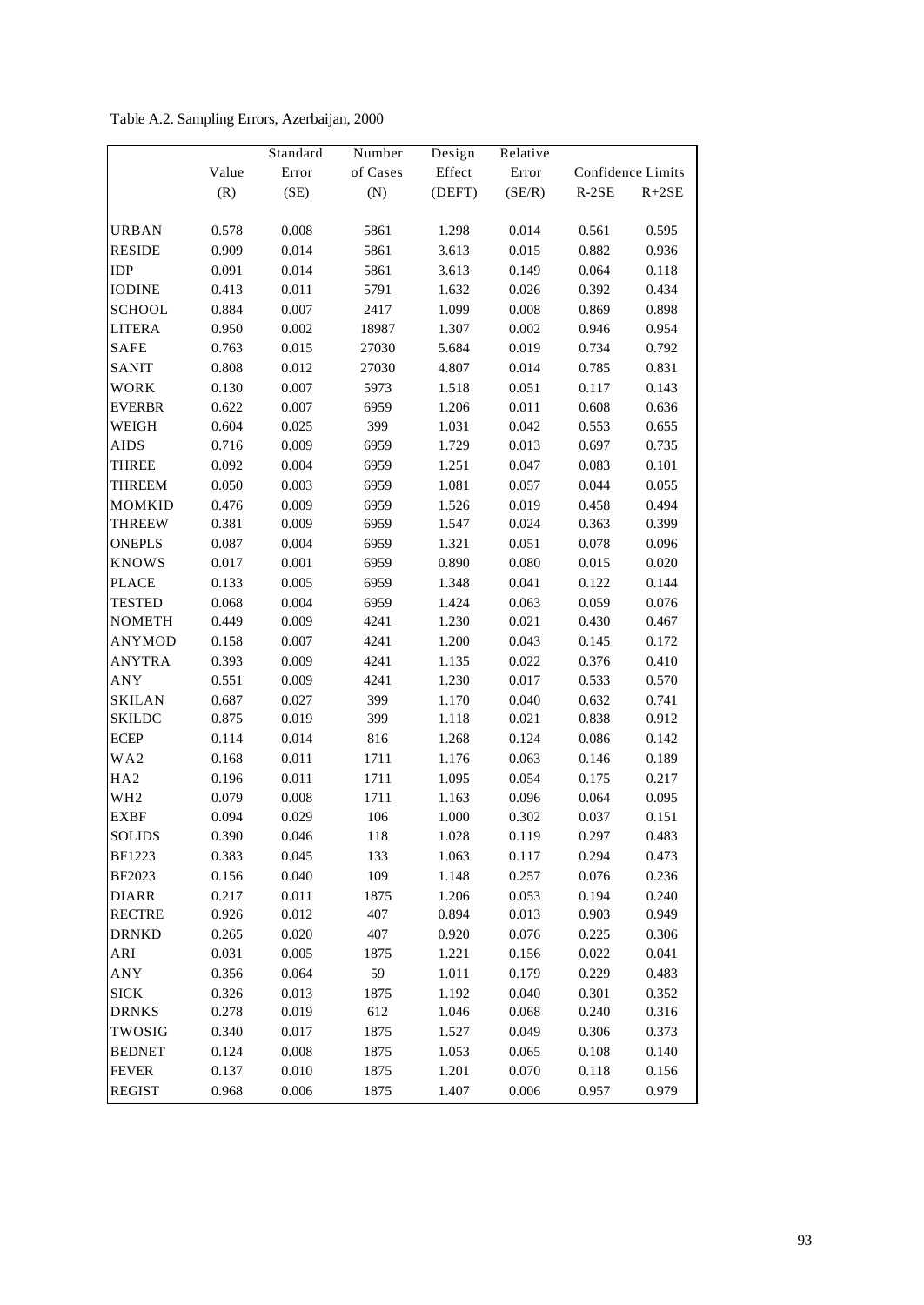Table A.3. Sampling Errors, Urban Areas, Azerbaijan, 2000

|                 |       | Standard | Number   | Design | Relative  |                |                   |
|-----------------|-------|----------|----------|--------|-----------|----------------|-------------------|
|                 | Value | Error    | of Cases | Effect | Error     |                | Confidence Limits |
|                 | (R)   | (SE)     | (N)      | (DEFT) | (SE/R)    | $R-2SE$        | $R+2SE$           |
|                 |       |          |          |        |           |                |                   |
| URBAN           | 1.000 | 0.000    | 3388     | 0.000  | $0.000\,$ | 1.000          | $1.000\,$         |
| <b>RESIDE</b>   | 0.885 | 0.019    | 3388     | 3.420  | 0.021     | 0.848          | 0.923             |
| <b>IDP</b>      | 0.115 | 0.019    | 3388     | 3.420  | 0.163     | 0.077          | 0.152             |
| <b>IODINE</b>   | 0.438 | 0.015    | 3355     | 1.701  | 0.033     | 0.409          | 0.467             |
| <b>SCHOOL</b>   | 0.899 | 0.009    | 1232     | 1.041  | 0.010     | 0.881          | 0.917             |
| <b>LITERA</b>   | 0.972 | 0.002    | 10454    | 1.302  | 0.002     | 0.968          | 0.976             |
| <b>SAFE</b>     | 0.925 | 0.013    | 14517    | 6.143  | 0.015     | 0.898          | 0.952             |
| SANIT           | 0.898 | 0.012    | 14517    | 4.886  | 0.014     | 0.874          | 0.923             |
| WORK            | 0.076 | 0.008    | 3061     | 1.602  | 0.101     | 0.060          | 0.091             |
| <b>EVERBR</b>   | 0.631 | 0.009    | 3910     | 1.216  | 0.015     | 0.612          | 0.649             |
| WEIGH           | 0.832 | 0.029    | 173      | 1.018  | 0.035     | 0.774          | 0.890             |
| <b>AIDS</b>     | 0.834 | 0.011    | 3910     | 1.810  | 0.013     | 0.813          | 0.856             |
| <b>THREE</b>    | 0.113 | 0.006    | 3910     | 1.262  | 0.056     | 0.101          | 0.126             |
| THREEM          | 0.070 | 0.004    | 3910     | 1.020  | 0.059     | 0.062          | 0.079             |
| MOMKID          | 0.565 | 0.012    | 3910     | 1.543  | 0.022     | 0.541          | 0.590             |
| <b>THREEW</b>   | 0.465 | 0.013    | 3910     | 1.609  | 0.028     | 0.440          | 0.491             |
| <b>ONEPLS</b>   | 0.112 | 0.007    | 3910     | 1.321  | 0.059     | 0.099          | 0.125             |
| <b>KNOWS</b>    | 0.026 | 0.002    | 3910     | 0.903  | 0.088     | 0.021          | 0.031             |
| <b>PLACE</b>    | 0.192 | 0.009    | 3910     | 1.433  | 0.047     | 0.174          | 0.210             |
| <b>TESTED</b>   | 0.104 | 0.007    | 3910     | 1.416  | 0.067     | 0.090          | 0.118             |
| <b>NOMETH</b>   | 0.447 | 0.013    | 2339     | 1.256  | 0.029     | 0.421          | 0.473             |
| <b>ANYMOD</b>   | 0.193 | 0.010    | 2339     | 1.210  | 0.051     | 0.173          | 0.213             |
| <b>ANYTRA</b>   | 0.360 | 0.012    | 2339     | 1.182  | 0.033     | 0.337          | 0.383             |
| ANY             | 0.553 | 0.013    | 2339     | 1.256  | 0.023     | 0.527          | 0.579             |
| <b>SKILAN</b>   | 0.821 | 0.034    | 173      | 1.154  | 0.041     | 0.753          | 0.888             |
| <b>SKILDC</b>   | 0.948 | 0.014    | 173      | 0.849  | 0.015     | 0.919          | 0.977             |
| <b>ECEP</b>     | 0.191 | 0.024    | 413      | 1.245  | 0.126     | 0.143          | 0.240             |
| WA2             | 0.149 | 0.017    | 814      | 1.351  | 0.113     | 0.115          | 0.182             |
| HA <sub>2</sub> | 0.172 | 0.016    | 814      | 1.197  | 0.092     | 0.140          | 0.204             |
| WH <sub>2</sub> | 0.080 | 0.012    | 814      | 1.278  | 0.152     | 0.056          | 0.104             |
| <b>EXBF</b>     | 0.067 | 0.037    | 45       | 0.992  | 0.560     | 0.008          | 0.141             |
| <b>SOLIDS</b>   | 0.373 | 0.067    | 51       | 0.984  | 0.181     | 0.238          | 0.507             |
| BF1223          | 0.324 | 0.060    | 68       | 1.044  | 0.184     | 0.204          | 0.443             |
| <b>BF2023</b>   | 0.160 | 0.055    | 50       | 1.045  | 0.342     | 0.051          | 0.269             |
|                 |       |          |          |        |           |                |                   |
| <b>DIARR</b>    | 0.165 | 0.014    | 914      | 1.113  | 0.083     | 0.138          | 0.193             |
| <b>RECTRE</b>   | 0.934 | 0.019    | 151      | 0.952  | 0.021     | 0.895          | 0.972             |
| <b>DRNKD</b>    | 0.225 | 0.033    | 151      | 0.977  | 0.148     | 0.159          | 0.292             |
| ARI             | 0.019 | 0.005    | 914      | 1.193  | 0.287     | 0.008<br>0.089 | 0.029             |
| ANY             | 0.294 | 0.103    | 17       | 0.901  | 0.349     |                | 0.499             |
| <b>SICK</b>     | 0.311 | 0.016    | 914      | 1.040  | 0.051     | 0.279          | 0.343             |
| <b>DRNKS</b>    | 0.261 | 0.028    | 284      | 1.084  | 0.109     | 0.204          | 0.317             |
| TWOSIG          | 0.361 | 0.025    | 914      | 1.584  | 0.070     | 0.311          | 0.411             |
| <b>BEDNET</b>   | 0.065 | 0.010    | 914      | 1.210  | 0.152     | 0.045          | 0.084             |
| <b>FEVER</b>    | 0.139 | 0.012    | 914      | 1.070  | 0.088     | 0.114          | 0.163             |
| <b>REGIST</b>   | 0.981 | 0.005    | 914      | 1.083  | 0.005     | 0.972          | 0.991             |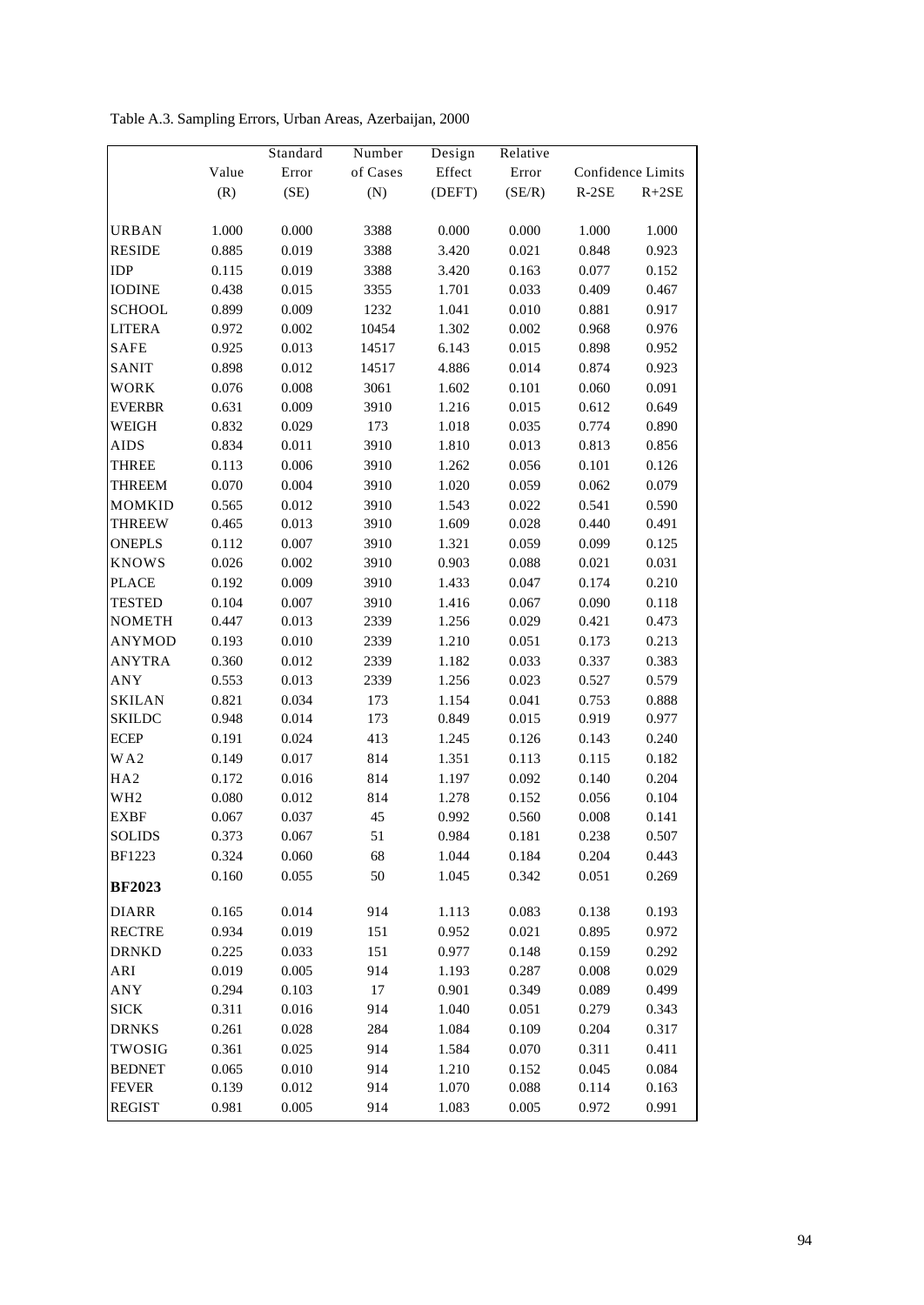Table A.4. Sampling Errors, Rural Areas, Azerbaijan, 2000

|                 |       | Standard | Number   | Design | Relative  |           |                   |
|-----------------|-------|----------|----------|--------|-----------|-----------|-------------------|
|                 | Value | Error    | of Cases | Effect | Error     |           | Confidence Limits |
|                 | (R)   | (SE)     | (N)      | (DEFT) | (SE/R)    | $R-2SE$   | $R+2SE$           |
|                 |       |          |          |        |           |           |                   |
| URBAN           | 0.000 | 0.000    | 2473     | 0.000  | $0.000\,$ | $0.000\,$ | $0.000\,$         |
| <b>RESIDE</b>   | 0.941 | 0.019    | 2473     | 4.086  | 0.021     | 0.902     | 0.979             |
| <b>IDP</b>      | 0.059 | 0.019    | 2473     | 4.086  | 0.327     | 0.021     | 0.098             |
| <b>IODINE</b>   | 0.378 | 0.015    | 2436     | 1.545  | 0.040     | 0.348     | 0.408             |
| <b>SCHOOL</b>   | 0.868 | 0.011    | 1185     | 1.121  | 0.013     | 0.845     | 0.890             |
| <b>LITERA</b>   | 0.924 | 0.003    | 8533     | 1.214  | 0.004     | 0.917     | 0.931             |
| SAFE            | 0.575 | 0.027    | 12513    | 6.043  | 0.046     | 0.522     | 0.629             |
| SANIT           | 0.703 | 0.021    | 12513    | 5.030  | 0.029     | 0.662     | 0.744             |
| WORK            | 0.187 | 0.011    | 2912     | 1.459  | 0.056     | 0.166     | 0.208             |
| <b>EVERBR</b>   | 0.612 | 0.011    | 3049     | 1.208  | 0.017     | 0.590     | 0.633             |
| WEIGH           | 0.429 | 0.038    | 226      | 1.143  | 0.088     | 0.354     | 0.505             |
| <b>AIDS</b>     | 0.564 | 0.017    | 3049     | 1.843  | 0.029     | 0.531     | 0.597             |
| THREE           | 0.065 | 0.006    | 3049     | 1.256  | 0.087     | 0.053     | 0.076             |
| <b>THREEM</b>   | 0.023 | 0.003    | 3049     | 1.290  | 0.152     | 0.016     | 0.030             |
| MOMKID          | 0.361 | 0.015    | 3049     | 1.677  | 0.040     | 0.332     | 0.390             |
| <b>THREEW</b>   | 0.273 | 0.013    | 3049     | 1.598  | 0.047     | 0.247     | 0.299             |
| <b>ONEPLS</b>   | 0.055 | 0.005    | 3049     | 1.331  | $0.100\,$ | 0.044     | 0.066             |
| <b>KNOWS</b>    | 0.006 | 0.001    | 3049     | 0.816  | 0.187     | 0.004     | 0.009             |
| <b>PLACE</b>    | 0.058 | 0.005    | 3049     | 1.284  | 0.094     | 0.047     | 0.069             |
| <b>TESTED</b>   | 0.021 | 0.003    | 3049     | 1.173  | 0.145     | 0.015     | 0.027             |
| <b>NOMETH</b>   | 0.451 | 0.014    | 1902     | 1.197  | 0.030     | 0.423     | 0.478             |
| <b>ANYMOD</b>   | 0.116 | 0.009    | 1902     | 1.214  | 0.077     | 0.098     | 0.133             |
| <b>ANYTRA</b>   | 0.434 | 0.012    | 1902     | 1.063  | 0.028     | 0.410     | 0.458             |
| ANY             | 0.549 | 0.014    | 1902     | 1.197  | 0.025     | 0.522     | 0.577             |
| <b>SKILAN</b>   | 0.584 | 0.039    | 226      | 1.172  | 0.066     | 0.507     | 0.661             |
| <b>SKILDC</b>   | 0.819 | 0.030    | 226      | 1.157  | 0.036     | 0.759     | 0.878             |
| <b>ECEP</b>     | 0.035 | 0.012    | 403      | 1.367  | 0.359     | 0.010     | 0.060             |
| WA2             | 0.185 | 0.013    | 897      | 1.013  | 0.071     | 0.159     | 0.211             |
| HA <sub>2</sub> | 0.217 | 0.014    | 897      | 1.007  | 0.064     | 0.190     | 0.245             |
| WH <sub>2</sub> | 0.079 | 0.009    | 897      | 1.045  | 0.119     | 0.060     | 0.098             |
| <b>EXBF</b>     | 0.115 | 0.041    | 61       | 0.998  | 0.358     | 0.033     | 0.197             |
| <b>SOLIDS</b>   | 0.403 | 0.063    | 67       | 1.042  | 0.156     | 0.277     | 0.529             |
| <b>BF1223</b>   | 0.446 | 0.067    | 65       | 1.079  | 0.150     | 0.312     | 0.580             |
| BF2023          | 0.153 | 0.058    | 59       | 1.221  | 0.378     | 0.037     | 0.268             |
| <b>DIARR</b>    | 0.266 | 0.018    | 961      | 1.285  | 0.069     | 0.230     | 0.303             |
| <b>RECTRE</b>   | 0.922 | 0.014    | 256      | 0.859  | 0.016     | 0.893     | 0.951             |
| <b>DRNKD</b>    | 0.289 | 0.025    | 256      | 0.881  | 0.087     | 0.239     | 0.339             |
| ARI             | 0.044 | 0.008    | 961      | 1.235  | 0.186     | 0.027     | 0.060             |
| <b>ANY</b>      | 0.381 | 0.078    | 42       | 1.028  | 0.205     | 0.225     | 0.537             |
| <b>SICK</b>     | 0.341 | 0.020    | 961      | 1.326  | 0.059     | 0.301     | 0.382             |
| <b>DRNKS</b>    | 0.293 | 0.026    | 328      | 1.014  | 0.087     | 0.242     | 0.344             |
| TWOSIG          | 0.319 | 0.022    | 961      | 1.483  | 0.070     | 0.275     | 0.364             |
| <b>BEDNET</b>   | 0.181 | 0.013    | 961      | 1.009  | 0.069     | 0.156     | 0.206             |
| <b>FEVER</b>    | 0.135 | 0.015    | 961      | 1.314  | 0.107     | 0.106     | 0.164             |
| <b>REGIST</b>   | 0.955 | 0.010    | 961      | 1.521  | 0.011     | 0.935     | 0.976             |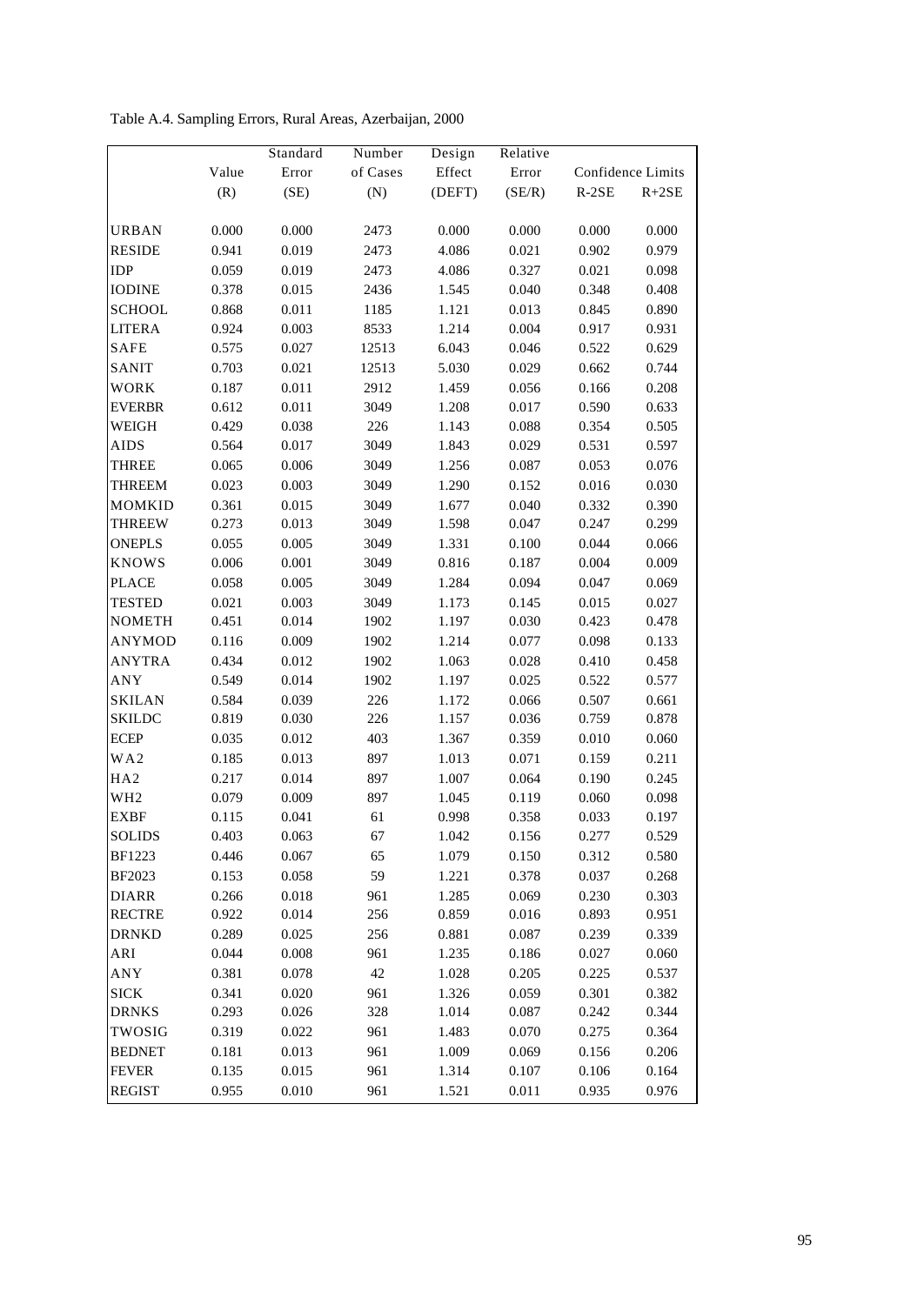Table A.5. Sampling Errors, Baku Region, Azerbaijan, 2000

|                 |       | Standard | Number   | Design | Relative |         |                   |
|-----------------|-------|----------|----------|--------|----------|---------|-------------------|
|                 | Value | Error    | of Cases | Effect | Error    |         | Confidence Limits |
|                 | (R)   | (SE)     | (N)      | (DEFT) | (SE/R)   | $R-2SE$ | $R+2SE$           |
|                 |       |          |          |        |          |         |                   |
| <b>URBAN</b>    | 1.000 | 0.000    | 1740     | 0.000  | 0.000    | 1.000   | 1.000             |
| <b>RESIDE</b>   | 0.882 | 0.024    | 1740     | 3.065  | 0.027    | 0.835   | 0.930             |
| IDP             | 0.118 | 0.024    | 1740     | 3.065  | 0.201    | 0.070   | 0.165             |
| <b>IODINE</b>   | 0.347 | 0.018    | 1723     | 1.606  | 0.053    | 0.310   | 0.384             |
| <b>SCHOOL</b>   | 0.916 | 0.009    | 609      | 0.808  | 0.010    | 0.898   | 0.934             |
| <b>LITERA</b>   | 0.988 | 0.001    | 5172     | 0.872  | 0.001    | 0.985   | 0.990             |
| <b>SAFE</b>     | 0.944 | 0.020    | 7108     | 7.210  | 0.021    | 0.904   | 0.983             |
| SANIT           | 0.989 | 0.003    | 7108     | 2.530  | 0.003    | 0.982   | 0.995             |
| WORK            | 0.046 | 0.011    | 1478     | 1.999  | 0.237    | 0.024   | 0.068             |
| <b>EVERBR</b>   | 0.636 | 0.013    | 1939     | 1.150  | 0.020    | 0.611   | 0.661             |
| WEIGH           | 0.852 | 0.041    | 81       | 1.038  | 0.048    | 0.769   | 0.934             |
| <b>AIDS</b>     | 0.893 | 0.009    | 1939     | 1.316  | 0.010    | 0.875   | 0.912             |
| THREE           | 0.090 | 0.007    | 1939     | 1.071  | 0.077    | 0.076   | 0.104             |
| <b>THREEM</b>   | 0.073 | 0.006    | 1939     | 1.070  | 0.087    | 0.061   | 0.086             |
| <b>MOMKID</b>   | 0.627 | 0.020    | 1939     | 1.812  | 0.032    | 0.587   | 0.667             |
| <b>THREEW</b>   | 0.532 | 0.021    | 1939     | 1.889  | 0.040    | 0.489   | 0.575             |
| <b>ONEPLS</b>   | 0.142 | 0.011    | 1939     | 1.424  | 0.080    | 0.119   | 0.164             |
| <b>KNOWS</b>    | 0.021 | 0.002    | 1939     | 0.736  | 0.115    | 0.016   | 0.025             |
| <b>PLACE</b>    | 0.239 | 0.013    | 1939     | 1.388  | 0.056    | 0.212   | 0.266             |
| <b>TESTED</b>   | 0.142 | 0.011    | 1939     | 1.384  | 0.077    | 0.120   | 0.164             |
| <b>NOMETH</b>   | 0.497 | 0.015    | 1148     | 1.001  | 0.030    | 0.468   | 0.527             |
| <b>ANYMOD</b>   | 0.197 | 0.014    | 1148     | 1.160  | 0.069    | 0.170   | 0.224             |
| <b>ANYTRA</b>   | 0.306 | 0.013    | 1148     | 0.988  | 0.044    | 0.279   | 0.333             |
| ANY             | 0.503 | 0.015    | 1148     | 1.001  | 0.029    | 0.473   | 0.532             |
| <b>SKILAN</b>   | 0.827 | 0.048    | 81       | 1.126  | 0.058    | 0.732   | 0.922             |
| <b>SKILDC</b>   | 0.938 | 0.020    | 81       | 0.730  | 0.021    | 0.899   | 0.978             |
| <b>ECEP</b>     | 0.202 | 0.030    | 188      | 1.012  | 0.147    | 0.143   | 0.262             |
| WA2             | 0.114 | 0.022    | 370      | 1.310  | 0.191    | 0.070   | 0.157             |
| HA <sub>2</sub> | 0.154 | 0.019    | 370      | 0.985  | 0.120    | 0.117   | 0.191             |
| WH <sub>2</sub> | 0.054 | 0.012    | 370      | 1.027  | 0.224    | 0.030   | 0.078             |
| <b>DIARR</b>    | 0.110 | 0.015    | 420      | 1.006  | 0.140    | 0.079   | 0.140             |
| <b>RECTRE</b>   | 0.935 | 0.035    | 46       | 0.951  | 0.037    | 0.865   | 1.000             |
| <b>DRNKD</b>    | 0.196 | 0.054    | 46       | 0.910  | 0.275    | 0.088   | 0.303             |
| ARI             | 0.019 | 0.008    | 420      | 1.184  | 0.415    | 0.003   | 0.035             |
| <b>SICK</b>     | 0.274 | 0.022    | 420      | 1.021  | 0.081    | 0.229   | 0.318             |
| <b>DRNKS</b>    | 0.252 | 0.051    | 115      | 1.251  | 0.202    | 0.150   | 0.354             |
| TWOSIG          | 0.381 | 0.034    | 420      | 1.425  | 0.089    | 0.313   | 0.449             |
| <b>BEDNET</b>   | 0.043 | 0.012    | 420      | 1.165  | 0.269    | 0.020   | 0.066             |
| <b>FEVER</b>    | 0.112 | 0.015    | 420      | 0.971  | 0.134    | 0.082   | 0.142             |
| <b>REGIST</b>   | 0.981 | 0.007    | 420      | 1.123  | 0.008    | 0.966   | 0.996             |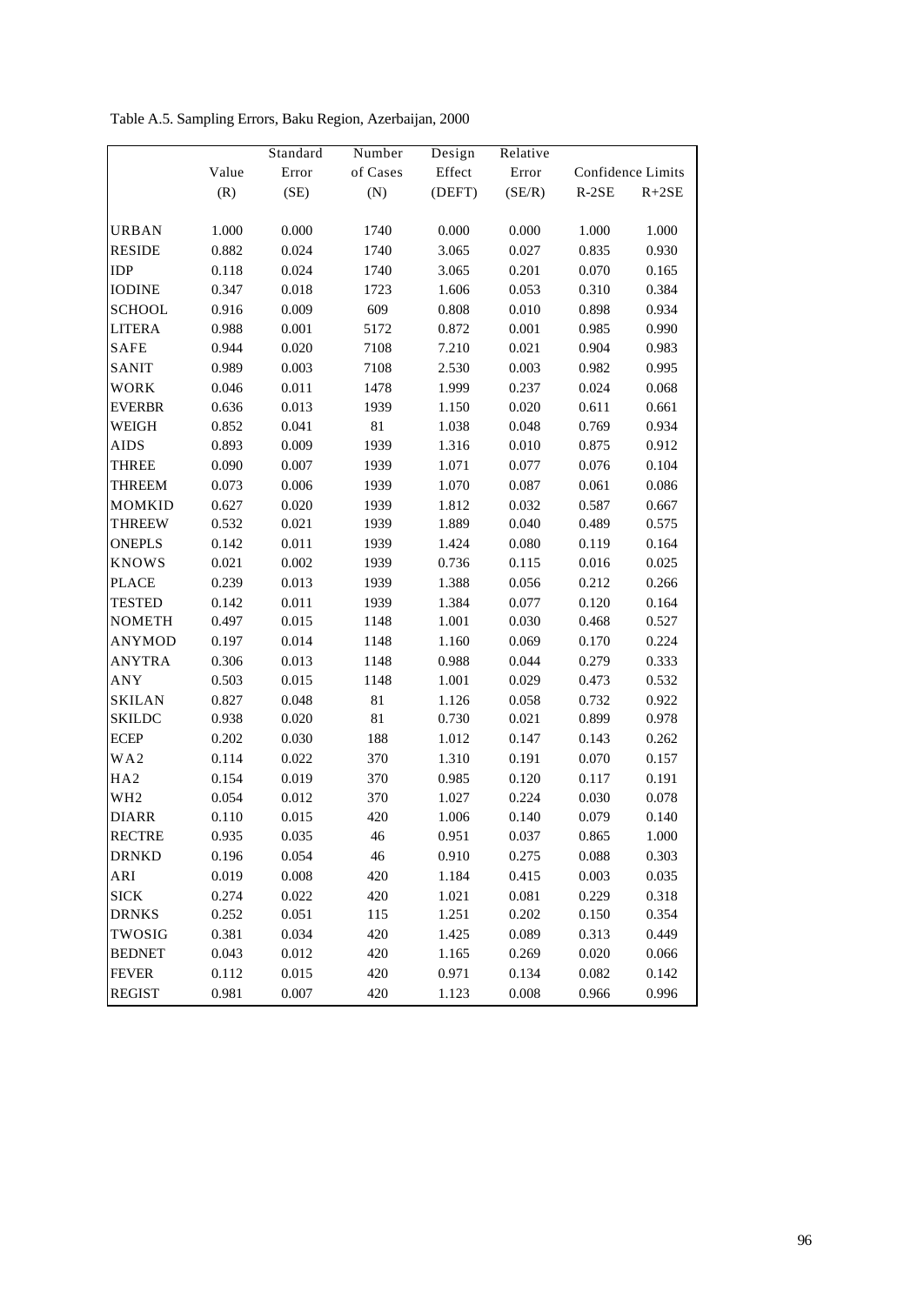Table A.6. Sampling Errors, Nakhcivan Region, Azerbaijan, 2000

|                 |       | Standard | Number   | Design | Relative |         |                   |
|-----------------|-------|----------|----------|--------|----------|---------|-------------------|
|                 | Value | Error    | of Cases | Effect | Error    |         | Confidence Limits |
|                 | (R)   | (SE)     | (N)      | (DEFT) | (SE/R)   | $R-2SE$ | $R+2SE$           |
|                 |       |          |          |        |          |         |                   |
| <b>URBAN</b>    | 0.261 | 0.081    | 218      | 2.710  | 0.309    | 0.100   | 0.423             |
| <b>RESIDE</b>   | 0.995 | 0.005    | 218      | 1.033  | 0.005    | 0.986   | 1.000             |
| <b>IDP</b>      | 0.005 | 0.005    | 218      | 1.033  | 1.033    | 0.005   | 0.014             |
| <b>IODINE</b>   | 0.106 | 0.026    | 217      | 1.225  | 0.242    | 0.055   | 0.157             |
| <b>SCHOOL</b>   | 0.944 | 0.019    | 90       | 0.763  | 0.020    | 0.907   | 0.981             |
| <b>LITERA</b>   | 0.906 | 0.012    | 732      | 1.079  | 0.013    | 0.882   | 0.929             |
| <b>SAFE</b>     | 0.684 | 0.074    | 1075     | 5.236  | 0.109    | 0.535   | 0.832             |
| <b>SANIT</b>    | 0.936 | 0.030    | 1075     | 4.024  | 0.032    | 0.876   | 0.996             |
| <b>WORK</b>     | 0.202 | 0.015    | 242      | 0.584  | 0.075    | 0.172   | 0.233             |
| <b>EVERBR</b>   | 0.644 | 0.034    | 261      | 1.135  | 0.052    | 0.576   | 0.711             |
| WEIGH           | 0.194 | 0.097    | 31       | 1.345  | 0.501    | 0.000   | 0.388             |
| <b>AIDS</b>     | 0.406 | 0.037    | 261      | 1.220  | 0.092    | 0.332   | 0.480             |
| THREE           | 0.073 | 0.022    | 261      | 1.350  | 0.299    | 0.029   | 0.116             |
| <b>THREEM</b>   | 0.050 | 0.012    | 261      | 0.878  | 0.238    | 0.026   | 0.073             |
| <b>MOMKID</b>   | 0.207 | 0.034    | 261      | 1.334  | 0.162    | 0.140   | 0.274             |
| <b>THREEW</b>   | 0.138 | 0.024    | 261      | 1.134  | 0.176    | 0.089   | 0.186             |
| <b>ONEPLS</b>   | 0.069 | 0.019    | 261      | 1.212  | 0.276    | 0.031   | 0.107             |
| <b>KNOWS</b>    | 0.027 | 0.015    | 261      | 1.483  | 0.554    | 0.003   | 0.057             |
| <b>PLACE</b>    | 0.031 | 0.011    | 261      | 0.990  | 0.345    | 0.009   | 0.052             |
| <b>TESTED</b>   | 0.023 | 0.010    | 261      | 1.045  | 0.422    | 0.004   | 0.042             |
| <b>NOMETH</b>   | 0.395 | 0.026    | 172      | 0.684  | 0.065    | 0.344   | 0.447             |
| <b>ANYMOD</b>   | 0.163 | 0.024    | 172      | 0.845  | 0.147    | 0.115   | 0.211             |
| <b>ANYTRA</b>   | 0.442 | 0.028    | 172      | 0.741  | 0.064    | 0.386   | 0.498             |
| ANY             | 0.605 | 0.026    | 172      | 0.684  | 0.042    | 0.553   | 0.656             |
| <b>SKILAN</b>   | 0.613 | 0.139    | 31       | 1.563  | 0.227    | 0.335   | 0.891             |
| <b>SKILDC</b>   | 0.806 | 0.116    | 31       | 1.615  | 0.144    | 0.573   | 1.000             |
| <b>ECEP</b>     | 0.027 | 0.028    | 37       | 1.037  | 1.037    | 0.029   | 0.083             |
| WA2             | 0.196 | 0.052    | 97       | 1.285  | 0.266    | 0.092   | 0.300             |
| HA <sub>2</sub> | 0.237 | 0.058    | 97       | 1.334  | 0.244    | 0.121   | 0.353             |
| WH <sub>2</sub> | 0.072 | 0.009    | 97       | 0.358  | 0.131    | 0.053   | 0.091             |
| <b>DIARR</b>    | 0.351 | 0.059    | 97       | 1.206  | 0.168    | 0.233   | 0.468             |
| <b>RECTRE</b>   | 0.941 | 0.031    | 34       | 0.763  | 0.033    | 0.879   | 1.000             |
| <b>DRNKD</b>    | 0.294 | 0.073    | 34       | 0.923  | 0.249    | 0.148   | 0.441             |
| ARI             | 0.072 | 0.026    | 97       | 0.977  | 0.358    | 0.021   | 0.124             |
| <b>SICK</b>     | 0.474 | 0.067    | 97       | 1.319  | 0.142    | 0.340   | 0.609             |
| <b>DRNKS</b>    | 0.326 | 0.080    | 46       | 1.147  | 0.246    | 0.166   | 0.486             |
| TWOSIG          | 0.495 | 0.053    | 97       | 1.031  | 0.106    | 0.390   | 0.600             |
| <b>BEDNET</b>   | 0.371 | 0.032    | 97       | 0.652  | 0.087    | 0.307   | 0.435             |
| <b>FEVER</b>    | 0.186 | 0.044    | 97       | 1.099  | 0.235    | 0.098   | 0.273             |
| <b>REGIST</b>   | 0.979 | 0.013    | 97       | 0.925  | 0.014    | 0.953   | 1.000             |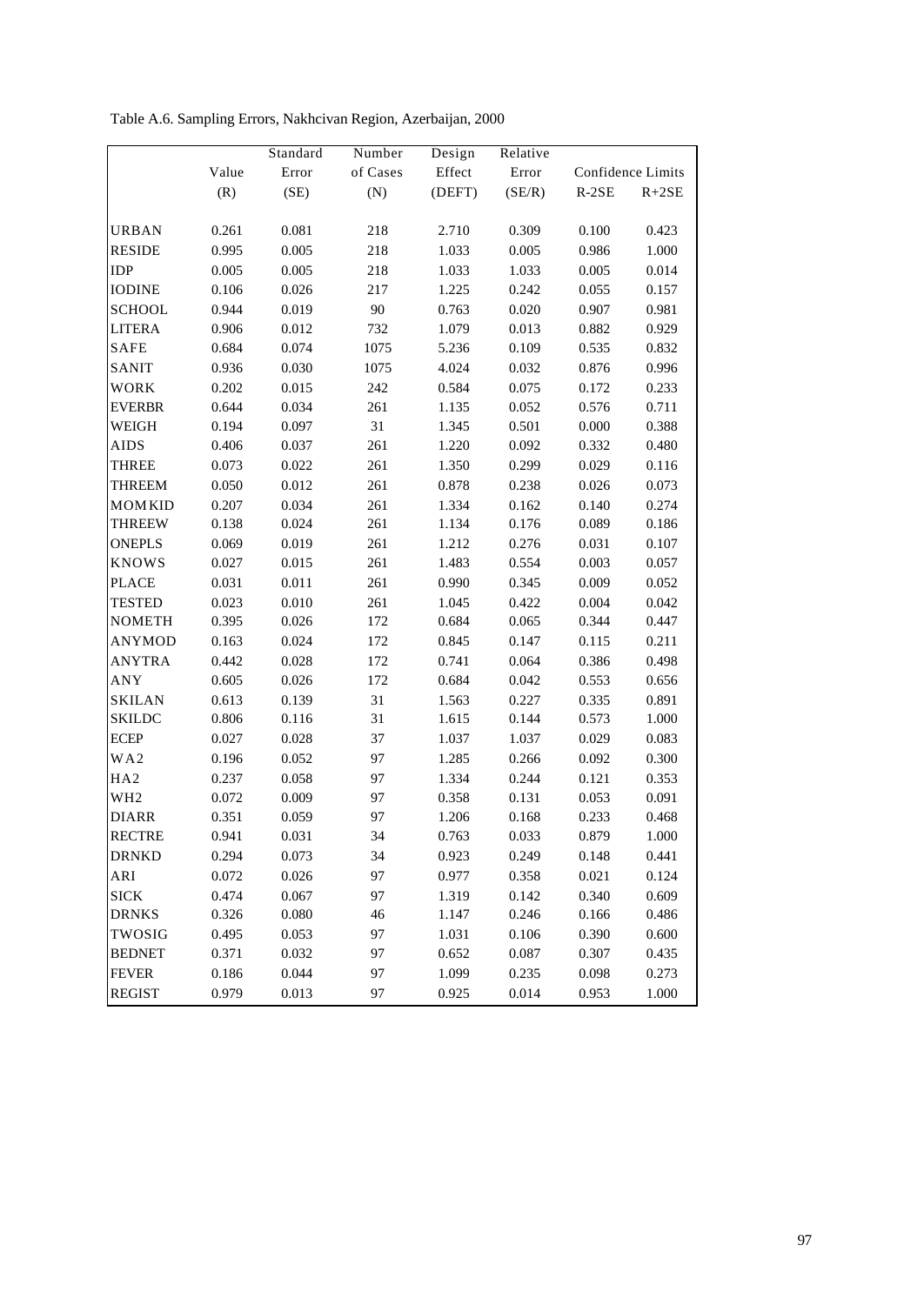Table A.7. Sampling Errors, Central & Northern Region, Azerbaijan, 2000

|                 |           | Standard | Number   | Design | Relative |         |                   |
|-----------------|-----------|----------|----------|--------|----------|---------|-------------------|
|                 | Value     | Error    | of Cases | Effect | Error    |         | Confidence Limits |
|                 | (R)       | (SE)     | (N)      | (DEFT) | (SE/R)   | $R-2SE$ | $R+2SE$           |
|                 |           |          |          |        |          |         |                   |
| <b>URBAN</b>    | $0.476\,$ | 0.015    | 2029     | 1.339  | 0.031    | 0.446   | 0.506             |
| <b>RESIDE</b>   | 0.905     | 0.027    | 2029     | 4.112  | 0.030    | 0.851   | 0.958             |
| <b>IDP</b>      | 0.095     | 0.027    | 2029     | 4.112  | 0.282    | 0.042   | 0.149             |
| <b>IODINE</b>   | 0.438     | 0.014    | 1989     | 1.237  | 0.031    | 0.411   | 0.466             |
| <b>SCHOOL</b>   | 0.883     | 0.011    | 928      | 1.062  | 0.013    | 0.860   | 0.905             |
| <b>LITERA</b>   | 0.947     | 0.004    | 6637     | 1.424  | 0.004    | 0.939   | 0.954             |
| <b>SAFE</b>     | 0.697     | 0.028    | 9634     | 6.073  | 0.041    | 0.640   | 0.754             |
| SANIT           | 0.684     | 0.021    | 9634     | 4.401  | 0.031    | 0.642   | 0.725             |
| WORK            | 0.166     | 0.011    | 2247     | 1.441  | 0.068    | 0.143   | 0.189             |
| <b>EVERBR</b>   | 0.613     | 0.011    | 2499     | 1.178  | 0.019    | 0.590   | 0.636             |
| WEIGH           | 0.624     | 0.045    | 141      | 1.092  | 0.072    | 0.535   | 0.714             |
| <b>AIDS</b>     | 0.687     | 0.017    | 2499     | 1.880  | 0.025    | 0.652   | 0.722             |
| THREE           | 0.100     | 0.007    | 2499     | 1.221  | 0.073    | 0.085   | 0.115             |
| THREEM          | 0.045     | 0.005    | 2499     | 1.184  | 0.109    | 0.035   | 0.055             |
| MOMKID          | 0.449     | 0.016    | 2499     | 1.593  | 0.035    | 0.417   | 0.481             |
| <b>THREEW</b>   | 0.349     | 0.014    | 2499     | 1.494  | 0.041    | 0.320   | 0.377             |
| <b>ONEPLS</b>   | 0.067     | 0.007    | 2499     | 1.396  | 0.104    | 0.053   | 0.081             |
| <b>KNOWS</b>    | 0.020     | 0.002    | 2499     | 0.879  | 0.122    | 0.015   | 0.025             |
| <b>PLACE</b>    | 0.104     | 0.009    | 2499     | 1.447  | 0.085    | 0.086   | 0.122             |
| <b>TESTED</b>   | 0.039     | 0.004    | 2499     | 0.926  | 0.092    | 0.032   | 0.046             |
| <b>NOMETH</b>   | 0.386     | 0.016    | 1527     | 1.291  | 0.042    | 0.354   | 0.418             |
| <b>ANYMOD</b>   | 0.135     | 0.011    | 1527     | 1.201  | 0.078    | 0.114   | 0.156             |
| <b>ANYTRA</b>   | 0.479     | 0.017    | 1527     | 1.297  | 0.035    | 0.446   | 0.513             |
| ANY             | 0.614     | 0.016    | 1527     | 1.291  | 0.026    | 0.582   | 0.646             |
| <b>SKILAN</b>   | 0.645     | 0.051    | 141      | 1.251  | 0.078    | 0.544   | 0.747             |
| <b>SKILDC</b>   | 0.837     | 0.037    | 141      | 1.182  | 0.044    | 0.763   | 0.911             |
| <b>ECEP</b>     | 0.113     | 0.022    | 311      | 1.243  | 0.198    | 0.068   | 0.157             |
| WA2             | 0.163     | 0.016    | 612      | 1.082  | 0.099    | 0.131   | 0.196             |
| HA <sub>2</sub> | 0.196     | 0.015    | 612      | 0.944  | 0.077    | 0.166   | 0.226             |
| WH <sub>2</sub> | 0.083     | 0.013    | 612      | 1.207  | 0.162    | 0.056   | 0.110             |
| <b>DIARR</b>    | 0.221     | 0.019    | 692      | 1.223  | 0.087    | 0.182   | 0.260             |
| <b>RECTRE</b>   | 0.961     | 0.017    | 153      | 1.068  | 0.017    | 0.927   | 0.994             |
| <b>DRNKD</b>    | 0.248     | 0.032    | 153      | 0.916  | 0.129    | 0.184   | 0.313             |
| ARI             | 0.029     | 0.008    | 692      | 1.219  | 0.269    | 0.013   | 0.044             |
| <b>SICK</b>     | 0.298     | 0.020    | 692      | 1.145  | 0.067    | 0.258   | 0.338             |
| <b>DRNKS</b>    | 0.248     | 0.031    | 206      | 1.035  | 0.126    | 0.185   | 0.310             |
| TWOSIG          | 0.264     | 0.025    | 692      | 1.506  | 0.096    | 0.214   | 0.315             |
| <b>BEDNET</b>   | 0.105     | 0.014    | 692      | 1.185  | 0.131    | 0.078   | 0.133             |
| <b>FEVER</b>    | 0.130     | 0.013    | 692      | 1.051  | 0.103    | 0.103   | 0.157             |
| <b>REGIST</b>   | 0.954     | 0.013    | 692      | 1.625  | 0.014    | 0.928   | 0.980             |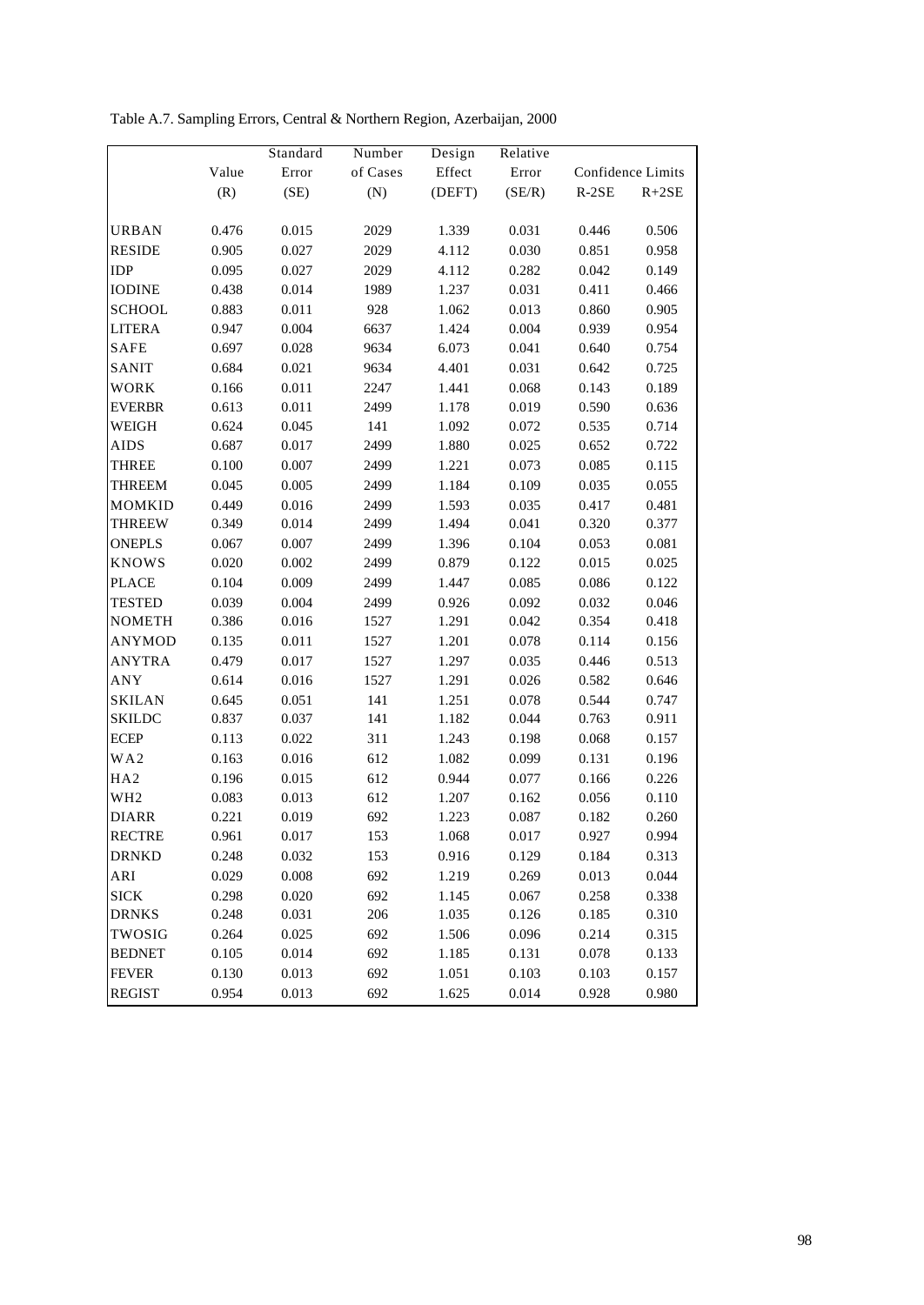Table A.8. Sampling Errors, Western & Southwestern Region, Azerbaijan, 2000

|                 |       | Standard | Number   | Design | Relative  |         |                   |
|-----------------|-------|----------|----------|--------|-----------|---------|-------------------|
|                 | Value | Error    | of Cases | Effect | Error     |         | Confidence Limits |
|                 | (R)   | (SE)     | (N)      | (DEFT) | (SE/R)    | $R-2SE$ | $R+2SE$           |
|                 |       |          |          |        |           |         |                   |
| URBAN           | 0.379 | 0.023    | 1190     | 1.620  | 0.060     | 0.333   | 0.425             |
| <b>RESIDE</b>   | 0.887 | 0.035    | 1190     | 3.769  | 0.039     | 0.818   | 0.957             |
| <b>IDP</b>      | 0.113 | 0.035    | 1190     | 3.769  | 0.307     | 0.043   | 0.182             |
| <b>IODINE</b>   | 0.485 | 0.031    | 1180     | 2.163  | 0.065     | 0.422   | 0.548             |
| <b>SCHOOL</b>   | 0.851 | 0.020    | 457      | 1.209  | 0.024     | 0.811   | 0.892             |
| <b>LITERA</b>   | 0.944 | 0.005    | 3806     | 1.451  | 0.006     | 0.934   | 0.955             |
| SAFE            | 0.737 | 0.032    | 5427     | 5.286  | 0.043     | 0.674   | 0.800             |
| SANIT           | 0.792 | 0.028    | 5427     | 5.144  | 0.036     | 0.736   | 0.849             |
| WORK            | 0.152 | 0.013    | 1173     | 1.270  | 0.088     | 0.125   | 0.178             |
| <b>EVERBR</b>   | 0.637 | 0.017    | 1329     | 1.310  | 0.027     | 0.602   | 0.671             |
| WEIGH           | 0.600 | 0.068    | $70\,$   | 1.153  | 0.113     | 0.464   | 0.736             |
| <b>AIDS</b>     | 0.699 | 0.023    | 1329     | 1.857  | 0.033     | 0.652   | 0.746             |
| THREE           | 0.135 | 0.012    | 1329     | 1.330  | 0.092     | 0.110   | 0.160             |
| THREEM          | 0.047 | 0.005    | 1329     | 0.829  | 0.103     | 0.037   | 0.056             |
| MOMKID          | 0.470 | 0.021    | 1329     | 1.501  | 0.044     | 0.428   | 0.511             |
| <b>THREEW</b>   | 0.374 | 0.018    | 1329     | 1.387  | 0.049     | 0.337   | 0.411             |
| <b>ONEPLS</b>   | 0.078 | 0.009    | 1329     | 1.159  | $0.110\,$ | 0.060   | 0.095             |
| <b>KNOWS</b>    | 0.016 | 0.003    | 1329     | 0.792  | 0.171     | 0.010   | 0.021             |
| <b>PLACE</b>    | 0.115 | 0.013    | 1329     | 1.503  | 0.114     | 0.089   | 0.141             |
| <b>TESTED</b>   | 0.053 | 0.009    | 1329     | 1.428  | 0.166     | 0.035   | 0.070             |
| <b>NOMETH</b>   | 0.483 | 0.025    | 832      | 1.457  | 0.052     | 0.433   | 0.534             |
| <b>ANYMOD</b>   | 0.161 | 0.016    | 832      | 1.267  | 0.100     | 0.129   | 0.193             |
| <b>ANYTRA</b>   | 0.356 | 0.018    | 832      | 1.083  | 0.051     | 0.320   | 0.392             |
| ANY             | 0.517 | 0.025    | 832      | 1.457  | 0.049     | 0.466   | 0.567             |
| <b>SKILAN</b>   | 0.700 | 0.043    | $70\,$   | 0.775  | 0.061     | 0.614   | 0.786             |
| <b>SKILDC</b>   | 0.900 | 0.031    | $70\,$   | 0.870  | 0.035     | 0.837   | 0.963             |
| <b>ECEP</b>     | 0.104 | 0.038    | 173      | 1.652  | 0.370     | 0.027   | 0.181             |
| WA2             | 0.224 | 0.029    | 375      | 1.363  | 0.131     | 0.165   | 0.283             |
| HA <sub>2</sub> | 0.251 | 0.027    | 375      | 1.217  | 0.109     | 0.196   | 0.305             |
| WH <sub>2</sub> | 0.107 | 0.019    | 375      | 1.188  | 0.178     | 0.069   | 0.145             |
| <b>DIARR</b>    | 0.270 | 0.028    | 396      | 1.232  | 0.102     | 0.215   | 0.325             |
| <b>RECTRE</b>   | 0.897 | 0.026    | 107      | 0.897  | 0.029     | 0.844   | 0.950             |
| <b>DRNKD</b>    | 0.243 | 0.042    | 107      | 1.014  | 0.174     | 0.159   | 0.327             |
| ARI             | 0.053 | 0.015    | 396      | 1.302  | 0.277     | 0.024   | 0.082             |
| <b>SICK</b>     | 0.394 | 0.033    | 396      | 1.353  | 0.084     | 0.327   | 0.460             |
| <b>DRNKS</b>    | 0.282 | 0.033    | 156      | 0.902  | 0.116     | 0.217   | 0.347             |
| TWOSIG          | 0.336 | 0.035    | 396      | 1.478  | 0.105     | 0.266   | 0.406             |
| <b>BEDNET</b>   | 0.121 | 0.014    | 396      | 0.838  | 0.114     | 0.094   | 0.149             |
| <b>FEVER</b>    | 0.202 | 0.029    | 396      | 1.456  | 0.146     | 0.143   | 0.261             |
| <b>REGIST</b>   | 0.982 | 0.009    | 396      | 1.377  | 0.009     | 0.964   | 1.000             |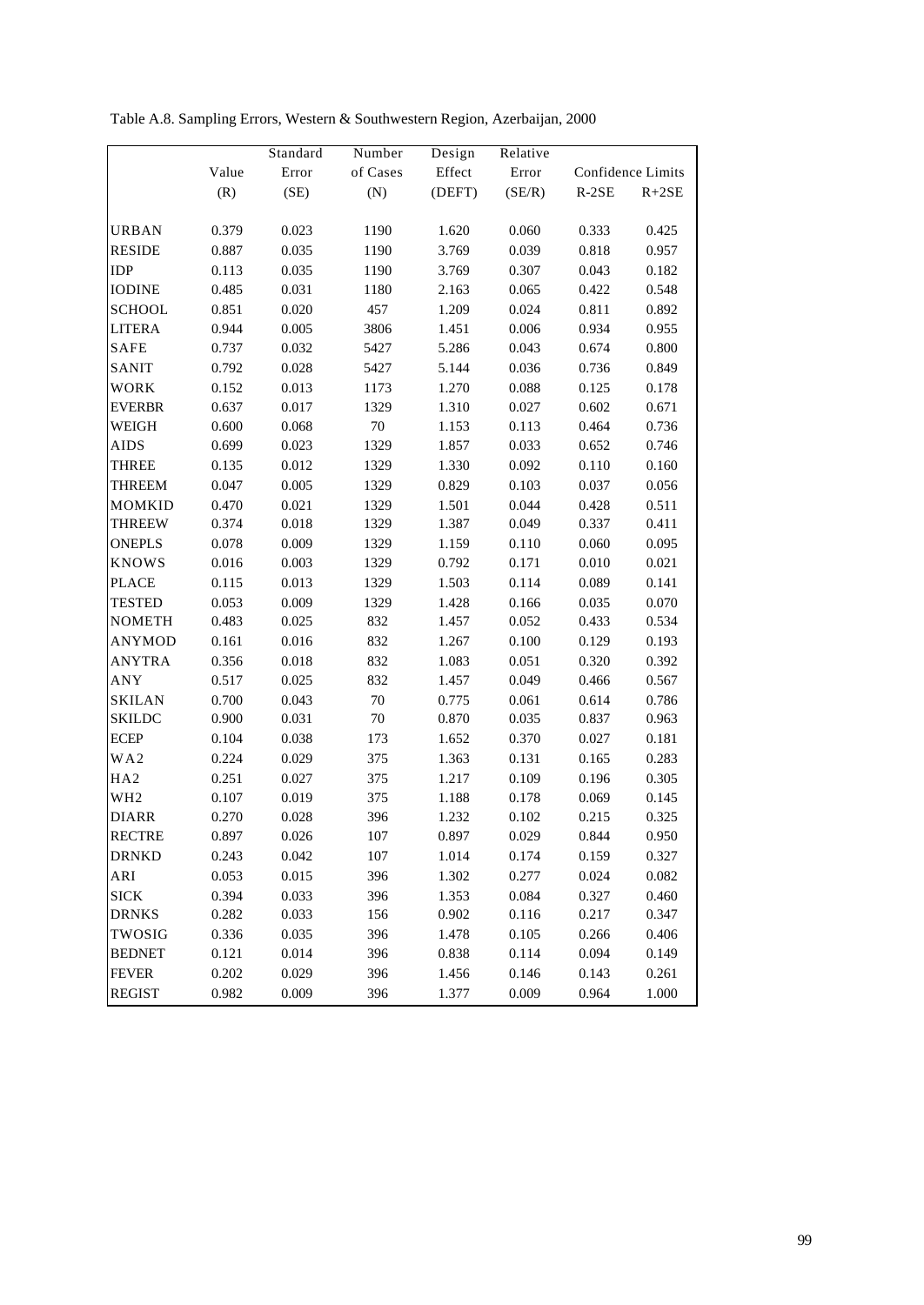Table A.9. Sampling Errors, Southern Region, Azerbaijan, 2000

|                 |       | Standard | Number   | Design | Relative |                   |         |
|-----------------|-------|----------|----------|--------|----------|-------------------|---------|
|                 | Value | Error    | of Cases | Effect | Error    | Confidence Limits |         |
|                 | (R)   | (SE)     | (N)      | (DEFT) | (SE/R)   | $R-2SE$           | $R+2SE$ |
|                 |       |          |          |        |          |                   |         |
| URBAN           | 0.254 | 0.045    | 684      | 2.672  | 0.175    | 0.165             | 0.343   |
| <b>RESIDE</b>   | 0.997 | 0.002    | 684      | 1.020  | 0.002    | 0.993             | 1.000   |
| IDP             | 0.003 | 0.002    | 684      | 1.020  | 0.720    | 0.001             | 0.007   |
| <b>IODINE</b>   | 0.478 | 0.036    | 682      | 1.857  | 0.074    | 0.407             | 0.549   |
| <b>SCHOOL</b>   | 0.856 | 0.023    | 333      | 1.197  | 0.027    | 0.810             | 0.902   |
| <b>LITERA</b>   | 0.907 | 0.006    | 2640     | 1.032  | 0.006    | 0.895             | 0.918   |
| <b>SAFE</b>     | 0.651 | 0.036    | 3786     | 4.635  | 0.055    | 0.579             | 0.723   |
| SANIT           | 0.770 | 0.047    | 3786     | 6.865  | 0.061    | 0.676             | 0.864   |
| WORK            | 0.131 | 0.019    | 833      | 1.598  | 0.143    | 0.093             | 0.168   |
| <b>EVERBR</b>   | 0.592 | 0.020    | 931      | 1.245  | 0.034    | 0.552             | 0.632   |
| WEIGH           | 0.474 | 0.059    | 76       | 1.032  | 0.126    | 0.355             | 0.593   |
| <b>AIDS</b>     | 0.536 | 0.032    | 931      | 1.937  | 0.059    | 0.473             | 0.599   |
| THREE           | 0.017 | 0.004    | 931      | 0.936  | 0.232    | 0.009             | 0.025   |
| THREEM          | 0.017 | 0.005    | 931      | 1.153  | 0.286    | 0.007             | 0.027   |
| MOMKID          | 0.318 | 0.025    | 931      | 1.647  | 0.079    | 0.268             | 0.368   |
| THREEW          | 0.232 | 0.026    | 931      | 1.853  | 0.111    | 0.181             | 0.283   |
| <b>ONEPLS</b>   | 0.045 | 0.007    | 931      | 0.967  | 0.146    | 0.032             | 0.058   |
| <b>KNOWS</b>    | 0.002 | 0.002    | 931      | 1.020  | 0.721    | 0.001             | 0.005   |
| <b>PLACE</b>    | 0.046 | 0.008    | 931      | 1.185  | 0.177    | 0.030             | 0.063   |
| <b>TESTED</b>   | 0.021 | 0.005    | 931      | 1.116  | 0.247    | 0.011             | 0.032   |
| <b>NOMETH</b>   | 0.486 | 0.023    | 562      | 1.098  | 0.048    | 0.439             | 0.532   |
| <b>ANYMOD</b>   | 0.137 | 0.019    | 562      | 1.297  | 0.137    | 0.099             | 0.175   |
| <b>ANYTRA</b>   | 0.377 | 0.021    | 562      | 1.020  | 0.055    | 0.335             | 0.419   |
| ANY             | 0.514 | 0.023    | 562      | 1.098  | 0.045    | 0.468             | 0.561   |
| <b>SKILAN</b>   | 0.632 | 0.067    | 76       | 1.212  | 0.107    | 0.497             | 0.767   |
| <b>SKILDC</b>   | 0.882 | 0.025    | 76       | 0.678  | 0.029    | 0.831             | 0.932   |
| <b>ECEP</b>     | 0.009 | 0.009    | 107      | 0.977  | 0.977    | 0.009             | 0.028   |
| WA2             | 0.163 | 0.018    | 257      | 0.765  | 0.108    | 0.128             | 0.199   |
| HA2             | 0.160 | 0.025    | 257      | 1.093  | 0.157    | 0.109             | 0.210   |
| WH <sub>2</sub> | 0.070 | 0.013    | 257      | 0.830  | 0.189    | 0.044             | 0.097   |
| <b>DIARR</b>    | 0.248 | 0.030    | 270      | 1.153  | 0.122    | 0.187             | 0.309   |
| <b>RECTRE</b>   | 0.881 | 0.027    | 67       | 0.686  | 0.031    | 0.826             | 0.935   |
| <b>DRNKD</b>    | 0.373 | 0.048    | 67       | 0.812  | 0.130    | 0.276             | 0.470   |
| ARI             | 0.011 | 0.006    | 270      | 1.006  | 0.579    | 0.002             | 0.024   |
| <b>SICK</b>     | 0.330 | 0.034    | 270      | 1.183  | 0.103    | 0.262             | 0.397   |
| <b>DRNKS</b>    | 0.348 | 0.050    | 89       | 0.979  | 0.143    | 0.249             | 0.448   |
| TWOSIG          | 0.419 | 0.042    | 270      | 1.385  | 0.100    | 0.335             | 0.502   |
| <b>BEDNET</b>   | 0.215 | 0.028    | 270      | 1.125  | 0.131    | 0.158             | 0.271   |
| <b>FEVER</b>    | 0.081 | 0.019    | 270      | 1.156  | 0.237    | 0.043             | 0.120   |
| <b>REGIST</b>   | 0.959 | 0.009    | 270      | 0.765  | 0.010    | 0.941             | 0.978   |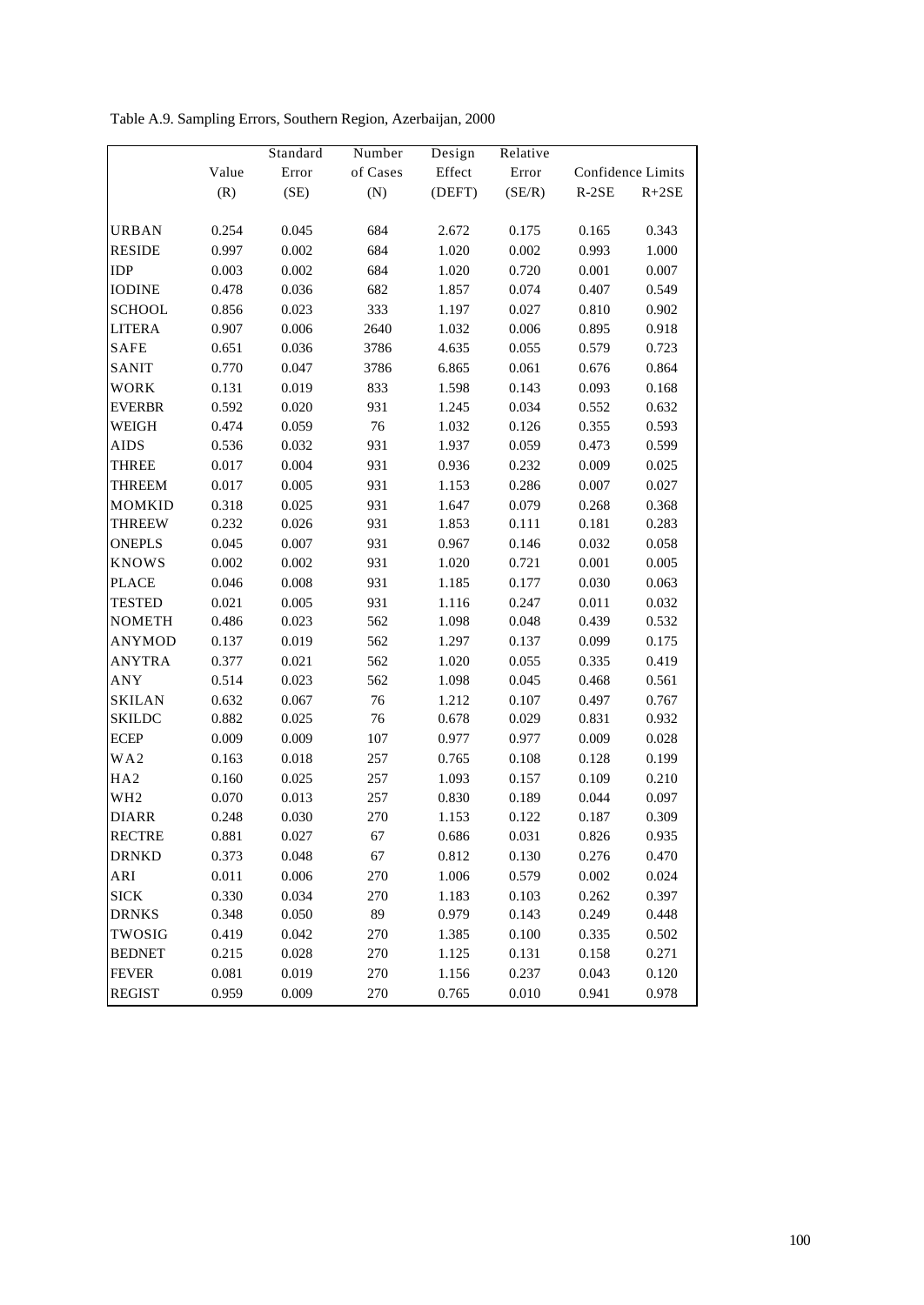# **Appendix B: List of Personnel Involved in the Azerbaijan MICS**

#### **State Committee of Statistics**

Mr. Arif Veliyev (Chair) Mr. Agadadash Mammedov (Deputy Chair)) Mr. Rza Allahverdiyev (Survey Director, Head, Department of Demography, State Committee of Statistics) Mr. Kamal Panahov (Data Processing) Mr. Veli Allahverdiyev (Data Processing)

#### **Steering Committee**

Mr. G. Amirov, Chairman (Deputy Head of the Department of Science, Education and Social Issues, the Cabinet of Ministers)

Mr. A. Muradov (Head, Division of General and Pre-school Education, Ministry of Education)

Ms. Z. Abdullaheva (Deputy Head, Division of Higher and Vocational Education, Ministry of Education)

Mr. V. Gasymov (Head, Division of Sanitary and Epidemiology, Ministry of Health)

Mr. R. Allahverdiyev (Head, Department of Demography, State Committee of Statistics)

Mr. M. Rahimov (Head, Division of Physical Culture, Ministry of Youth and Sports)

Mr. V. Mammadov (Head, Department of Demography and Employment Policy, Ministry of Labor and Social Protection of Population)

#### **UNICEF Azerbaijan**

Dr.Akif Saatcioglu (Head of Office) Dr.Kamil Melikov (Focal Point)

## **UNICEF Consultant**

Assoc.Prof.Attila Hancioglu

#### **Local Consultant**

Mr.Latif Kengerlinsky

#### **Field Staff**

Ùuñåéíîâ Ñàëìàí Regional coordinator Ùuñåéíîâ Òîôèã Regional coordinator Àááàñîâà Ìeòàíeò interviewer Àëëàùâåðäèéåâà Ñeèäe interviewer Áàáàõàíîâ Sàùèí supervisor Áàéðàìîâà Òàìåëëà interviewer Áàéðàìîâà Ôàòìà interviewer Áeéëeðîâ Íàìèã editor Ãàðäàsõàíîâà Íàòàâàí interviewer Ãàñûìîâ Åëíóð editor Ãàñûìîâ Ñåéìóð supervisor Ãàñûìîâà Õàòèðe interviewer Ãóëèéåâ Åìèë supervisor Ãóëèéåâà Ëeìàí interviewer Ãóðáàíîâà Ìeòàíeò interviewer Äàäàsîâà Éåýàíe interviewer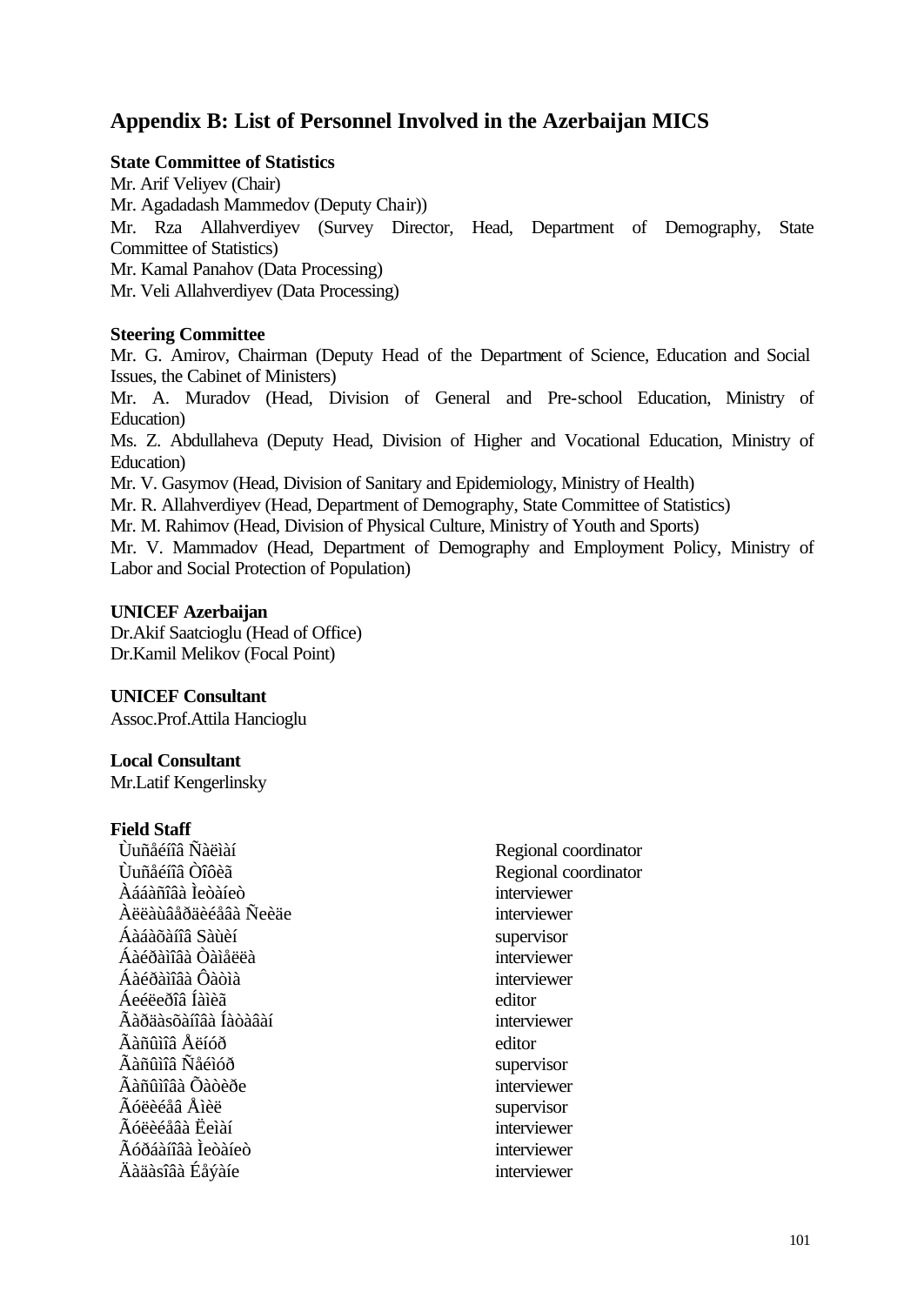Æeëèëîâ Áeùðóç editor Æeôeðîâ Åëìàí supervisor Èìàìeëèéåâà Ýuë÷þùðe interviewer Èìàíîâ Íàèë editor Èñýeíäeðîâ Àíàð editor Éàãóáëó Åòèáàð supervisor Êeðèìîâà Eìèíe interviewer Êeòàíáeéîâ Ùåéäeð editor  $\hat{I}$ eììeäîâ Åë $\div$ èí editor Ìeììeäîâ Æåéùóí supervisor Ìeììeäîâ Òåëìàí supervisor Ìeììeäîâà Àìèëe interviewer Ìeììeäîâà Àñèôe interviewer Ìeììeäîâà Ñåâèíæ interviewer Ìeììeäðeùèìîâà Ñeäàãeò interviewer Ìeùeððeìîâà Íeðýèc<br>
interviewer Íóðèéåâ Éàâeð editor Íeèðîâà Uëêeð interviewer Ñàäûãîâà Ìàùèðe interviewer Ñeìeäîâ Àäèë supervisor Ñeìeäîâ Ñåâèíäèê editor Ñeôeðëè Íeðèìàí supervisor Ùàæûéåâ Îãòàé supervisor Ùàæûéåâ Ôeðùàä editor Ùuñåéíîâà Éàâeð interviewer Ùuñåéíîâà Ýuëýuí interviewer Ùeñeíîâà Ìåùðèáàí interviewer Ýþçeëîâà Đóùèéée interviewer Aáèëîâà Çåéíeá interviewer Açèçîâà Ðuáàáe interviewer Açèçîâà Đeñìèéée interviewer Aëèéåâà Èëàùe interviewer Aëèéåâà Èðàäe interviewer Aëèùåéäeðîâà Eäèëe interviewer Añeäîâà Àéòeí interviewer Asðeôîâà Íàòåëëà interviewer Aùìeäîâà Æeìèëe interviewer Àáäóëëàéåâà Ìàùíóð data clerk Àëëàùâåðäèéåâà Òeðàíe data clerk Âeòeíõà Đeôèãe data clerk Ãàðàõàíîâà Ñåâèíæ data clerk  $\tilde{A}$ àñûìîâà Ýuëus data clerk Ãóëèéåâà Ñeêèíe data clerk Æàááàðîâà Íusàáe data clerk Æàááàðîâà Ñîëòàí data clerk Íóðèéåâà Àéýuí data clerk Íeæeôeëèéåâà Íeçàêeò data clerk Ïeíàùîâà Êeìàëe data clerk Ïeíàùîâà Ìåùðèáàí data clerk Ðçàéåâà Æeìèëe data clerk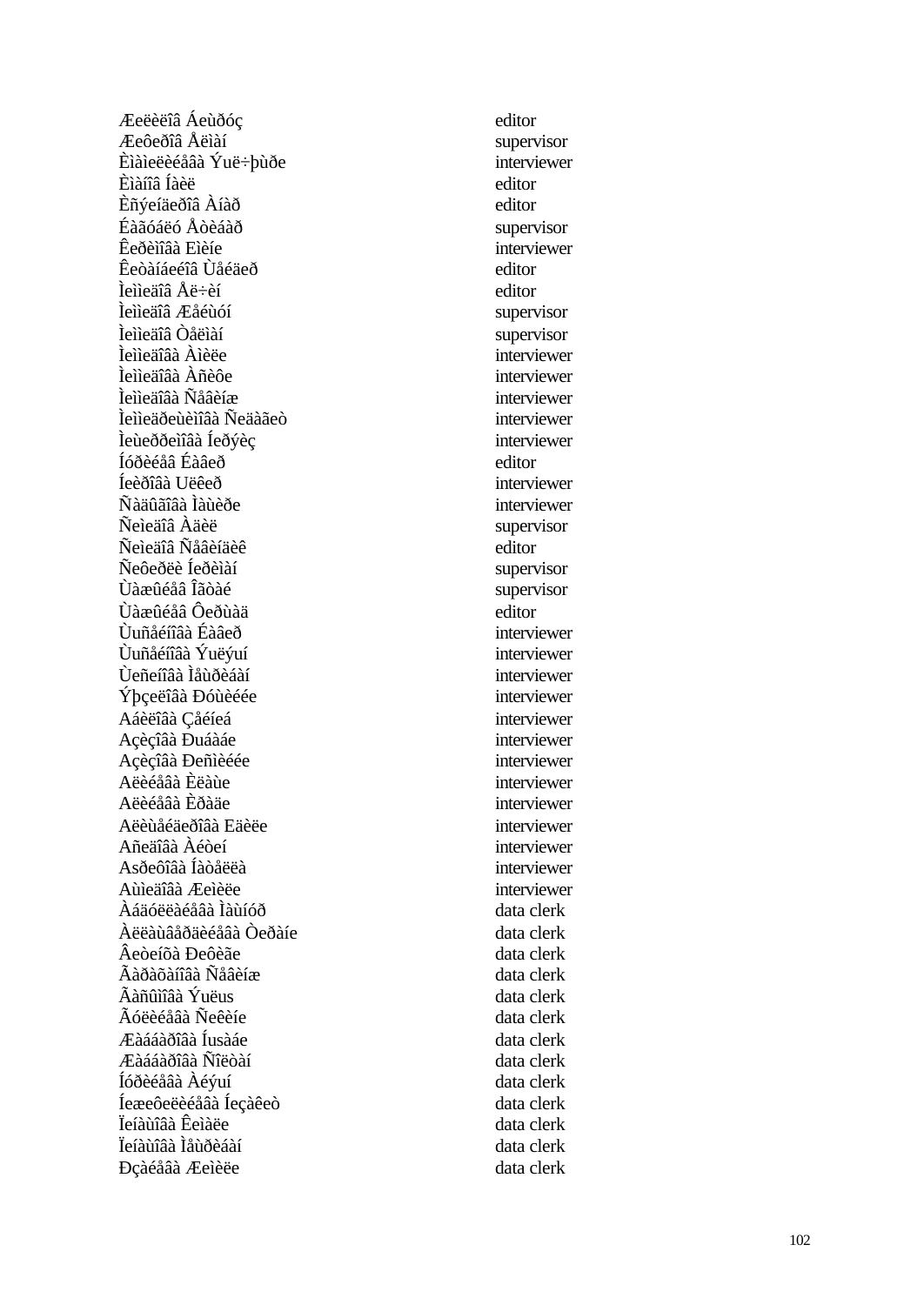Suêuðîâà Îôåëéà data clerk Ùeìèäîâà Ëàëe data clerk